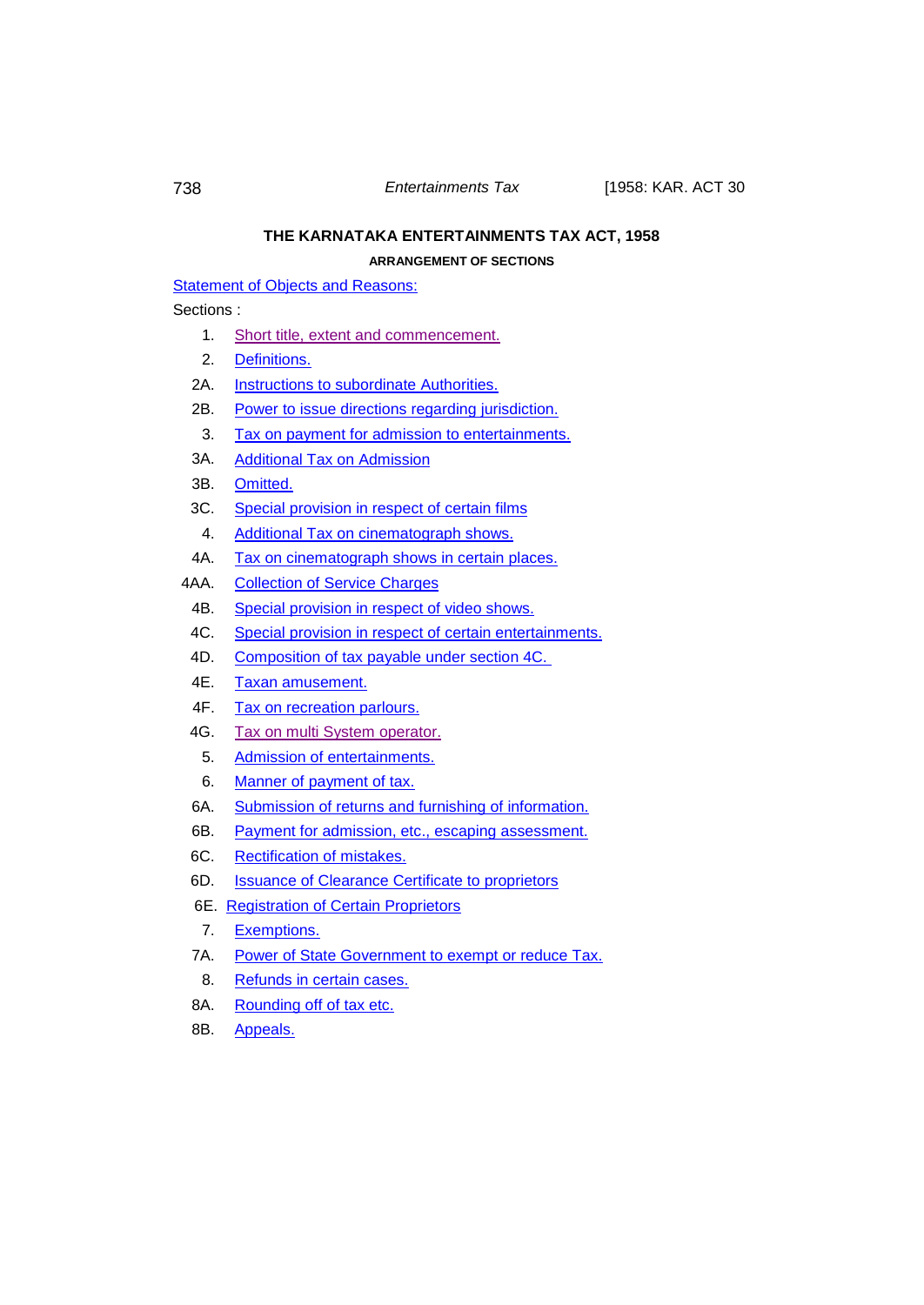- 8C. [Revisional Powers of Deputy Commissioners.](#page-57-0)
- 8-CC. [Revision by the Additional Commissioner](#page-57-1)
- 8D. [Revision by the Commissioner.](#page-58-0)
- 8E. [Appeal to the Appellate Tribunal.](#page-59-0)
- 8F. [Revision by High Court in certain cases](#page-62-0)
- 9. [Payment and recovery of tax.](#page-64-0)
- 9A. [Forfeiture of illegal or excess collection of tax.](#page-65-0)
- 9AA. [Recovery of tax or penalty or any other amount from certain other persons.](#page-66-0)

9AAA. [Furnishing of return, etc.](#page-67-0)

- 9AB. [Purchase by the State Government in auction of property.](#page-67-1)
	- 9B. [Liability of firms.](#page-68-0)
	- 9C. [Liability on transfer of business.](#page-68-1)
	- 9D. [Assessment of Legal representatives.](#page-68-2)
	- 10. [Inspection.](#page-69-0)
- 10-A. Registration of distributors, etc.
	- 11. [Admission of certain officers without payment.](#page-71-0)
	- 12. [Penalties.](#page-71-1)
- 12A. [Summary disposal of certain cases.](#page-72-0)
- 13. [Composition of offences.](#page-72-1)
- 14. [Bar of certain proceeding.](#page-72-2)
- 15. [Limitation for certain suits and prosecutions.](#page-73-0)
- 16. [Delegation of certain powers of the State Government.](#page-73-1)
- 17. [Omitted.](#page-73-2)
- 18. [Power to make rules.](#page-73-3)
- 19. [Repeal and savings.](#page-75-0)
- 20. [Power to remove difficulties.](#page-76-0)
- <span id="page-1-0"></span>21. [NOTIFICATIONS](#page-77-0)

#### \* \* \* \*

# **STATEMENT OF OBJECTS AND REASONS**

#### **I**

**Act 30 of 1958.-** At present, there are different laws for the levy and collection of entertainment tax in the integrated areas of the State. It is proposed to have a uniform law on the subject for the entire State.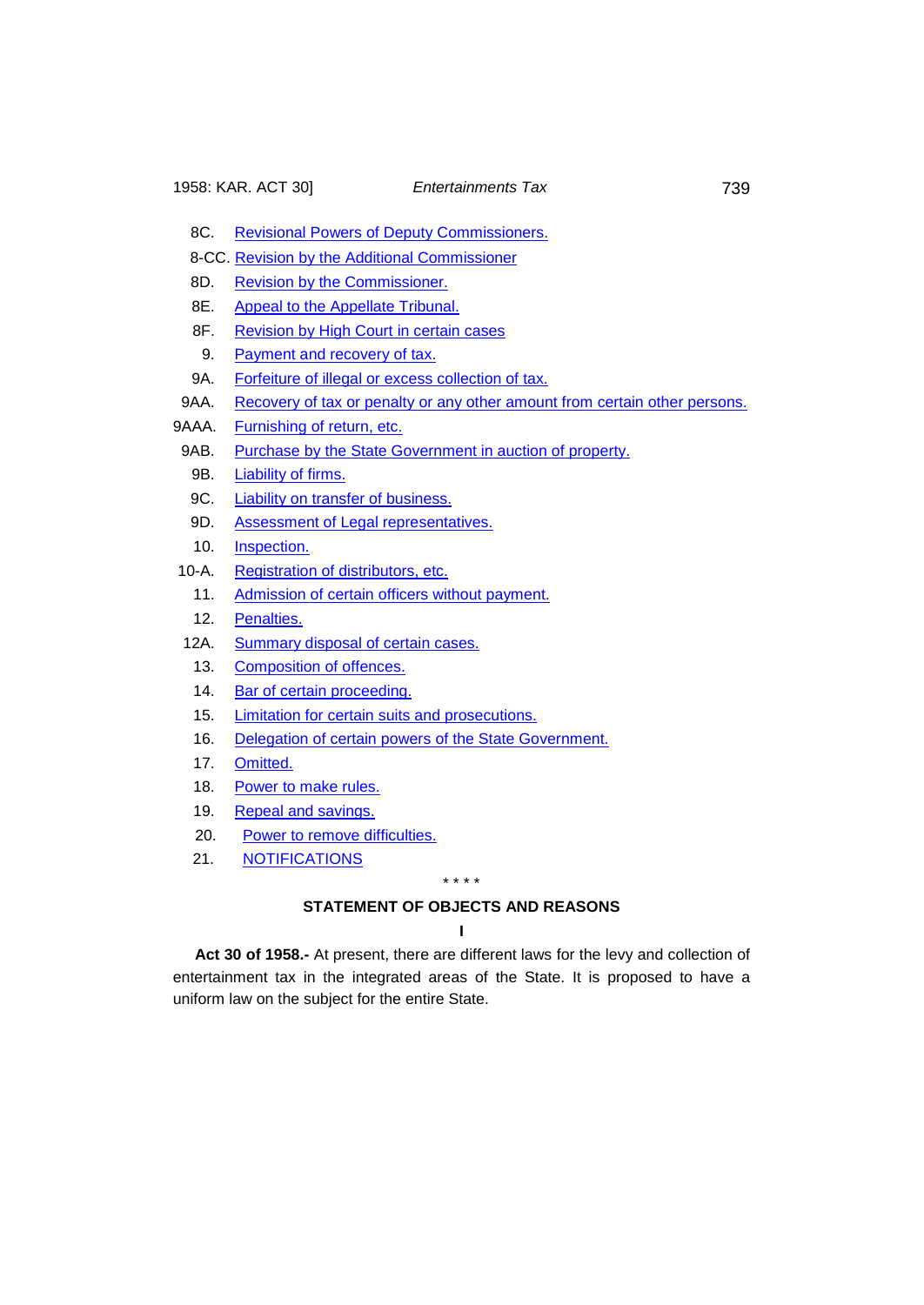2. In the Hyderabad, Madras and Mysore areas of the State, there is a cinema show tax in addition to entertainment tax. It has been considered desirable to have a uniform law on this subject applicable to the entire new State.

The draft Bill provides for the levy and collection of entertainments tax and for the payment of 90 per cent of the proceeds to the local authorities in whose jurisdiction the entertainments are held. It also provides for the collection of a cinema show tax at rates varying from Re.1 to Rs. 3 for each cinema show. The entire proceeds of the cinema show tax will be credited to Government.

(Obtained from Notification No. 1604 - L.A., dated 3.5.1958. Published in the Karnataka Gazette (Extraordinary) Part IV-2A as No. 98.)

**II**

**Amending Act 14 of 1966.**—At present, tax is being levied on all entertainments except those which are specially exempted under section 7 of the Mysore Entertainments Tax Act, 1958. A surcharge on the entertainments tax is also levied under the Mysore Entertainments Tax (Surcharge) Act, 1962. In order to give encouragement to entertainments such as exhibitions, magic shows, dances, etc., it is proposed to abolish the levy of tax in such entertainments, and to levy entertainments tax only on horse races and cinematograph shows. It is also proposed to repeal the Mysore Entertainments Tax (Surcharge) Act, 1962 and to incorporate the provisions made therein with in increase of twenty-five per cent of the rate in the Mysore Entertainments Tax Act itself.

As regards the additional tax on cinematograph shows show levied under section 4 of the Act, it is proposed to levy a higher rate of tax per show. Further in the City of Bangalore, in the case of Class I Theatres, i. e., theatres in which the rate for admission to the highest class is not less than two and a half rupees, it is proposed to levy the tax at ten rupees per show. Hence this Bill.

(Published in the Karnataka Gazette (Extraordinary), Part IV-2A dated 26th March 1966, as No. 56, p. 11.)

**III**

**Amending Act 31 of 1969.**—While considering methods by which delays in the disposal of cases can be reduced and the time of the courts can be saved in trying a large volume of petty cases, the Law Commission of India in their fourteenth Report recommended the adoption of the procedure laid down in section 130 of the Motor Vehicles Act, 1939. Section 130 of the Motor Vehicles Act, 1939 provides for the summary disposal of cases arising under that Act in respect of specific class of offences thereunder. In accordance with that section, the accused person can plead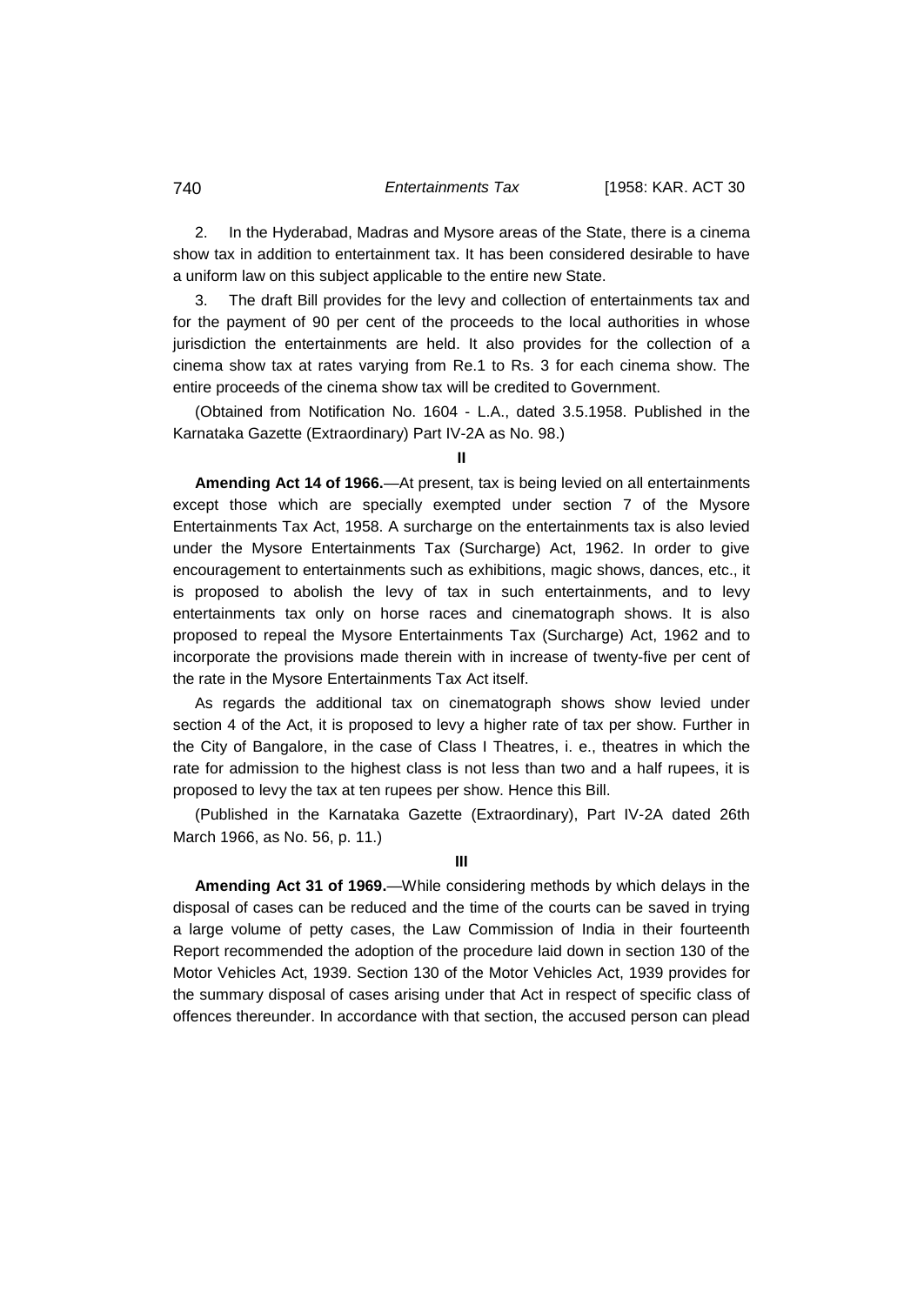guilty to the charge by registered letter and remit to the court as fine such sum as the court may specify. The Commission has recommended that this procedure may be extended to minor offences under other Acts.

After examining the suggestion of the Law Commission of India, it has been decided to make a provision in the Mysore Sales Tax Act, 1957 (Mysore Act 25 of 1957) and the Mysore Entertainments Tax Act, 1958 (Mysore Act 30 of 1958) similar to section 130 of the Motor Vehicles Act, 1939 to deal with the offences prescribed under section 29 (1) of the Mysore Sales Tax Act, 1957 and section 12 (1) (*b*) (ii) of the Mysore Entertainments Tax Act, 1958. Hence this Bill.

(Published in the Karnataka Gazette (Extraordinary), Part IV-2A dated 4–5th February 1969, as No. 8579, p. 80.)

**IV**

**Amending Act 14 of 1971.**—In order to raise additional resources to be utilised exclusively for the relief of Bangla Desh refugees, the Government of Mysore has proposed to levy an additional surcharge of ten per cent, raising the existing surcharge of fifty per cent to sixty per cent of the basic entertainments tax on every payment for admission to an entertainment. The present measure is being enacted to give effect to the said proposal.

2. The Committee constituted under the proviso to subsection (2) of Section 3 of the Mysore State Legislature (Delegation of Powers) Act, 1971 (23 of 1971), has been consulted before enactment of this measure as a President's Act.

(Obtained from Presidents Act 14 of 1971.)

**V**

**Amending Act 4 of 1973.**— President's Act 14 of 1971, 16 of 1971, 17 of 1971 and 18 of 1971 had been enacted to raise additional resources for the relief of Bangla Desh Refugees. They expire on 24th March 1973.

It is proposed that while the additional levies for the relief of Bangla Desh Refugees may cease, the levies may be retained till 31st March 1974 to raise additional resources to meet the cost of 'People's Housing Programme' to be undertaken by the State Government.

Hence this Bill.

(Obtained from L.A. Bill No.16 of 1973)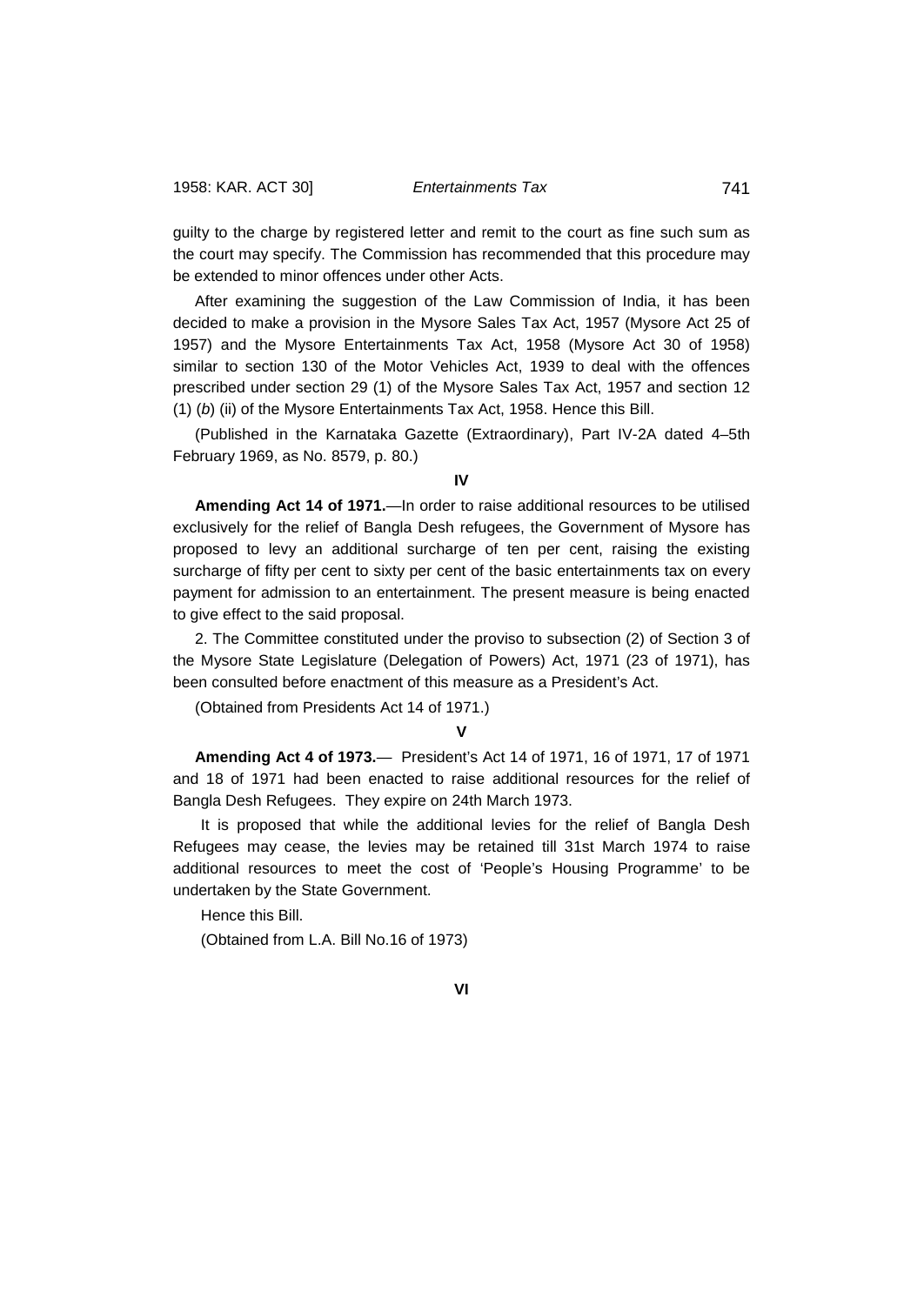**Amending Act 15 of 1974.**— It is proposed to raise the rates of "Surcharge" and "Show Tax" in order to augment the revenues of the State.

Hence this Bill.

(Obtained from L.A. Bill No.14 of 1974)

# **VII**

**Amending Act 36 of 1976.**—With a view to augment the revenues of the State, it is proposed to levy an Additional Tax on entertainments on the value of tickets (inclusive of Entertainment Tax and Surcharge).

It is further proposed, in order to effectively check evasion to increase the fines leviable under the Act and to provide for imprisonment as an alternative penalty.

It is also proposed for the same reason to amend the Karnataka Cinemas Regulation Act to enable revocation or suspension of the cinema licence even when offences under the Act are compounded.

Incidental amendments providing for rounding off the tax to the nearest multiple of five paise, refund of tax in case of power failure or mechanical breakdown etc., are also proposed to be made.

Hence this Bill.

(Published in the Karnataka Gazette (Extraordinary), Part IV-2A dated 30th March 1976, as No. 1744, p. 8.)

### **VIII**

**Amending Act 16 of 1977.**— At present, entertainment tax is levied on each payment for admission to an entertainment. In addition, surcharge and additional tax are levied on the same basis. An additional tax on cinematograph shows is also levied at prescribed rates per show. In view of the increasing number of complaints about the large scale evasion of entertainment tax especially by the proprietors of Cinema theatres in mofussil places, and in order to check such evasion, it is proposed to introduce a revised scheme of levy of entertainment tax in lumpsum on the basis of shows held in cinema theatres situated in places having less than 10,000 population. The proposed rate of tax per show is 12 per cent of the 'Gross Collection Capacity' (GCC), which is a notional sum representing the payments for admission to a show if all aggregate of all the seats in the cinema theatre are occupied.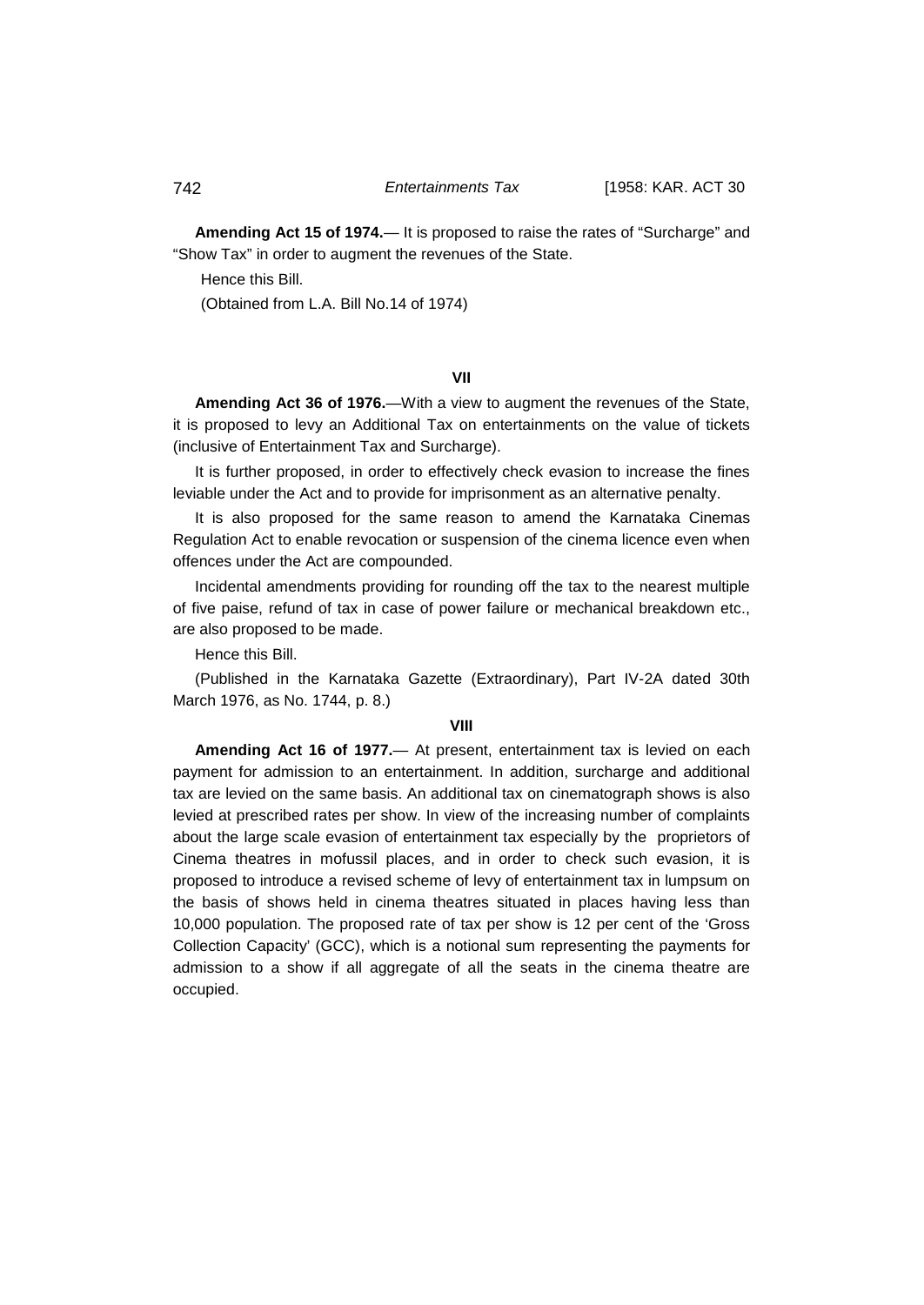Opportunity is also taken to make some minor amendments to overcome difficulties experienced in implementing the Act.

Hence the Bill.

(Published in the Karnataka Gazette (Extraordinary), Part IV-2A dated 1st April 1977, as No, 259, p. 6.)

**IX**

**Amending Act 3 of 1979.**—Section 9 (3) (b) of the Karnataka Entertainments Tax Act, 1958 prescribes that arrears of sums due under the Act may be recovered *inter alia*, by a Magistrate on application to him, as if they were a fine imposed by him.

In the case reported in 28 STC at page 492, the High Court of Karnataka has held that the Magistrate is incompetent to recover sums which are in excess of his pecuniary jurisdiction specified in the Code of Criminal Procedure.

To overcome the effect of the said decision of the High Court it is considered necessary to amend Section 9 (3) (b) to make it clear that a Magistrate can recover any amount of tax or amount due, notwithstanding anything contained in the Code of Criminal Procedure.

Hence the Bill.

(Published in the Karnataka Gazette (Extraordinary), Part IV-2A dated 9th August 1978, as No. 1127. p. 3.

# **X**

**Amending Act 21 of 1979.**— In order to augment the revenues of the State it is proposed to second taxation and other laws. Opportunity is taken to make some other amendments also.

Hence this Bill.

(Published in the Karnataka Gazette (Extraordinary) Part IV-2A dated 27-3- 1979 as No. 259).

**XI**

**Amending Act 25 of 1979.**—In order to augment the revenues of the State, the Karnataka Taxation and Certain Other Laws (Amendment) Act, 1979, has been brought into force.

According to the said Act, the tax has been increased by hundred per cent on Films which are granted 'A' certificate. Several representations have been received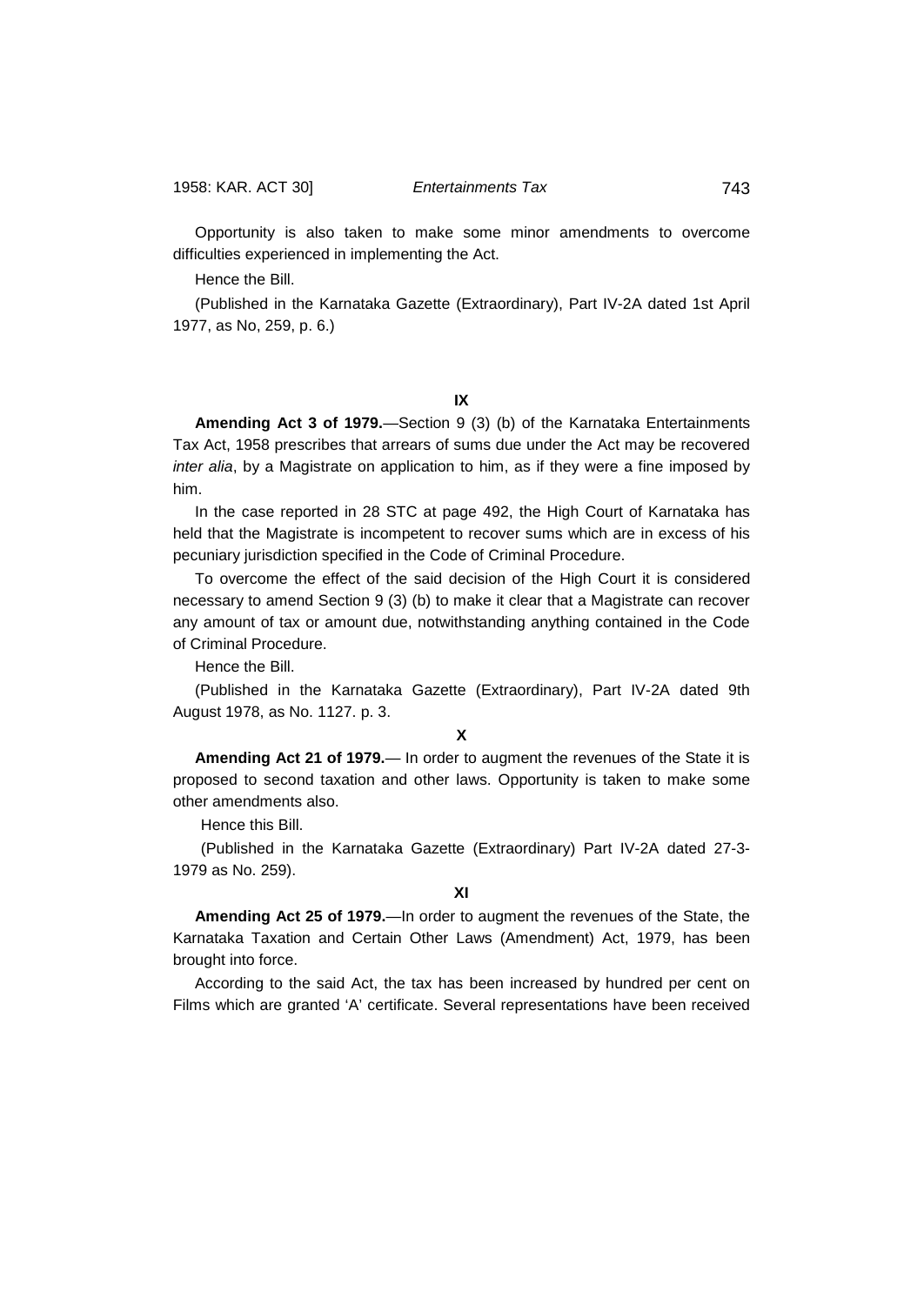to reduce the same. Government propose to retain the power to make a reduction in the tax payable on 'A' Certificate Films.

It is also proposed to amend section 7 of the Karnataka Entertainments Tax Act, 1958, so as to provide exemption for Children's Film as it is an 'International Children's Year'.

Hence this Bill.

(Published in the Karnataka Gazette (Extraordinary), Part IV-2A dated 19th April 1979, as No. 355, p. 5.)

# **XII**

**Amending Act 14 of 1980.**—To augment the revenue of the State and to further rationalise the taxation structure, it is proposed to make certain amendments to the Karnataka Entertainments Tax Act, 1958, the Karnataka Forest Act, 1963 and the Karnataka Sales Tax Act, 1957. Hence the Bill.

(Published in the Karnataka Gazette (Extraordinary), Part IV-2A dated 14th March 1980, as No. 192, p. 5.)

## **XIII**

**Amending Act 26 of 1980.**—Under the provisions of the Karnataka Entertainments Tax Act 1958 (Karnataka Act 30 of 1958), the entertainments tax payable in respect of the films for which 'A' certificates are granted by the Board of Film Censors for restricted exhibition is twice the tax payable in other cases.

It is now felt that the tax payable for such films should be the same as that normally paid for other films.

The present Bill is intended to achieve this object.

(Published in the Karnataka Gazette (Extraordinary), Part IV-2A dated 18th July 1980, as No. 567, p. 3.)

# **XIV**

**Amending Act 5 of 1981.**—The present Bill is intended to give effect to the pronouncements made in the Budget Speech for the year 1981-82. In view of the proposed general reduction in the rate of tax applicable to Kannada, Konkani and Telugu Films produced in the State and with a view to safe-guarding Government revenue, certain provisions of the Law relating to grant of exemptions from payment of tax. Films on the basis of their language, theme or attitude value, etc., are now proposed to be modified. However grant of exemptions to Films receiving National or State Awards would be continued under the existing provisions of the Act. The provision in the existing Act relating rounding off of tax liability is modified in the interest of State revenue.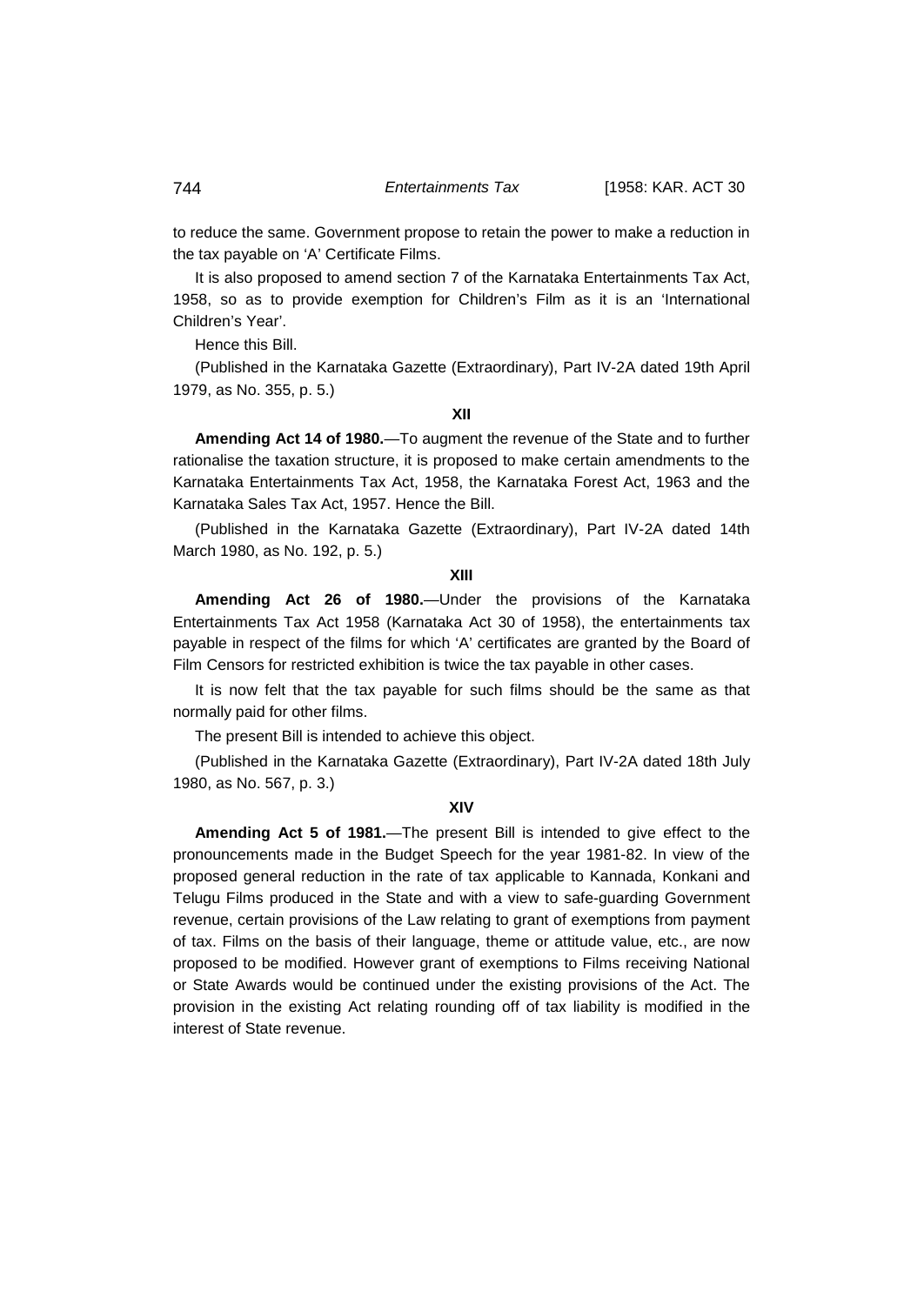(Published in the Karnataka Gazette (Extraordinary), Part IV-2A dated 26th March 1981, as No.197, p. 4.)

# **XV**

**Amending Act 13 of 1982.**—In the budget speech for the year 1982-83, the Hon'ble Minister for Finance and Tourism, has indicated several proposal in order to augment the revenue of the State. This Bill seeks to give effect to the said proposals. Opportunity is taken to make some other minor amendments.

(Published in the Karnataka Gazette (Extraordinary), Part IV-2A dated 27th March 1982, as No. 228, p. 31.)

### **XVI**

**Amending Act 2 of 1983.**—Under the scheme of compulsory composition in section 4A of the Karnataka Entertainments Tax Act, 1958 (Karnataka Act No. 30 of 1958) as applicable to the cinematograph shows held in cinema theatres situated in local authorities with a population exceeding 15000 and less than 25000, as is payable either at 25 per cent of the gross collection capacity or at 20 per cent of the gross collection capacity on the maximum number of shows per day. It is not permissible to pay the tax in respect of such theatres in accordance with sections 3 and 3A of the Act. It was found that this scheme imposed very heavy tax burden on such theatres and some relief was necessary. It is therefore proposed to amend section 4A and provide for a scheme of composition for such theatres under which option is given to the proprietors of such theatres to pay either entertainments tax and surcharge under sections 3 and 3A or entertainments tax at 20 per cent of the gross collection capacity on the maximum number of permitted shows.

In order to remove difficulties in the determination of gross collection capacity of drive-in-theatres for levying entertainments tax it is proposed to remove such theatres from the scheme of composition under section 4A.

The incentive by way of reduction of 50 per cent of the entertainments tax given to Kannada, Kodava, Konkani and Tulu language films is now confined only to such films produced in the State of Karnataka. With a view to further encourage the development of films in the above regional languages it is now proposed to remove the said restriction by amending sections 3C and 4A.

An Ordinance was promulgated to bring some of the provisions aforementioned immediately into force.

(Published in the Karnataka Gazette (Extraordinary), Part IV-2A dated 26th November 1982, as No. 824, p. 56.)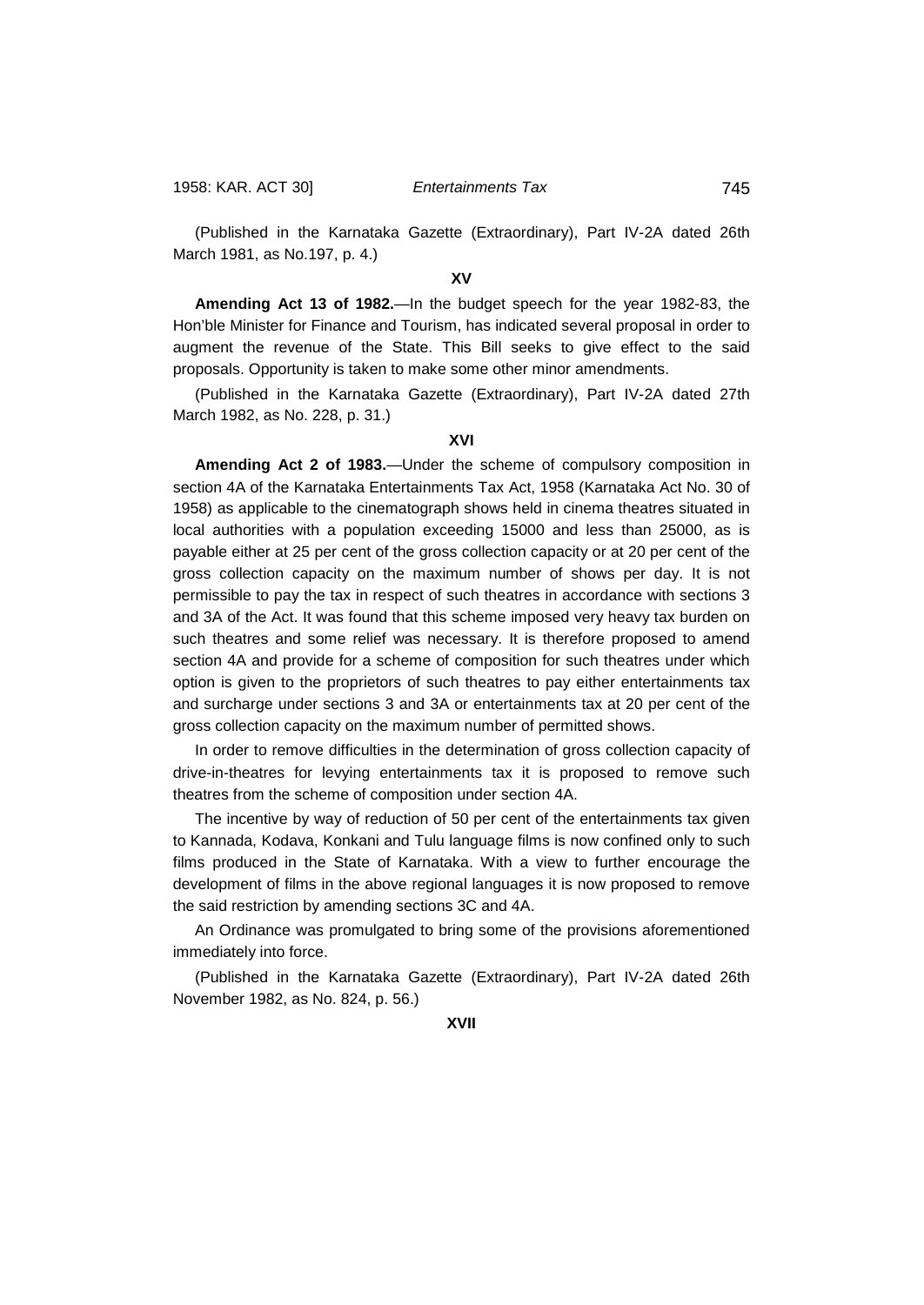**Amending Act 9 of 1983.**—According to the existing provisions of the Karnataka Entertainments Tax Act, 1958, levy of tax is restricted only to the two types of entertainments namely cinematograph shows and horse races. In the Budget speech for the year 1983-84, it has been indicated that the levy of entertainments tax shall be extended to certain selected games as well, but at concessional rates. The Bill seeks to implement these pronouncements in the Budget speech.

(Published in the Karnataka Gazette (Extraordinary), Part IV-2A dated 29th March 1983, as No. 204, p. 53.)

# **XVIII**

**Amending Act 9 of 1984.**—In the Budget Speech for the year 1984-85, The Hon'ble Chief Minister has proposed to withdraw the levy of Entertainments Tax on sports and also to provide for the passing of benefit of exemption or reduction of entertainments tax to the cinegoers in respect of theatres which are covered by composition scheme.

The Karnataka Taxation Review Committee had recommended prescribing a minimum penalty for evasion of taxes.

Hence the Bill.

(Published in the Karnataka Gazette (Extraordinary), Part IV-2A dated 22nd March 1984, as No. 180, p. 50.)

# **XIX**

**Amending Act 3 of 1985.**—The proposed legislation is for the purpose of making amendments to certain definitions under the Act with a view to making the levy of tax effective; for liberalising exemptions in favour of award winning films, educational films and children films. The proposed legislation also seeks to extend the composition Scheme to places upto a population of one lakh and also to extend the scheme to entertainment through video shows. It is also proposed to rationalise and streamline the existing provisions.

(Published in the Karnataka Gazette (Extraordinary), Part IV-2A dated 22nd September 1983, as No. 836, p. 59.)

## **XX**

**Amending Act 22 of 1985.**—Consequent upon the presentation of the budget for the year 1985-86 the following amendments to the Karnataka Entertainments Tax Act, 1958 become necessary.

Clause 2 provides for amendment of section 3C to limit the concession now given to films produced in the regional languages outside the State for a period or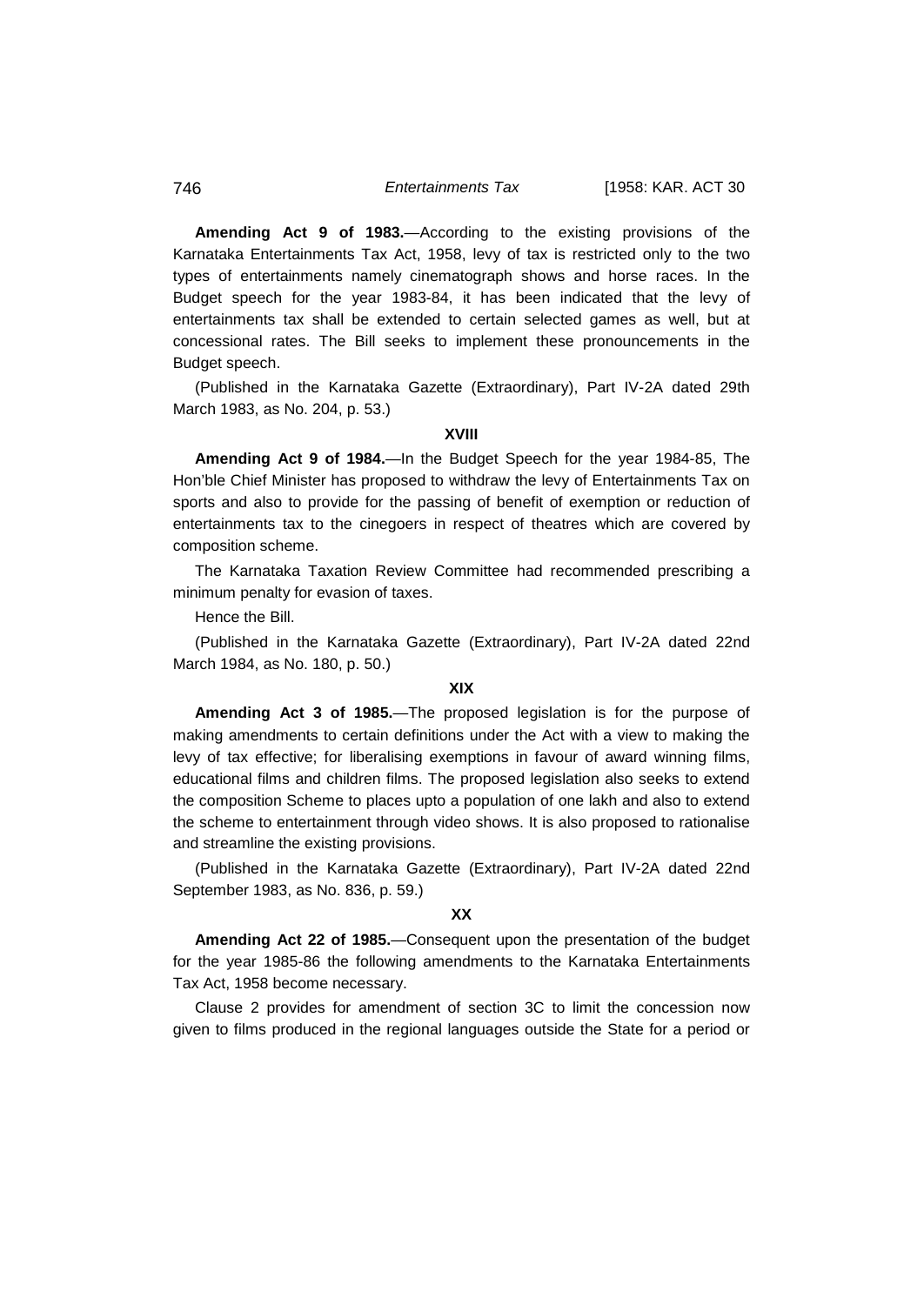one year from 1-1-1986 and continue such concession to such films produced within the State.

Clause 3 is to prohibit the proprietors of cinema theatres from collecting show tax from the persons admitted to the cinema.

Clause 4(3) is to plug the evasion of tax by the proprietors of cinema theatres paying tax under section 4A.

In respect of Video Shows, the tax is increased from Rs. 100 per month to Rs. 1,000 per month.

Hence the Bill.

(Published in the Karnataka Gazette (Extraordinary), Part IV-2A dated 1st August 1985, as No. 416, p. 47.)

# **XXI**

**Amending Act 3 of 1987.**— According to clause (b) of sub-section (1) of section 3C of the Karnataka Entertainment Tax Act, 1958 in the case of a cinematograph show of a Kannada, Kodava, Konkani or Tulu film produced outside the State of Karnataka the rates of entertainment tax payable shall be one half of the rates specified therein for a period of six months from the date of first release of such film in the State of Karnataka, but not beyond 31st December 1986. It is proposed to extend the date from 31st December 1986 to 31st December 1987.

Hence the Bill.

(Published in the Karnataka Gazette (Extraordinary), Part IV-2A dated 4th February 1987, as No. 98, p. 67.)

# **XXII**

**Amending Act 15 of 1987.**—To give effect to the proposals made in the budget speech it is proposed to amend the Karnataka Entertainments Tax Act, 1958. Opportunity is taken to make a consequent amendment to section 4A also.

Hence the Bill.

(Published in the Karnataka Gazette (Extraordinary), Part IV-2A dated 27th March 1987, as No. 244, p. 77.)

# **XXIII**

**Amending Act 17 of 1987.**—To give effect to the announcement made by the Hon'ble Chief Minister on the floor of the Assembly on 27th March 1987, it is proposed to increase the rate of show tax in lieu of exemption of tax on leasing of feature films under Karnataka Sales Tax Act, 1957.

Hence the Bill.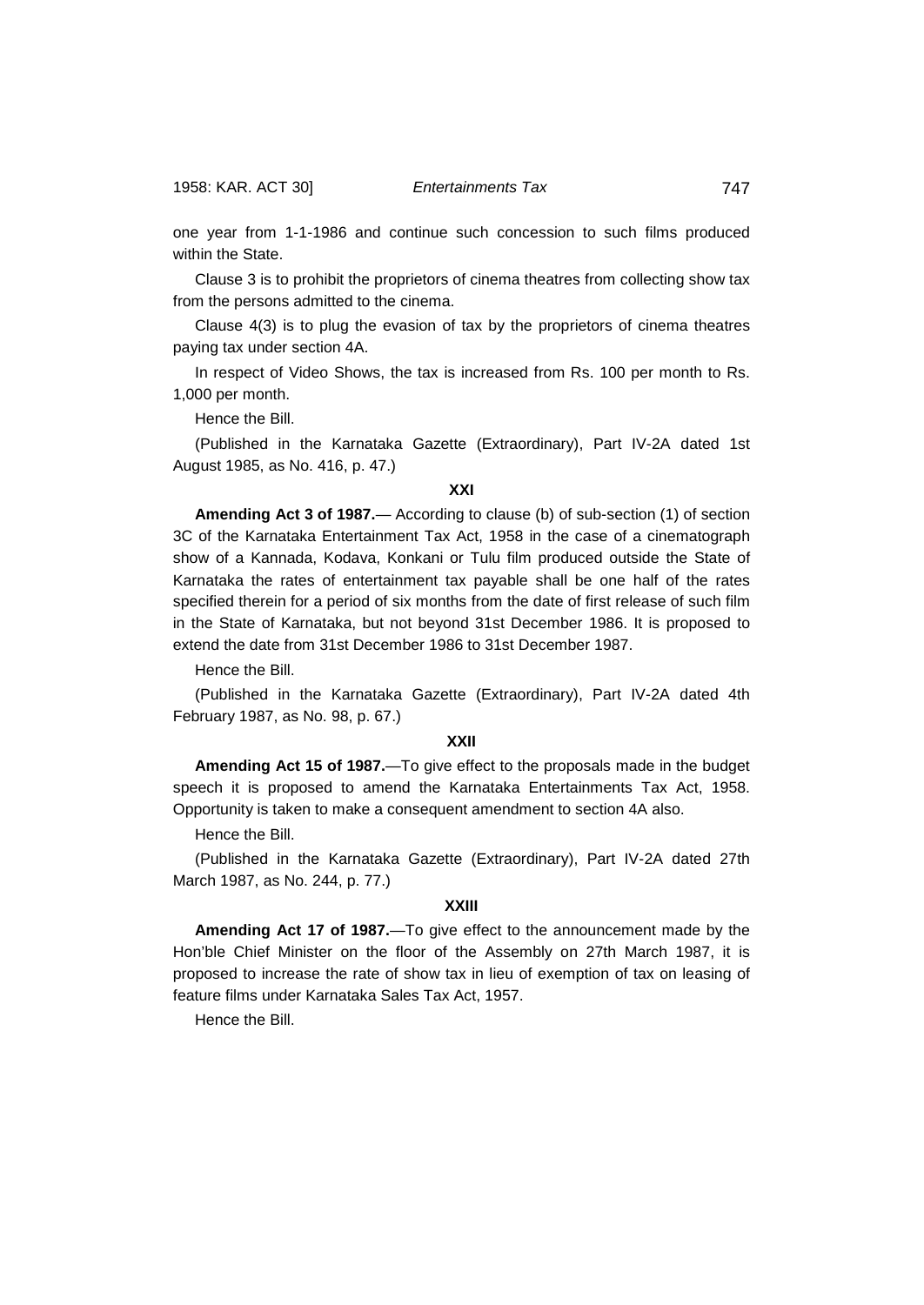(Published in the Karnataka Gazette (Extraordinary), Part IV-2A dated 3rd April 1987, as No. 285, p. 65.)

# **XXIV**

**Amending Act 31 of 1987.**—The definition of "local authority" appearing in clause (*g*) of section 2 of the Karnataka Entertainments Tax Act, 1958 includes a town panchayat or a village panchayat. After coming into force of the Karnataka Zilla Parishads, Taluk Panchayat Samithis, Mandal Panchayats and Nyaya Panchayats Act, 1983, the town panchayats and village panchayats are no more in existence and in their place Mandal Panchayats are constituted. Therefore, it is necessary to amend clause (*g*) to substitute the expression "Mandal Panchayat" in place of "town panchayats or Village panchayat".

Hence the Bill.

(Published in the Karnataka Gazette (Extraordinary), Part IV-2A dated 2nd September 1987, as No. 573, p. 69.)

### **XXV**

**Amending Act 2 of 1988.**—With a view to give some relief to the exhibitors of Kannada films from the enhancement of Show Tax, it is proposed to amend the Karnataka Entertainments Tax Act, 1958.

As the matter was urgent and the Karnataka Legislative Council was not in Session, the Karnataka Entertainments Tax (Amendment) Ordinance, 1987 (Kannada Ordinance 7 of 1987) was promulgated.

This Bill seeks to replace the said Ordinance.

(Published in the Karnataka Gazette (Extraordinary), Part IV-2A dated 23rd January 1988, as No. 54, p. 62.)

#### **XXVI**

**Amending Act 17 of 1988.**—While a film in Kannada, Kodava, Konkani or Tulu language has to secure a "best feature film award" for exemption from payment of entertainments tax, a film in any other language has to secure only "an award" for exemption from payment of Entertainments Tax. It is proposed to set right the anomaly in the condition necessary for grant of exemption from payment of entertainments tax by requiring films in other languages also to secure "a best feature film award" for grant of exemption from payment of Entertainments Tax.

With a view to provide some relief to films other than Kannada, Kodava, Konkani or Tulu languages, it is proposed to reduce the show tax.

Hence the Bill.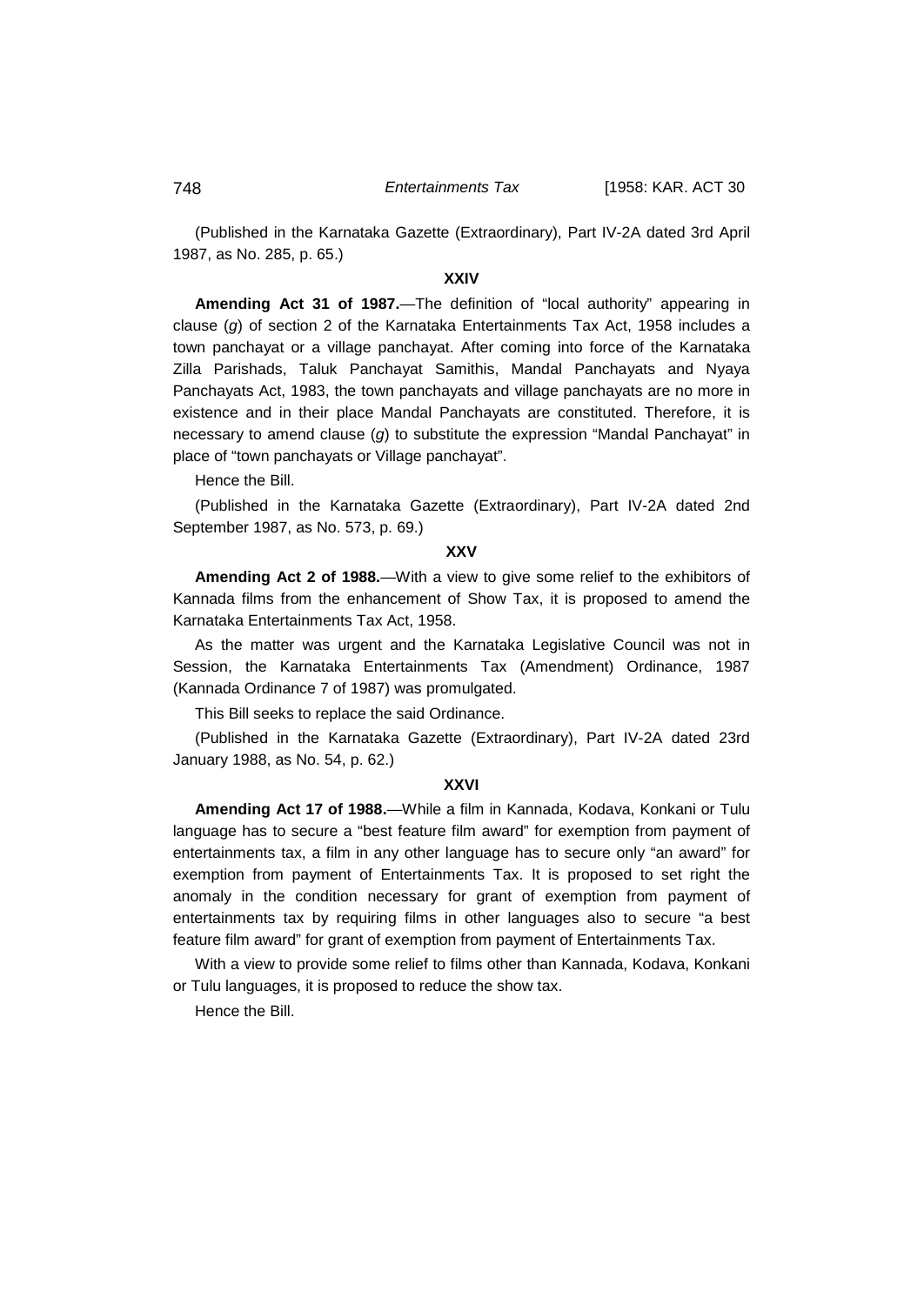(Published in the Karnataka Gazette (Extraordinary), Part IV-2A dated 2nd April 1988, as No. 201, p. 3.)

# **XXVII**

**Amending Act 20 of 1989.**—It is proposed to amend the Karnataka Entertainments Tax Act, 1958 (Karnataka Act 30 of 1958),—

(i) to empower the State Government or the Commissioner to issue orders, instructions and directions to the subordinate officers for the effective implementation of the provisions of the Act; and

(ii) to empower the Commissioner to transfer the powers conferred on an entertainments Tax Officer in respect of any specified place of Entertainments to any other Entertainments Tax Officer.

Hence the Bill.

(Published in the Karnataka Gazette (Extraordinary), Part IV-2A dated 27th March 1989, as No. 167, p. 74.)

# **XXVIII**

**Amending Act 7 of 1990.**—To give effect to the proposals made in the Budget Speech, it is considered necessary to amend the Karnataka Entertainments Tax Act, 1958.

Opportunity is also taken to rationalise certain provisions of the said Act.

Hence the Bill.

(Published in the Karnataka Gazette (Extraordinary), Part IV-2A dated 29th March 1990, as No. 162, p. 71.)

#### **XXIX**

**Amending Act 6 of 1992.**—After examining the representation made by the Karnataka Film Chamber of Commerce, it was considered necessary to extend 50% concession in Entertainment Tax to all Kannada, Kodava, Konkani or Tulu films censored before 31-12-1987, irrespective of whether the film has been produced within Karnataka or outside, and without any time limit. Accordingly, the Karnataka Entertainment Tax (Amendment) Ordinance, 1991 (Karnataka Ordinance No. 12 of 1991) was promulgated.

This Bill seeks to replace the said Ordinance.

Opportunity is also taken to amend Section 17 to provide for payment of compensation to the local authorities out of the proceeds of the surcharge collected during any year.

Hence the Bill.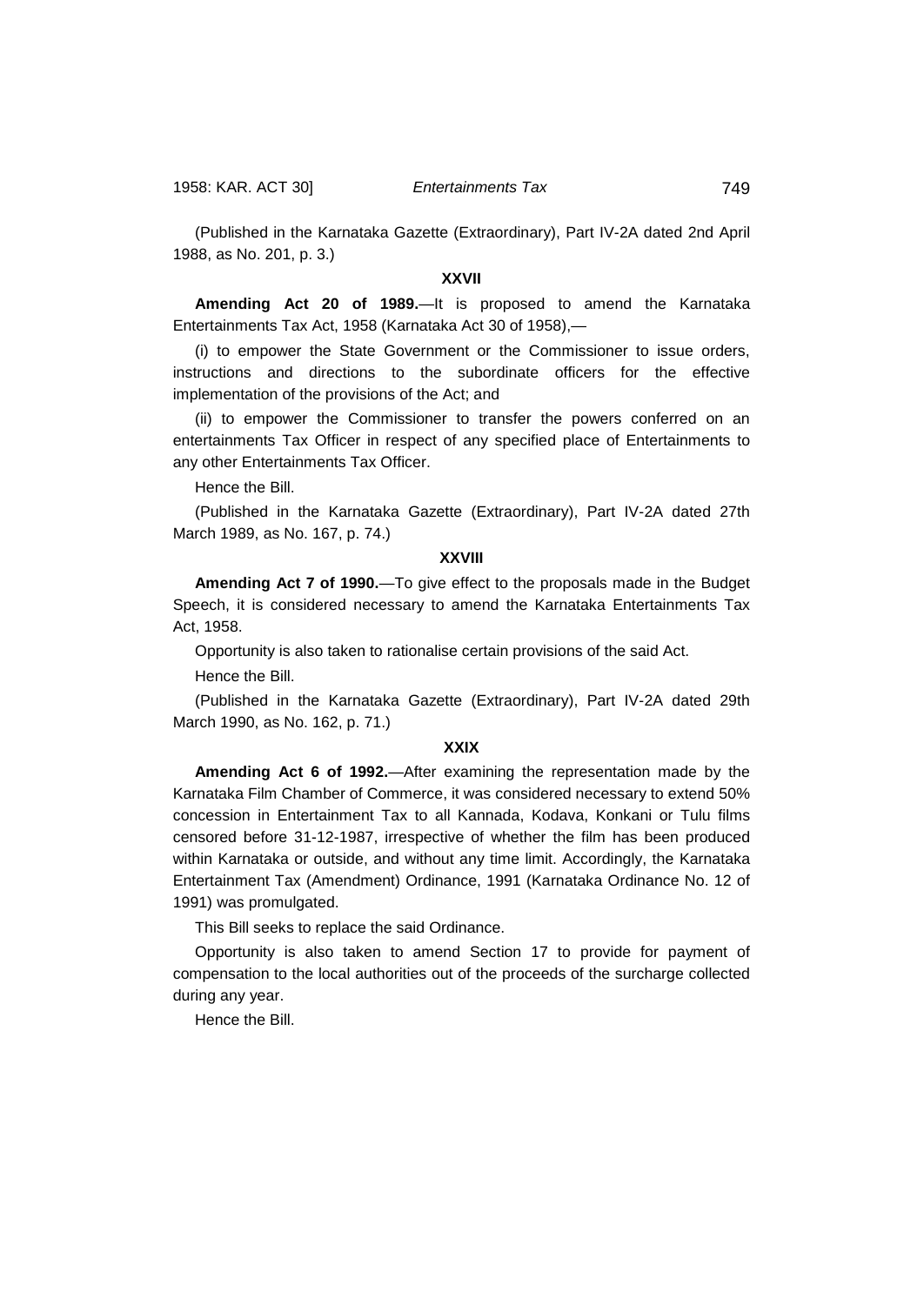(Published in the Karnataka Gazette (Extraordinary), Part IV-2A dated 30th March 1992, as No. 199, p. 51.)

# **XXX**

**Amending Act 5 of 1993.**—Consequent to the re-designation of posts in the Commercial Tax Department, it has become necessary to make suitable amendments in the relevant Taxation Laws.

The full bench of our High Court in Shah Wallace case while overruling a Division Bench judgement of our High Court in Janardhanacharya's case had held that the notifications issued under section 8A of the Karnataka Sales Tax Act, 1957 become inoperative when the relevant provisions of the Act are subsequently amended by way of insertion of any entry relating to the class of goods to which exemptions were given by the notifications. Therefore, it was considered necessary to suitably amend the said Act, to save the notifications already issued.

As the matter was urgent and both the Houses were not in session, the amendments were carried-out by promulgation of the Karnataka Taxation Laws (Amendment) Ordinance, 1992.

This Bill seeks to replace the above Ordinance. Hence the Bill.

(Obtained from L.A. Bill No. 29 of 1992.)

## **XXXI**

**Amending Act 11 of 1993.**— (As appended to at the time of introduction of the Bill)

It is considered necessary to amend the Karnataka Tax on Luxuries (Hotels and Lodging Houses) Act, 1979, the karnataka Tax on Professions, Traders, Callings and Employments Act, 1976, the Karnataka Entertainments Tax Act, 1958 and the Karnataka Sales Tax Act, 1957 to give effect to the proposals made in the budget speech and matters connected therewith.

Hence the Bill.

(Obtained from L.A. Bill No. 15 of 1993)

#### **XXXII**

**Amending Act 18 of 1994.**—It is considered necessary to amend the Karnataka Sales Tax Act, 1957, the Karnataka Tax on Professions, Trades, Callings and Employments Act, 1976, the Karnataka Tax on Entry or Goods Act, 1979, the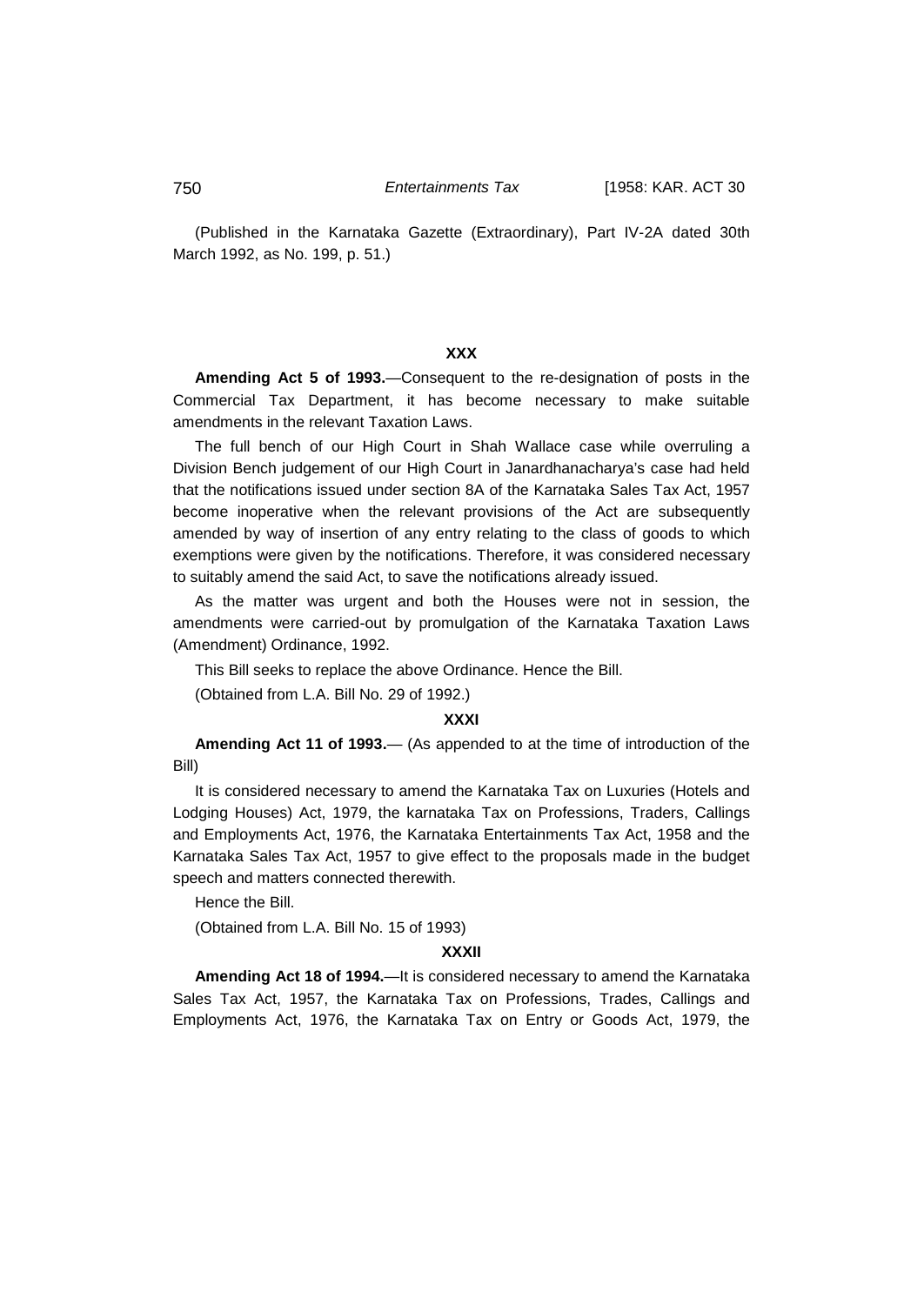Karnataka Entertainments Tax Act, 1958, the Mysore Betting Tax Act, 1932 and the Karnataka Agricultural Income Tax Act, 1957 to give effect to the proposals made in the Budget speech and matters connected therewith.

Hence the Bill.

(Obtained from L.A. Bill No. 12 of 1994.)

# **XXXIII**

**Amending Act 25 of 1994.**—It is considered necessary to amend the Karnataka Entertainments Tax Act, 1958 to give effect to the report of the Committee Constituted under the Chairmanship of Sri V. N. Subba Rao to suggest comprehensive policy for Karnataka Film Industry.

The Bill among other things provides for :

- (i) levy of tax on cinematograph shows other than vedio shows on the basis of gross collection capacity per show in respect of entertainment held in cinema theatres situated within the limits of a local authority or town or village having a population above 15,000;
- (ii) levy of entertainment tax at one-half of the rate in respect of a Kannada film remade form a film of any other language after a period of ten years from the date of issue of certificate by the Central Board of Film Certification to such other Language Film;
- (iii) levy of entertainment tax at one-half of the rate in respect of a Kannada film remade from a film of any other language which has secured a best feature film award by the Central Government or any State Government or has figured in the Ponorama Section of International Film Festival;
- (iv) payment of-a lumsum tax in lieu of tax under section 3B in respect of cinematograph shows other than vedio shows on the basis of gross collection capacity per show (irrespective of actual shows held or not) in cinema theatres situated within the limits of local authority or town or village having a population above fifteen thousand;
- (v) exemption of entertainment tax for a period one year to be specified by the Government in respect of cinematograph show of a Kannada, Konkani, Kodava or Tulu film which has secured a best feature film award granted by the Central Government or any State Government or any internationally recognized award;
- (vi) exemption of entertainment tax for a period of six months to be specified by the Government in the case of cinematograph show of a film other than Kannada, Konkani, Kodava or Tulu film which has secured a best feature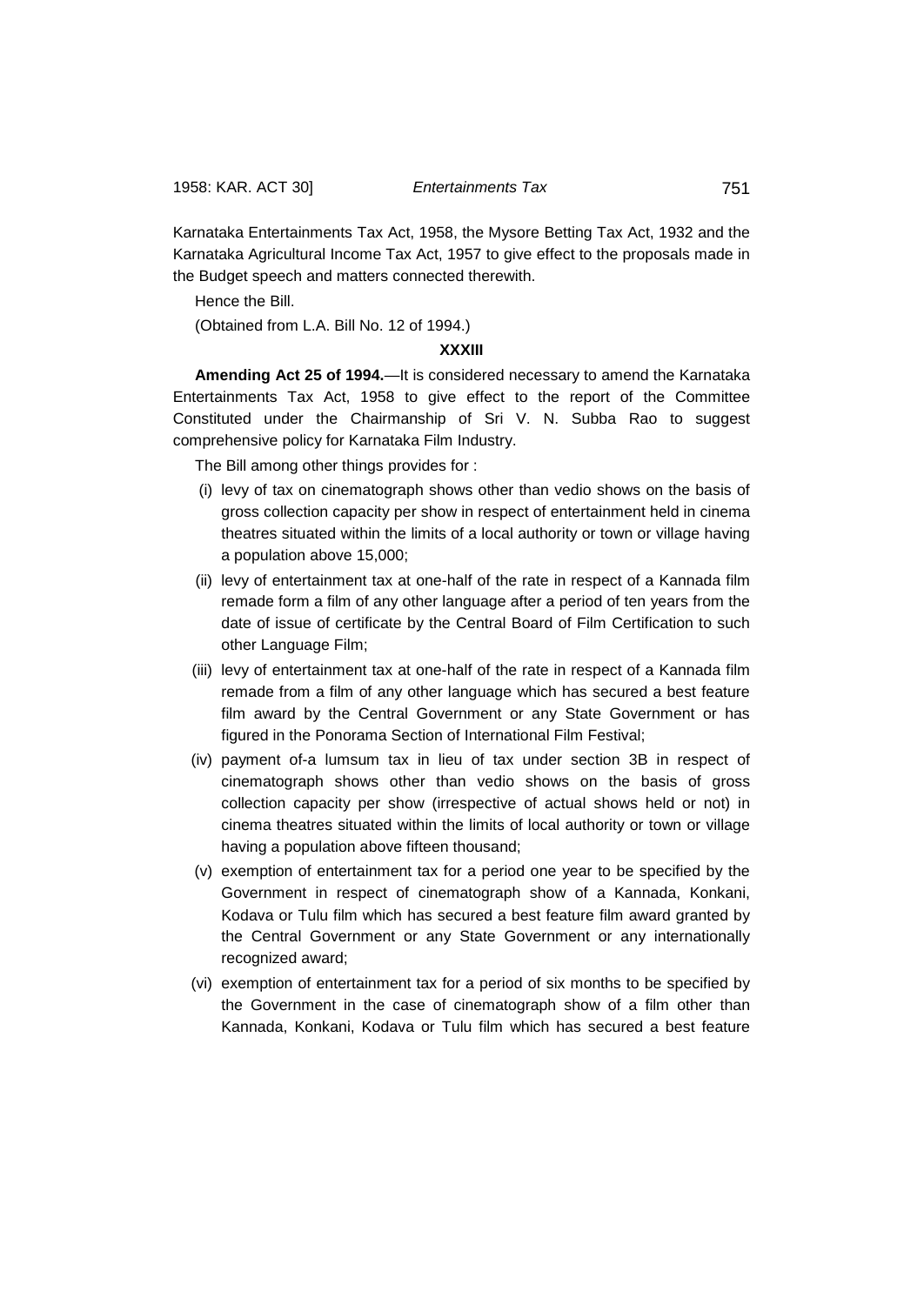film award granted by the Central Government or any State Government or any internationally recognised award;

- (vii) levy of tax at one-half of the rates in the case cinematograph show of Kannada, Konkani, Kodava or Tulu film produced in the State of Karnataka;
- (viii) levy of tax at one-half of the rates in the case cinematograph show of a Kannada, Konkani, Kodava or Tulu film produced outside the State of Karnataka and which has secured a censor certificate issued by the Central Board of Film Certification on or before 31st December 1987.

Certain consequential changes also have been made.

Hence the Bill.

(Published in the Karnataka Gazette (Extraordinary), Part IV-2A dated 29th August 1994, as No. 714, p. 31.)

# **XXXIV**

**Amending Act 6 of 1995.**—It is considered necessary to amend the Karnataka Sales Tax Act, 1957, the Karnataka Agricultural Income Tax Act, 1957, the Karnataka Tax on Professions, Trades, Callings and Employments Act, 1976, the Karnataka Entertainment Tax Act, 1958, the Karnataka Tax on Entry of Goods Act, 1979, Karnataka Tax on Luxuries, (Hotels and Lodging House) Act, 1979, the Mysore Betting Tax Act, 1932 and to give effect to the proposals made in the Budget speech and matters connected therewith.

Hence the Bill.

(Obtained from L.A. Bill No. 4 of 1995..)

# **XXXV**

**Amending Act 5 of 1996.**—It is considered necessary to amend the Karnataka Tax on Luxuries (Hotels and Lodging Houses) Act, 1979, the Karnataka Tax on Professions, Trades, Callings and Employments Act, 1976, the Karnataka Entertainments Tax Act, 1958, the Karnataka Agricultural Income Tax Act, 1957, and the Karnataka Sales Tax Act, 1957 to give effect to the proposals made in the Budget speech and matters connected therewith.

(Obtained from L.A. Bill No. 12 of 1996.)

# **XXXVI**

**Amending Act 15 of 1996.**—It is considered necessary to make amendments to the following enactments.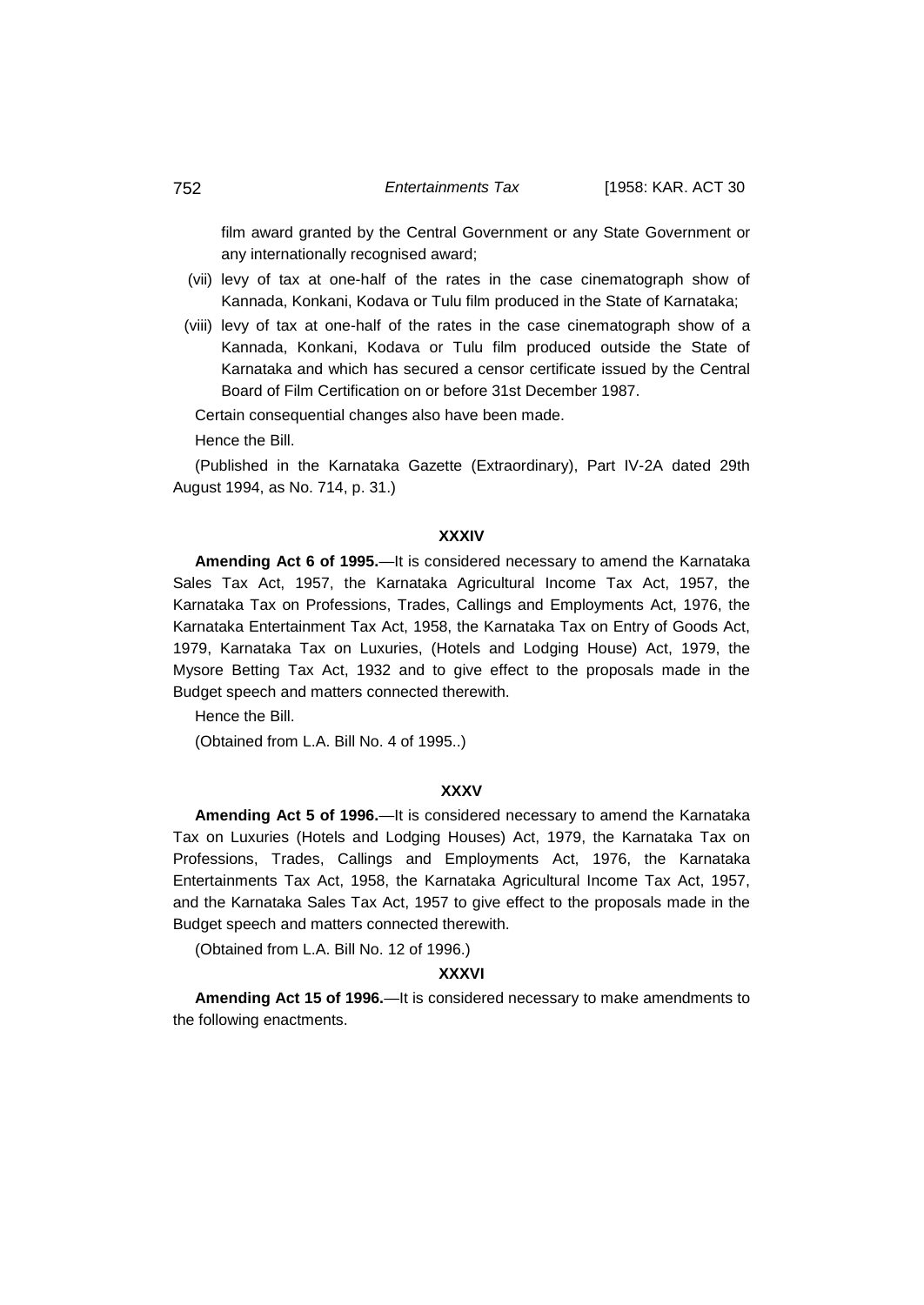1. It is proposed to amend sub-section (7) of section 5 of the Karnataka Tax on Entry of Goods Act, 1979 to empower the Joint Commissioner instead of the Commissioner to defer the assessment.

2. Consequent to the amendment of section 3 of the Karnataka Tax on Luxuries (Hotels and Lodging Houses) Act, 1979, clause (5) of Section 2 thereof is proposed to be amended.

3. It is proposed to insert a new Section 7A in the Karnataka Entertainments Tax Act, 1958 to empower the State Government to notify exemption or reduction of tax in respect of entertainments held in newly constructed cinema theatres situated within the limits of any specified local authority or class of local authority.

4. In the Karnataka Sales Tax Act, 1957, it is proposed to amend:—

- (i) sub-section (1) of section 3B to empower the Commissioner instead of the State Government to specify the functions of the Additional Commissioners.
- (ii) Explanation to sub-section (1C) of Section 5, to re-define the term silk fabrics with a view to include only such silk fabrics in which proportion of silk is 60% or more by weight of total fibre content so that small time weavers who weave the silk sarees of inferior quality with less than 60% silk content and sell to the customers, will get tax relief.
- (iii) proviso to sub-section (2) of section 6A, to empower the Commissioner to notify any other goods in addition to the goods referred to in the proviso.
- (iv) sub-section (3) of section 28-A, to empower the officer intercepting any goods vehicle at any place other than a check post or barrier to direct the person incharge or owner of such goods vehicle to take it to the nearest check post or Police Station for the purpose of examining contents in the vehicle;
- (v) sub-section (4) of section 28-A to provide for levy of minimum penalty

and to enhance the upper limit of the penalty.

- (vi) sub-section (6) of section 28-A, to empower the officer levying penalty to retain the goods vehicle in case of a tanker carrying goods in liquid or gaseous form or to retain the whole goods if it is a single unit and not separable into any part; and to provide for furnishing Bank guarantee in respect of the penalty leviable under the Act.
- (vii) serial number 3-A of Second Schedule to reduce the tax from 12 per cent to 4 per cent in respect of agricultural implements like cultivators, discploughs etc.,
- 5. Certain consequential amendments are also made.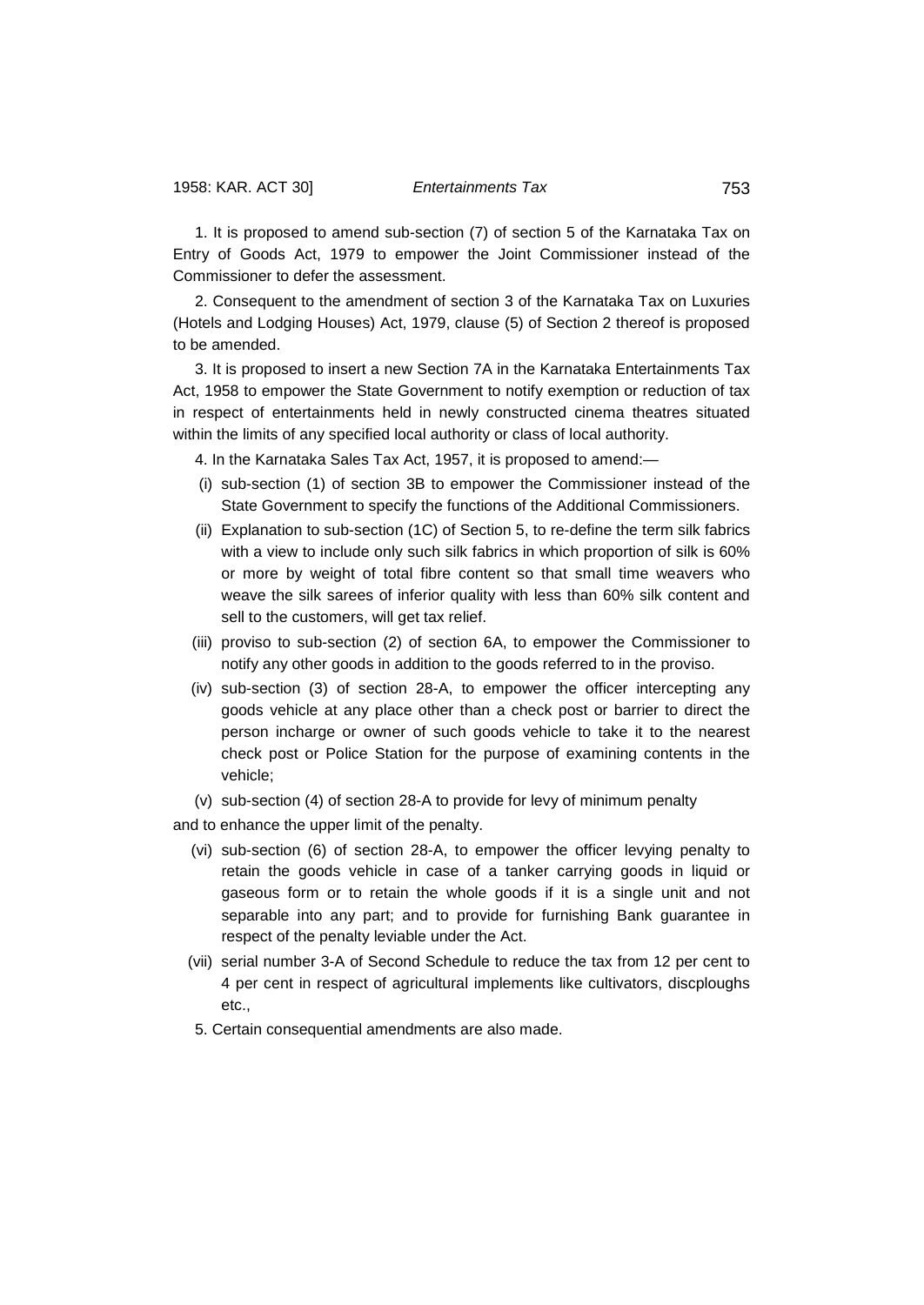(Obtained from L.A. Bill No. 23 of 1996.)

# **XXXVII**

**Amending Act 7 of 1997.**—It is considered necessary to amend the Karnataka Tax on Luxuries (Hotels, Lodging Houses and Marriage Halls) Act, 1979 (Karnataka Act 22 of 1979), the Karnataka Tax on Entry of Goods Act, 1979 (Karnataka Act 27 of 1979), the Karnataka Tax on Professions, Trades, Callings and Employments Act, 1976 (Karnataka Act 35 of 1976), the Karnataka Excise act 1966 (Karnataka Act 21 of 1966), the Karnataka Entertainments Tax Act, 1958 (Karnataka Act 30 of 1958), the Karnataka Agricultural Income Tax Act, 1957 (Karnataka Act 22 of 1957), the Karnataka Sales Tax Act, 1957 (Karnataka Act 25 of 1957), the Mysore Betting Tax Act 1932 (Mysore Act IX of 1932), and to give effect to the proposals made in the Budget Speech and matters connected therewith. Certain consequential amendments are also made.

Hence, the Bill.

(Obtained from L.A. Bill No. 12 of 1997.)

### **XXXVIII**

**Amending Act 18 of 1997.**—It is considered necessary to amend the Karnataka Sales Tax Act, 1957 to reflect the clear intention of the Budget speech for the year 1997-98.

After considering the representation made by the Karnataka Film Chamber of Commerce, it was considered necessary to amend the Karnataka Entertainments Tax Act, 1958 to provide for,

- (i) reduction of rate of entertainment tax, and
- (ii) abolition of surcharge consequent to re-introduction of ticket sealing system with effect from 1.4.97;

In view of the decision of the Hon'ble High Court of Karnataka in W. P. No. 2397/1988 and other connected matters, it has become necessary to amend the Karnataka Agricultural Income Tax, 1957 retrospectively with effect from 1.4.1975 to facilitate assessment of income received after dissolution of a firm even though at the time of such assessment the firm stood dissolved.

Hence, the Bill.

(Obtained from L.A. Bill No. 35 of 1997.)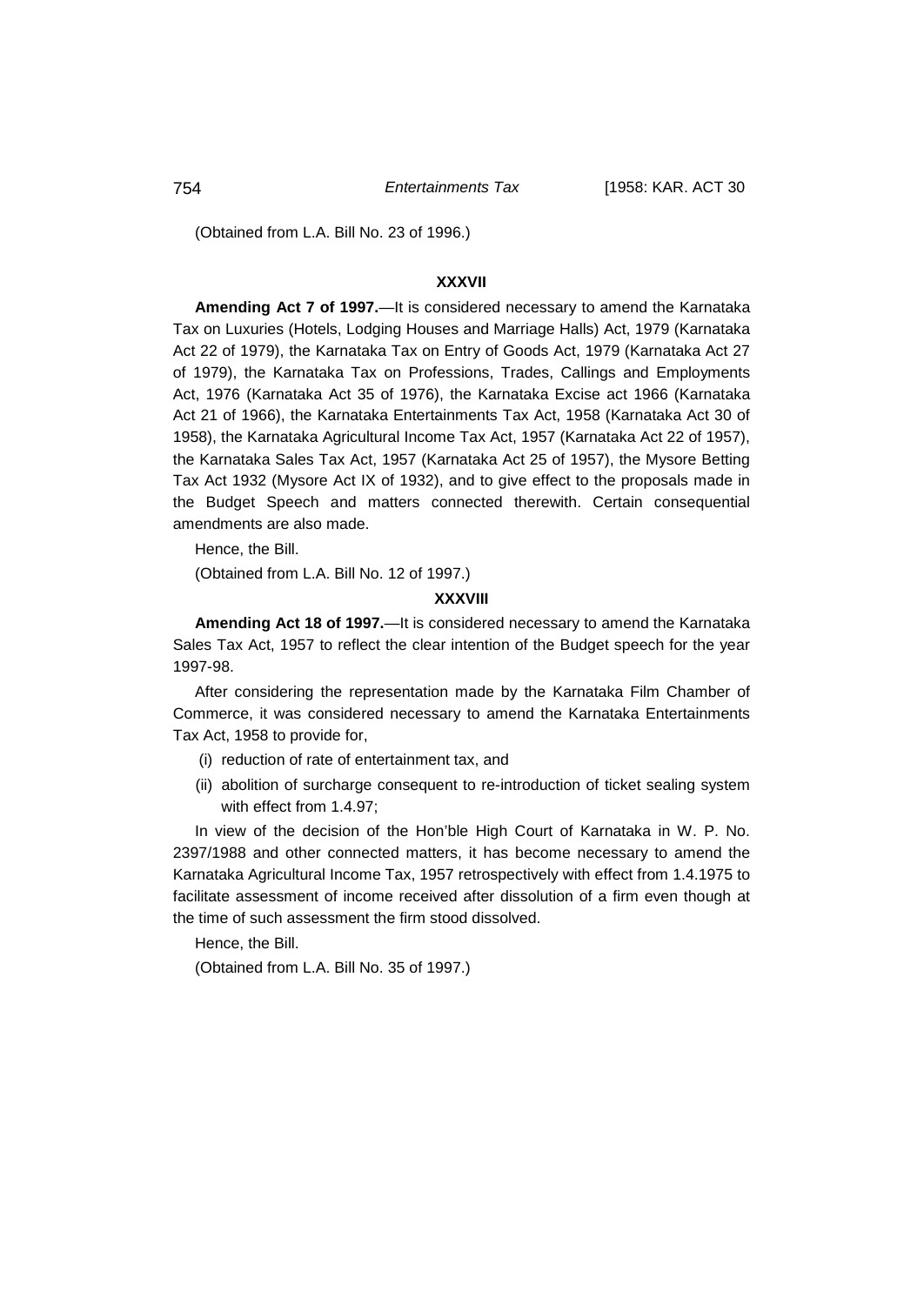# **XXXIX**

**Amending Act 3 of 1998.-** It is considered necessary to amend the Karnataka Taxation Laws Amendment Act, 1997 (Karnataka Act 7 of 1997), the Karnataka Tax on Entry of Goods Act, 1979 (Karnataka Act 27 of 1979), the Karnataka Tax on Luxuries (Hotels, Lodging Houses and Marriage Halls) Act, 1979 (Karnataka Act 22 of 1979), the Karnataka Tax on Professions, Trades, Callings and Employments Act, 1976 (Karnataka Act 35 of 1976), the Karnataka Entertainments Tax Act, 1958 (Karnataka Act 30 of 1958) ,the Karnataka Excise act 1966 (Karnataka Act 21 of 1966), the Mysore Betting Tax Act 1932 (Mysore Act IX of 1932), the Karnataka Sales Tax Act, 1957 (Karnataka Act 25 of 1957) and to give effect to the proposals made in the Budget Speech and matters connected therewith. Certain consequential amendments are also made.

Hence, the Bill.

(Published in the Karnataka Gazette (Extraordinary), Part IV-2A dated 26th March 1988, as No. 349, p. 32 and L.A. Bill No. 6 of 1998.)

### **XL**

**Amending Act 20 of 1998.-** It is considered necessary to amend the Karnataka Sales Tax Act, 1957 (Karnataka Act 25 of 1957 and the Karnataka Entertainment Tax Act, 1958 (Karnataka Act 32 of 1958) to provide for exemption for certain State public undertakings engaged in manufacturing activities from deduction Tax under section 19AA, to authorise the Joint Commissioner of the Commercial Taxes to permit prosecution under section 29(2), to increase the composition amount to be on par with the other penalties under the Karnataka Sales Tax Act, 1957 (Karnataka Act 25 of 1957), and to provide relief to cinema theatres in respect of Show Tax under the Karnataka Entertainment Tax Act, 1958 (Karnataka Act 32 of 1958).

Hence the Bill.

(Published in the Karnataka Gazette (Extraordinary) Part IV-2A, dated 15th May 1998, as No. 601, p.5)

## **XLI**

**Amending Act 4 of 1999.- It** is considered necessary to amend the Karnataka Sales Tax Act, 1957 (Karnataka Act 25 of 1957), the Karnataka Agricultural Income Tax Act, 1957 (Karnataka Act 22 of 1957), the Karnataka Tax on entry of goods Act 1979 (Karnataka Act 27 of 1979) the Karnataka Tax on Luxuries (Hotel, Lodging Housed and Marriage Halls) Act, 1979 (Karnataka Act 22 of 1979) and the Karnataka Entertainment Tax Act, 1958 (Karnataka Act 30 of 1958) to give effect to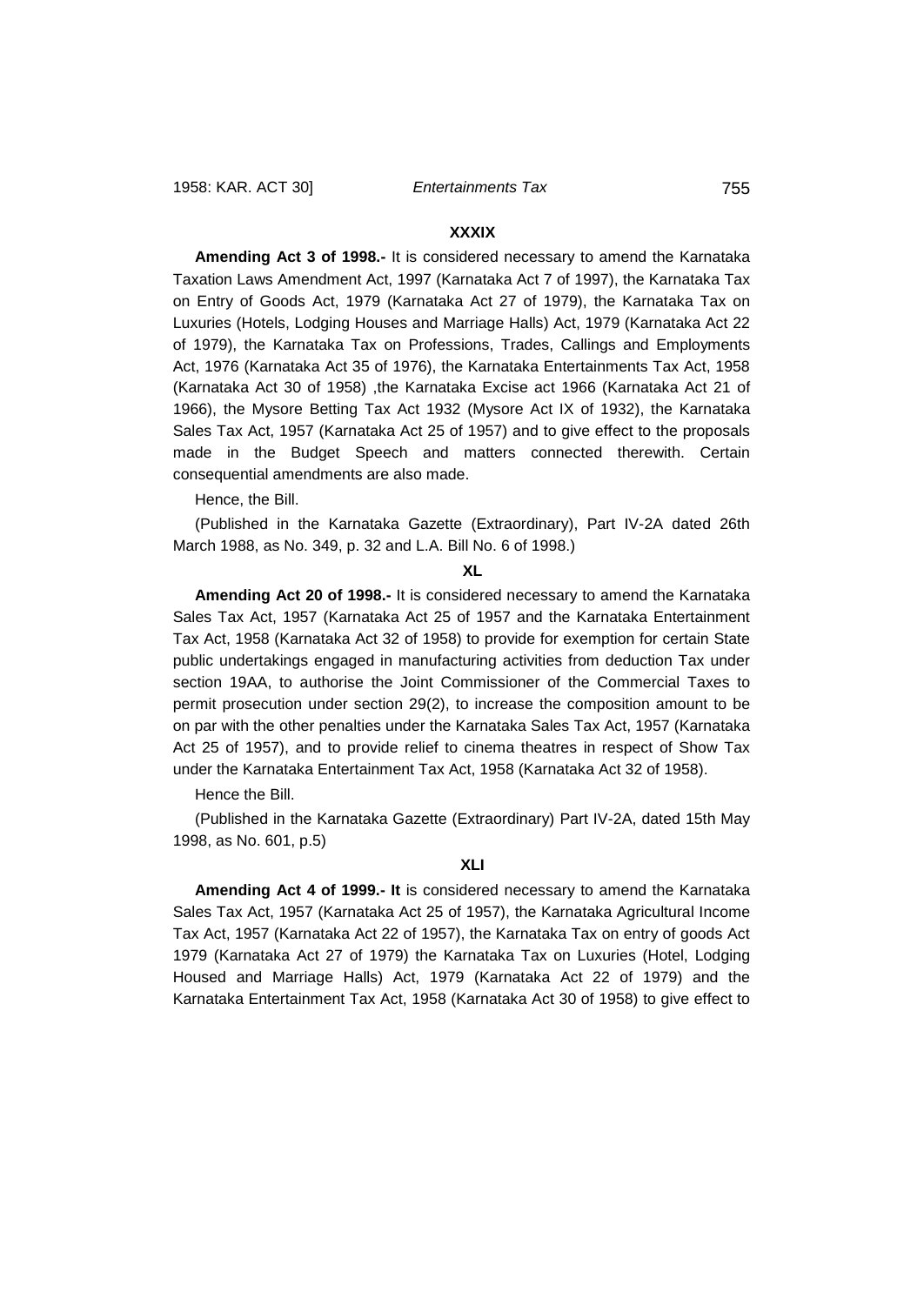the proposals made in the Budget Speech and matters connected therewith. Certain consequential amendments are also made.

Hence, the Bill.

(Obtained from L.A. Bill No. 6 of 1999.)

# **XLII**

**Amending Act 5 of 2000.-** It is considered necessary to amend the Mysore Betting Tax Act, 1932 (Mysore Act IX of 1932), the Karnataka Agricultural Income Tax Act, 1957 (Karnataka Act 22 of 1957), the Karnataka Tax on Luxuries Act, 1979 (Karnataka Act 22 of 1979) and the Karnataka Entertainment Tax Act, 1958 (Karnataka Act 30 of 1958) to give effect to the proposals made in the Budget Speech and matters connected therewith. Certain consequential amendments are also made.

Hence, the Bill.

(Obtained from L.A. Bill. No. 6 of 2000.)

# **XLIII**

**Amending Act 26 of 2000.-** (As appended to at the time of introduction)

In the Budget 200-2001, the entertainment tax on non-Kannada films was enhanced from 70% to 100% with effect from 1.4.2000 and necessary amendments were made to the Karnataka Entertainment Tax Act, 1958.

After the Tax was so enhanced, representations were received from some of the trade bodies including cinema talkies owners and peoples representatives that this increase was very steep and had caused lot of distress to the cine owners and cine goers and had adverse impact on the attendance in cinema halls and would severely impair the cinema trade including the upkeep of the cinema halls.

Likewise, there were request for Banjara-specking peoples, who are also minorities in the State of karnataka to extend the benefit of exemption from payment of entertainment tax in respect of Banjara film as it has been allowed to Kodava Konkani and tulu films.

After examining the representations, the Government was convinced that cinema trade in Karnataka so far as it relates to non-Kannada film was severely affected on account of steep increase in the rate of entertainment tax with effect from 1.4.2000 and therefore it was felt necessary to reduce the rate of tax to 80% by making suitable amendments to the Karnataka Entertainment Tax Act, 1958 to redress the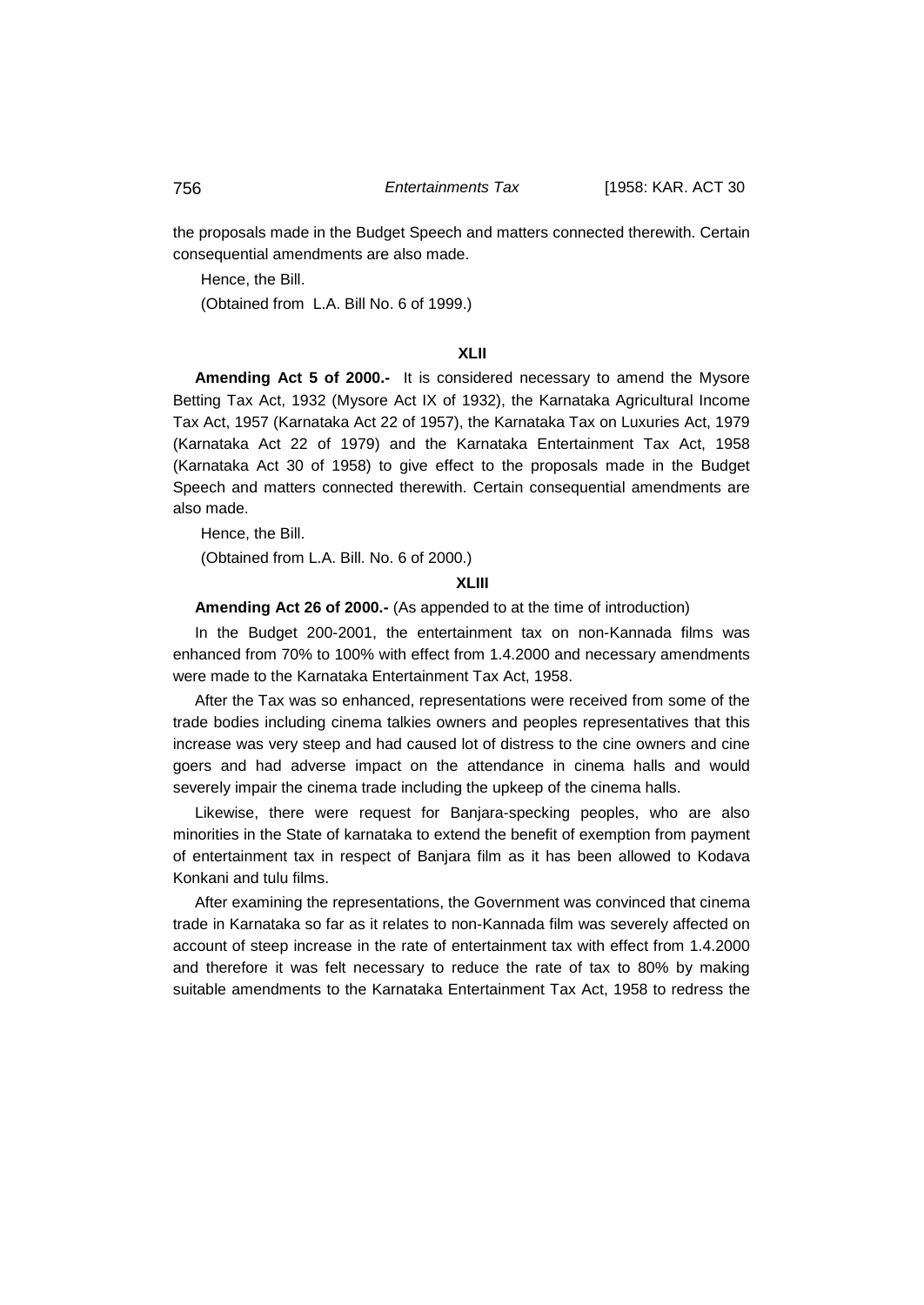hardship caused to the cine owners and cine goers. It was also considered necessary to extend the benefit of exemption to Banjara film.

Since the Matter was urgent and the Karnataka Legislative Council was nor in session, the Karnataka Entertainment Tax (Amendment) Ordinance, 2000 (Karnataka Ordinance No. 6 of 2000) was promulgated to achieve the above object.

Hence the Bill

(Obtained from L.A. Bill No 28 of 2000).

## **XLIV**

**Amending Act 5 of 2001.-** To give effect to the proposals made in the Budget Speech, it is considered necessary to amend the Karnataka Sales Tax Act, 1957 (Karnataka Act

25 of 1957 the Karnataka Tax on Entry of Goods Act, 1979 (Karnataka Act 27 of 1979), the Karnataka Tax on luxuries Act, 1979 (Karnataka Act 22 of 1979), the Karnataka Entertainments Tax Act, 1958 (Karnataka Act 30 of 1958), the Karnataka Tax on Professions. Trades, Callings and Employments Act, 1976 (Karnataka Act 35 of 1976) and the Karnataka Agricultrural Income Tax Act, 1957 Karnataka Act 22 of 1957). Certain consequential amendments are also made.

Hence the Bill

(Obtained from L.A. Bill No 7 of 2001. DPAL 9 SHASANA 2001).

# **XLV**

**Amending Act 5 of 2002.-** It is considered necessary to amend the Karnataka Agriculture Income Tax. 1957, the Karnataka Sales Act, 1957, the Karnataka Taxes on Luxuries Act, 1979, the Karnataka Taxes on entry of Goods Act, 1979 and the karnataka Entertainment Tax Act, 1958 to give effect to the proposal made in the Budget Speech and matters connected therewith.

Certain consequential and incidential amendments are also made.

Hence the Bill

(Obtained from L.A. Bill No 12 of 2002. DPAL 18 SHASANA 2002).

# **XLVI**

**Amending Act 7 of 2003.-** It To give effect to the proposals made in the Budget Speech, it is considered necessary to amend the Karnataka Agricultural Income Tax Act, 1957, the Karnataka Sales Tax Act, 1957, the Karnataka Entertainments Tax Act, 1958, the Karnataka Tax on Professions, Trades, Callings and Employment Act, 1976, the Karnataka Tax on Luxuries Act, 1979, the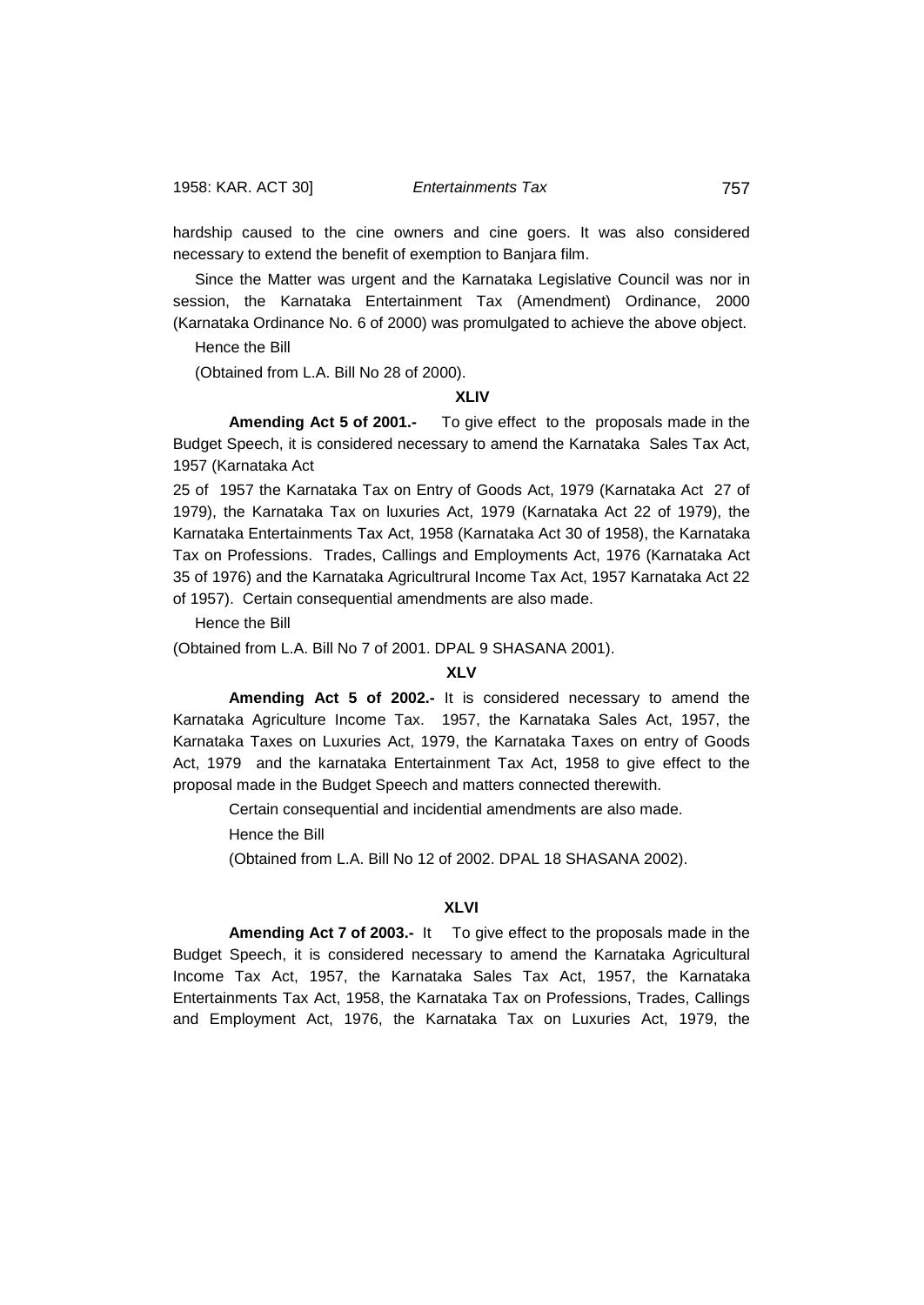Karnataka Tax on Entry of Goods Act, 1979 and the Karnataka Electricity (Taxation on Consumption) Act, 1959.

Hence the Bill.

[L.A. Bill No. 9 of 2003]

(Entries 46, 52, 53, 54, 60 and 62 of List-II of the Seventh Schedule to the Constitution of India)

# **XLVII**

**Amending Act 3 of 2004.-** The Hon'ble High Court of Karnataka in S.T.R.P. numbers 46 to 57/2003 has held that tax cannot be levied on civil works like asphalting and repairing of roads under the existing provisions of the Karnataka Sales Tax Act, 1957. However, taxes have been levied and collected on such civil works from 1<sup>st</sup> April 1986 relying on the existing entries. In view of the decision of the Hon'ble High Court, it is considered necessary to incorporate an enabling provision to levy such tax by amending the Karnataka Sales Tax Act, 1957 with retrospective effect.

Similarly, the Hon'ble High Court of Karnataka in W. P. Nos. 8607- 8608/2003 has held that the tax cannot be levied on works contract of processing and supplying of photographs, photo prints and photo negatives under the existing provisions of the Karnataka Sales Tax Act, 1957. The Hon'ble High court has held that though the State Legislature has the power to levy tax on such works contracts, in view of the relevant entry having been struck down by the Hon'ble Supreme Court, in September 1999, tax cannot be levied and collected on such works contracts till the relevant entry is re-introduced in the Karnataka Sales Tax Act, 1957. Taxes have been levied and collected on such works contracts from  $1<sup>st</sup>$  July 1989. In view of the decision of the Hon'ble Supreme Court and the High Court, it is considered necessary to amend the Karnataka Sales Tax Act, 1957 with retrospective effect.

It is also considered necessary that there should be a provision under the Karnataka Sales Tax Act, 1957 to constitute a Settlement Commission to reduce long pending disputes and recover tax arrears expeditiously.

The rate of sales tax being levied at present on Camphor is 5%. Whereas the Empowered Committee of State Finance Ministers has appealed to all the States / UTs to adopt the floor rates on all items. Hence, the rate of sales tax on Camphor is being increased to the floor rate of 8% by amending the Karnataka Sales Tax Act, 1957.

It is also considered necessary to amend the Karnataka Tax on Luxuries Act, 1979, to give tax relief to clubs situated within areas outside municipal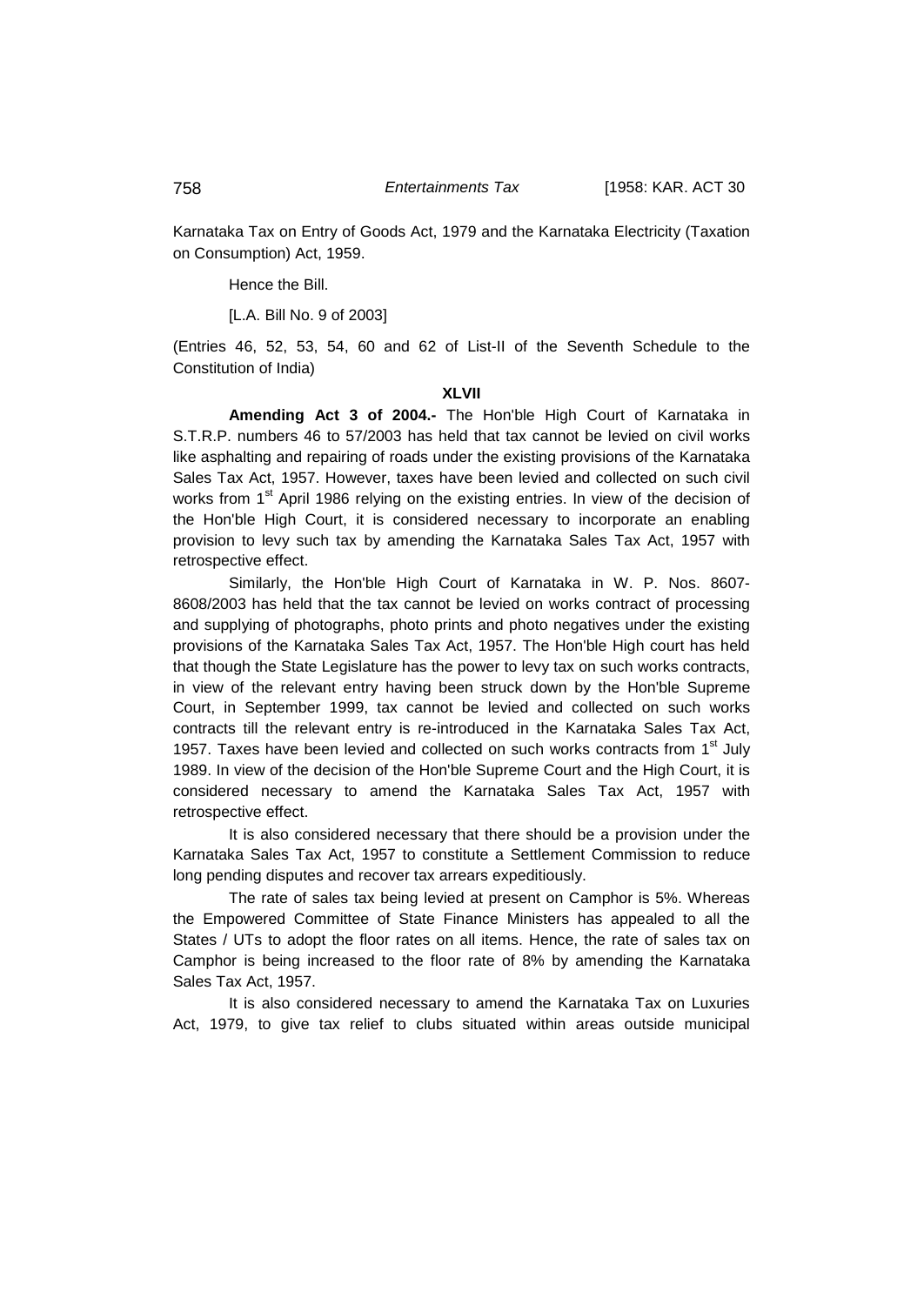1958: KAR. ACT 30] *Entertainments Tax* 759

corporations and to give tax relief to senior citizens and members of a youth club registered or recognised by the Department of Youth Services.

It is also considered necessary to omit the provisions under the Karnataka Entertainments Tax Act, 1958 relating to collection of service charges by the owners of theatres.

Hence the Bill. [L.A. BILL No. 6 OF 2004]

# **XLVIII**

**Amending Act 26 of 2004.-** To give effect to the proposals made in the Budget Speech, it is considered necessary to amend the Mysore Betting Tax Act, 1932(Mysore Act IX of 1932), the Karnataka Sales Tax Act, 1957(Karnataka Act 25 of 1957), the Karnataka Entertainments Tax Act, 1958(Karnataka Act 30 of 1958), the Karnataka Tax on Professions, Trades, Callings and Employments Act, 1976(Karnataka Act 35 of 1976), the Karnataka Tax on Luxuries Act, 1979) and the Karnataka Tax on Entry of Goods Act, 1979(Karnataka Act 27 of 1979).

Opportunity is also taken to rationalize certain provisions of the said Acts and also to codify and make certain consequential amendments to implement reliefs already announced.

Hence the Bill.

[ L.A. BILL No. 18 OF 2004 ]

# **XLIX**

**Amending Act 11 of 2005.-** To give effect to the proposals made in the Budget Speech, it is considered necessary to amend the Mysore Betting Tax Act, 1932 (Mysore Act IX of 1932), the Karnataka Sales Tax Act, 1957(Karnataka Act 25 of 1957), the Karnataka Entertainments Tax Act, 1958(Karnataka Act 30 of 1958), the Karnataka Tax on Professions, Trades, Callings and Employments Act, 1976(Karnataka Act 35 of 1976), the Karnataka Tax on Entry of Goods Act, 1979(Karnataka Act 27 of 1979), the Karnataka Tax on Lotteries Act, 2004 (Karnataka Act 3 of 2004), the Karnataka Special Tax on Entry of Certain Goods Act, 2004 (Karnataka Act 29 of 2004) and the Karnataka Value Added Tax Act, 2003 (Karnataka Act 32 of 2004).

Opportunity is also taken to rationalize certain provisions of the said Acts.

Hence the Bill. (LA Bill No. 12 of 2005)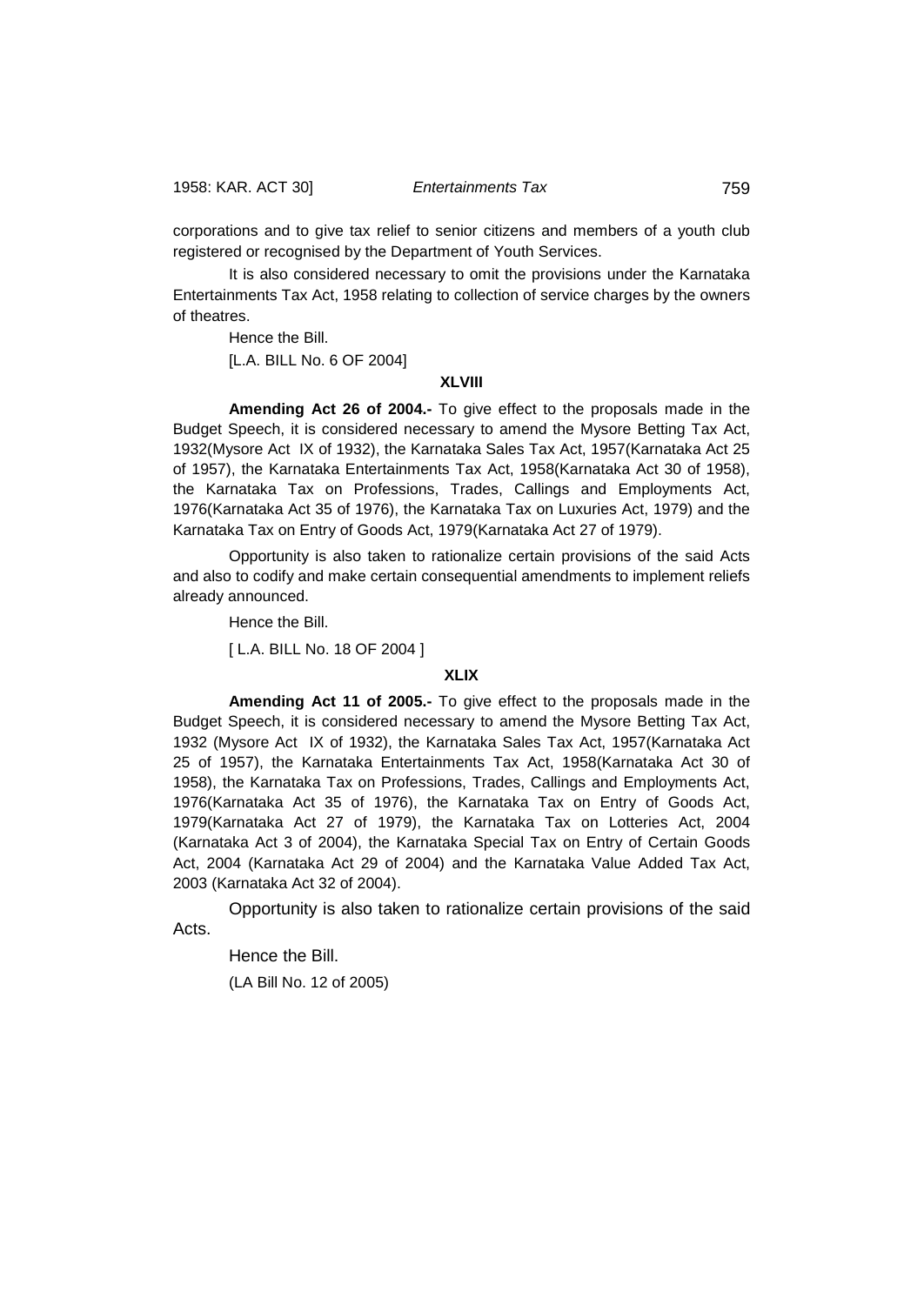# 760 *Entertainments Tax* [1958: KAR. ACT 30

**L**

**Amending Act 25 of 2005.-** To give effect to the decision taken to reintroduce the provision of collection of tax free service charges by the cinema theatre owners for maintenance of the theatres as requested by the film industry.

Hence the Bill.

(LA Bill No. 23 of 2005)

**LI**

**Amending Act 5 of 2006.-** It is considered necessary to amend the Karnataka Agriculture Income Tax Act, 1957, the Karnataka Sales Tax Act, 1957, the Karnataka Entertainments Tax Act, 1958, the Karnataka Tax on Professions Trades, Callings and Employments Act, 1976, the Karnataka Tax on Luxuries Act, 1979 and the Karnataka Tax on Entry of Goods Act, 1979 to give effect to the proposal made in the Budget and matters connected therewith.

Certain consequential and incidental amendments are also made.

Hence the Bill.

[ L.A. Bill No. 6 of 2006 ]

# **LII**

**Amending Act 5 of 2007.-** It is considered necessary to amend the Karnataka Entertainments Tax Act, 1958, the Karnataka Tax on Professions, Trades, Callings and Employments Act, 1976 and the Karnataka Tax on Luxuries Act, 1979 to give effect to the proposals made in the Budget and matters connected therewith and also to amend the Karnataka Sales Tax Act, 1957 to provide for a provision for empowering the State Government to withdraw any notification issued under section 8-A either prospectively or retrospectively to give effect to the decision taken by the State Government with regard to discontinuance of sales tax based incentives to industries as a part of national consensus to bring in reforms in State taxes.

Certain consequential and incidental amendments are also made.

Hence the Bill.

[L.A.Bill No. 22 of 2007]

[Entries 54, 60 and 62 of List II of the Seventh Schedule to the Constitution of India.]

# **LIII**

**Amending Act 25 of 2007.-** It is considered necessary to amend the Karnataka Entertainments Tax Act, 1958 to reduce the tax pay payable by a proprietor of amusement in order to encourage tourism in the State. Hence the Bill.

[L.A.Bill No 40 of 2007]

[Entry 62 of List II of the Seventh Schedule to the Constitution of India.]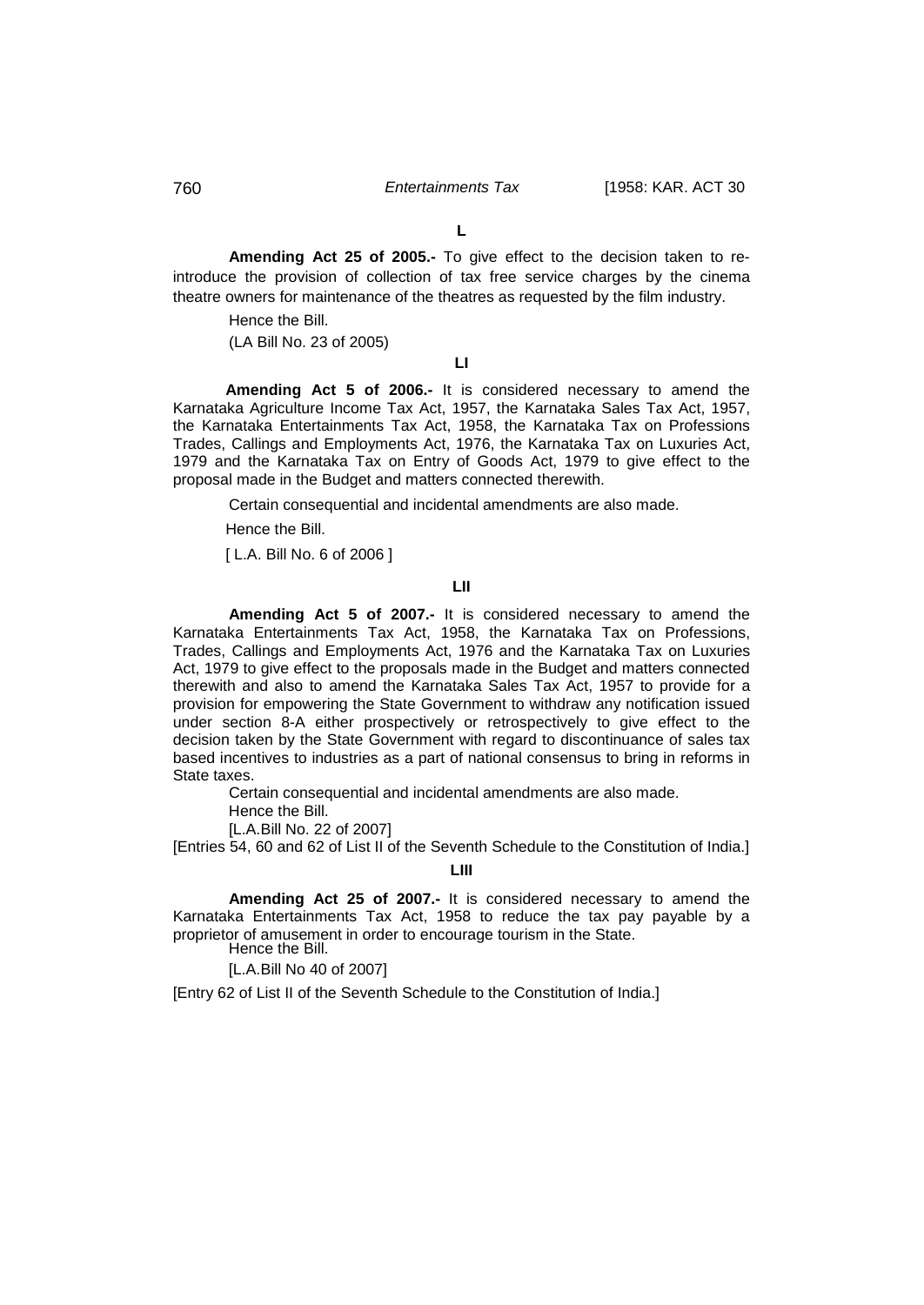## **LIV**

**Amending Act 6 of 2008.-** It is considered necessary to amend the Karnataka Sales Tax Act, 1957, the Karnataka Entertainments Tax Act, 1958, the Karnataka Tax on Professions, Trades, Callings and Employments Act, 1976 and the Karnataka Tax on Luxuries Act, 1979 to give effect to the proposals made in the Budget and matters connected therewith or incidental thereto.

Opportunity is also taken to rationalise taxation and make certain consequential amendments also.

Hence the Bill.

(LA Bill No. 3 of 2008, File No.DPAL 11 Shasana 2008)

[Entry 62 of List II of the Seventh Schedule to the Constitution of India.)

**LV**

**Amending Act 7 of 2009.-** It is considered necessary to amend the Mysore Betting tax Act, 1932, the Karnataka Entertainments Tax Act, 1958, the Karnataka Tax on Professions Trades, Callings and Employments Act, 1976 and the Karnataka Tax on Luxuries Act, 1979 to give effect to the proposals made in the Budget and matters connected therewith.

Certain consequential and incidental amendments are also made.

Hence the Bill.

(LA Bill No.21 of 2009, File No. DPAL 13 Shasana 2009)

[Entries 60 and 62 of List II of the Seventh Schedule to the Constitution of India.)

LVI

**Amending Act 5 of 2010.-** It is considered necessary to amend the Karnataka Sales Tax Act, 1957, the Karnataka Entertainments Tax Act, 1958, the Karnataka Tax on Professions, Trades, Callings and Employments Act, 1976, the Karnataka Tax on Luxuries Act, 1979 and the Karnataka Tax on Entry of Goods Act, 1979 to give effect to the proposals made in the Budget and matters connected therewith and specifically to,

> (i) amend the Karnataka Sales Tax Act, 1957 to provide for levy of tax on supply of goods by an association or a body of persons like clubs, registered or unregistered, to its members retrospectively from second day of February, 1983 from which day by the forty-sixth amendment to the Constitution of India, the State Legislature was empowered to levy tax on such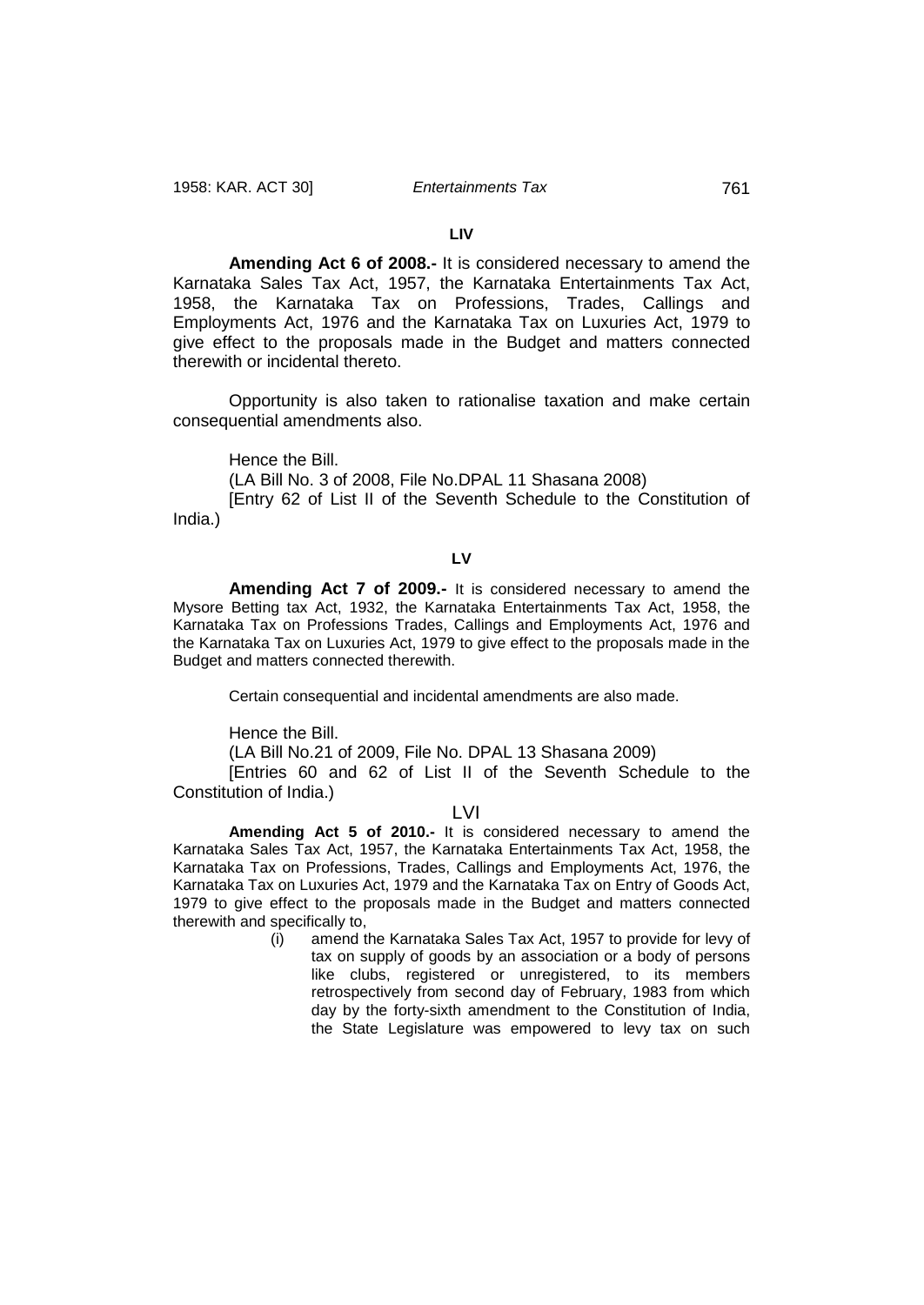## 762 *Entertainments Tax* [1958: KAR. ACT 30

transactions so as to remove doubts raised in this regard because of the judgment of the Hon'ble High Court of Karnataka in the case of Century Club and Others versus The State of Mysore and another, declaring the provisions made in the Karnataka Sales Tax Act, 1957 before such constitutional amendment for levy of tax on such transactions as void and inoperative.

(ii) provide for collection of entry tax in advance under the Karnataka Tax on Entry of Goods Act, 1979 at the point of sugar factories selling sugar to dealers who subsequently cause entry of such sugar into any local area in the State.

Certain consequential and incidental amendments are also made. Hence the Bill.

[L.A.Bill No. 9 of 2010, File No.DPAL 12 Shasana 2010]

[Entries 52,54, 60 and 62 of List II of the Seventh Schedule to the Constitution of India.]

# LVII

**Amending Act 15 of 2011.-** It is considered necessary to amend the Mysore Betting Tax Act, 1932, the Mysore Race Courses Licensing Act, 1932, the Karnataka Entertainments Tax Act, 1958, the Karnataka Tax on Professions, Trades, Callings and Employments Act, 1976, the Karnataka Tax on Luxuries Act, 1979 and the Karnataka Tax on Entry of Goods Act, 1979 to,

- (i) extend the application of the Betting Tax Act, 1932 and the Mysore Race Courses Licensing Act, 1952 for the whole of State of Karnataka;
- (ii) to omit certain redundant provisions and the Schedules in the Betting Tax Act, 1932 and the Mysore Race Courses Licensing Act, 1952;
- (iii) to repeal certain redundant enactments; and

(iv) give effect to the proposals made in the Budget and matters connected therewith.

Certain consequential and incidental amendments are also made. Hence the Bill.

[L.A.Bill No. 11 of 2011, File No.Samvyashae 13 Shasana 2011] [Entries 34,52, 60 and 62 of List II of the Seventh Schedule to the Constitution of India.]

# **LVIII**

**Amending Act 18 of 2012.-** It is considered necessary to amend the Karnataka Agricultural Income Tax Act, 1957, the Karnataka Entertainments Tax Act, 1958, the Karnataka Tax on Professions, Trades, Callings and Employments Act, 1976, the Karnataka Tax on Luxuries Act, 1979 and the Karnataka Tax on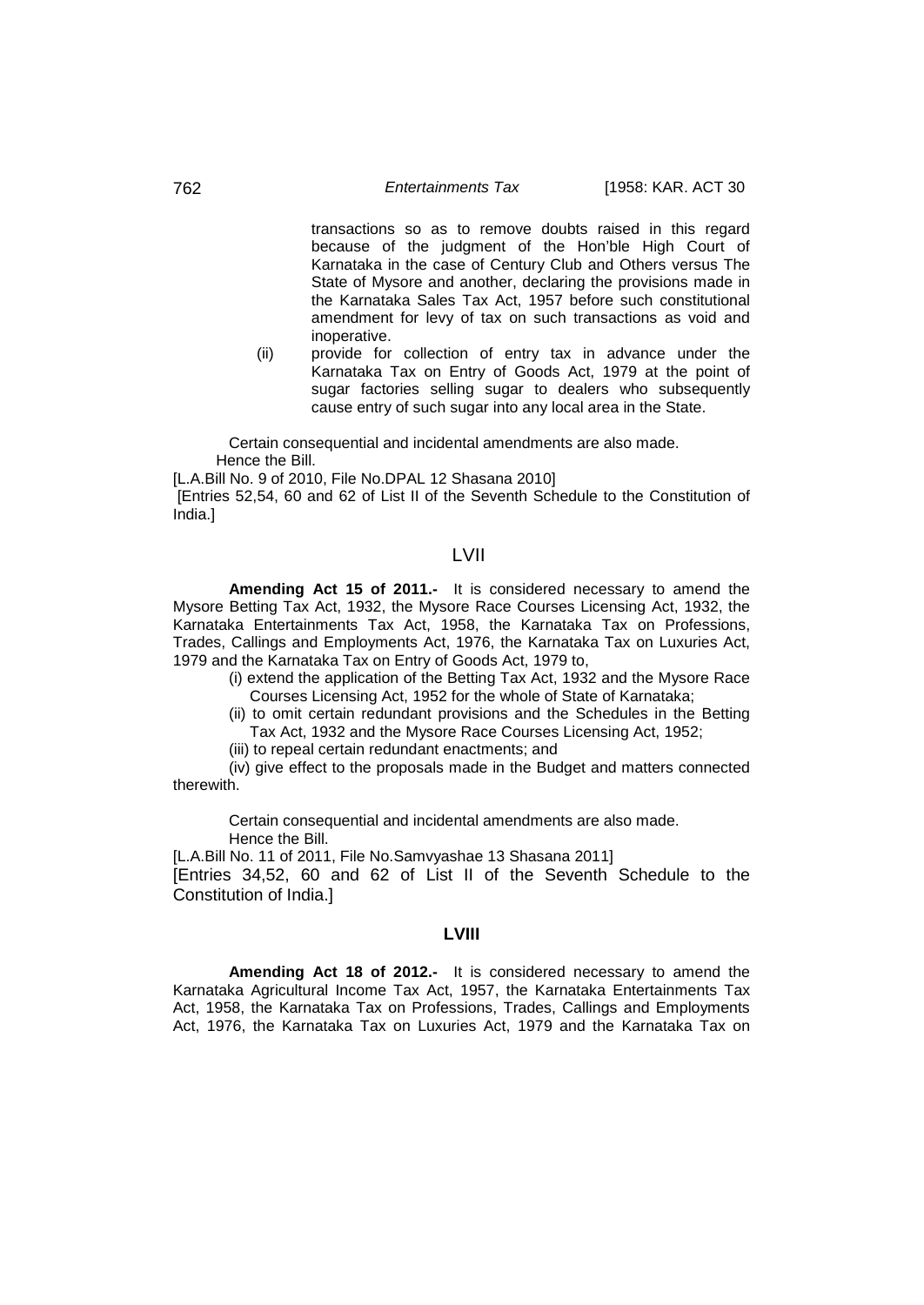1958: KAR. ACT 30] *Entertainments Tax* 763

Entry of Goods Act, 1979 to give effect to the proposals made in the Budget and matters connected therewith.

Certain consequential and incidental amendments are also made.

Hence the Bill.

[L.A. Bill No. 4 of 2012, File No.Samvyashae 24 Shasana 2012]

[Entries 46, 52, 60 and 62 of List II of the Seventh Schedule to the Constitution of India.]

# **LIX**

**Amending Act 53 of 2013.-** It is considered necessary to amend the Karnataka Sales Tax Act, 1957, the Karnataka Entertainments Tax Act, 1958, the Karnataka Tax on Professions, Trades, Callings and Employments Act, 1976 and the Karnataka Tax on Entry of Goods Act, 1979 to give effect to the proposals made in the Budget and matters connected therewith particularly to specify that any clarification issued by the Commissioner of Commercial Taxes under the Karnataka Sales Tax Act, 1957 or the Karnataka Tax on Entry of Goods Act, 1979 overrides the clarification of the Authority for Clarification and Advance Rulings.

Certain consequential and incidental amendments are also made. Hence the Bill.

[L.A. Bill No. 07 of 2013, File No. Samvyashae 36 Shasana 2013] [Entries 52, 54, 60 and 62 of List II of the Seventh Schedule to the Constitution of India.]

## **LX**

**Amending Act 05 of 2016.-** To give effect to the proposals made in the Budget Speech, it is considered necessary to amend the Karnataka Entertainment Tax Act, 1958 (Karnataka Act 30 of 1958), Karnataka Tax on Professions, Trades, Callings and Employments Act, 1976 (Karnataka Act 35 of 1976), the Karnataka Tax on luxuries Act, 1979 (Karnataka Act 22 of 1979) and the Karnataka Tax on Entry of Goods Act, 1979(Karnataka Act 27 of 1979). Opportunity is also taken to rationalize certain provisions of the said Acts and repeal The Karnataka Agriculture Income-Tax 1957 (Karnataka Act 22 of 1957).

### Hence the Bill

[L.A. Bill No.11 of 2016, File No. Samvyashae 19 Shasana 2016] [entries 46, 52,60 and 62 of List II of the Seventh Schedule to the Constitution of India.]

**- - - - -**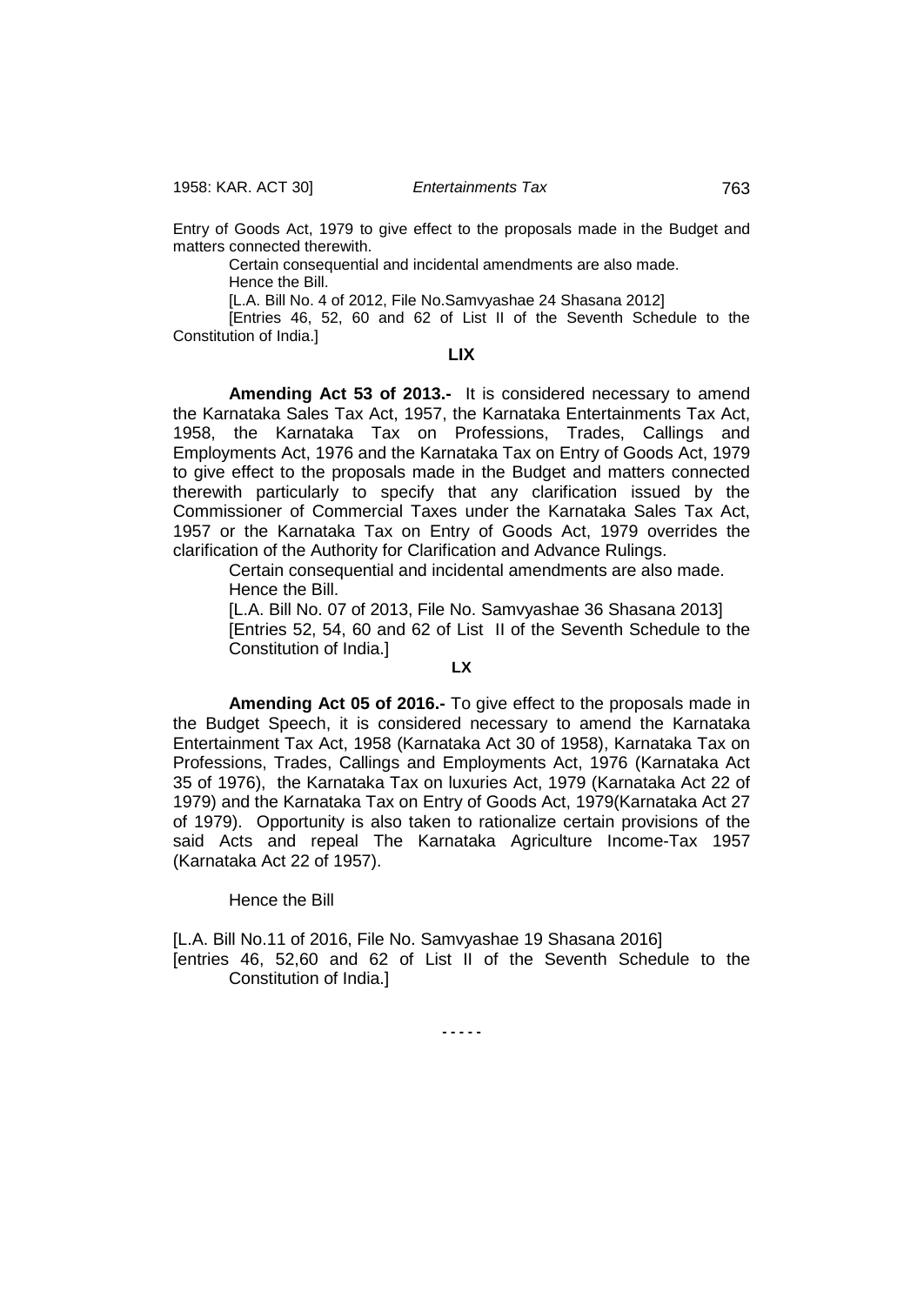# **1 [KARNATAKA ACT]1 No. 30 OF 1958.**

# (*First published in the* <sup>1</sup> [Karnataka Gazette]1 *on the First day of January, 1959*.)

# **THE** <sup>1</sup> **[KARNATAKA]**<sup>1</sup> **ENTERTAINMENTS TAX ACT, 1958.**

(*Received the assent of the Governor on the Nineteenth day of December, 1958*.)

(As Amended by Acts 14 of 1966, 31 of 1969, 14 of 1971, 4 of 1973, 15 of 1974, 36 of 1976, 16 of 1977, 3, 21 and 25 of 1979, 14 and 26 of 1980, 5 of 1981, 13 of 1982, 2 and 9 of 1983, 9 of 1984, 3 and 22 of 1985, 3, 15, 17 and 31 of 1987, 2 and 17 of 1988, 20 of 1989, 7 of 1990, 6 of 1992, 5 and 11 of 1993, 18 and 25 of 1994, 6 of 1995, 5 and 15 of 1996, 7 and 18 of 1997, 3 and 20 of 1998, 4 of 1999, 5 of 2000, 26 of 2000, 5 of 2001, 5 of 2002, 7 of 2003, 3 of 2004, 26 of 2004, 11 of 2005, 25 of 2005, 5 of 2006, 5 of 2007, 25 of 2007, 6 of 2008, 7 of 2009, 5 of 2010, 15 of 2011, 18 of 2012, 53 of 2013 and 05 of 2016.)

# **An Act to consolidate and amend the laws relating to the levy of tax**  on entertainments in the **'[State of Karnataka]**'.

WHEREAS it is expedient to consolidate and amend the laws relating to the levy of tax on entertainments in the 1[State of Karnataka]1;

BE it enacted by the <sup>1</sup>[Karnataka State]<sup>1</sup> Legislature in the Ninth year of the Republic of India as follows:—

<span id="page-26-0"></span>1. Adapted by the Karnataka Adaptations of Laws Order, 1973 w.e.f. 01.11.1973.

**1. Short title, extent and commencement.-** (1) This Act may be called the 1[Karnataka]1 Entertainments Tax Act, 1958.

1. Adapted by the Karnataka Adaptations of Laws Order, 1973 w.e.f. 01.11.1973.

(2) It extends to the whole of the 1 [State of Karnataka]1 .

1. Adapted by the Karnataka Adaptations of Laws Order, 1973 w.e.f. 01.11.1973.

(3) Section 19 shall come into force at once in the whole of the 1 [State of Karnataka]<sup>1</sup> and the rest of this Act shall come into force at once in the areas of the State in which any of the enactments repealed by section 19, was in force. All the provisions of this Act (except section 19) shall come into force in such other area or areas of the State from such <sup>2</sup>[date]<sup>2</sup> or dates as the State Government may by notification specify.

- 1. Adapted by the Karnataka Adaptations of Laws Order, 1973 w.e.f. 01.11.1973.
- 2. Act came into force in all other areas of the State on 1.1.1959 by notification. Text of the notification is at the end of the Act.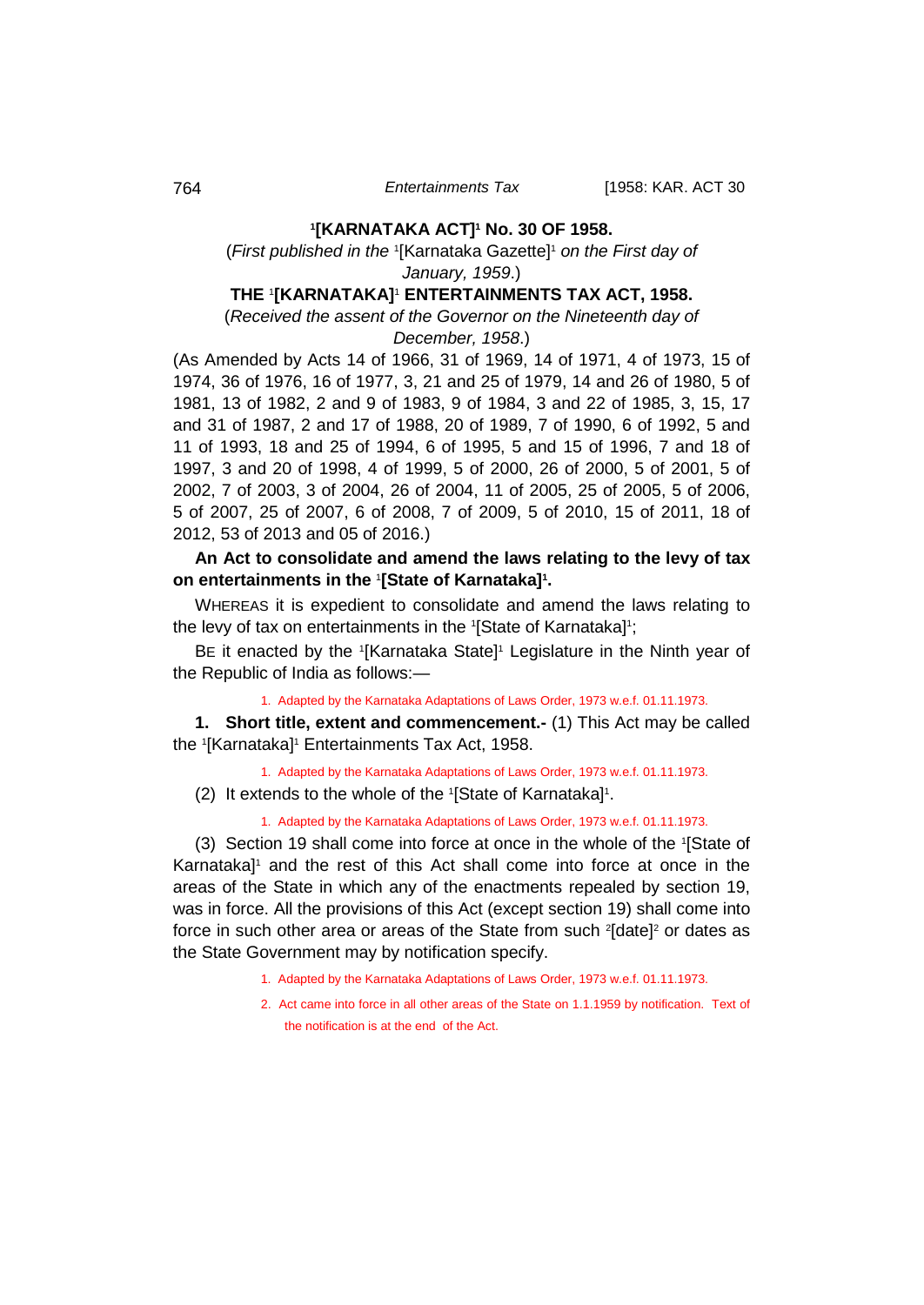<span id="page-27-0"></span>**2. Definitions.-** In this Act, unless the context otherwise requires,—

(a) "admission" includes admission as a spectator or as one of an audience, and admission for the purpose of amusement by taking part in an entertainment;

<sup>1</sup>[(aa) "Additional Commissioner" means the Additional Commissioner of Commercial Taxes appointed under the Karnataka Sales Tax Act, 1957 (Karnataka Act 25 of 1957) or the Karnataka Value Added Tax Act, 2003 (Karnataka Act 32 of  $2004$ );  $1^1$ 

# 1. Inserted by Act 15 of 2011 w.e.f 01.04.2011.

(b) "admission to an entertainment" includes admission to any place in which an entertainment is held;

<sup>1</sup>[(ba) "**Amusement**" means any amusement and includes playing a game or skill on a machine or riding on a machine or any other carriage or contraption or boat or other vessel or playing in an enclosure or water body or any other specially designed or developed or demarcated surface or area or participating in any contest or game of chance or skill or talent, held or organized or provided in any amusement arcade or amusement park or any other place for which persons are required to make payment for admission or participation;]<sup>1</sup>

# 1. Substituted by Act 5 of 2006 w.e.f 01.04.2006.

 $1^{2}$ "antennae" means an apparatus which receives television signals that enables viewers to tune into transmission including national or international satellite transmission or moving pictures or series of pictures, by means of transmission of television signals by wire where subscriber's television sets at the residential or non-residential places are linked by metallic co-axial or optic fibre cable to a Central System, called headend <sup>3</sup>[or a tuner or a similar device which enables Direct To Home transmission of television signals] $^3$  ] $^1$ 

1. Inserted by Act 11 of 1993 w.e.f 01.04.1993.

2. Renumberd by Act 5 of 2002 w.e.f 01.04.2002.

3. Inserted by Act 5 of 2006 w.e.f 01.04.2006.

<sup>1</sup>[(c) <sup>2</sup>[Deputy Commissioner]<sup>2</sup> means a <sup>2</sup>[Deputy Commissioner]<sup>2</sup> of Commercial Taxes appointed under the Karnataka Sales Tax Act, 1957;]1

1. Substituted by Act 3 of 1985 w.e.f 10.01.1985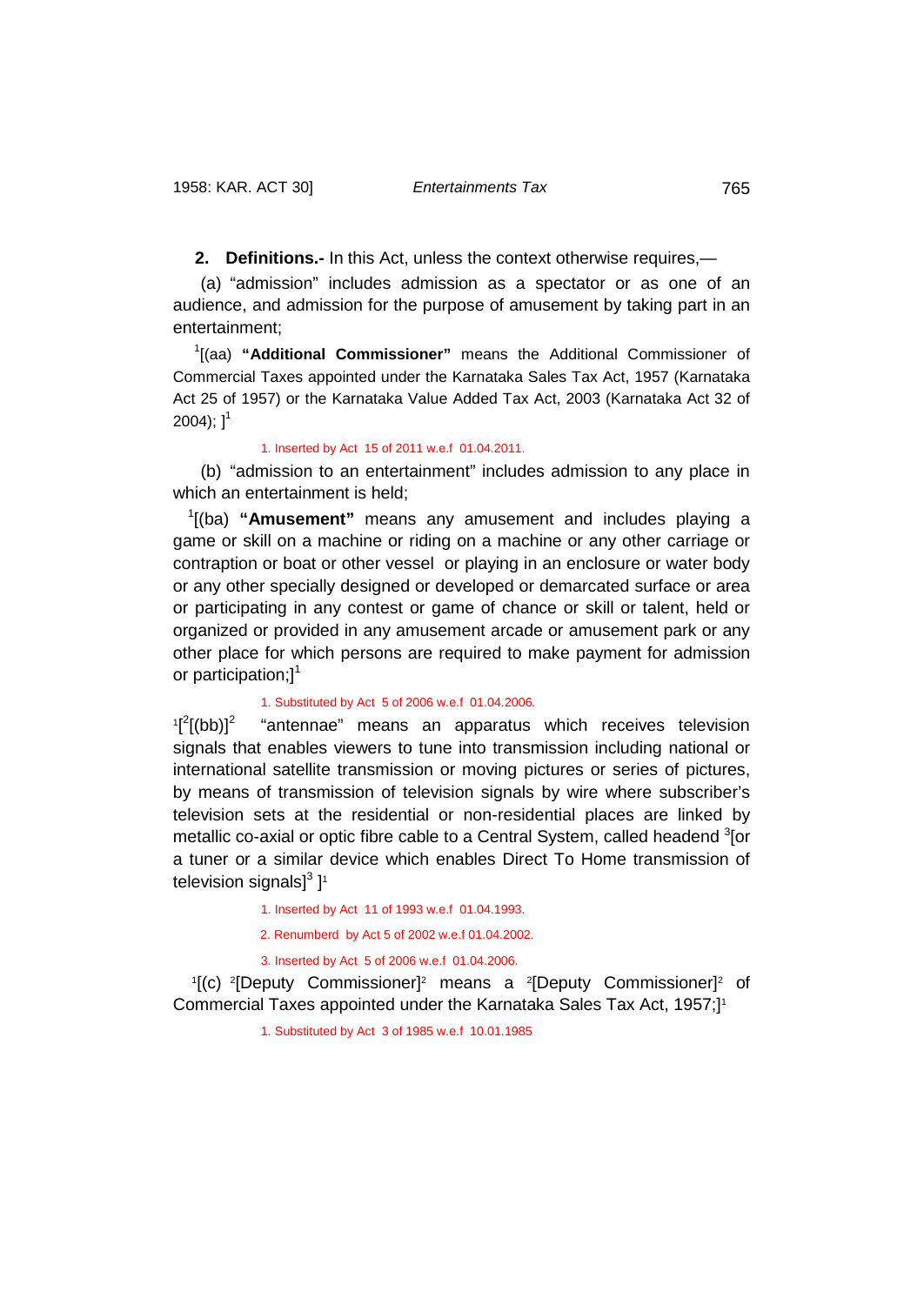## 2.. Substituted by Act 5 of 1993 w.e.f 9.11.1992.

1 [(ca) "cable television" means a system organised for exhibition of films or moving pictures or series of pictures by means of transmission of television signals by wire where subscriber's television set is linked by metallic coaxial cable or optic fibre cable to a central system called the 'headend' and, by using a video cassette or disc or both, recorder or player or similar such apparatus on which pre-recorded video cassettes or disc or both are played or replayed and the films or moving pictures or series of pictures which are viewed and heard on Television receiving set at a residential or a nonresidential place of a connection holder;]<sup>1</sup>

# 1. Inserted by Act 11 of 1993 w.e.f 01.04.1993.

<sup>1</sup>[<sup>2</sup>[(cb)]<sup>2</sup> 'cinema theatre' means any place of entertainment in which cinematograph shows are held to which persons are admitted for payment;]1

- 1. Inserted by Act 16 of 1977 w.e.f 01.04.1979 by notification. Text of the notification is at the end of the Act.
- 2. Clauses (ca) and (cb) relettered as (cb) and (cc) by Act 11 of 1993 w.e.f. 01.04.1993.

<sup>1</sup>[<sup>2</sup>[(cc)]<sup>2</sup> "Commissioner" means the Commissioner of Commercial Taxes appointed under the Karnataka Sales Tax Act, 1957;]1

1. Inserted by Act 3 of 1985 w.e.f 10.01.1985.

2. Clauses (ca) and (cb) relettered as (cb) and (cc) by Act 11 of 1993 w.e.f. 01.04.1993.

(d) "complimentary ticket" means a ticket or pass for admission to an entertainment free of any payment or at a reduced rate of payment for such admission;

 $\rm{1[(da)XXX]}$ 

#### 1. Omitted by Act 15 of 2011 w.e.f 01.04.2011.

1 [(e) 'Entertainment' with all its grammatical variations and cognate expressions means,—

(i) a horse race  $2$  [or live telecast of a horse race] $2$  to which persons are admitted on payment;

(ii) Cinematograph show including video shows to which persons are admitted on payment or exhibition of films or moving pictures which are viewed and heard on the television receiving set, with the aid of any type of antennae with the cable network attached to it  $3$ [or without a cable network attached under the Direct To Home scheme]<sup>3</sup> or cable television for which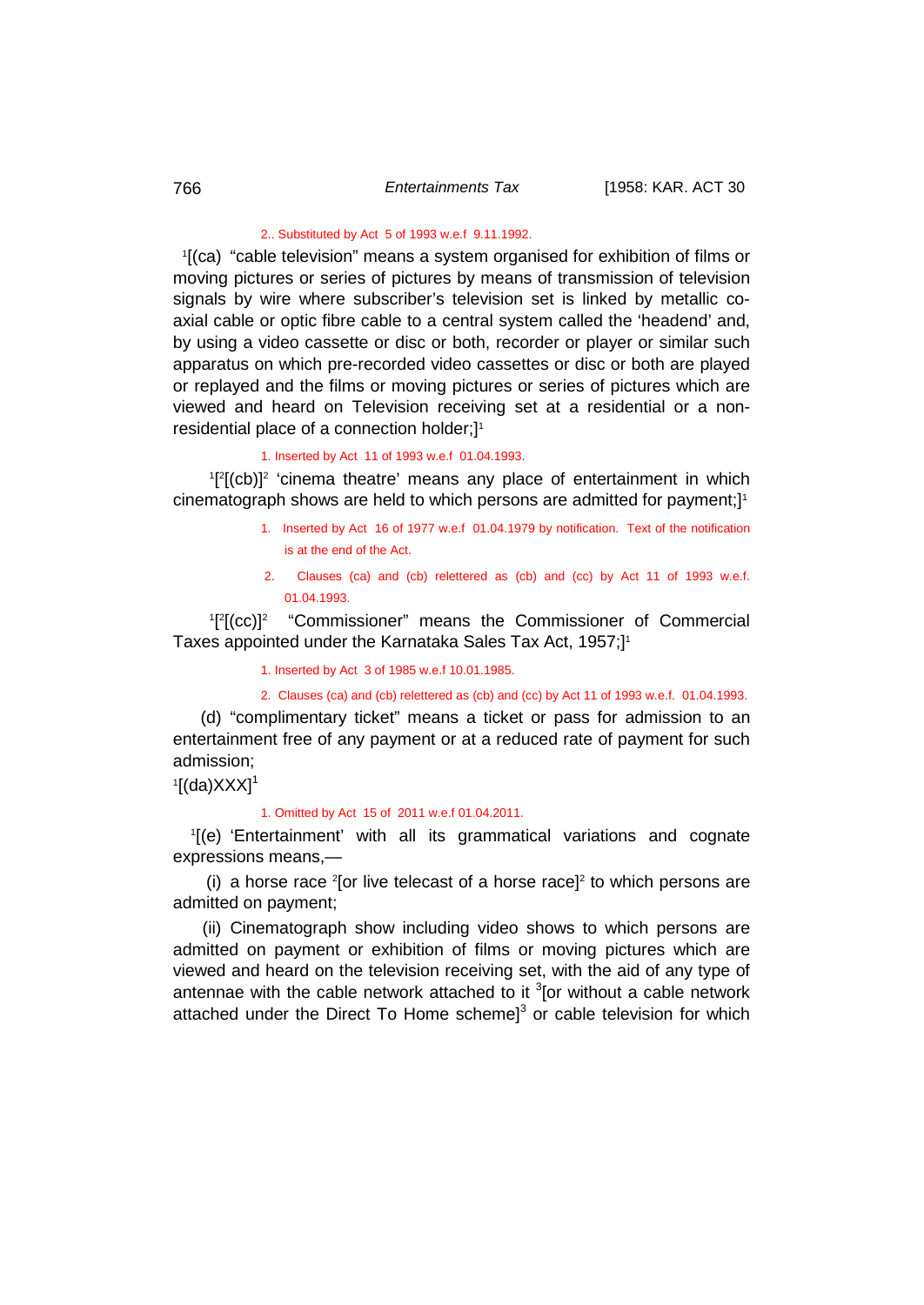persons are required to make payment by way of contribution or subscription or installation and connection charges or any other charges collected in any manner whatsoever;

(iii) any amusement <sup>4</sup> [or recreation or any entertainment provided by a multi system operator]<sup>4</sup> or exhibition or performance or pageant or a  $5$ [x x x]<sup>5</sup> game or sport whether held indoor or outdoor to which persons are admitted on payment;]<sup>1</sup>

- 1. Substituted by Act 7 of 1997 w.e.f 01.04.1997.
- 2. Inserted by Act 26 of 2004 w.e.f 01.08.2004.
- 3. Inserted by Act 5 of 2006 w.e.f 01.04.2006.
- 4. Inserted by Act 5 of 2002 w.e.f 01.04.2002.

5. Omitted by Act 3 of 1998 w.e.f 01.04.1998.

<sup>1</sup>[Explanation.<sup>2</sup> [game]<sup>2</sup> or sport shall mean Cricket, Hockey, Foot Ball, Basket Ball, Tennis, Golf, <sup>3</sup>[x x x]<sup>3</sup> Volley-Ball, Badminton, Kabbadi, Swimming, Athletics, Base-Ball, Weight Lifting, and any other sport or game the Government may notify.]<sup>1</sup>

- 1. Inserted by Act 4 of 1999 w.e.f. 01.04.1997.
- 2. Substituted by Act 5 of 2006 w.e.f 01.04.2006.
- 3. Omitted by Act 5 of 2002 w.e.f 01.04.2002.

'[(e1) x x x]'

1. Inserted by Act 9 of 1983 w.e.f. 01.04.1983 and Omitted by Act 9 of 1984 w.e.f 01.04.1984.

(f) "institution" includes a company, society, club or other association of persons by whatever name called;

<sup>1</sup>[(fa) "<sup>2</sup>[Additional Commissioner]<sup>2"</sup> means the <sup>2</sup>[Additional Commissioner]<sup>2</sup> of Commercial Taxes appointed under the Karnataka Sales Tax Act, 1957.]1

1. Inserted by Act 3 of 1985 w.e.f. 10.01.1985.

2. Substituted by Act 5 of 1993 w.e.f 9.11.1992.

1 [(fb) "Joint Commissioner" means the Joint Commissioner of Commercial Taxes appointed under the Karnataka Sales Tax Act, 1957 (Karnataka Act 25 of 1957);]<sup>1</sup>

1. Sbustituted by Act 7 of 1997 w.e.f. 01.04.1997.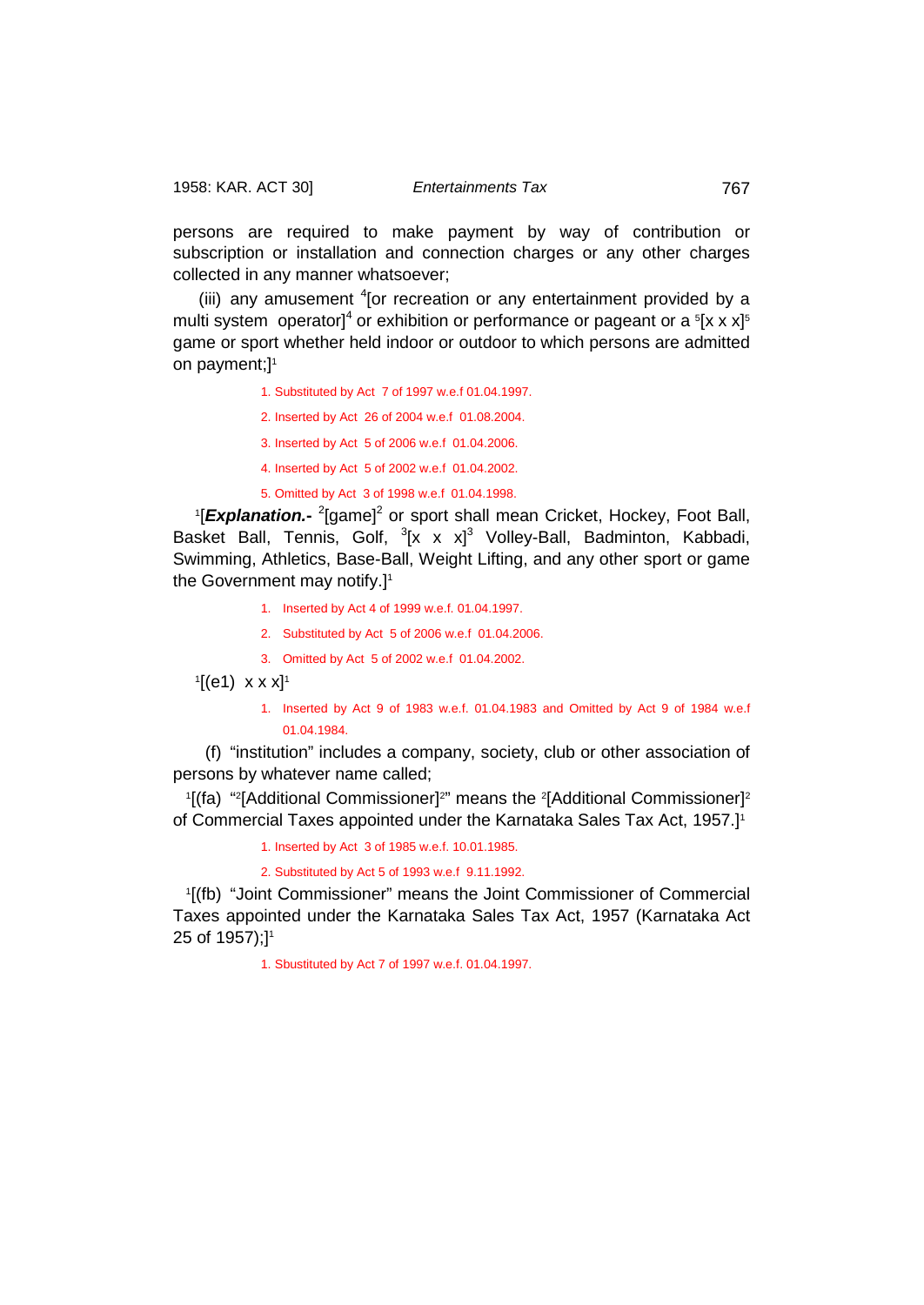1 [(g) 'local authority' means a municipal corporation a city municipal council, a town municipal council, a cantonment board, a town board, a sanitary board, a notified area committee, <sup>2</sup>[a <sup>3</sup>[Grama panchayat]<sup>3</sup>]<sup>2</sup>, as the case may be;]<sup>1</sup>

> 1. Sbustituted by Act 14 of 1966 w.e.f. 16.05.1966 by notification Text of the notification is at the end of the Act.

2.. Sbustituted by Act 31 of 1987 w.e.f. 01.04.1987.

3. Sbustituted by Act 18 of 1994 w.e.f. 01.04.1994.

<sup>1</sup>[(gg) " Multi System Operator `` means person engaged in the business of receiving and distributing satellite television signals, communication network, including production and transmission of programmes and packages. <sup>''</sup>]<sup>1</sup>

1. Inserted by Act 5 of 2002 w.e.f. 01.04.2002.

(h) "notification" means a notification published in the Official Gazette;

(i) "payment for admission" includes,—

(i) any payment made by a person who having been admitted to one part of a place of entertainment is subsequently admitted to another part thereof, for admission to which a payment involving a tax or a higher tax is required;

(ii) any payment for seats or other accommodation in a place of entertainment;

1 [(iii) any payment made for the loan or use of any instrument or contrivance which enables a person to get a normal or better view or hearing of the entertainment which, without the aid of such instrument or contrivance, such person would not get;

(iv) any payment for any purpose whatsoever connected with an entertainment which a person is required to make as a condition of attending or continuing to attend the entertainment in addition to the payment, if any, for admission to the entertainment;

 $1$ [ (iv-a) any payment for any purpose whatsoever connected with an entertainment including sponsorship fee and advertisement charges, which is paid to the proprietor or any person connected with conducting or organising such entertainment, <sup>2</sup>[with a view to promoted goodwill, brand name or any business interest directly or indirectly which enables entry of any person in to the entertainment] $^{2}$ ]<sup>1</sup>;

1. Inserted by Act 5 of 2001 w.e.f 01.04.2001.

2. Substituted by Act 5 of 2002 w.e.f 01.04.2002.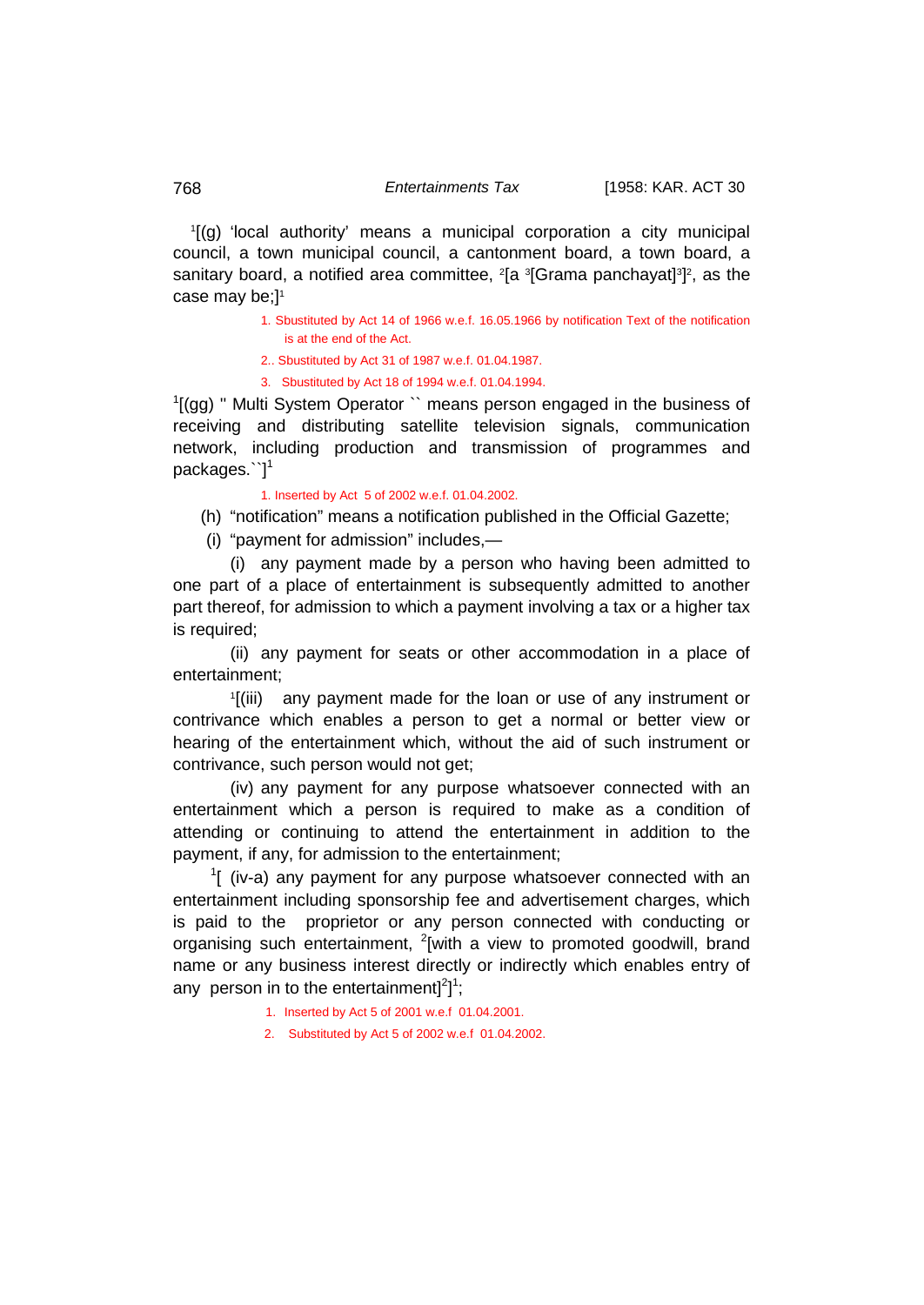(v) any payment for admission of a motor vehicle into the auditorium of a cinema known as drive-in-theatre.]1

1. Sub clauses (iii) to (v) inserted by Act 3 of 1985 w.e.f 10.01.1985.

1 [*Explanation.***-** "Payment for admission" shall not include any sponsorship fee or advertisement charges paid to the proprietor or any person connected with or conducting or organising any event of sport]<sup>1</sup>

1. Substituted by Act 3 of 2004 w.e.f 29.01.2004.

1 [(ia) "population" means the population as ascertained at the last preceding census of which the relevant figures are published;]<sup>1</sup>

1. Inserted by Act 16 of 1977 w.e.f 01.04.1979.

<sup>1[3</sup>[(ib) "place of entertainment"]<sup>3</sup> means the place where an entertainment is held and includes the booking office <sup>2</sup>[and any place from where the entertainment is provided by means of cable connection from any type of antennae with a cable net work attached to it or cable television<sup>12</sup> and such other place where the accounts and other documents connected with the entertainment are kept.]<sup>1</sup>

- 1. Inserted by Act 3 of 1985 w.e.f 10.01.1985.
- 2. Inserted by Act 11 of 1993 w.e.f 01.04.1993.
- 3. Substituted by Act 3 of 1998 w.e.f 01.04.1998
- (j) "prescribed" means prescribed by rules made under the Act;

1 [(k) 'proprietor' in relation to any entertainment other than an entertainment referred to in sub-clause (iii) of clause (e) includes any person responsible for the management thereof and in relation to any entertainment referred to in sub-clause (iii) of clause (*e*) includes any person conducting, organising, sponsoring or patronising any such entertainment.]1

1.Substituted by Act 7 of 1997 w.e.f 01.04.1997.

 $<sup>1</sup>$ [(I) " Recreation Parlour " means any place where a game such as</sup> bowling, billiards, snooker or the like by whatever name called is provided, for which persons are required to make payment for admission or participation.] $<sup>1</sup>$ </sup>

#### <span id="page-31-0"></span>1. Inserted by Act 5 of 2002 w.e.f 01.04.2002.

**1[2A. Instructions to subordinate authorities.-** 1[(1)]<sup>1</sup> The State Government or the Commissioner, may from time to time issue such orders, instructions and directions to all officers and persons employed in the execution of this Act, as they may deem fit, for the administration of this Act,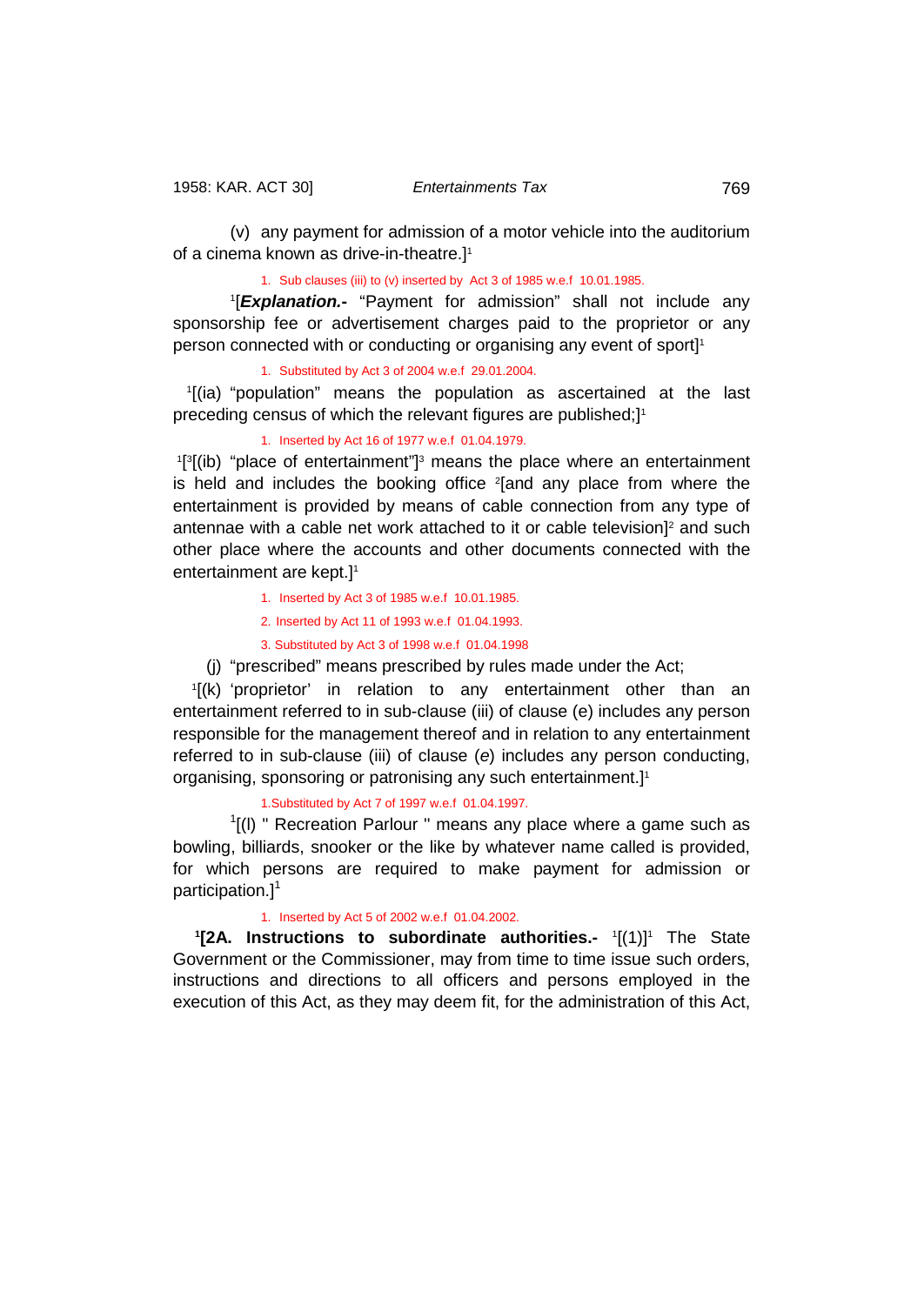and all such officers and persons shall observe and follow such orders, instructions and directions of the State Government or the Commissioner:

1. Renumberd by Act 7 of 1997 w.e.f 01.04.1997.

1 [(2) All officers and persons employed in implementation of this Act shall observe and follow such administrative instructions as may be issued to them for their guidance by the Joint Commissioner within whose jurisdiction they perform their functions.]1

# 1. Inserted by Act 7 of 1997w.e.f 01.04.1997.

Provided that no such orders, instructions or directions shall be issued so as to interfere with the discretion of any Appellate Authority in the exercise of its appellate functions.

<span id="page-32-0"></span>**2B. Power to issue directions regarding jurisdiction.-** The Commissioner may by general or special order in writing direct that the powers conferred on an Entertainments Tax Officer of an area by or under this Act, shall, in respect of any specified place of entertainment in such area be exercised by the Entertainments Tax Officer of any other area whereupon the Entertainments Tax Officer of such other area may exercise and perform the same powers and functions in respect of such place of entertainment as the former officer.]<sup>1</sup>

<span id="page-32-1"></span>1. Sections 2A and 2B inserted by Act 20 of 1989 w.e.f 17.04.1989.

1 [**3. Tax on payment for admission to entertainments.-** <sup>2</sup> [(1) There shall be levied and paid to the State Government entertainments tax on each payment for admission excluding the amount of tax, to an entertainment,-

(a) specified in sub-clause (i) of clause (e) of Section 2 at 70 per cent of such payment; and

- (b) specified in sub-clause (ii) of clause (e) of Section 2 at  $3$ [30 per cent]<sup>3</sup> of such payment.]<sup>2]1</sup>
	- 1. Substituted by Act 14 of 1966 w.e.f 16.05.1966.
	- 2. Sub-section (1) substituted by Act 26 of 2004 w.e.f 1.8.2004.
	- 3. Substituted by Act 7 of 2009 w.e.f 01.04.2009.
- <sup>3</sup>[Table x x x]<sup>3</sup>
- . '[Proviso x x x]'

. 1. Inserted by Act 21 of 1979 and omitted by Act 5 of 1981 w.e.f 04.04.1981. 1  $[1]$ Provisos x x x]<sup>1</sup>

1. Inserted by Act 9 of 1983 and omitted by Act 9 of 1984 w.e.f 01.04.1984.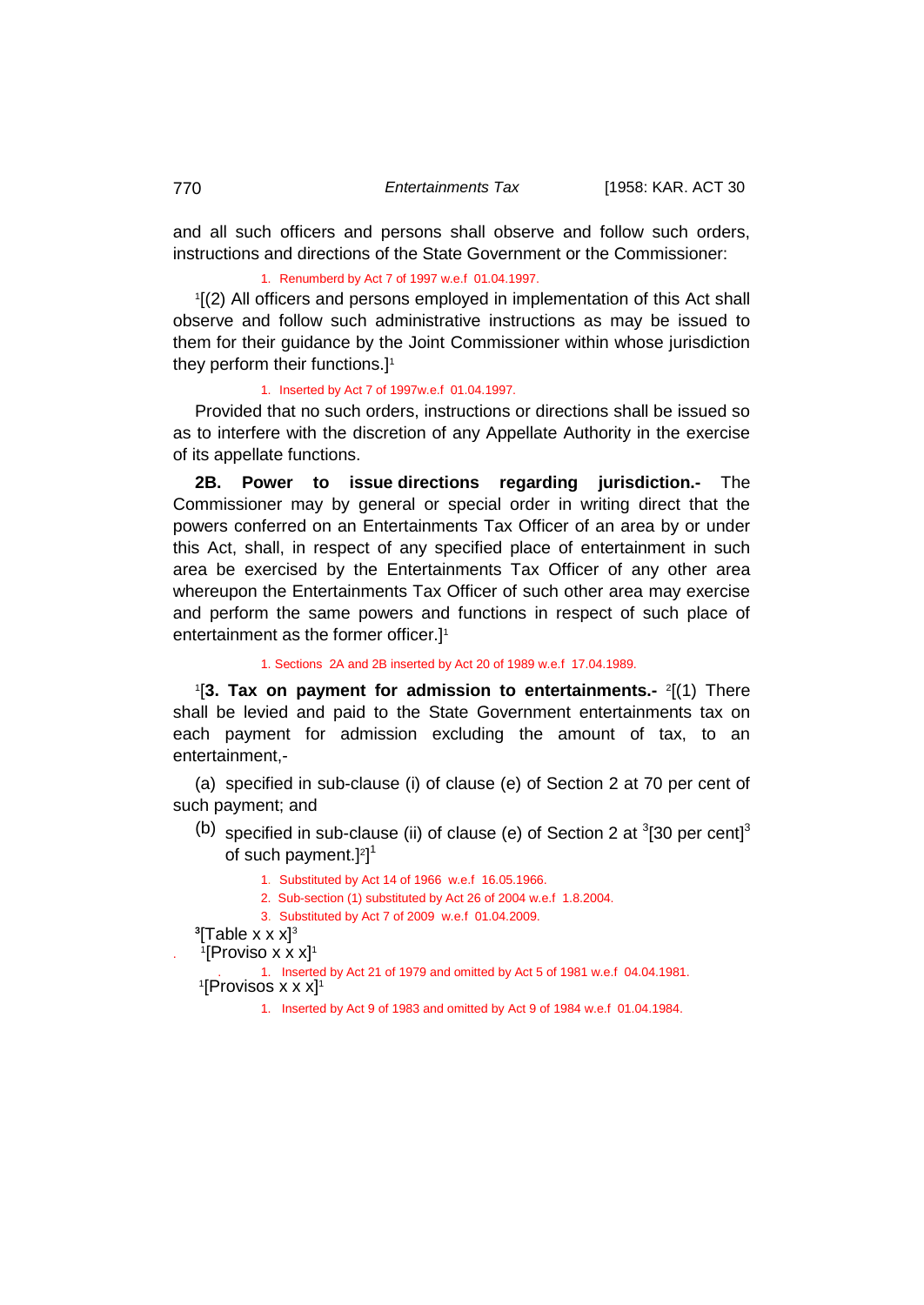1 [(1-A) In respect of entertainments referred to in sub-clause (iii) of clause (e) of Section 2, other than an entertainment on which tax is levied under section 4-E or 4-F, there shall be levied and paid to the State Government on each payment for admission excluding the amount of tax, to such entertainment, entertainments tax at the rate of ten per cent, if such payment for admission, excluding the amount of tax, is not less than fifty rupees.

Provided that no tax shall be levied in the case of admission to a circus  $2$ [or drama]<sup>2</sup> or magic show or game or sport, where it involves no participation.] $1$ 

<sup>3</sup>[Provided further that admission to a game or sport involving proprietary teams, that is played for prize moneys and organized on commercial basis shall not be exempted from tax under the first proviso.; $]^{3}$ 

- 1. Substituted by Act 5 of 2006 w.e.f. 01.04. 2006.
- 2. Inserted by Act 5 of 2007 w.e.f. 01.04. 2007.
- 3. Inserted by Act 7 of 2009 w.e.f. 01.04.2009.

(2) Notwithstanding anything contained in sub-section  $(1)$ ,  $(1)$  and subsection  $(1-A)$ <sup>1</sup> <sup>2</sup>[x x x]<sup>2</sup> there shall be levied and paid to the State Government (except as otherwise expressly provided in this Act) on every complimentary ticket issued by the proprietor of an entertainment, the entertainments tax at the appropriate rate specified in sub-section (1)  $\textsuperscript{1}$  [and sub-section  $(1-A)$ <sup>1</sup> <sup>2</sup>[x x x]<sup>2</sup> in respect of such entertainment, as if full payment had been made for admission to the entertainment according to the class of seat or accommodation which the holder of such ticket is entitled to occupy or use; and for the purposes of this Act, the holder of such ticket shall be deemed to have been admitted on payment.

- 1. Inserted by Act 5 of 2001 w.e.f 01.04.2001.
- 2. . Inserted by Act 21 of 1979 w.e.f 31.03.1979 and Omitted by Act 26 of 1980 w.e.f 11.08.1980.

1 [Provided that where the seat or accommodation which the holder of such a ticket is entitled to occupy or use is different from the classes of seat or accommodation inside the auditorium or place of entertainment and for admission to the said seat or accommodation no payment is fixed, the holder of such ticket shall be deemed to be entitled to occupy or use the highest class of seat or accommodation and shall for purposes of this Act,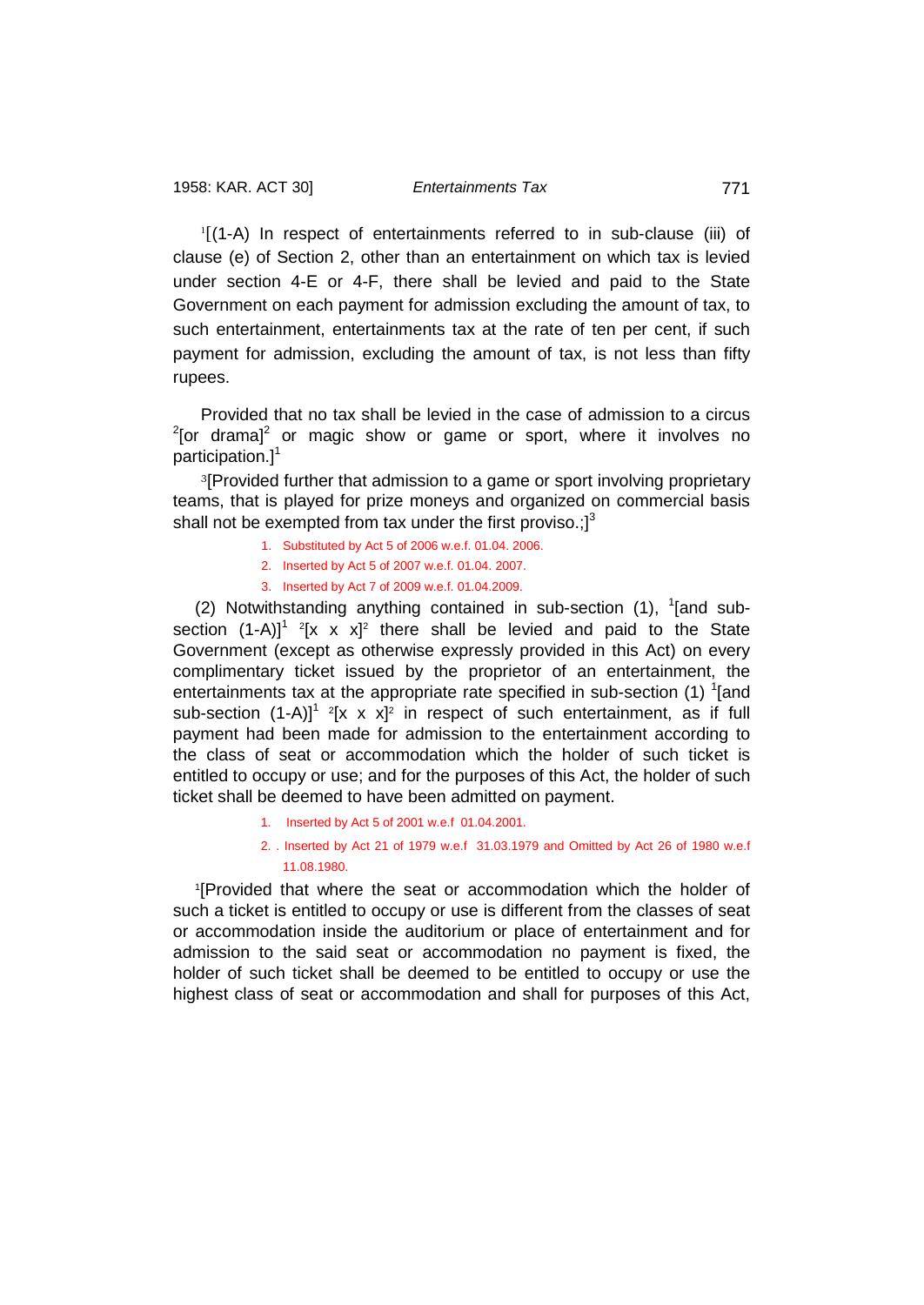be deemed to have been admitted on payment of the charges for such highest class of seat or accommodation.]<sup>1</sup>

1. Inserted by Act 36 of 1976 w.e.f 01.04.1976.

1 [(3) Not withstanding anything contained in sub-section (1-A) there shall be levied and paid to the state Government on every admission made by the proprietor of an entertainment on payment as defined in sub-clause (iv-a) of clause (i) of section 2, the entertainment tax at the rate specified in subsection (1-A) in respect of such entertainment as if full payment had been made for admission to the entertainment according to the class of seat or accommodation which the person admitted occupies or uses ; and for the purpose of this Act, the person admitted shall be deemed to have been admitted on payment.

Provided that where the admission made to an entertainment whether or not having different classes of seat or accommodation inside the place of entertainment is wholly on payment as defined in sub-clause (iv-a) of clause (i) of Section 2, the payment made to such entertainment shall be deemed to have been made by the person or persons admitted] $^1$  ] $^1$ 

> <span id="page-34-0"></span>1. Omitted by Act 36 of 1976 w.e.f 01.04.1976 and inserted by Act 5 of 2001 w.e.f 01.04.2001.

1 [**3-A. Additional tax on admission.-** In the case of cinematograph shows, in addition to the tax leviable under section 3, there shall be levied and paid to the State Government a tax on each payment for admission to any class at the following rates namely,-

| SI. No.       | <b>Classification of Theatres</b>                               | Amount                                                     |
|---------------|-----------------------------------------------------------------|------------------------------------------------------------|
| (1)           | 2)                                                              | (3)                                                        |
|               | Air-conditioned and Air-   One rupee on each<br>cooled Theatres | payment for admission                                      |
| $\mathcal{P}$ | <b>Other Theatres</b>                                           | Fifty paise on each<br>payment for admission] <sup>1</sup> |

1. Section 3A inserted by Act 14 of 1966 and omitted by Act 18 of 1997 w.e.f 20.09.1997. Again inserted by Act 7 of 2003 w.e.f 01.04.2003.

<span id="page-34-1"></span>1 [**3B.** x x x]1

1. Inserted by Act 36 of 1976 and omitted by Act 13 of 1982 w.e.f 01.07.1982. Again inserted by Act 25 of 1994 w.e.f 27.09.1994 and omitted by Act 7 of 1997 w.e.f 1.4.1997.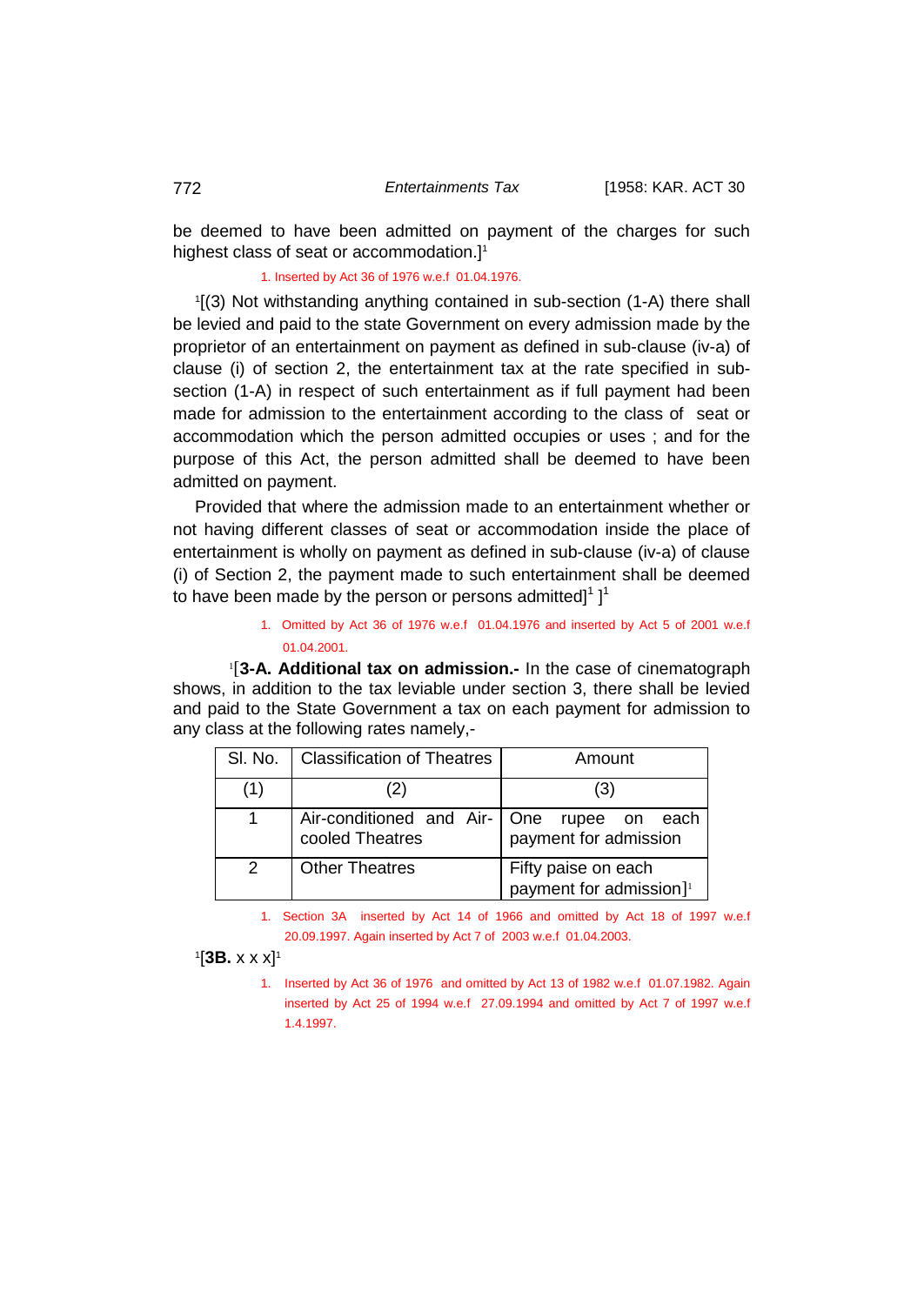<span id="page-35-0"></span>**1 [3-C. Special provision in respect of certain films**.- Notwithstanding anything contained in sections 3 and 3-A, no tax shall be levied under the said sections on a cinematograph show of a Kannada, Kodava, Konkani, Tulu or Banjara film which is not a dubbed version of a film of other language, subject to production of a certificate by the proprietor, as may be prescribed.] $1$ 

## 1. Substituted by Act 6 of 2008 w.e.f. 1.8.2008.

(a) in the case of a cinematograph show of a 1 [Kannada film (other than a remake or a dubbed version of a film of other language, which has secured a Censor Certificate from the Central Board of Film Certification on or after First day of September, 1993) or a]<sup>1</sup> Kodava, Konkani <sup>2</sup>[Tulu or Banjara film<sup>2</sup> produced in the State of Karnataka the rates of entertainments tax payable shall be  $^3$ [nil] $^3;$ 

- 1. Substituted by Act 18 of 1994 w.e.f. 1.4.1993.
- 2. Substituted by Act 26 of 2000 w.e.f. 14.8.2000.
- 3. Substituted by Act 5 of 1996 w.e.f. 1.4.1996.

1 [Provided that in case of a Kannada Film which is remake of a film of other language, which has secured a Censor Certificate from the Central Board of Film Certification on or before 31st day of March, 2002, no tax shall be levied under  ${}^{3}$ [sections 3 and section 3-A] ${}^{3}$   ${}^{2}$ [xxx] ${}^{2}$ ]<sup>1</sup>

<sup>4</sup>[Provided further that tax at the rate of seventy-five per cent of the tax payable under <sup>3</sup>[sections 3 and 3-A]<sup>3</sup> shall be levied from 1st day of April, 2002 on a Kannada film which is a remake of a film of other language and which has secured a Censor Certificate from the Central Board of Film Certification.] 4

- 1. Inserted by Act 5 of 2002 w.e.f. 1.4.1996.
- 2. Omitted by Act 7 of 2003 w.e.f. 1.4.1996.
- 3. Substituted by Act 7 of 2003 w.e.f. 1.4.2003.
- 4. Inserted by Act 5 of 2002 w.e.f. 1.4.2002.

1 [(b) in the case of a cinematograph show of a Kannada, Kodava, Konkani, or Tulu film produced outside the State of Karnataka and which has secured censor Certificate issued by the Central Board of Film Certification on or before the thirty-first day of December, 1987, the rates of entertainments tax payable shall be <sup>2</sup>[nil]<sup>2 3</sup>[x x x]<sup>3</sup>.]<sup>1</sup>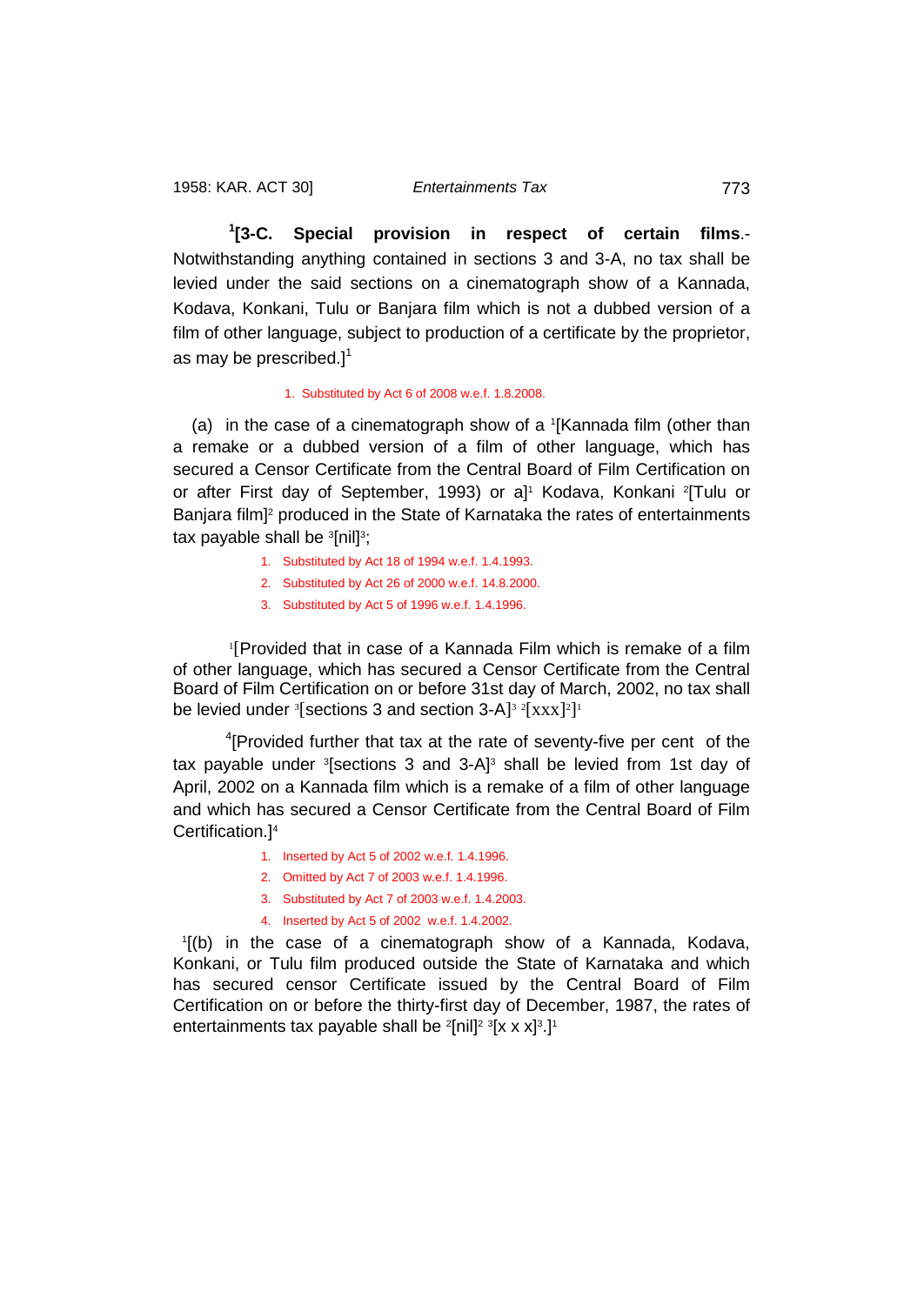## 4 [*Explanation.-* x x x]4 ] 3 ] 1

- 1. Substituted by Act 2 of 1988 w.e.f. 24.11.1987.
- 2. Substituted by Act 5 of 1996 w.e.f. 1.4.1996.
- 3. Omitted by Act 6 of 1992 w.e.f. 31.12.1991.
- 4. Omitted by Act 6 of 1995 w.e.f. 1.4.1995.

1 [(c) in the case of a cinematograph show of a Kannada film which is a remake of a film of any other language,—

- (i) having been remade in the State of Karnataka after a period of ten years from the date of issue of a certificate by the Central Board of Film Certification to such other language film; or
- (ii) which has secured a best feature film award granted by the Central Government or any State Government or has figured in the Indian Panorama section of International Film Festival and has been remade in the State of Karnataka;

the rate of entertainments tax payable shall be  $^{2}$ [nil] $^{2}.$ ]1

- 1. Inserted by Act 25 of 1994 w.e.f. 27.9.1994.
- 2. Substituted by Act 5 of 1996 w.e.f. 1.4.1996.

Provided that where <sup>1</sup>[such film has secured, after the first day of April, 1981, a best feature film award granted by the Central Government or any State Government or an Internationally recognised award notified by the State Government,]<sup>1</sup> no entertainments tax shall be payable for a period of one year from such date as may be specified by the State Government.]<sup>4</sup>

# 1. Substituted by Act 3 of 1985 w.e.f. 10.1.1985.

1 [(1A) Notwithstanding anything contained in sub-section (1), where a Kannada, Kodava, Konkani <sup>2</sup>[Tulu or Banjara film]<sup>2</sup> has secured after the first day of April, 1981 a best feature film award granted by the Central or any State Government or an internationally recognised award notified by the State Government, no entertainments tax shall be payable for a period of one year from such date as may be specified by the State Government.]<sup>1</sup>

> 1. Inserted by Act 22 of 1985 w.e.f. 15.2.1986 by notification. Text of the notification is at the end of the Act.

### 2. Substituted by Act 26 of 2000 w.e.f. 14.8.2000.

 $\frac{1}{2}$  Notwithstanding anything contained in <sup>2</sup>[section 3  $\frac{3}{2}$ [x x x]<sup>3</sup>]<sup>2</sup>, in the case of a cinematograph show of a film other than a Kannada, Kodava, Konkani <sup>4</sup> Tulu or Banjara film]<sup>4</sup> which has secured, after the first day of April, 1981, <sup>5</sup>[a best feature film award]<sup>5</sup> granted by the Central Government or any State Government or an internationally recognised award notified by the State Government, no entertainments tax shall be payable for a period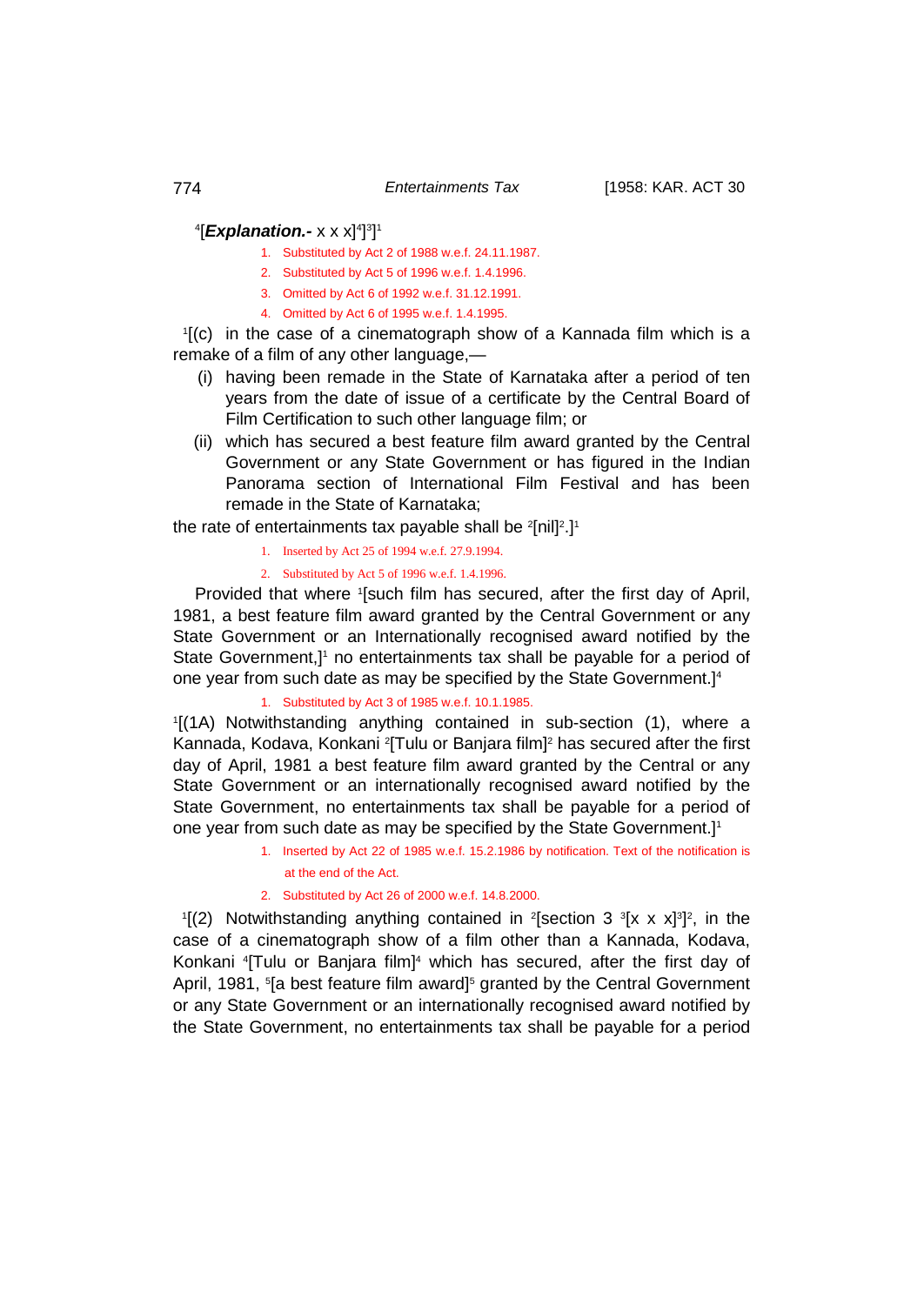of six months from such date as may be specified by the State Government.]1

- 1. Inserted by Act 3 of 1985 w.e.f. 10.1.1985.
- 2. Substituted by Act 7 of 1997 w.e.f. 1.4.1997.
- 3. Omitted by Act 18 of 1997 w.e.f. 20.9.1997.
- 4. Substituted by Act 26 of 2000 w.e.f. 14.8.2000.
- 5. Substituted by Act 17 of 1988 w.e.f. 14.9.1988.

## 1**[***Explanation.-* **x x x]**1

1. Substituted by Act 2 of 1983 and omitted by Act 6 of 1995 w.e.f. 27.9.1994.

## 1 [*Explanation.-* x x x]1

1. Inserted by Act 7 of 1997 w.e.f. 1.4.1997 and omitted by Act 18 of 1997 w.e.f.

# 20.9.1997.

<sup>1</sup>[4. Additional Tax on cinematograph shows.- <sup>2[3</sup>[(1)]<sup>3</sup> In the case of cinematograph shows, in addition to the tax leviable under 4 [Sections 3 and 3-A]4 or the tax leviable under Section 4-A, there shall be levied and paid to the State Government a tax calculated at the following rates, namely:—

**TABLE**

| SI. | Payment for admission (excluding       | Rate of tax                                    |  |
|-----|----------------------------------------|------------------------------------------------|--|
| No. | entertainment tax) of a person to the  | per show                                       |  |
|     | highest class of seat or accommodation |                                                |  |
| a.  | does not exceed five rupees            | <sup>5</sup> [Forty three rupees] <sup>5</sup> |  |
| b.  | exceeds five rupees but does not       | <sup>5</sup> Fifty Five                        |  |
|     | exceed fifteen rupees                  | rupees $]^{5}$                                 |  |
| c.  | exceeds fifteen rupees but does        | <sup>5</sup> [Sixty Eight                      |  |
|     | not exceed twenty rupees               | rupees $]^{5}$                                 |  |
| d.  | exceeds twenty rupees                  | <sup>5</sup> [One Hundred and                  |  |
|     |                                        | Eighteen rupees] <sup>5</sup>                  |  |

Provided that in the case of a cinematograph show of Kannada, Kodava, Konkani or Tulu film, in addition to tax leviable under <sup>4</sup>[Sections 3 and 3-A]<sup>4</sup> the tax payable under this sub-section shall be at the following rates, namely:—

|    | SI. Payment for admission (excluding      | Rate of tax                                 |
|----|-------------------------------------------|---------------------------------------------|
|    | No. entertainment tax) of a person to the | per show                                    |
|    | highest class of seat or accommodation    |                                             |
| a. | does not exceed five rupees               | <sup>5</sup> [Eighteen rupees] <sup>5</sup> |
| b. | exceeds five rupees but does not          | $5$ [Thirty rupees] $5$                     |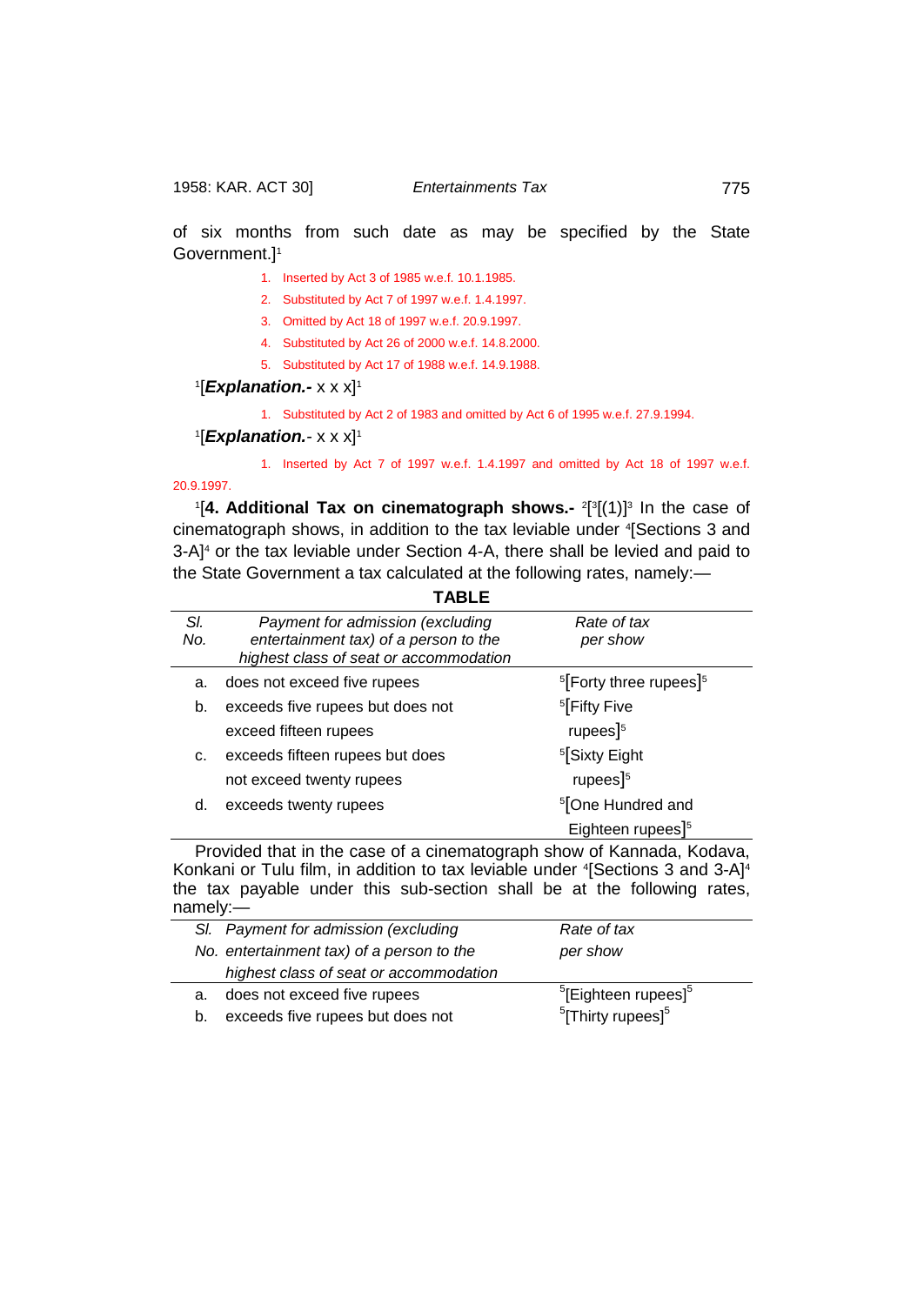| [1958: KAR. ACT 30 |
|--------------------|
|                    |

exceed fifteen rupees

c. exceeds fifteen rupees but does  $5$ [Thirty Eight rupees] $5$ not exceed twenty rupees d. exceeds twenty rupees  $<sup>5</sup>[Forty Eight rupees]<sup>5</sup>$ </sup>

Provided further that in respect of cinema theatres paying tax in the manner specified in section 4-A, the tax under this section shall be paid at the following rates, namely:—

| SI. | Total Payment for admission of a person                                                                                                                                                                                                                                   | Rate of tax                                     |  |  |
|-----|---------------------------------------------------------------------------------------------------------------------------------------------------------------------------------------------------------------------------------------------------------------------------|-------------------------------------------------|--|--|
| No. | to the highest class of seat or                                                                                                                                                                                                                                           | per show                                        |  |  |
|     | accommodation                                                                                                                                                                                                                                                             |                                                 |  |  |
| a)  | does not exceed eight rupees                                                                                                                                                                                                                                              | <sup>5</sup> [Forty rupees] <sup>5</sup>        |  |  |
| b)  | exceeds eight rupees but does                                                                                                                                                                                                                                             | <sup>5</sup> [Forty Five rupees] <sup>5</sup>   |  |  |
|     | not exceed fifteen rupees                                                                                                                                                                                                                                                 |                                                 |  |  |
| C)  | exceeds fifteen rupees                                                                                                                                                                                                                                                    | <sup>5</sup> [Fifty rupees] <sup>5</sup>        |  |  |
|     | Provided also that in respect of cinema theatres paying tax in the manner<br>specified in section 4-A, the tax payable under this sub-section in respect of<br>cinematograph show of a Kannada, Kodava, Konkani or Tulu film shall be at<br>the following rates, namely:- |                                                 |  |  |
| SI. | Total Payment for admission of a person                                                                                                                                                                                                                                   | Rate of tax                                     |  |  |
| No. | to the highest class of seat or                                                                                                                                                                                                                                           | per show                                        |  |  |
|     | accommodation                                                                                                                                                                                                                                                             |                                                 |  |  |
| a)  | does not exceed eight rupees                                                                                                                                                                                                                                              | <sup>5</sup> [Thirteen rupees] <sup>5</sup>     |  |  |
| b)  | exceeds eight rupees but does                                                                                                                                                                                                                                             | <sup>5</sup> [Twenty Five rupees] <sup>5</sup>  |  |  |
|     | not exceed fifteen rupees                                                                                                                                                                                                                                                 |                                                 |  |  |
| C)  | exceeds fifteen rupees                                                                                                                                                                                                                                                    | <sup>5</sup> [Thirty Eight rupees] <sup>2</sup> |  |  |
|     | 1. Substituted by Act 13 of 1982 w.e.f. 1.7.1982.                                                                                                                                                                                                                         |                                                 |  |  |
|     | Substituted by Act 20 of 1998 w.e.f. 1.4.1998.<br>2.                                                                                                                                                                                                                      |                                                 |  |  |
|     | Renumbered by Act 22 of 1985 w.e.f. 15.2.1986.<br>3.                                                                                                                                                                                                                      |                                                 |  |  |
|     | 4. Substituted by Act 7 of 2003 w.e.f. 1.4.2003.                                                                                                                                                                                                                          |                                                 |  |  |

5. Substituted by Act 26 of 2004 w.e.f. 19.6.2003 and again Substituted by Act 11 of 2005 w.e.f. 1.4.2005.

1 [(2) No proprietor of a cinema theatre shall collect or cause to be collected the tax payable under sub-section (1) from the persons admitted to the cinema theatre for the entertainment.]<sup>1</sup>

1. Inserted by Act 22 of 1985 w.e.f. 15.2.1986.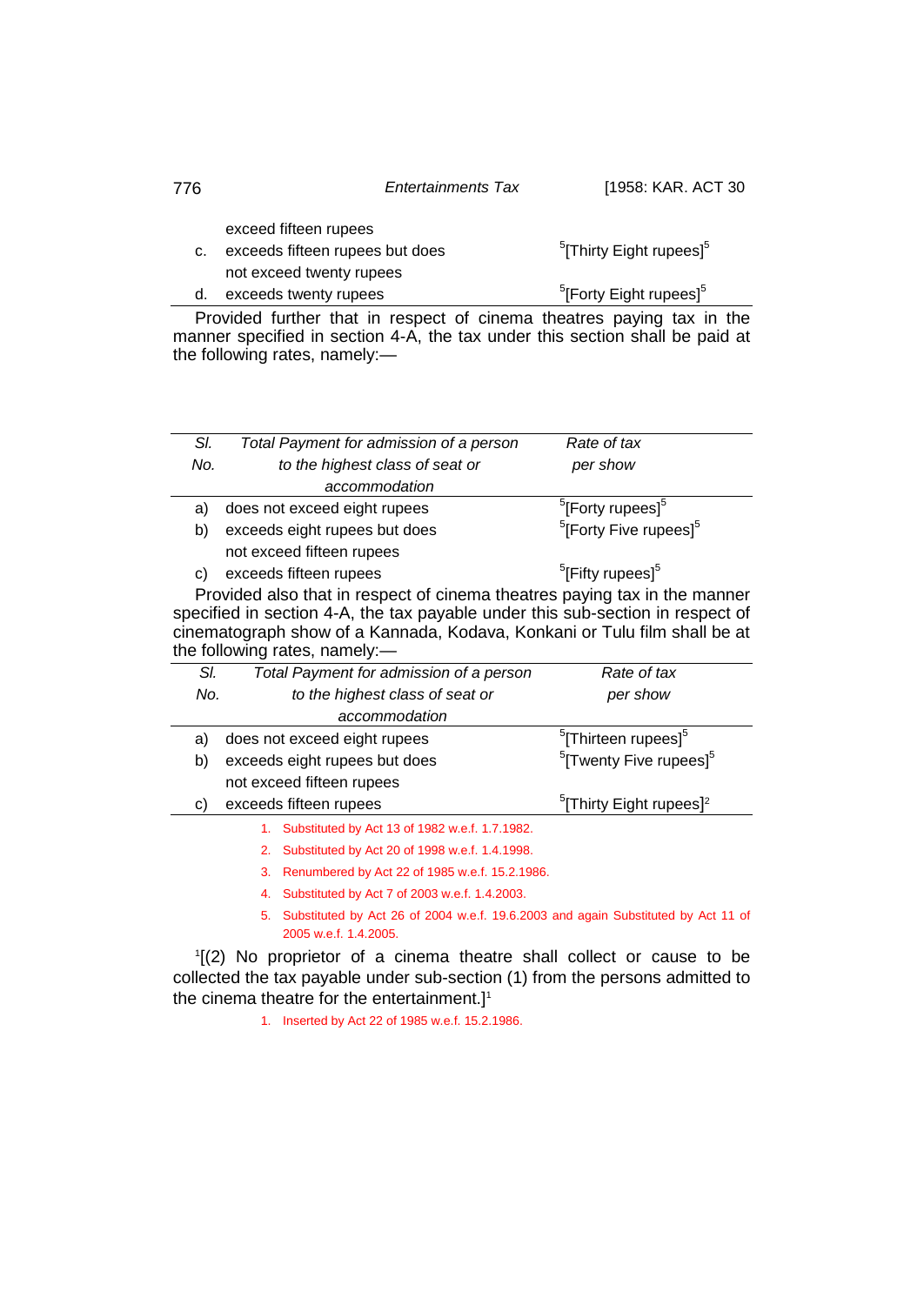1 [(3) Notwithstanding anything contained in sub-section (1), no show tax shall be payable in respect of a cinematograph show of a Kannada, Kodava, Konkani or Tulu film screened in theatres situated within the limits of any local authority <sup>2</sup>[(but excluding a cantonment board)]<sup>2</sup> <sup>3</sup>[or town or village]<sup>3</sup> having a population not exceeding fifteen thousand.]<sup>1</sup>

- 1. Inserted by Act 2 of 1988 w.e.f. 12.9.1987.
- 2. Inserted by Act 18 of 1994 w.e.f. 1.4.1994.
- 3. Inserted by Act 7 of 1990 w.e.f. 1.4.1987.

1 [**4A. Tax on cinematograph shows in certain places.-** (1) In lieu of entertainment tax <sup>2</sup>[x x x]<sup>2</sup> payable under sub-section (1) of <sup>4</sup>[Sections 3 and  $3$ -A]<sup>4 2</sup>[x x x]<sup>2</sup>, in the case of cinematograph shows held in cinema theatres situated within the limits of a local authority <sup>3</sup>[(but excluding a cantonment board)]<sup>3</sup> whose population does not exceed seventy five thousand specified in column (2) of the table below, the proprietor may, at his option and subject to such conditions, as may be prescribed, pay the amount of tax as specified in column (3) thereof,—

- 1. Inserted by Act 16 of 1977 and substituted by Act 7 of 1997 w.e.f. 1.4.1997.
- 2. Omitted by Act 18 of 1997 w.e.f. 20.9.1997.
- 3. Inserted by Act 5 of 2001 w.e.f. 1.4.2001.
- 4. Substituted by Act 7 of 2003 w.e.f. 1.4.2003.

## <sup>1</sup>**[TABLE** *Sl. Local authority Rate of tax No. population of which* 1  $2$  3 (a) does not exceed twenty-five thousand <sup>2</sup>  $2$ [Five percent] $2$  of the gross collection capacity. (b) exceeds twenty-five thousand but  $2$ [Ten per cent] $2$ does not exceed fifty thousand of the gross collection capacity. (c) exceeds fifty thousand but does not  $\mathrm{^{2}[F}$ ifteen per cent $\mathrm{]^{2}}$ exceed seventy five thousand of the gross collection capacity.]1

1. Substituted by Act 18 of 1997 w.e.f. 20.9.1997.

2. Substituted by Act 11 of 2005 w.e.f. 1.4.2005.

**Explanation.** For the purpose of this section, gross collection capacity shall mean the notional aggregate of all payments for admission the proprietor would realise per show if all the seats or accommodation as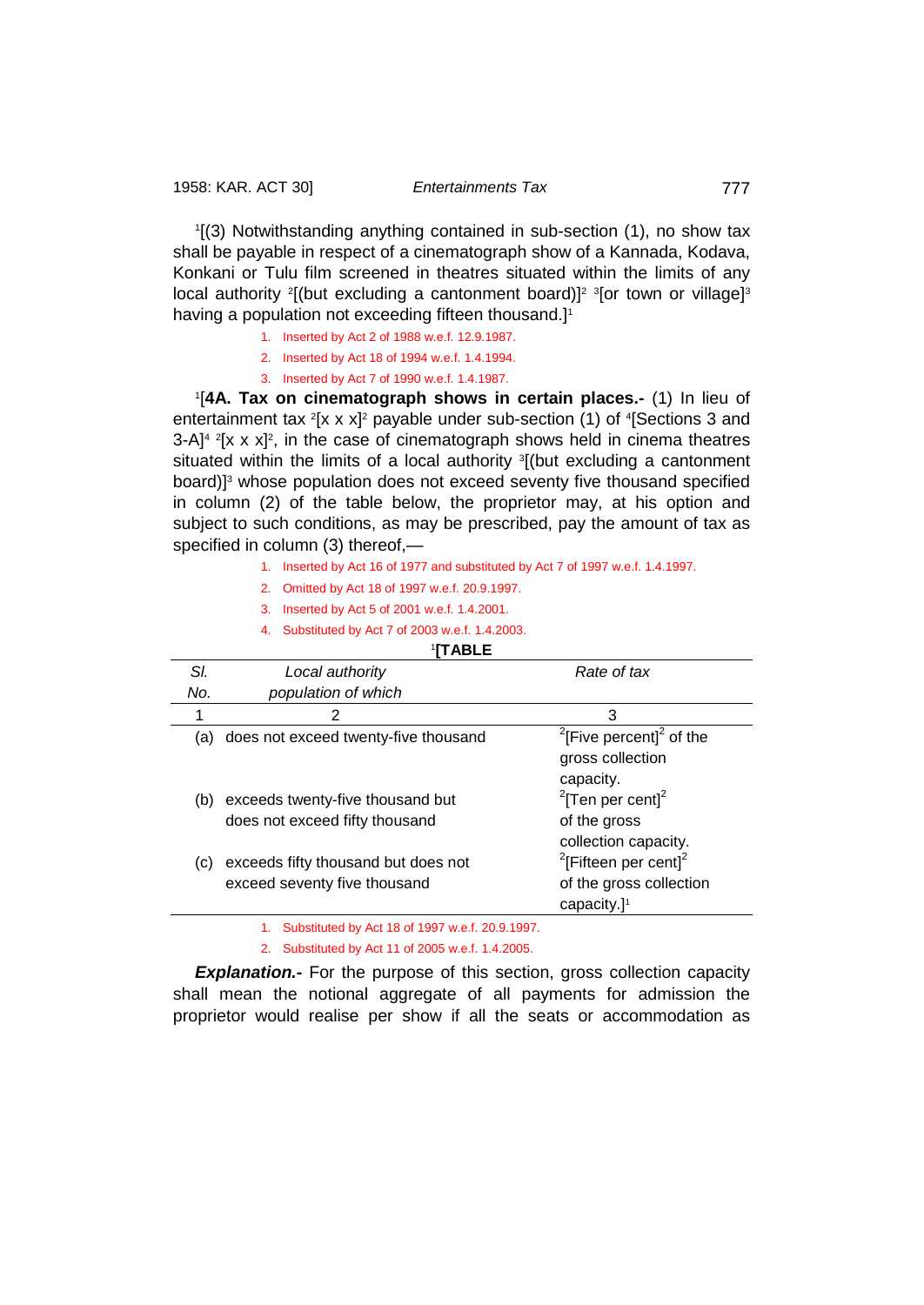determined by the licensing authority under the Karnataka Cinemas (Regulation) Act, 1964, in respect of the place of entertainment are occupied and collected at the maximum rate of payment for admission for each class as determined in this behalf by the prescribed authority:

<sup>1</sup>[Provided that no tax shall be levied under this sub-section on a cinematograph show of a Kannada, Kodava, Konkani or Tulu film which is not a dubbed version of a film of other language, subject to production of a certificate by the proprietor, as may be prescribed  $.1<sup>1</sup>$ 

## 1. Substituted by Act 6 of 2008 w.e.f. 1.8.2008.

(2) After the determination of the gross collection capacity of a cinema theatre, no change or modification either in the number of seats or accommodation or in the rates of payment for admission to such theatre shall be made, unless the proprietor has given fifteen days notice thereof to the prescribed authority and, until the gross collection capacity is redetermined, the proprietor shall pay the tax as previously fixed.

(3) No proprietor of a cinema theatre to which sub-section (1) is applicable, shall collect or cause to be collected any amount either by way of tax or otherwise in excess of the payment for admission taken into consideration for calculating the gross collection capacity of such theatre.

(4) (a) Notwithstanding anything in this section, where a cinematograph film is allowed exemption from payment of tax under sub-section (1), the rates of payment for admission shall be reduced in respect of each admission to the extent of the tax exempted in respect of such payment. Where a proprietor does not reduce the rates of payment for admission, he shall, in addition to any other penalty under this Act, be liable to pay tax as if no exemption from the payment of tax was made under sub-section (1).

(b) Notwithstanding the reduction in the rates of payment of admission under clause (*a*), the gross collection capacity for the purpose of payment of tax under sub-section (1) shall remain unaltered.

(5) It shall be presumed that the proprietor of an entertainment has conducted all the shows permitted to be conducted by him under the Karnataka Cinemas (Regulation) Act, 1964, unless he produces along with his return, a certificate in the prescribed form, obtained from the prescribed authority that any such show has not been conducted, and for this purpose the prescribed authority shall issue the certificate, after such enquiry as it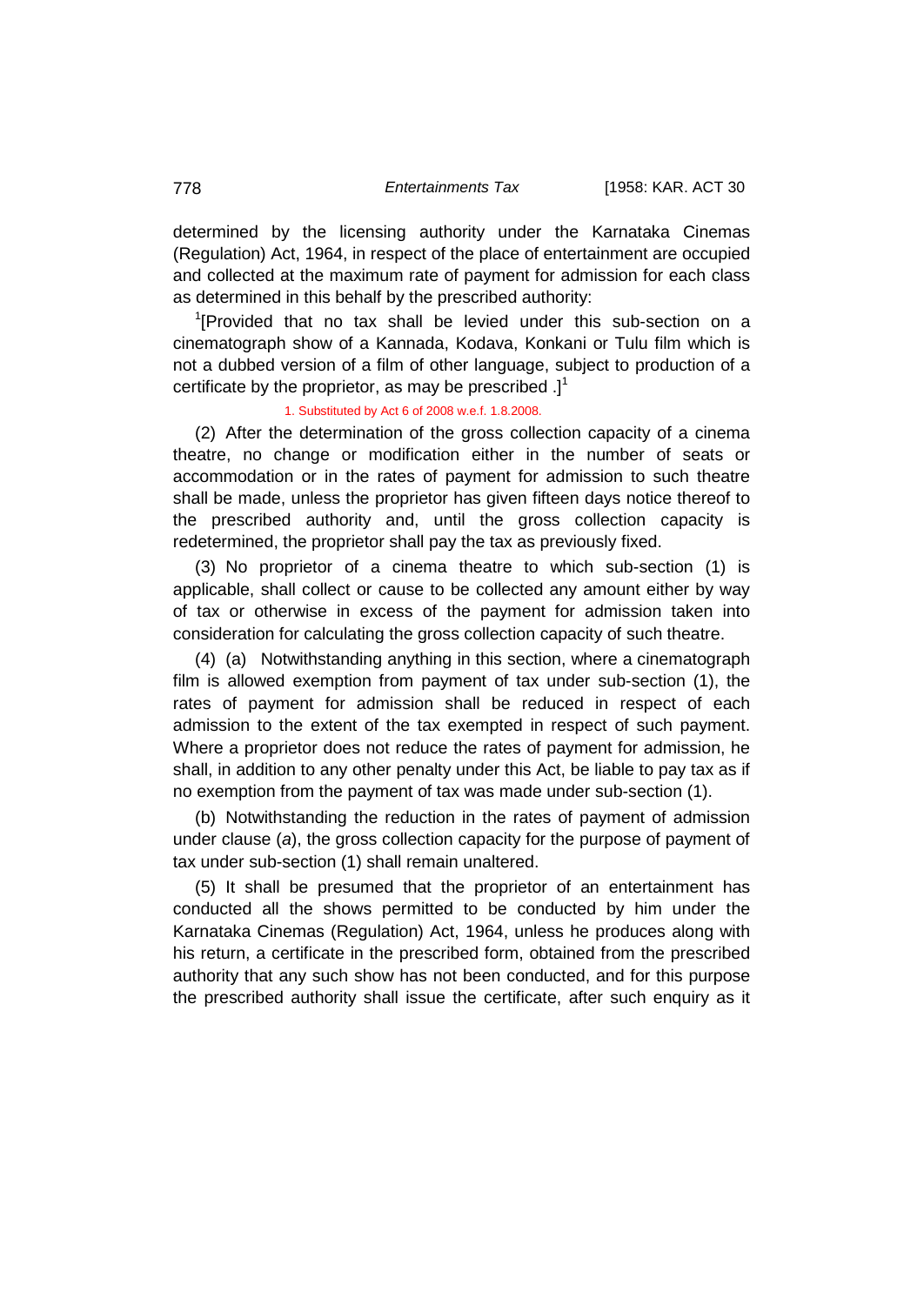deems fit, within ten days from the date of receipt of the application in this behalf.

(6) The option permitted under this section shall continue to be in force till the end of the financial year in which such option is permitted.]<sup>1</sup>

1 [**4-AA. Collection of Service Charges.-** Every proprietor of a cinema theatre paying tax on cinematograph show under Section 3-A or 4-A, subject to such rules as may be prescribed, may collect as service charges, an amount not exceeding the amount specified in the table below, on each payment for admission to any class, namely:-

**TABLE**

| SI. No. | <b>Classification of Theatres</b> | <b>Amount</b>                                                                       |  |
|---------|-----------------------------------|-------------------------------------------------------------------------------------|--|
|         |                                   |                                                                                     |  |
| (a)     |                                   | Air-conditioned and Air- Upto a maximum of <sup>2</sup> [three rupees] <sup>2</sup> |  |
|         | cooled Theatres                   | on each payment for admission.                                                      |  |
| (b)     | Other Theatres                    | but   Upto a maximum of $2$ [two rupees] <sup>2</sup>                               |  |
|         | excluding Touring Talkies         | on each payment for admission.                                                      |  |

Provided that the collection of amount under this section by the proprietor of any theatre existing on the date of coming into force of this Section, shall be in addition to the payment for admission prevalent immediately before such commencement.] 1

1. Section 4AA insered by Act 25 of 2005 w.e.f. 24.8.2005.

## 2. Substituted by the Act 53 of 2013. W.e.f 01.08.2013

1 [**4B. Special provision in respect of video shows.-** (1) In lieu of the tax payable under  $^{4}$ [sections 3 and 3-A]<sup>4</sup>,  $^{2}$ [x x x]<sup>2</sup>  $^{3}$ [or 4]<sup>3</sup>, subject to such rules as may be prescribed, in the case of video shows, there shall be levied and paid entertainments tax <sup>5</sup>[at the following rates:

| (i)  | Within the limits of City Municipal Corporations   Rs.15,000/- |  |  |
|------|----------------------------------------------------------------|--|--|
|      | constituted under the Karnataka Municipal per month            |  |  |
|      | Corporations Act, 1976 and Cantonment Boards                   |  |  |
| (ii) | Within the limits of All Municipal Councils   Rs.7,500/- per   |  |  |
|      | constituted under the Karnataka Municipalities Act,   month    |  |  |
|      | 1964                                                           |  |  |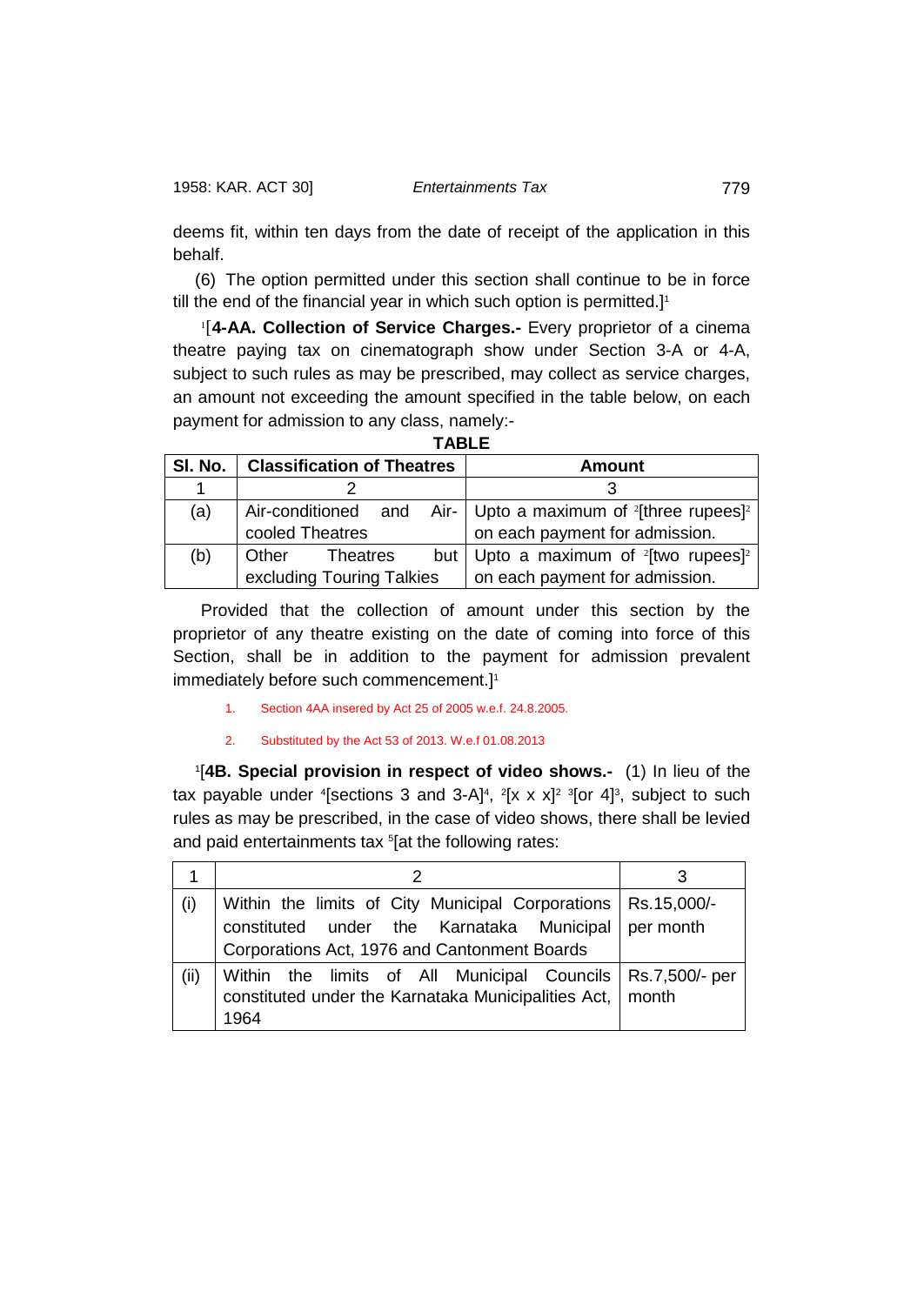| 780 | Entertainments Tax | [1958: KAR. ACT 30 |
|-----|--------------------|--------------------|
|-----|--------------------|--------------------|

| (iii)   Places other than (I) and (ii) above | Rs.5,000/- per             |
|----------------------------------------------|----------------------------|
|                                              | $\mid$ month] <sup>5</sup> |

Provided that if the proprietor conducting the video shows has conducted no show on any day or days during a month, proportionate amount of tax paid in respect of such day or days shall be refunded to him:

Provided further that it shall be presumed that the proprietor conducting video shows has conducted shows on all the days of a month unless he produces a certificate in the prescribed form, from the prescribed authority that no show was conducted on any day or days, and for this purpose, the prescribed authority shall issue the certificate, after such enquiry as deemed fit within ten days from the date of receipt of the application in this behalf.]<sup>1</sup>

- 1. Inserted by Act 3 of 1985 and substituted by Act 7 of 1990 w.e.f. 1.4.1990.
- 2. Omitted by Act 18 of 1997 w.e.f. 20.9.1997.
- 3. Substituted by Act 25 of 1994 w.e.f. 27.9.1994.
- 4. Substituted by Act 7 of 2003 w.e.f. 1.4.2003.
- 5. Substituted by Act 5 of 2002 w.e.f. 1.4.2002.

1 [**4C. Special provision in respect of certain entertainments.-** Notwithstanding anything contained in <sup>2</sup>[sections 3 and 3-A]<sup>2</sup>, <sup>3</sup>[x x x]<sup>3</sup>, 4,<br><sup>4[</sup>xxx<sup>14 5</sup>[4-B or 4-G]<sup>5</sup> and subject to such rules as may be prescribed, there [xxx]<sup>4  $5$ </sup>[4-B or 4-G]<sup>5</sup> and subject to such rules as may be prescribed, there shall be levied and paid entertainments tax at the following rates in the case of entertainment provided with the aid of antennae or cable television to a connection holder on payment of any contribution or subscription or installation and connection charges or any other charges collected in any manner whatsoever namely:—

|     | Providing entertainment through antennae | <b>Twenty Rupees per</b> |
|-----|------------------------------------------|--------------------------|
|     | and cable Television or antennae.        | month per connection.    |
| ii) | Providing entertainment through cable    | Fifteen Rupees per       |
|     | Television exclusively.                  | month per connection.    |

Provided that no tax shall be payable under this section, if the period of connection provided to a connection holder any month is less then fifteen days]<sup>1</sup>

<sup>6</sup>[Provided further that no tax shall be payable under this section, if the proprietor is providing television signals under the Direct To Home scheme:

Provided also that subject to such conditions as may be prescribed, no tax shall be payable under this section, if the proprietor is receiving television signals from a Multi System Operator paying tax under section 4- G.";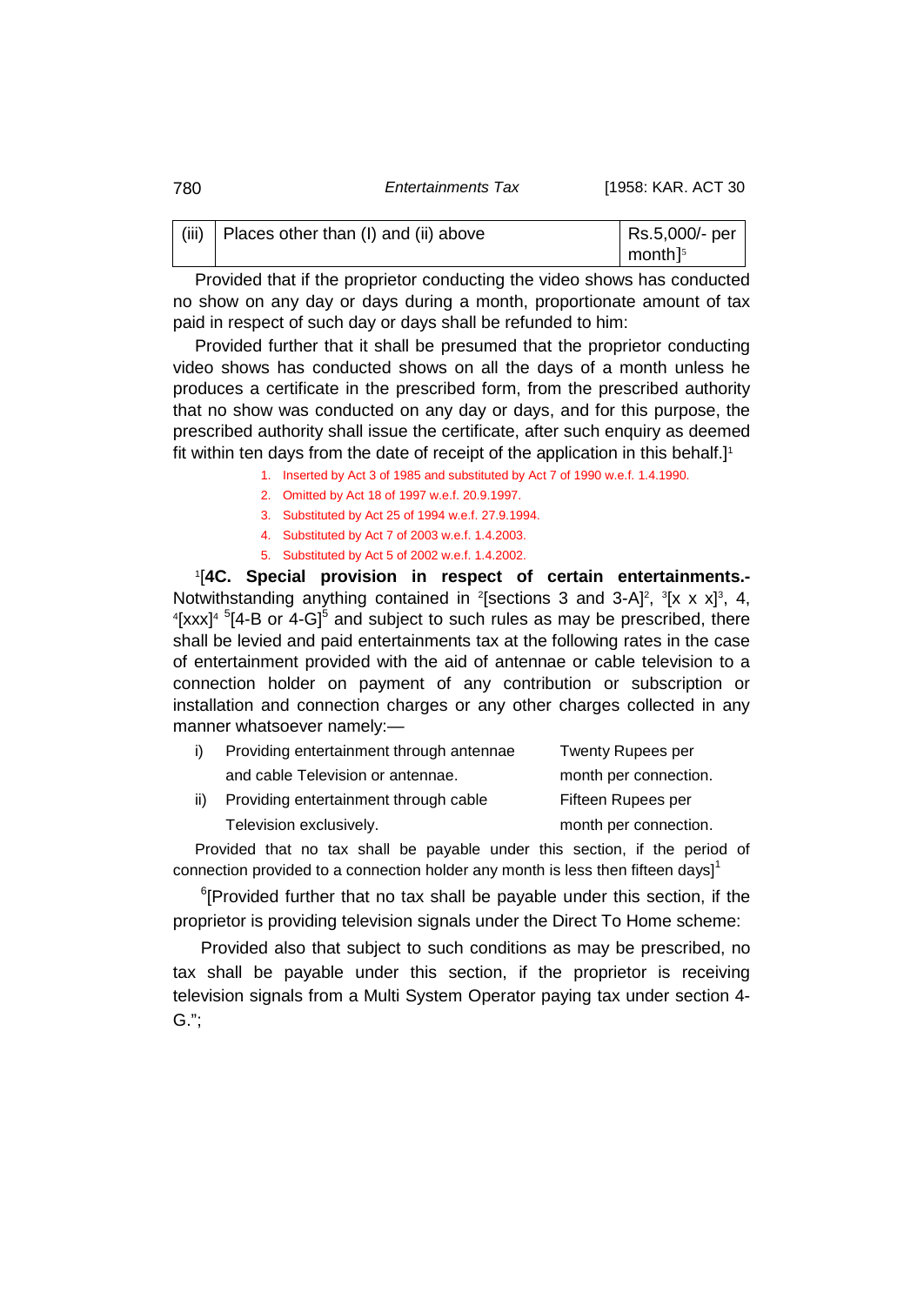**Explanation.-** (1)A Multi System Operator providing entertainment through antennae or Cable Television directly to subscribers apart from providing satellite television signals to another proprietor, shall be liable to pay tax under this section in addition to his liability to pay tax under section 4-G.

**Explanation.-**(2)A proprietor being a Direct To Home service provider providing entertainment through antennae or Cable Television directly to subscribers apart from providing satellite television signals under the Direct To Home scheme, shall be liable to pay tax under this section in addition to payment of any tax liability under section 4-G.] 6

- 1. Inserted by Act 11 of 1993 w.e.f. 1.4.1993.
- 2. Substituted by Act 7 of 2003 w.e.f. 1.4.2003.
- 3. Omitted by Act 8 of 1997 w.e.f. 20.9.1997.
- 4. Omitted by Act 25 of 1994 w.e.f. 27.9.1994. 5. Substituted by Act 5 of 2006 w.e.f. 1.4.2006.
- 6. Inserted by Act 5 of 2006 w.e.f. 1.4.2006.

1 [**4D. Composition of tax payable under section 4C.-** In lieu of the tax payable under section 4C <sup>2</sup>[any proprietor other than a Multi System Operator or a Direct To Home service provider, may]<sup>2</sup>, at his option and subject to such condition and in such manner as may be prescribed pay a tax with respect to the entertainment provided at the places specified in column (2) of the table below at the rates specified in column (3) thereof.

**TABLE**

| SI.No. | Places                                    | Amount of tax                                  |
|--------|-------------------------------------------|------------------------------------------------|
|        |                                           | 3                                              |
| 1.     | <b>Bangalore City Municipal</b>           | <sup>3</sup> [Rupees Six thousand              |
|        | Corporation                               | Five hundred per month. $J^3$                  |
| 2.     | <b>City Municipal Corporations</b>        | <sup>3</sup> [Rupees Three thousand            |
|        | (other than Bangalore City                | per month.] $3$                                |
|        | Municipal Corporation);                   |                                                |
|        | and Cantonment Board                      |                                                |
| 3.     | Places other than those at                |                                                |
|        | SI. No. (1) & (2); City, Town or village; |                                                |
| (a)    | population of which is more               | <sup>4</sup> [Rupees one thousand five hundred |
|        | than 25,000                               | per month. $]$ <sup>4</sup>                    |
| (b)    | population is less than                   | <sup>4</sup> [Rupees six hundred               |
|        | 25,000                                    | per month.] <sup>4</sup> ] <sup>1</sup>        |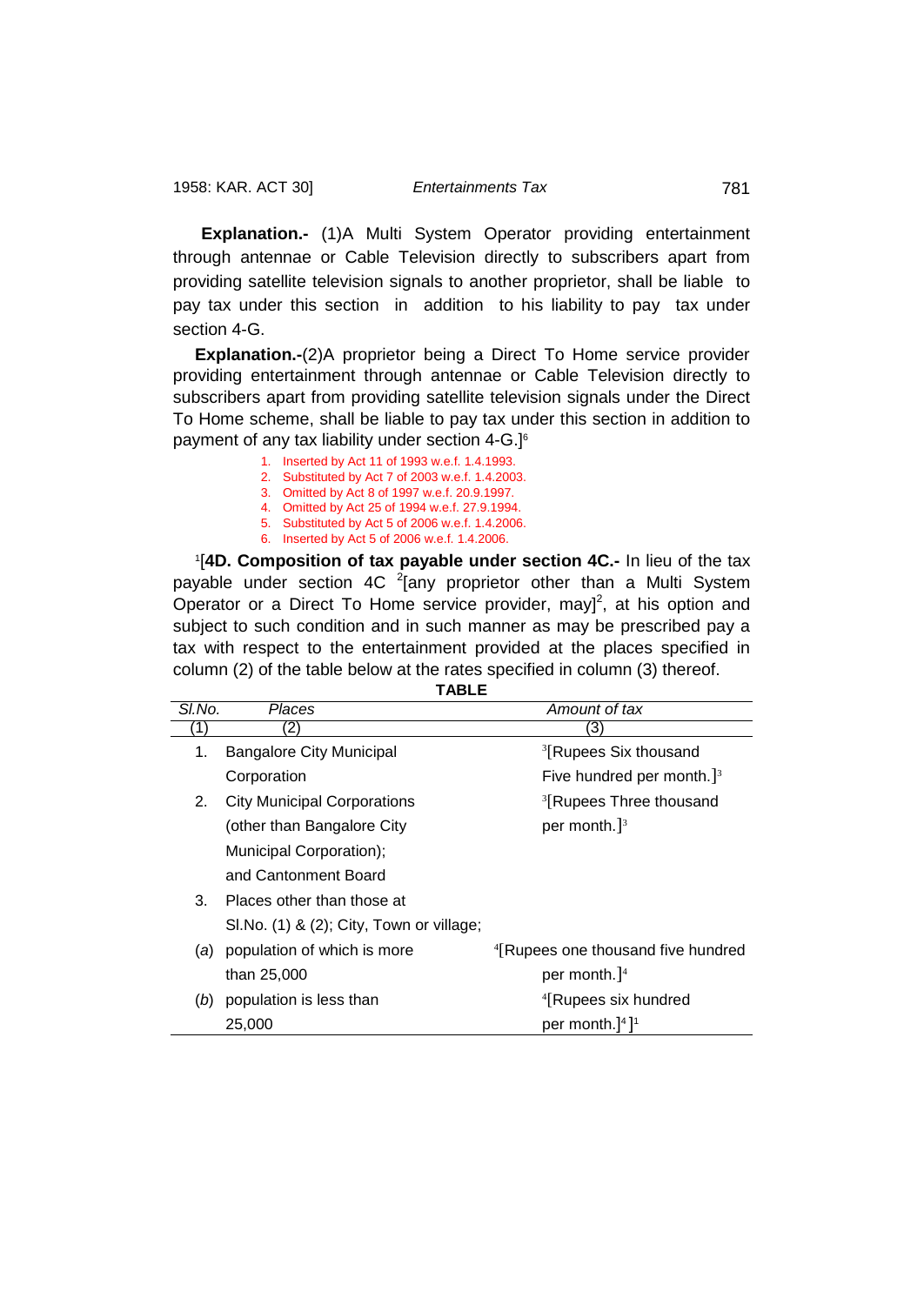- 1. Section 4D inserted by Act 6 of 1995 w.e.f. 1.4.1995.
- 2. Substituted by Act 5 of 2006 w.e.f. 1.4.2006.
- 3. Substituted by Act 5 of 2001 and again substituted by Act 7 of 2003 w.e.f. 1.4.2003. Again Substituted by Act 26 of 2004 w.e.f. 19.06.2003
- 4. Substituted by Act 5 of 2001 w.e.f. 1.4.2001.

**1 [4E. Tax on amusement**- There shall be levied and collected a tax calculated at the rate of  $2$ [five per cent] $2$  on each payment for admission to <sup>3</sup>[or participation in]<sup>3</sup> an amusement. The tax so levied shall be paid by the proprietor.

4 [Provided that no tax shall be levied where the payment for admission excluding the amount of tax, is less than fifty rupees.<sup>14</sup>

- 1. Sections 4E, 4F and 4G inserted by Act 5 of 2002 w.e.f. 1.4.2002.
- 2. Substituted by Act 25 of 2007 w.e.f. 28.8.2007.
- 3. Substituted by Act 5 of 2006 w.e.f. 1.4.2006.
- 4. Inserted by Act 7 of 2003 w.e.f. 1.4.2002.

**4F. Tax on recreation parlours-** There shall be levied and collected a tax calculated at the rate of twenty per cent on each payment for admission to <sup>1</sup>[or participation in]<sup>1</sup> recreation parlour. The tax so levied shall be paid by the proprietor.

2 [Provided that no tax shall be levied where the payment for admission excluding the amount of tax, is less than fifty rupees.] $2$ 

> 1. Inserted by Act 7 of 2003 w.e.f. 1.10.1957. 2. Substituted by Act 5 of 2006 w.e.f. 1.4.2006.

 **4G. Tax on Multi System operator <sup>1</sup> [and Direct To Home service provider] 1 -** Notwithstanding anything contained in sections 4C and 4D, there shall be levied and collected a tax at the rate of  $4^{2}$ [ten percent]<sup>2</sup>]<sup>4</sup> on the amounts received <sup>3</sup>[or receivable]<sup>3</sup> by a Multi System Operator towards distributing satellite television signals, communication network, including production and transmission of programmes and packages <sup>1</sup>[and by a Direct To Home service provider towards providing television signals under the Direct To Home scheme] 1

- 1. Inserted by Act 5 of 2006 w.e.f. 1.4.2006.
- 2. Substituted by Act 5 of 2007 w.e.f. 1.4.2007.
- 3. Inserted by Act 7 of 2009 w.e.f.1.4.2009.
- 4. Substituted by Act 05 of 2016 w.e.f 01.04.2016.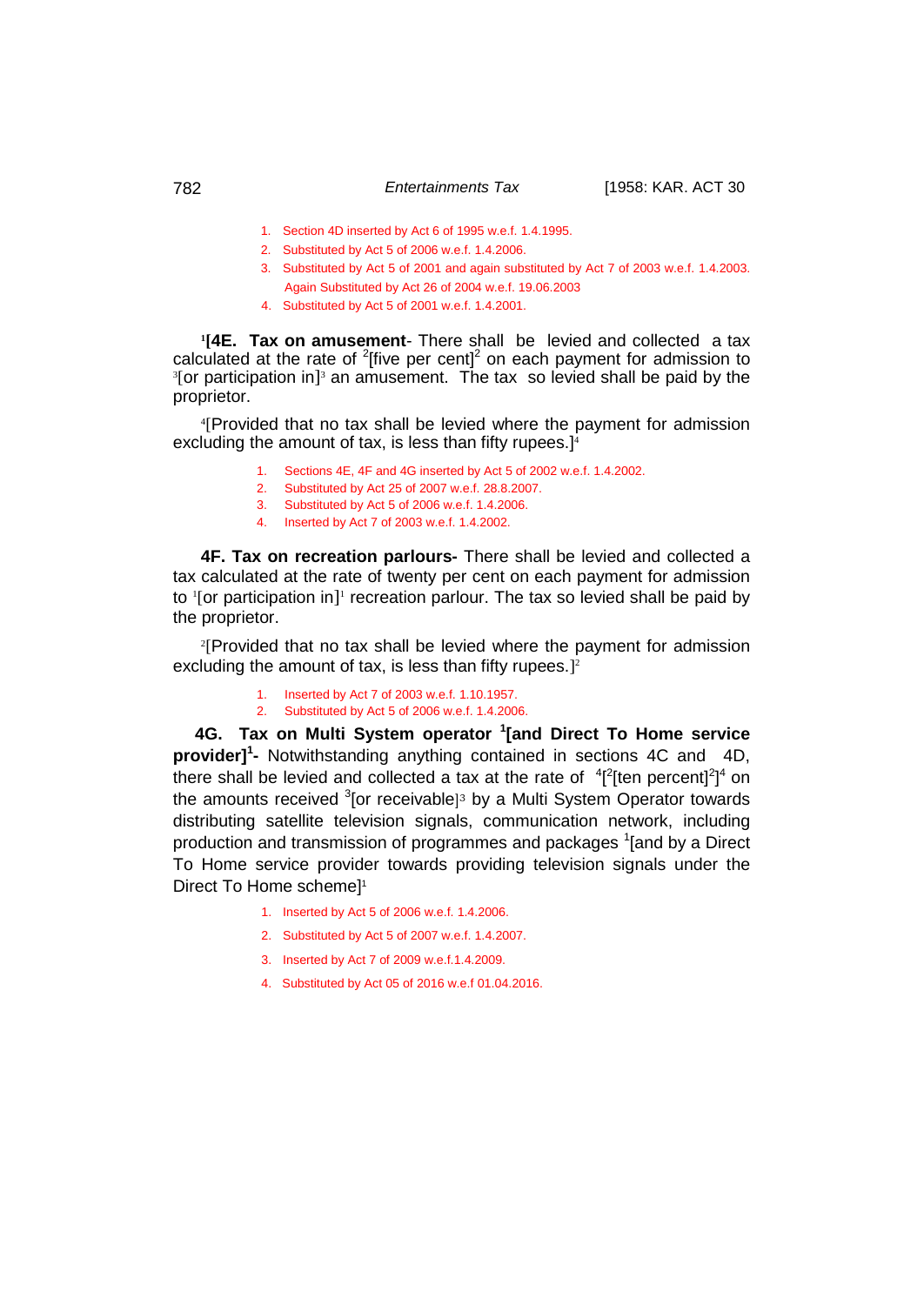<sup>1</sup><sup>[</sup>Provided that no tax shall be levied under this section for the period from the 1 $^{\rm st}$  day of April, 2002 to 31 $^{\rm st}$  day of March, 2006. ${\rm l}^{\rm 1}$ 

1. Inserted by Act 5 of 2006 w.e.f. 1.4.2002.

1 [**5. Admission to entertainments.-** Save as otherwise provided in this Act, no person other than a person who has to perform any duty in connection with an entertainment or any duty imposed upon him by or under this Act or any other law shall be admitted to an entertainment unless the proprietor has with the previous approval of the State Government, <sup>2</sup>[or the Commissioner or any officer authorised by the State Government or the Commissioner] $<sup>2</sup>$  made arrangements for furnishing returns of the payments</sup> for admission to the entertainment, given such security for the payment of the entertainments tax, and in such manner, <sup>3</sup> [as may be prescribed or specified by the State Government]<sup>3</sup>:

Provided that with the previous approval of the State Government,  $2$ [or the Commissioner or any officer authorised by the State Government or the Commissioner $l^2$  persons may be admitted for payment to an entertainment or a series of entertainments through a barrier or by means of a mechanical contrivance which automatically registers the number of persons admitted.]<sup>1</sup>

- 1. Inserted by Act 6 of 1995 w.e.f. 1.4.1995. 2. Inserted by Act 15 of 2011 w.e.f.1.4.2011.
- 3. Substituted by Act 15 of 2011 w.e.f.1.4.2011.

**6. Manner of payment of tax.-** '[(1) <sup>2</sup>[Save as otherwise provided in<br><sup>3[4</sup>[sections <sup>5[</sup>x x x]<sup>5</sup> 4A]<sup>4</sup> or 4R]<sup>3]2</sup>The entertainments tax shall be levied in [ $\frac{4}{5}$  sections  $\frac{5}{2}$  x x]<sup>5</sup> 4A]<sup>4</sup> or 4B]<sup>3</sup>]<sup>2</sup>The entertainments tax shall be levied in respect of each 3 [payment for admission or each admission]3 on a complimentary ticket <sup>6</sup>[or pass or invitation]<sup>6</sup> and shall be calculated and paid on the number of admissions.

*Explanation.-* At any time during an entertainment any person or persons found inside the auditorium or place of entertainment without a valid ticket or complimentary ticket <sup>6</sup>[or pass or invitation]<sup>6</sup> shall be deemed to have been admitted by the proprietor for payment.

(2) The entertainments tax shall be due and be recoverable from the proprietor.]1

- Sub-sections (1) and (2) Substituted by Act 14 of 1966 w.e.f. 16.5.1966.
- 2. Inserted by Act 16 of 1977 w.e.f. 1.4.1979.
- 3. Substituted by Act 3 of 1985 w.e.f. 10.1.1985.
- 4. Substituted by Act 25 of 1994 w.e.f. 27.9.1994.
- 5. Omitted by Act 7 of 1997 w.e.f. 1.4.1997.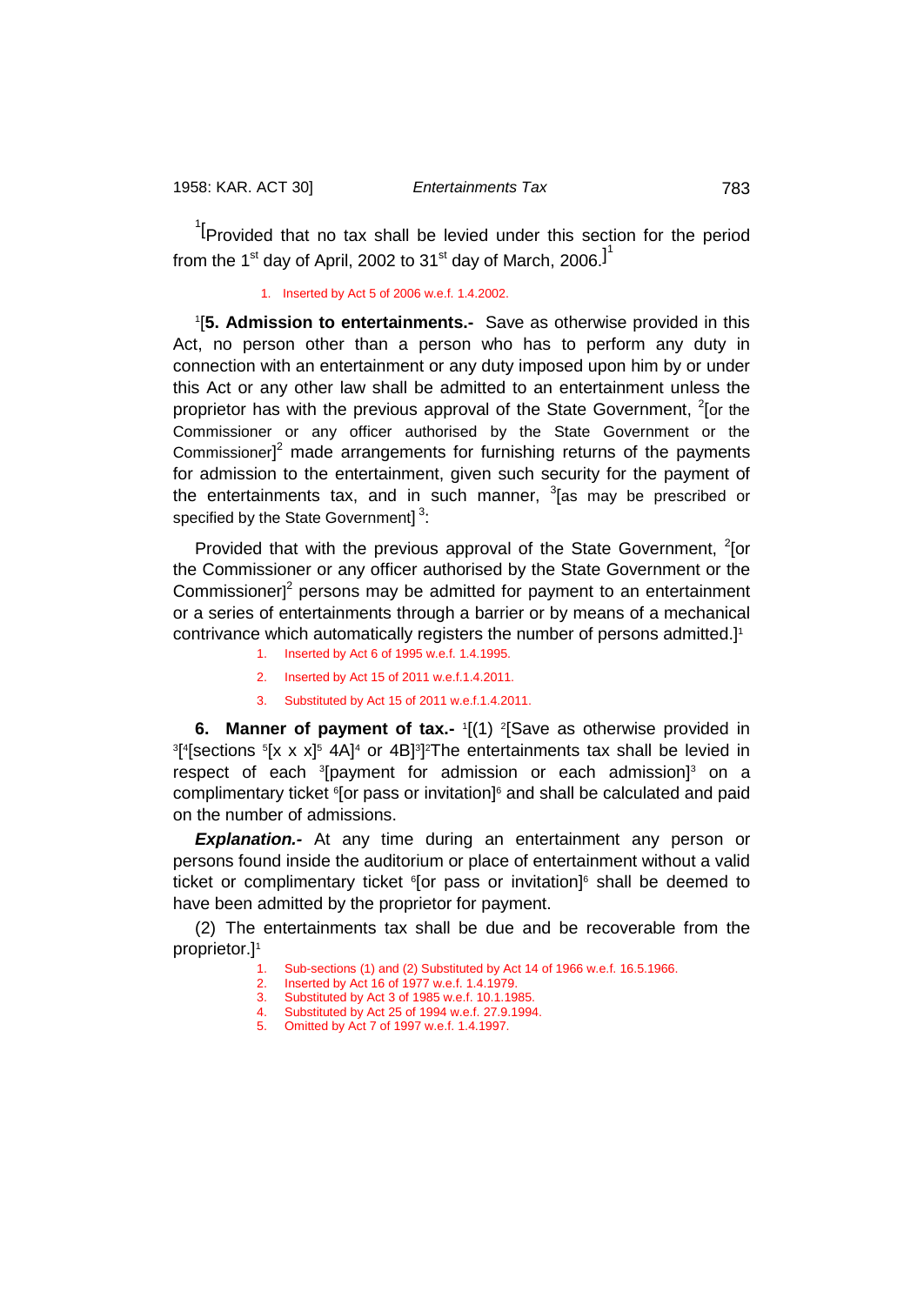#### 6. Inserted by Act 5 of 2001 w.e.f. 1.4.2001

1 [(3) Where the payment for admission to an entertainment is made wholly or partly by means of a lumpsum paid as a subscription or contribution or sponsorship fee or advertisement charges or by whatever name called to any institution or any other person, for a season ticket or for the right of admission to a series of entertainments or to any entertainment during a certain period of time, the entertainments tax shall be paid on the amount of the lumpsum, but where the  $2$ [such authority as may be prescribed] $2$  is of opinion that the payment of a lumpsum or any payment for a ticket represents payment for other privileges, rights or purposes besides the admission to an entertainment, or covers admission to an entertainment during any period during which tax has not been in operation, the tax shall be levied on such an amount as appears to the  $2$ [such authority as may be prescribed $\mathsf{I}^2$  to represent the right of admission to entertainments in respect of which the entertainments tax is payable.]<sup>1</sup>

 $^3$ [Proviso x x x] $^3$ 

- 1. Substituted by Act 5 of 2001 w.e.f. 1.4.2001.
- 2. Substituted by Act 5 of 2007 w.e.f. 1.4.2007.
- 3. Inserted by Act 9 of 1983 w.e.f. 1.4.1983 and omitted by Act 9 of 1984 w.e.f. 1.4.1984.

1 [**6A. <sup>4</sup> [Submission of returns and furnishing of information]<sup>4</sup> .-** (1) Every proprietor of an entertainment shall submit such returns relating to complimentary tickets and to payments for admissions, to such authority, in such manner and within such periods, as may be prescribed:

2 [Provided that in respect of an entertainment which is a single event or which is held for a duration less than a week, the proprietor shall submit such return, as may be prescribed, forthwith upon conclusion of such entertainment.]2

<sup>3</sup>[Provided further that the specified class of proprietors of entertainments as may be notified by the Commissioner shall submit the return in the prescribed form, electronically through internet in the manner specified in the said notification.] $<sup>3</sup>$ </sup>

- 1. Sections 6A and 6B inserted by Act 14 of 1966 w.e.f. 16.5.1966.
- 2. Inserted by Act 7 of 1997 w.e.f. 1.4.1997.
- 3. Inserted by Act 5 of 2010 w.e.f.1.4.2010.
- 4. Substituted by Act 15 of 2011 w.e.f.1.4.2011.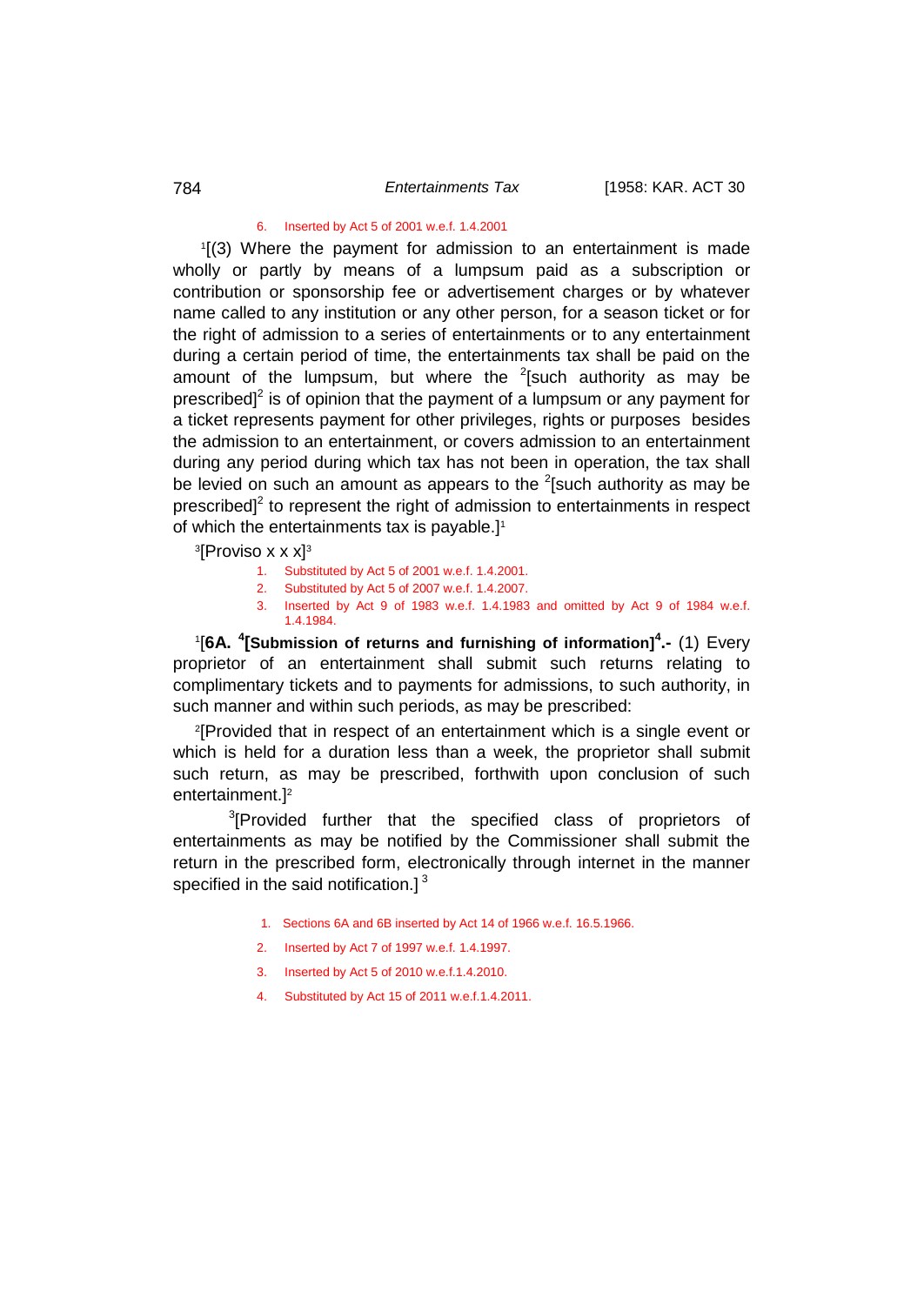1 [(1A) Before any proprietor submits the returns required by sub-section (1), he shall, in the prescribed manner, pay into a Government Treasury the full amount of tax,  $2[x \times x]^2$  and additional tax or other taxes, if any, payable by him on the basis of such returns and shall along with the return furnish a receipt from the Treasury evidencing such payment.]<sup>1</sup>

<sup>2</sup>[Provided that the specified class of proprietors of entertainments as may be notified by the Commissioner shall pay the tax payable on the basis of the return under sub-section (1), by electronic remittance through internet in the manner specified in the said notification.]<sup>2</sup>

- 1. Inserted by Act 36 of 1976 w.e.f. 1.4.1976
- 2. Omitted by Act 18 of 1997 w.e.f. 20.9.1997.
- 3. Inserted by Act 5 of 2010 w.e.f. 1.4.2010.

 $1$ [(1-B) Every proprietor of a cinema theatre belonging to a specified class as may be notified by the Commissioner shall enter in the website, particulars of each cinematograph show within such time as may be specified in the notification. $l^1$ 

## 1. Inserted by Act 15 of 2011 w.e.f. 1.4.2011.

 $^{2}$ [1 $[$ (2) Every proprietor shall be deemed to have been assessed to tax based on the return submitted by him under sub-section (1), except in cases where the Commissioner may notify the requirement of production of accounts by the proprietor before the prescribed authority within a period of six months from the date of submitting the return, in support of a return submitted for any period and such authority shall proceed to assess such proprietor,-

- (a) on the basis of the return submitted where it is satisfied the return submitted is correct and complete, or
- (b) to the best of its judgment, where the return submitted appears to be incorrect or incomplete, after giving the proprietor a reasonable opportunity of showing cause against such assessment in writing.

Provided that nothing in this sub-section shall apply to a return submitted for any prescribed period upto the period ending  $31<sup>st</sup>$  March,  $2012.]^1]^2$ 

- 1. Substituted by Act 36 of 1976 w.e.f. 1.4.1976
- 2. Substituted by Act 18 of 2012 w.e.f. 1.4.2012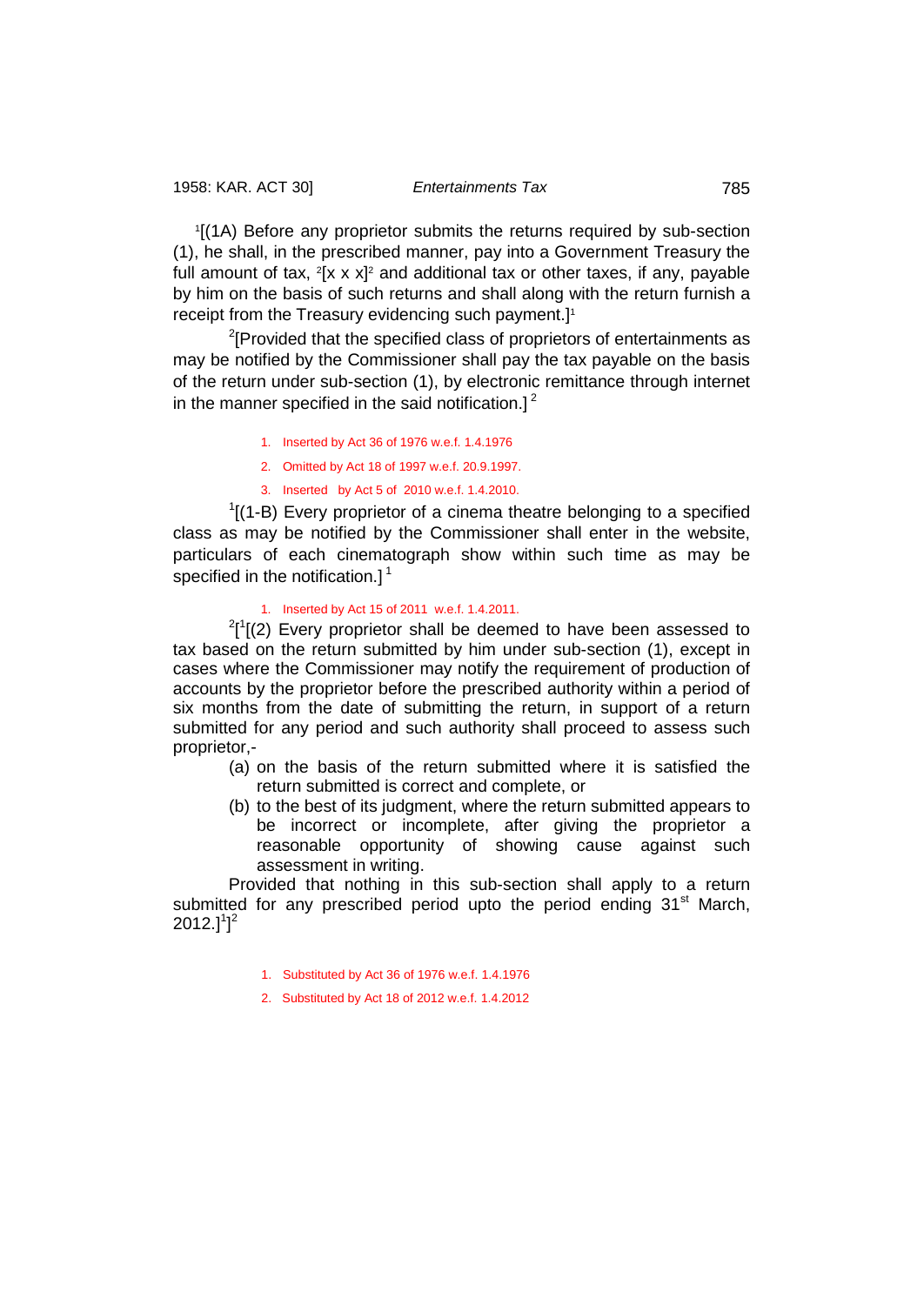## 786 *Entertainments Tax* [1958: KAR. ACT 30

(3) If no return is submitted by the proprietor of the entertainment under sub-section (1) before the date prescribed or if the return submitted by him appears to the prescribed authority to be incorrect or incomplete, the prescribed authority shall, after making such enquiry as it considers necessary, determine the tax due under <sup>1</sup>[<sup>2</sup>[sections 3, 3A, <sup>3</sup>[x x x]<sup>3</sup>]<sup>2</sup> <sup>4</sup>[4, 4A, 4B,  $5[4C]^4$   $6[4D, 4E, 4F$  and  $4G]$  $6[5]$ , and assess the proprietor to the best of its judgment:

- 1. Substituted by Act 36 of 1976 w.e.f. 1.4.1976.
- 2. Substituted by Act 25 of 1994 w.e.f. 27.9.1994.
- 3. Omitted by Act 7 of 1997 w.e.f. 1.4.1997.
- 4. Substituted by Act 7 of 1997 w.e.f. 27.9.1994.
- 5. Substituted by Act 7 of 1997 w.e.f. 1.4.1995.
- 6. Substituted by Act 5 of 2002 w.e.f. 1.4.2002.

Provided that before taking action under this sub-section, the proprietor shall be given a reasonable opportunity of proving the correctness and completeness of any return submitted by him or that no return was due from him.

 $1$ [(4) In making an assessment under sub-section (3), if the prescribed authority is satisfied that the correct amount of tax payable under subsection (1-A) was not paid by the proprietor either due to willful misstatement or suppression of facts, it may direct the proprietor to pay, in addition to the tax assessed, a penalty,-

- (i) equal to the amount of difference between the tax assessed and the tax paid under sub-section (1-A), where such assessment is made for the first time in any financial year; and
- (ii) equal to double the amount of difference between the tax assessed and the tax paid under sub-section (1-A), while making any subsequent assessment during such financial year.] $<sup>1</sup>$ </sup>
	- 1. Inserted by Act 16 of 1977 w.e.f. 1.4.1979 and Substituted by Act 11 of 2005 w.e.f. 1.4.2005.

 $1(5)$  No assessment under this section for any prescribed period shall be made after a period of one year on the date on which the return under sub-section (1) for that prescribed period is submitted by a proprietor.

Provided that the assessment proceedings relating to any prescribed period ending before the commencement of the Karnataka Taxation Laws (Amendment) Act, 2009 in respect of which a return under sub-section (1) has been submitted before such commencement, shall be completed within a period of one year on the date of such commencement: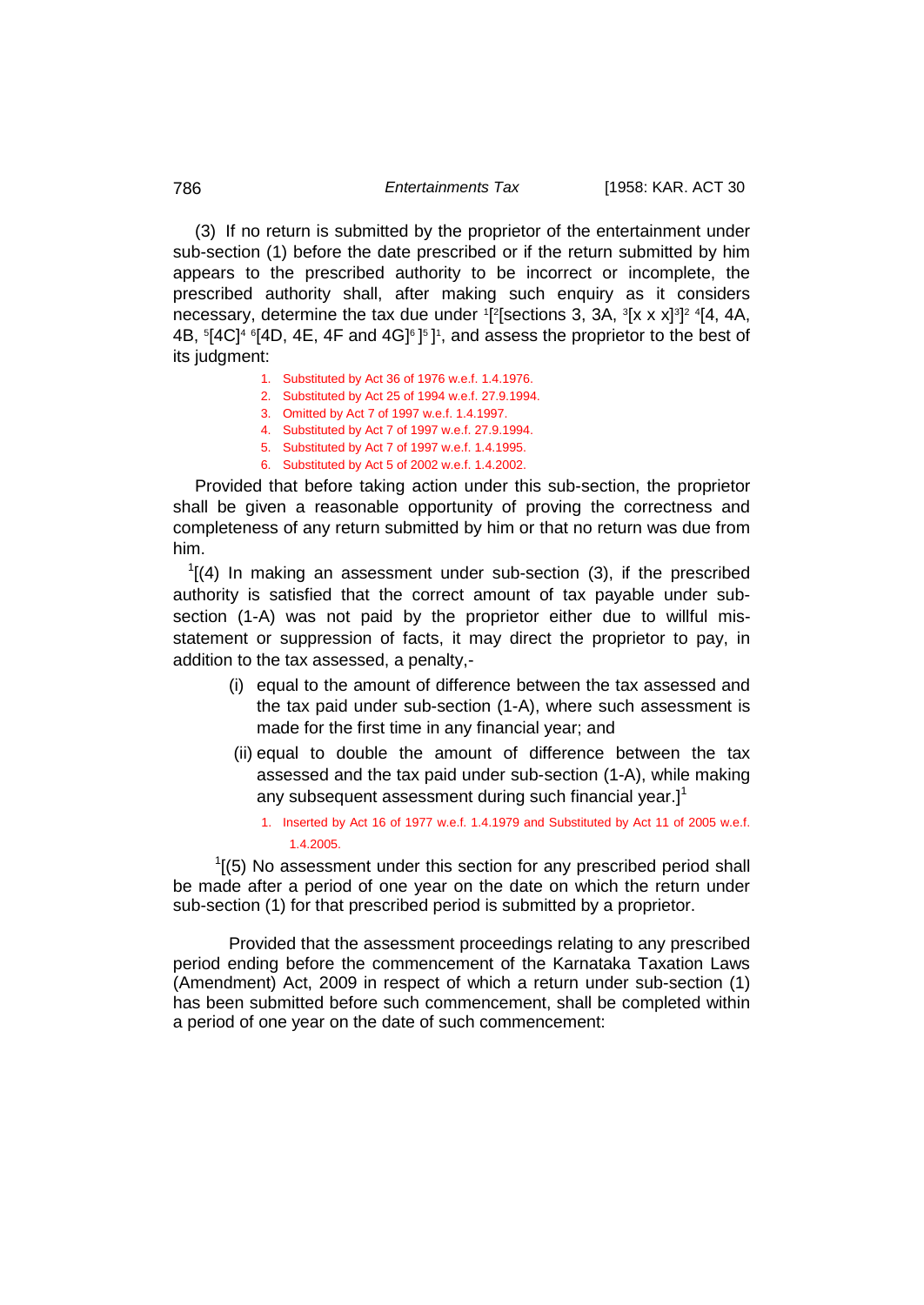Provided further that the Commissioner may direct assessment of cases on random basis.

Provided also that nothing in this sub-section limiting the time within which assessment may be made, shall apply to an assessment made in consequence of, or to give effect to, any findings, directions or orders made under section 8-B, 8-C, 8-D or 8-E or any judgment or order made by any Court.

<sup>1</sup>[Provided also that nothing in this sub-section shall apply to a return submitted for any prescribed period commencing after  $1<sup>st</sup>$  April, 2012. ; ]<sup>1</sup>

#### 1. Inserted by Act 18 of 2012 w.e.f. 1.4.2012.

(6) In computing the period of limitation for assessment under this section,-

(a) the time during which the proceedings for assessment in question have been deferred on account of any stay order granted by any Court or any other authority shall be excluded;

(b) the time during which the assessment has been deferred in any case or clause of cases by the Joint Commissioner for reasons to be recorded in writing shall be excluded.

(7) Where an assessment under this section is not concluded within the time specified in sub-section (5), the complimentary tickets and payment for admissions declared by a proprietor in his return shall be deemed to have been assessed for that prescribed period on the basis of said return and provisions of this Act relating to assessment of escaped complimentary ticket or payment for admission to any entertainment, payment and recovery, appeal and revision shall *mutatis mutandis* apply to such deemed assessment.

(8) Notwithstanding anything contained in this section, the Government may notify, subject to such conditions as may be specified, that assessment of any specified class of proprietors for any prescribed period shall be deemed to have been made on the basis of the return submitted under subsection (1) without requiring presence of the proprietor or production of accounts and other documents by the proprietor.; $]$ <sup>1</sup>

1. Inserted by Act 7 of 2009 w.e.f. 1.4.2009.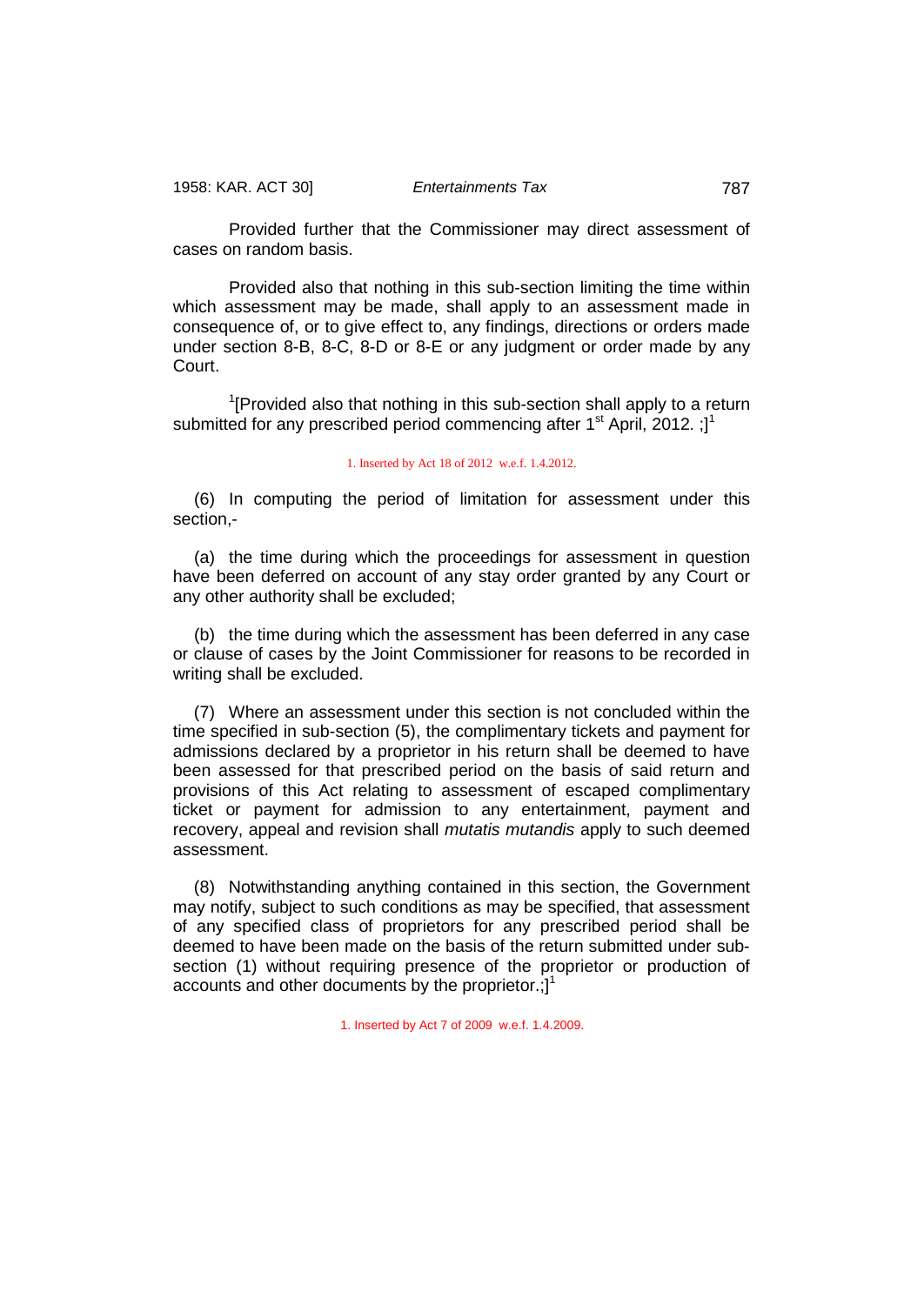**6B. Payment for admission, etc., escaping assessment.-** (1) Where, for any reason,—

- (i) any complimentary ticket or any payment for admission to any entertainment has escaped assessment to tax under section 3 or section 3-A  $[$ x x x] $]$ <sup>2</sup> [or section 3B]<sup>2</sup>, <sup>3</sup>[section 4A or section 4B or section 4C]3 <sup>4</sup> [section 4D, section 4E and section 4F]4 ; or
	- 1. Inserted by Act 36 of 1976 w.e.f. 1.4.1976 and Omitted by Act 13 of 1982 w.e.f. 1.7.1982.
	- 2. Inserted by Act 25 of 1994 w.e.f. 27.9.1994.
	- 3. Inserted by Act 7 of 1997 w.e.f. 27.9.1994.
	- 4. Substituted by Act 5 of 2002 w.e.f. 1.4.2002.
- (ii) any cinematograph show has escaped assessment to tax under [section 4 or section 4A]<sup>1</sup>, <sup>2</sup>[section 4B or section 4C]<sup>2</sup> <sup>3</sup>[and section 4D]<sup>3</sup>; or
	- 1. Substituted by Act 16 of 1977 w.e.f. 1.4.1979.
	- 2. Inserted by Act 7 of 1997 w.e.f. 27.9.1994.
	- 3. Substituted by Act 5 of 2002 w.e.f. 1.4.2002.
- 1 [(iia) any tax payable under section 4G has escaped assessment to tax]1;

1. Inserted by Act 5 of 2002 w.e.f. 1.4.2002.

- (iii) such ticket, payment or show has been assessed at a rate lower than the rate at which it is assessable under section 3 or section 3-A  $[$ [x x x]<sup>1</sup> <sup>2</sup>[or section 3B]<sup>2</sup> or  $5$ [section 4 or section 4A]<sup>5</sup> 3 [section 4B or section 4C]3 4[or section 4D or section 4E or section 4F or section  $4G]^4$ ,
	- 1. Inserted by Act 36 of 1976 w.e.f. 1.4.1976 and Omitted by Act 13 of 1982 w.e.f. 1.7.1982.
	- 2. Inserted by Act 25 of 1994 w.e.f. 27.9.1994.
	- 3. Inserted by Act 7 of 1997 w.e.f. 27.9.1994.
	- 4. Substituted by Act 5 of 2002 w.e.f. 1.4.2002.

the authority prescribed under sub-section (1) of section 6A may, subject to the provisions of sub-section (2) and at any time within such period as may be prescribed, <sup>s</sup>[assess or re-assess, to the best of its judgment, the tax due on such ticket, payment or show under section 3 or section 3A <sup>1</sup>[x x x]<sup>1 2</sup>[or section 3B]<sup>2</sup> or section 4 or section 4A]<sup>5 3</sup>[or section 4B or section 4C]<sup>3</sup> or section 4D 4 [or section 4E or section 4F or section 4G] 4 , as the case may be, after service of notice on the proprietor and after making such enquiry as it may consider necessary.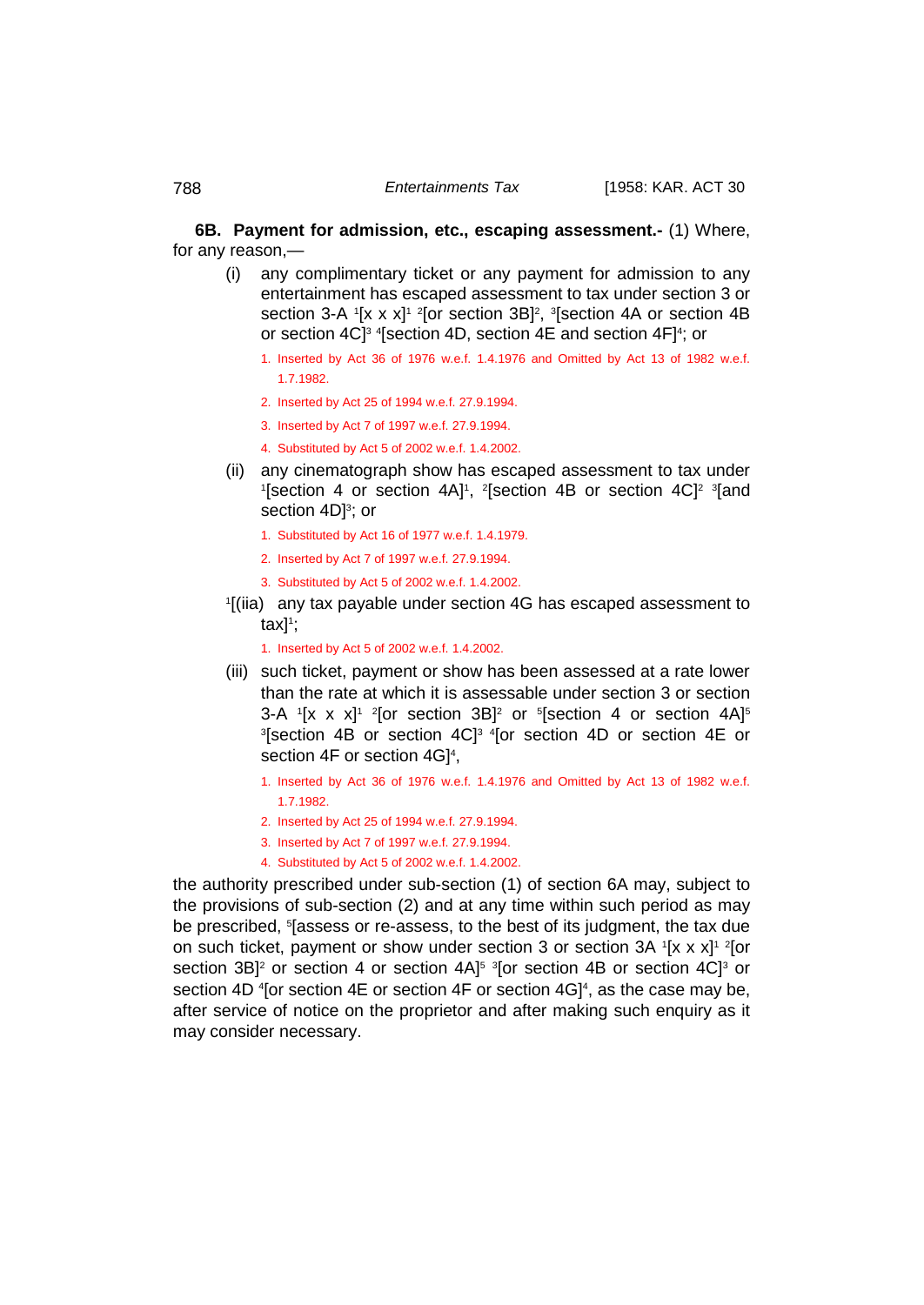- 1. Inserted by Act 36 of 1976 w.e.f. 1.4.1976 and Omitted by Act 13 of 1982 w.e.f. 1.7.1982.
- 2. Inserted by Act 25 of 1994 w.e.f. 27.9.1994.
- 3. Inserted by Act 7 of 1997 w.e.f. 27.9.1994.
- 4. Inserted by Act 5 of 2002 w.e.f. 1.4.2002.
- 5. Substituted by Act 16 of 1977 w.e.f. 1.4.1979.

(2) In making an assessment or re-assessment under sub-section (1), the authority prescribed under sub-section (1) of section 6-A may, if it is satisfied that due to wilful mis-statement or suppression of facts by the proprietor, the tax has not been levied or has been levied at a rate lower than the rate at which it is leviable, direct the proprietor to pay, in addition to the tax assessed or re-assessed under sub-section (1), a penalty 1 [not less than a sum equal to but]1 not exceeding  $^{\textrm{2}}$ [thrice] $^{\textrm{2}}$  the tax so assessed or reassessed:

Provided that no penalty under this sub-section shall be imposed unless the proprietor affected has had a reasonable opportunity of showing cause against such imposition.

1. Inserted by Act 9 of 1984 w.e.f. 1.4.1984.

2. Substituted by Act 36 of 1976 w.e.f. 1.4.1976.

(3) The powers under sub-section (1) may be exercised by the authority prescribed under sub-section (1) of section 6-A even though the original order of assessment, if any, passed in the matter has been the subject matter of an appeal or revision.

(4) In computing the period of limitation for assessment or reassessment under this section, the time during which the proceedings for assessment or re-assessment remained stayed under the orders of a civil court or other competent authority shall be excluded.]<sup>1</sup>

1 [**6C. Rectification of mistakes.-** (1) With a view to rectifying any mistake apparent from the record, the authority prescribed under subsection (1) of section 6-A, the appellate authority or the revising authority may, at any time within five years from the date of an order passed by it, amend such order:

Provided that an amendment which has the effect of enhancing an assessment or otherwise increasing the liability of the proprietor shall not be made unless the authority prescribed under sub-section (1) of section 6-A, the appellate authority, or the revising authority as the case may be, has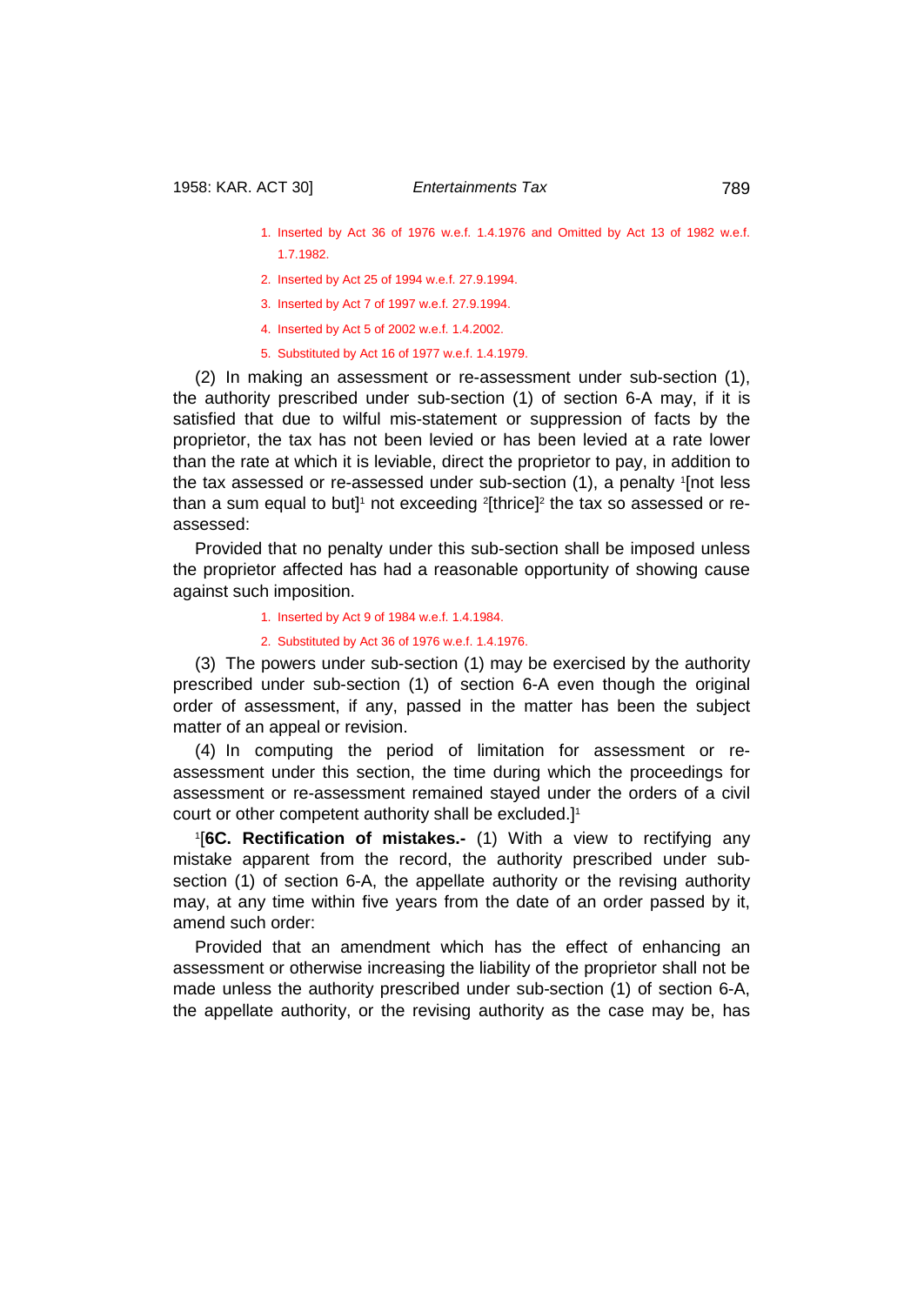given notice to the proprietor of its intention to do so and has allowed the proprietor an opportunity of being heard.

(2) An order passed under sub-section (1) shall be deemed to be an order passed under the same provision of law under which the original order, the mistake in which was rectified, had been passed.

(3) Where such rectification has the effect of reducing an assessment or penalty, the assessing authority under this Act shall make any refund which may be due to the proprietor.]<sup>1</sup>

## 1. Inserted by Act 3 of 1985 w.e.f. 10.1.1985.

1 [**6-D. Issuance of Clearance Certificates to proprietors.-** Where for the purpose of complying with the requirement of any law for the production of a clearance certificate with respect to payment of tax or any other amount under this Act, a proprietor makes an application to the prescribed authority of the area, the prescribed authority shall, if no amount of assessed tax or any other amount under this Act is due by or any tax payable in accordance with the provisions of sub-section (1-A) of Section 6-A is outstanding from such proprietor, issue a clearance certificate in the prescribed form.<sup>11</sup>

#### 1. Inserted by Act 26 of 2004 w.e.f. 1.8.2004.

**1 [6-E. Registration of certain proprietors.-** (1) No proprietor of a cinema theatre or a video parlour shall run such cinema theatre or video parlour without registration under this Act.

(2) Every proprietor of a cinema theatre or video parlour liable to pay tax under this Act shall get himself registered by making an application in the prescribed form in such manner as may be prescribed.

Provided that the Commissioner may notify the website in which an application shall be made electronically.

(3) On receipt of an application to register, the prescribed authority shall register any such proprietor and granting him a certificate of registration if he satisfies that he complies with the requirements of this Act with effect from the date of commencement of entertainment.

(4) Every proprietor who is already paying tax under the Act shall be deemed to have been registered under this Act and he shall be granted a certificate of registration without making any application.

(5) The prescribed authority may for good and sufficient reasons, cancel any registration granted, on its own motion or on the application of the proprietor.

Provided that no registration granted shall be cancelled on its own motion without giving a reasonable opportunity to the proprietor]<sup>1</sup>

1. Inserted by Act 18 of 2012 w.e.f. 1.4.2012.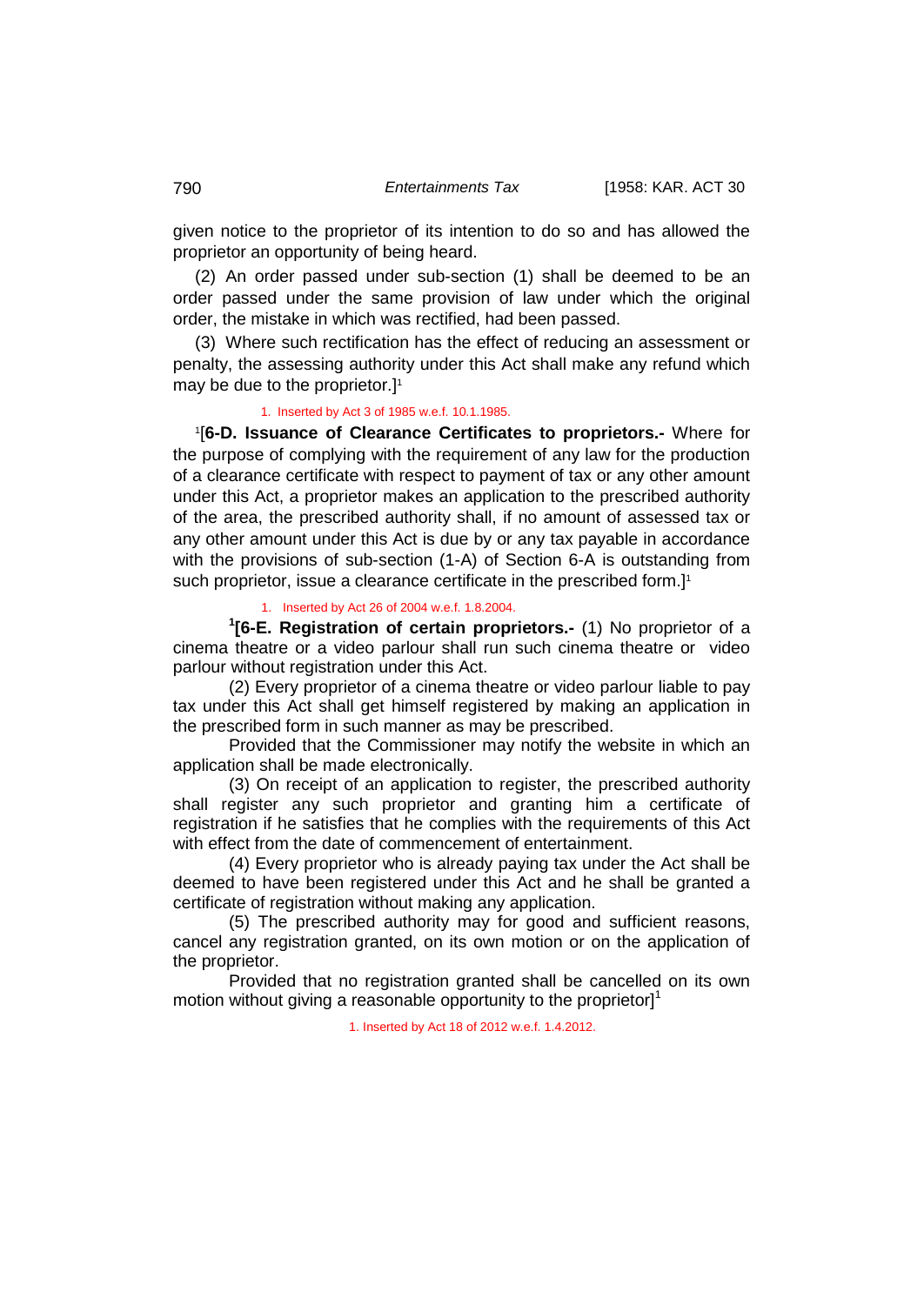**7. Exemptions.-** <sup>1</sup> [(1) The State Government may, by order, and subject to such conditions as may be specified therein, grant reduction not exceeding fifty per cent of the rate of entertainment tax payable for admission to any entertainment, if the State Government is satisfied that the entire gross proceeds of entertainment after deducting the actual expenses are devoted to philanthropic, religious, charitable or development of recognised game or sport purposes in the State.

<sup>3</sup>[Provided that for development of any <sup>2</sup>[xxx]<sup>2</sup> sport the State Government may grant exemption to a specified event of such sport.]<sup>3</sup>

- 1. Substituted by Act 4 of 1999 w.e.f. 1.4.1997.
- 2. Omitted by Act 5 of 2006 w.e.f. 1.4.2006.
- 3. Inserted by Act 5 of 2001 w.e.f. 1.4.2000.

**Explanation.-** "Charitable Purposes" includes relief to the poor, medical relief, and advancement of education or any other object of public utility not involving the carrying on of any activity for profit so, however, it does not include any purpose the whole or substantially the whole of which is of a religious nature.

(1A) Notwithstanding anything contained in sub-section (1), in respect of a cinematograph show of a film which has been certified by an institution recognised by the State Government as an educational film or a children's film, the State Government may grant exemption or reduction in the rate of entertainment tax payable for any period of time as may be specified.]<sup>1</sup>

 $\rm ^1[(2)$  x x x]<sup>1</sup>

#### 1. Omitted by Act 14 of 1966 w.e.f. 16.5.1966.

1 [(2) An order made under sub-section (1) may be subject to such restrictions and conditions (including a condition that the payment for admission to the entertainments shall not be enhanced) as may be specified in the order.

(3) The State Government may, by order, cancel or vary any order issued under sub-section (1).

(4) If any restriction or condition specified in an order under sub-section (2) is contravened or is not observed, the proprietor shall be liable to the payment of the entertainments tax as if the provisions of the order under sub-section (1) did not apply to the said entertainment.

2 [(5) If the entertainment is a cinematograph show conducted by a film club or film society satisfying the prescribed conditions and recognised by the Commissioner, exclusively for the benefit of its members and without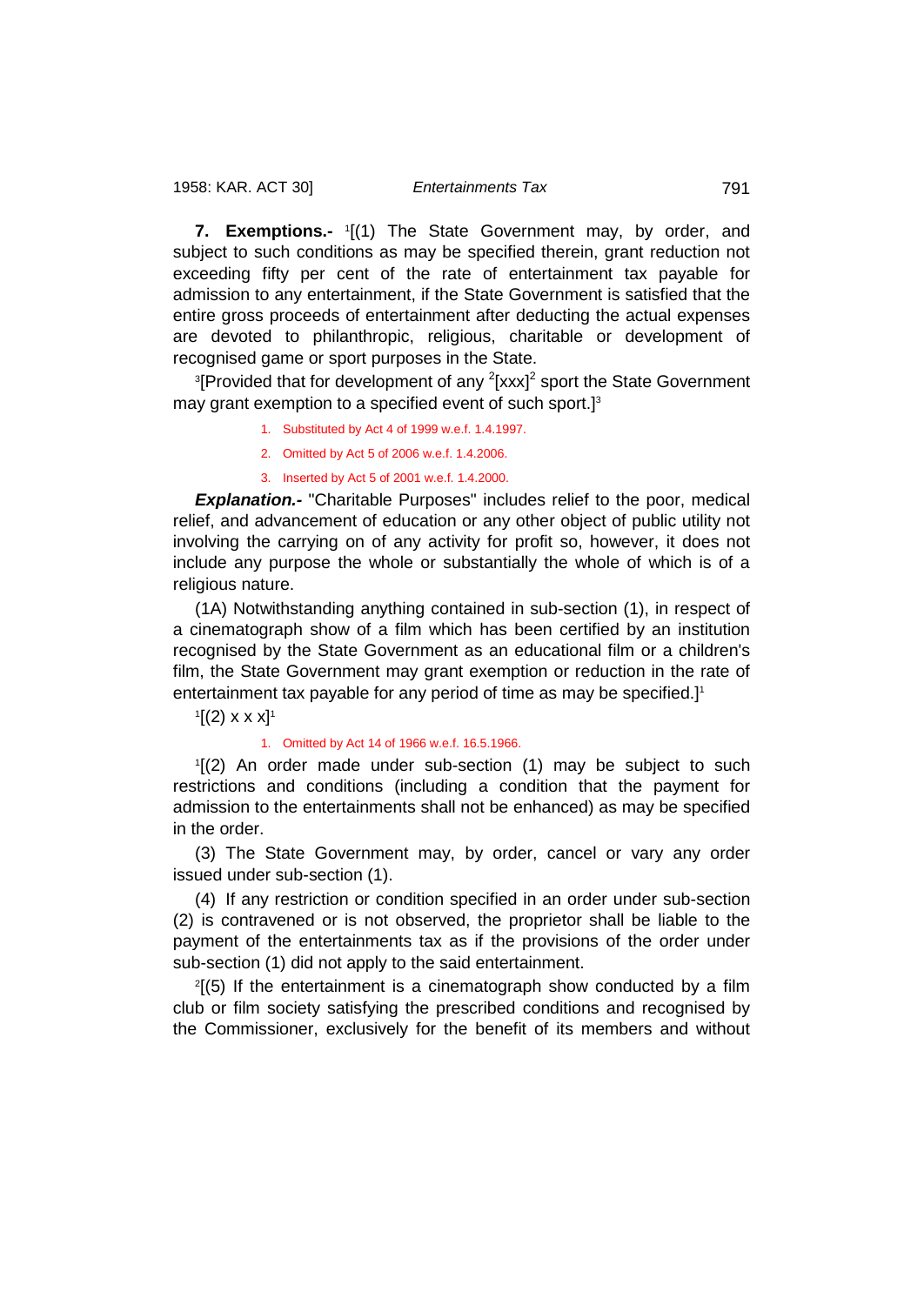deriving any profit, such an entertainment shall be exempt from payment of entertainments tax:

Provided that if the film club or film society is found by the Commissioner to have violated any of the prescribed conditions, such film club or film society shall be liable for the payment of entertainments tax for the show or shows in respect of which such violation takes place.]<sup>2</sup>

# 3 [*Explanation.-* x x x]3 ] 1

- 1. Inserted by Act 36 of 1976 w.e.f. 1.4.1976.
- 2. Inserted by Act 3 of 1985 w.e.f. 10.1.1985.
- 3. Omitted by Act 5 1996 w.e.f. 1.4.1996.

# 1**[***Explanation.-* **x x x]**1

1. Inserted by Act 7 of 1997 w.e.f. 1.4.1997 and omitted by Act 18 of 1997 w.e.f. 20.9.1997.

1 [**7A. Power of State Government to exempt or reduce tax.-** (1) The State Government may, by notification, make an exemption of any tax or reduction in the rate of any tax payable under this Act, in respect of entertainments held in newly constructed cinema theatres situate within the limits of any specified local authority or class of local authorities.

(2) Exemption of any tax or reduction in rate of any tax notified under sub-section (1), may be subject to such conditions and restrictions as may be specified in the notification.

(3) The State Government may, by notification, cancel or vary any notification issued under sub-section (1).

(4) If any condition or restriction specified in the notification issued under sub-section (1) is contravened or not observed by a proprietor, the entertainments held in the cinema theatres in respect of which such contravention or non-observance took place, be assessed to tax or taxes, as if the said notification did not apply to such entertainments.]<sup>1</sup>

# 1. Inserted by Act 15 of 1996 w.e.f. 5.9.1996.

**8. Refunds in certain cases.-**  $1[(1)]$ <sup>1</sup> Where the State Government is satisfied that the whole of the net proceeds of an entertainment are devoted to philanthropic, religious or charitable purposes, and that in calculating the net proceeds, not more than twenty-five per cent of the gross proceeds have been deducted on account of the expenses of the entertainment, it shall, by order, direct repayment to the proprietor the amount of the entertainments tax paid in respect of the entertainment.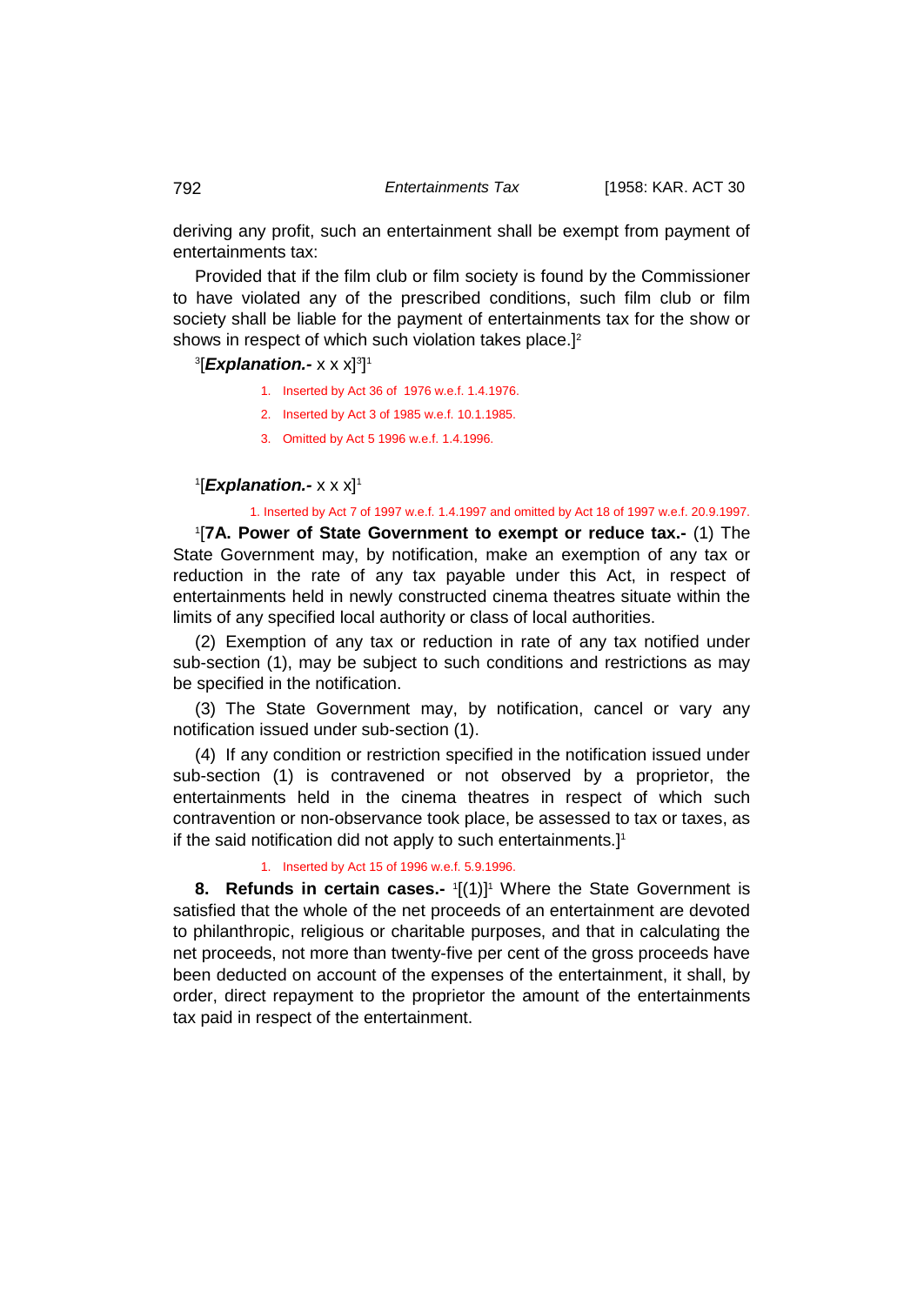#### 1. Re-numbered by Act 36 of 1976 w.e.f. 1.4.1976.

1 [(2) Subject to such rules as may be made, where the State Government is satisfied that any performance of a cinematograph show could not be completed on account of failure of electric power or mechanical break down and that the proprietor has returned the payments for admission to the persons admitted to such performance, it may, by order, direct repayment to the proprietor the amount of entertainment tax paid by him in respect of such performance.]<sup>1</sup>

### 1. Inserted by Act 36 of 1976 w.e.f. 1.4.1976

1 [**8A. Rounding off of tax etc.-** The amount of tax in respect of each payment for admission, <sup>2</sup>[x x x]<sup>2 3</sup>[x x x]<sup>3</sup> fine, penalty, or any other amount payable and the amount of refund due, under the provisions of this Act, shall be rounded off <sup>4</sup>[to the next higher multiple of five paise]<sup>4</sup>.]<sup>1</sup>

- 1. Inserted by Act 36 of 1976 w.e.f. 1.4.1976
- 2. Omitted by Act 18 of 1997 w.e.f. 20.9.1997.
- 3. Omitted by Act 13 of 1982 w.e.f. 1.7.1982.
- 4. Substituted by Act 5 of 1981 w.e.f. 4.4.1981.

1 [**8B. Appeals.-** (1) Any person objecting to an order affecting him passed under the provisions of this Act by the prescribed authority may appeal to the 2 [Joint Commissioner]2 of the jurisdiction.

- 1. Sections 8B, 8C, 8D and 8E inserted by Act 3 of 1985 w.e.f. 10.1.1985.
- 2. Substituted by Act 4 of 1999 w.e.f. 1.4.1999

(2) The appeal shall be preferred within thirty days from the date of communication of such order:

Provided that the appellate authority may admit an appeal preferred after the period of thirty days aforesaid if it is satisfied that the appellant had sufficient cause for not preferring the appeal within that period.

(3) (*a*) No appeal against an order shall be entertained by the appellate authority unless it is accompanied by satisfactory proof of payment of tax and penalty not disputed in appeal <sup>1</sup>[and one half of the tax or other amount disputed in appeal.]<sup>1</sup>

## 1.Inserted by Act 6 of 2008 w.e.f. 1.8.2008

(*b*) Notwithstanding that an appeal has been preferred under subsection (1), the tax or other amount shall be paid in accordance with the order against which the appeal has been preferred: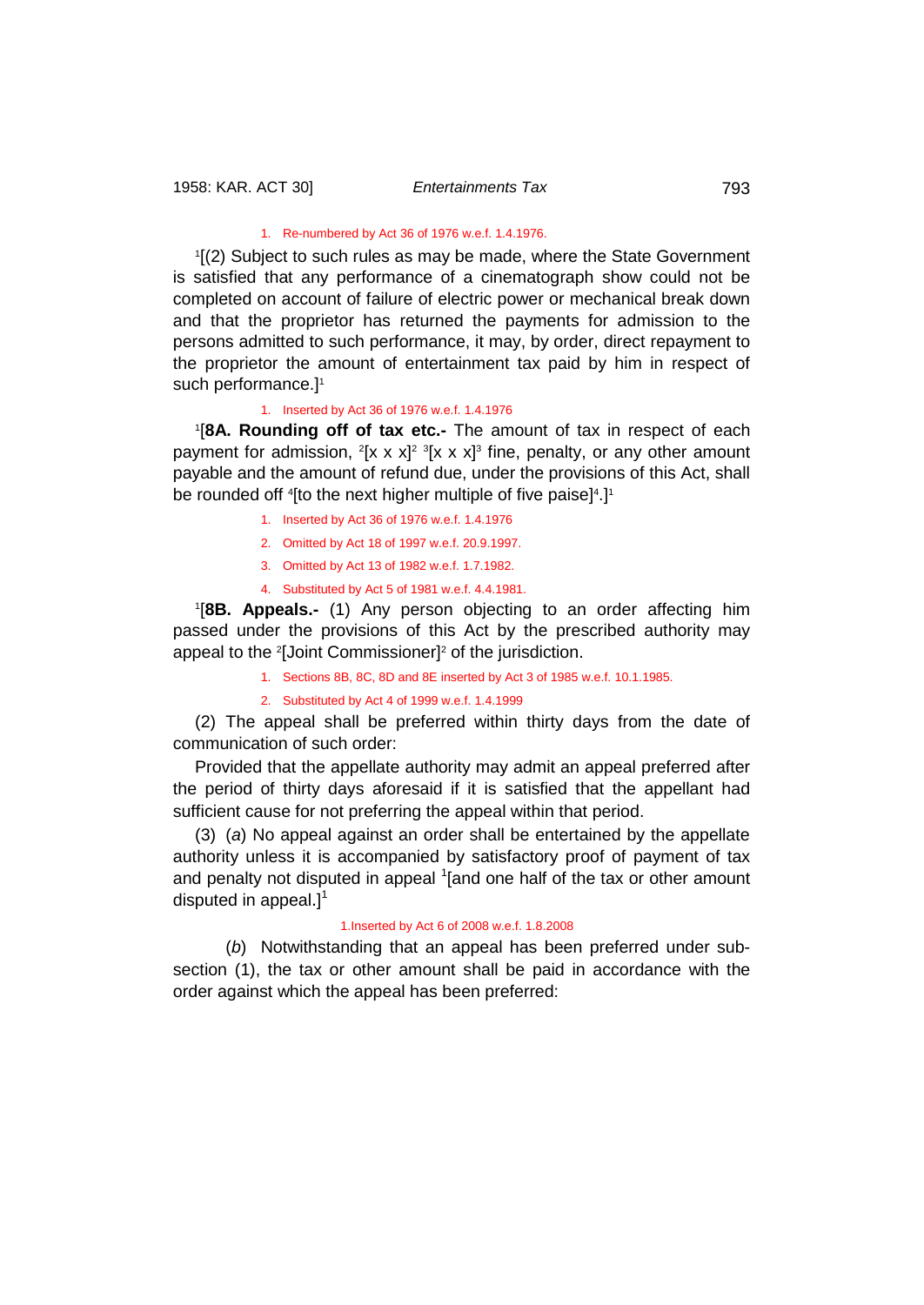<sup>1</sup>[Provided that the appellate authority may, in its discretion, stay payment of the balance half of tax or other amount disputed in appeal, if the appellant furnishes security to its satisfaction in such form and in such manner as may be prescribed.] $<sup>1</sup>$ </sup>

## 1. Substituted by Act 6 of 2008 w.e.f. 1.8.2008

 $1$ [Provided further that where any application made by an applicant for staying proceedings of recovery of any tax or other amount has not been disposed of by the Appellate Authority within a period of thirty days from the date of such application, it shall be deemed that the Appellate Authority has made an order staying proceedings of recovery of such tax or other amount subject to payment of one half of the tax or other amount disputed and furnishing security to the satisfaction of the assessing authority in regard to the other half of such tax or amount within a further period of fifteen days:

Provided also that where an order staying proceedings of recovery of any tax or other amount is passed under the first proviso, the Appellate Authority shall dispose of the appeal within a period of one hundred twenty days from the date of such order:

Provided also that if such appeal is not so disposed of within the period specified in third proviso, the order of stay shall stand vacated after the expiry of the said period and the Appellate Authority shall not make any further order staying proceedings of recovery of the said tax or other amount. $]^{1}$ 

### 1. Inserted by Act 6 of 2008 w.e.f. 1.8.2008.

**1 [Explanation**.- Every appeal filed after the commencement of the Karnataka Taxation Laws (Amendment) Act, 2008, shall be subject to clause (a) and the provisos of this sub-section.] $<sup>1</sup>$ </sup>

## 1.Inserted by Act 6 of 2008 w.e.f. 1.8.2008

 (4) The appeal shall be in the prescribed form and shall be verified in the prescribed manner.

(5) In disposing of an appeal, the appellate authority, may, after giving the appellant a reasonable opportunity of being heard,—

(i) confirm, reduce, enhance or annul the order;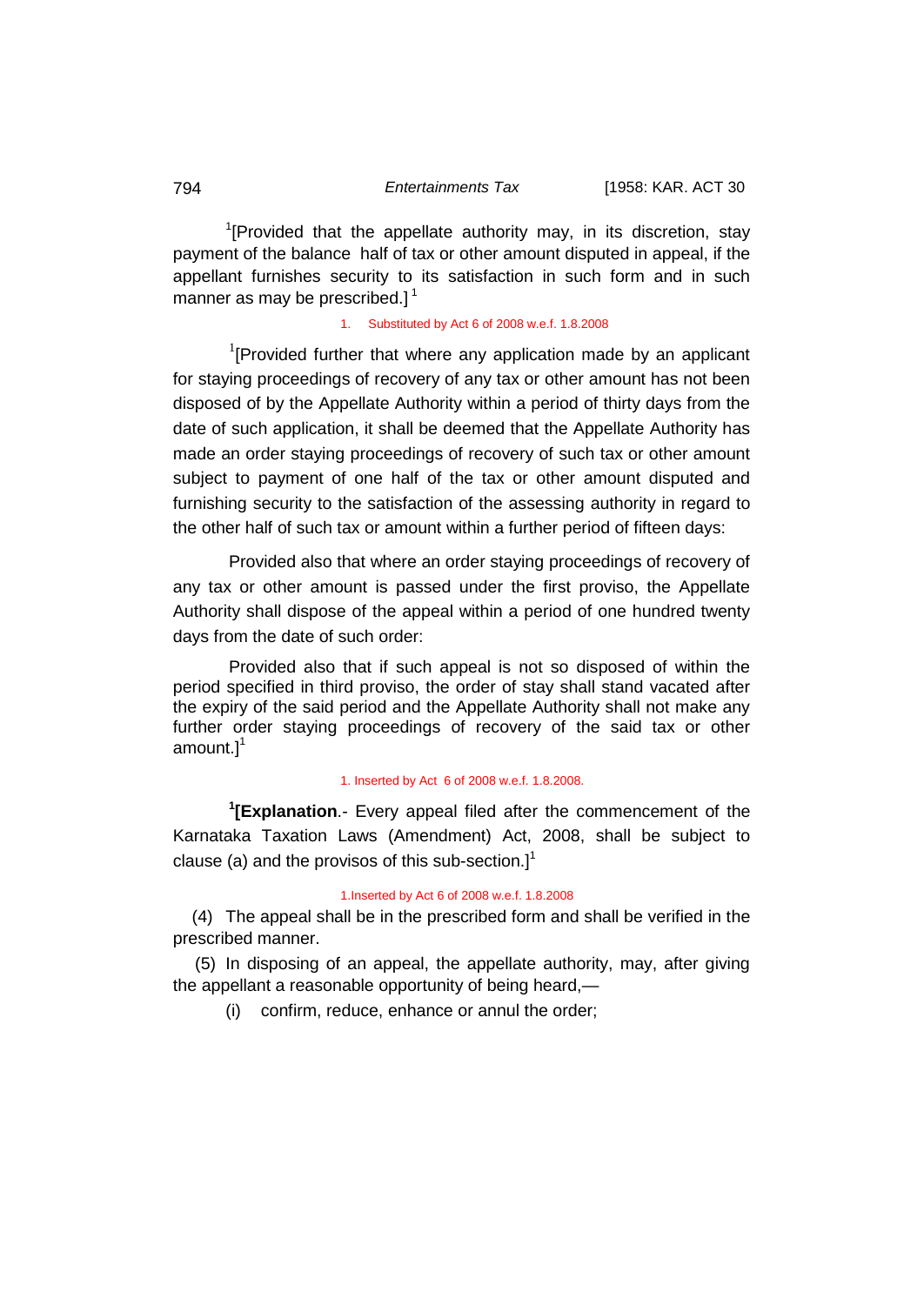- (ii) set aside the order and direct the prescribed authority to pass a fresh order after such enquiry as may be directed; or
- (iii) pass such orders as it may think fit.

(6) Appeal petitions pending before the Commercial Tax Officers or the Deputy Commissioner on the date of commencement of the Karnataka Entertainments Tax (Second Amendment) Act, 1983 shall be transferred to the '[Deputy Commissioner]' of the jurisdiction concerned who shall dispose of such appeals in the same manner as if they were preferred under the provisions of this section.

1. Substituted by Act 5 of 1993 w.e.f. 9.11.1992.

**8C. Revisional Powers of '[Joint Commisioners]'.- (1) The <sup>2</sup>[Joint** Commissioner]2 may of his own motion call for and examine the records of any order passed or proceedings recorded under the provisions of this Act by the prescribed authority and against which no appeal has been preferred under section 8B, for the purpose of satisfying himself as to the legality or propriety of such order or as to the regularity of such proceedings in so far as it is prejudicial to the interests of revenue and pass such order with respect thereto as he thinks fit.

1. Substituted by Act 5 of 2000 w.e.f. 1.4.2000.

 $\lbrack 1 \rbrack (2) \; \; x \; x \; x \; . \rbrack^1$ 

1. Inserted by Act 7 of 1997 w.e.f. 1.4.1997 and omitted by Act 5 of 2000 w.e.f. 1.4.2000.

<sup>1</sup>[(3)]<sup>1</sup> In relation to an order passed under this Act, the power under subsection (1) shall be exercisable only within a period of four years from the date on which the order was passed.

1. Re-numbered by Act 7 of 1997 w.e.f. 1.4.1997.

 $1[(4)]$ <sup>1</sup> No order shall be passed under sub-section (1) enhancing any assessment, unless an opportunity has given to the assessee to show cause against the proposed enhancement.

#### 1. Re-numbered by Act 7 of 1997 w.e.f. 1.4.1997.

<sup>1</sup>[8-CC. Revision by the Additional Commissioner.- (1) The Additional Commissioner may on his own motion call for and examine the record of any order passed or proceeding recorded under this Act and if he considers that any order passed therein by any officer, who is not above the rank of a Joint Commissioner, is erroneous in so far as it is prejudicial to the interest of the revenue, he may, if necessary, stay the operation of such order for such period as he deems fit and after giving the person concerned an opportunity of being heard and after making or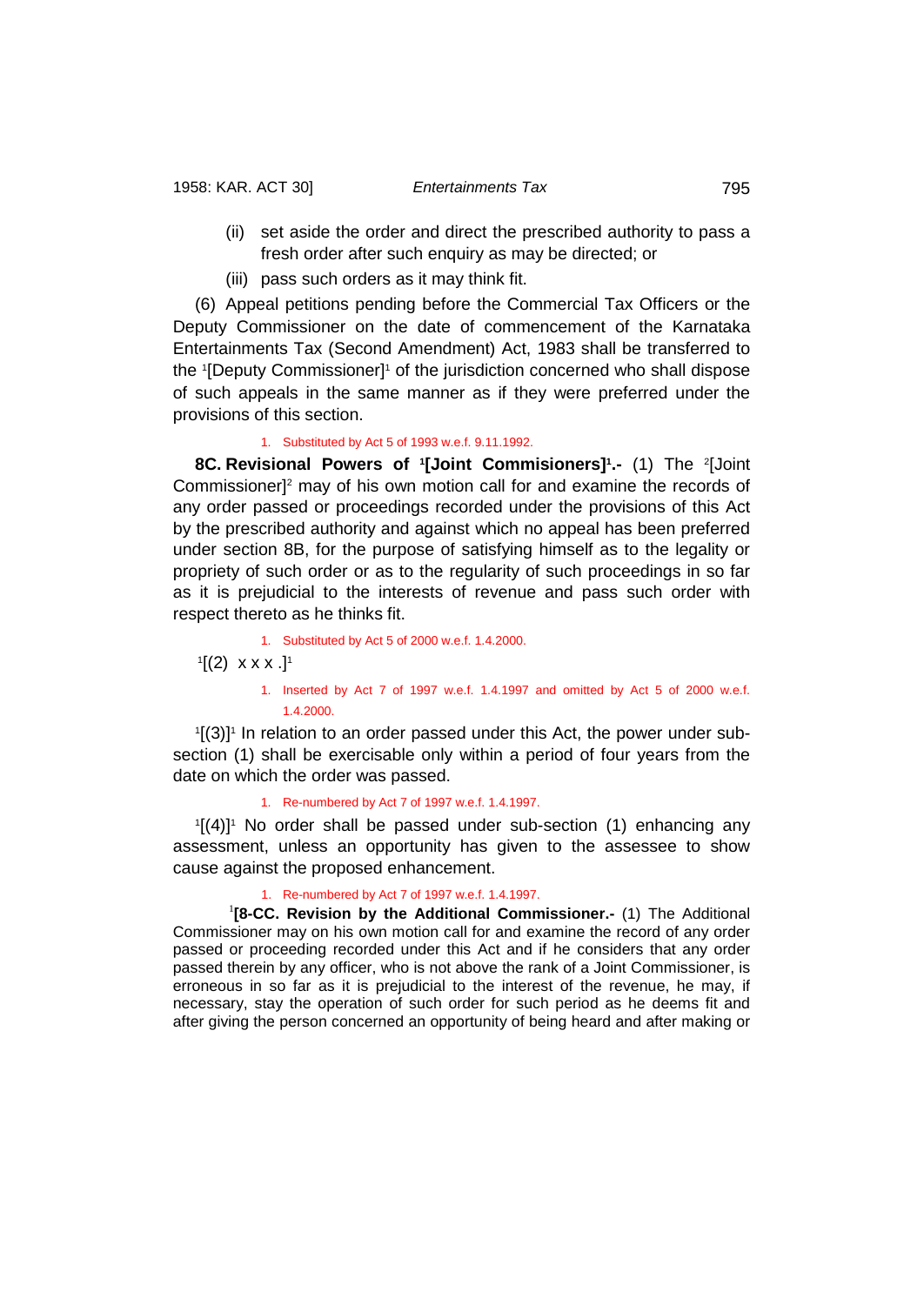causing to be made such inquiry as he deems necessary, pass such order thereon as the circumstances of the case justify, including an order enhancing or modifying the assessment, or canceling the assessment or directing a fresh assessment.

(2) The Additional Commissioner shall not exercise any power under subsection (1), if.-

- (a) the time for appeal against the order has not expired;
- (b) the matter has been subject to an appeal under Section 8-E or a revision in the High Court; or

(c) more than four years have expired after the passing of the order sought to be revised.

Provided that in the case of an order passed by the Appellate Authority under Section 8-E allowing the appeal preferred in full, the condition specified in clause (a) shall not apply.

(3) Notwithstanding anything contained in sub-section (2), the Additional Commissioner may pass an order under sub-section (1), on any point which has not been raised and decided in an appeal or revision referred to in clause (b) of subsection (2), before the expiry of a period of one year from the date of the order in such appeal or revision or before the expiry of a period of four years referred to in clause (c) of that sub-section, whichever is later.

(4) Every order passed in revision under sub-section (1) shall, subject to the provisions of Section 8-D be final.

(5) If the order passed or proceedings recorded by the Additional Commissioner, involves an issue on which the High Court has given its decision adverse to the revenue in some other proceedings and an appeal to the Supreme Court against such decision of the High Court is pending, the period spent between the date of the decision of the High Court and the date of the decision of the Supreme Court shall be excluded in computing the period referred to in clause (c) of sub-section (2).

(6) In computing the period of limitation for the purpose of sub-section (2), any period, during which any proceeding under this Section is stayed by an order or injunction of any court, shall be excluded.

(7) For the purposes of this Section, 'record' shall include all records relating to any proceedings under this Act available at the time of examination by the Additional Commissioner.1<sup>1</sup>

#### 1. Inserted by Act 15 of 2011 w.e.f. 1.4.2011.

**8D. Revision by the Commissioner '[x x x]'.- (1) The Commissioner<br><sup>1</sup>[xxx]<sup>1</sup> may** *suo moto* **call for and examine any record relating to any order** <sup>1</sup>[xxx]<sup>1</sup> may *suo moto* call for and examine any record relating to any order passed or proceedings recorded by any officer under this Act for the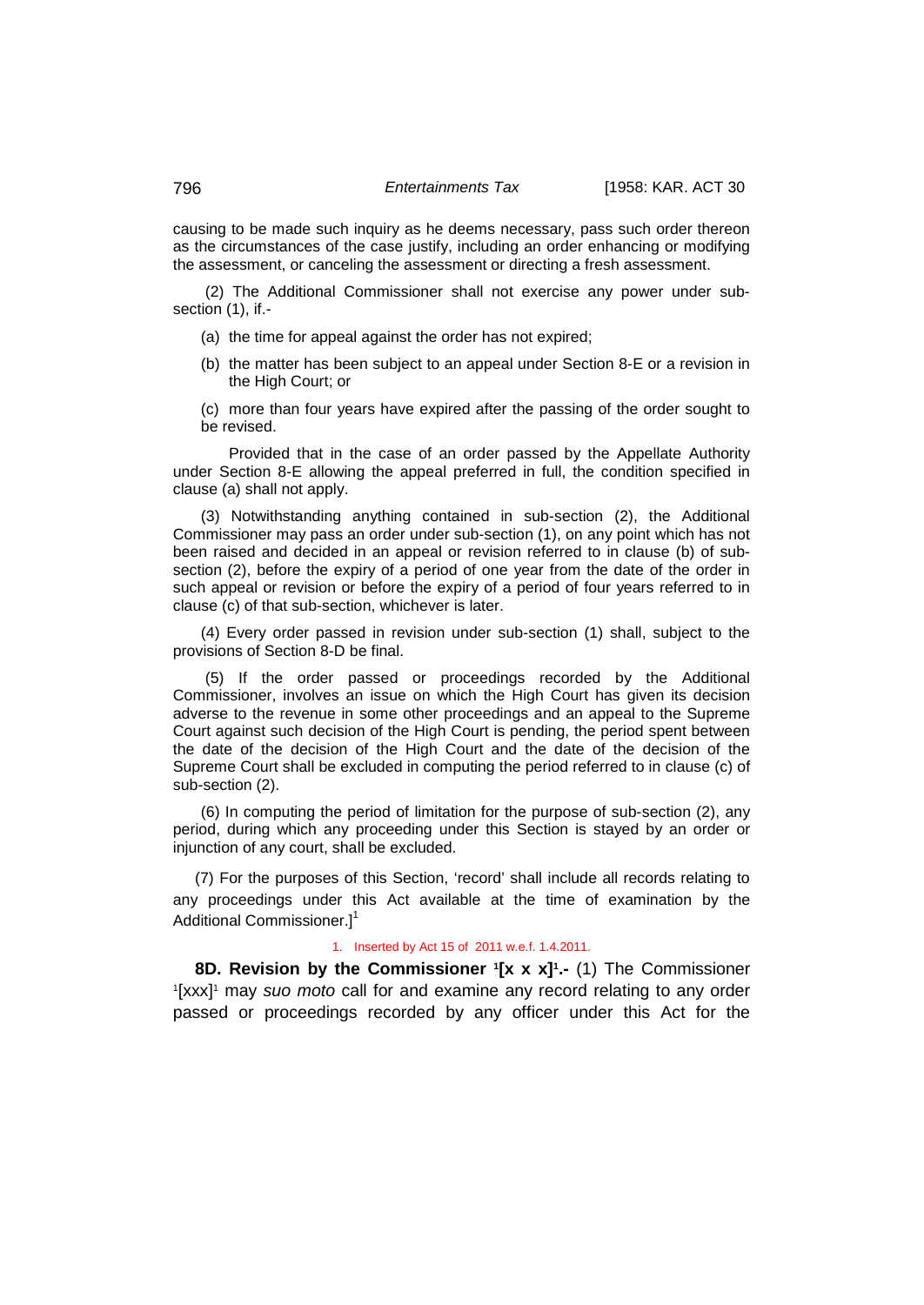purpose of satisfying himself as to the legality or propriety of such order or as to the regularity of such proceedings in so far as it is prejudicial to the interest of revenue and may, after giving the affected person an opportunity of being heard and after making or causing to be made such enquiry as he deems necessary, pass such order thereon as the circumstances of the case justify, including an order enhancing or modifying the assessment, or cancelling the assessment and directing a fresh assessment.

## 1. Omitted by Act 7 of 1997 w.e.f. 1.4.1997.

(2) The power under sub-section (1) shall be exercisable only within a period of five years from the date of the orders ought to be revised was passed.

(3) The revision petitions filed before the Commissioner by the proprietors prior to the commencement of the Karnataka Entertainments Tax (Second Amendment) Act, 1983 shall be decided by him under the provisions which existed prior to the commencement of the said Act.

**8E. Appeal to the Appellate Tribunal.-** (1) Any officer <sup>1</sup>[empowered by the State Government or the Commissioner $l^1$  in this behalf or any other person objecting to an order passed by the <sup>2</sup>[Joint Commissioner]<sup>2</sup> under section 8B or section 8C may appeal to the Appellate Tribunal constituted under the Karnataka Appellate Tribunal Act, 1976 (Karnataka Act 10 of 1976), within a period of sixty days from the date on which the order was communicated to him.

1. Substituted by Act 5 of 2006 w.e.f. 1.4.2006.

2. Substituted by Act 5 of 2000 w.e.f. 1.4.2000.

(2) The Appellate Tribunal may admit an appeal preferred after the period of sixty days referred to in sub-section (1) if it is satisfied that the appellant had sufficient cause for not preferring the appeal within that period.

(3) The officer authorised under sub-section (1) or the person against whom an appeal has been preferred, on receipt of notice that an appeal against the order of '[Joint Commissioner]<sup>1</sup> has been preferred under subsection (1) by the other party, may, notwithstanding that he has not appealed against such order or any part thereof file within thirty days of the receipt of the notice, a memorandum of cross objections, verified in the prescribed manner, against any part of the order of the 1 [Joint Commissioner]<sup>1</sup>, and such memorandum shall be disposed of by the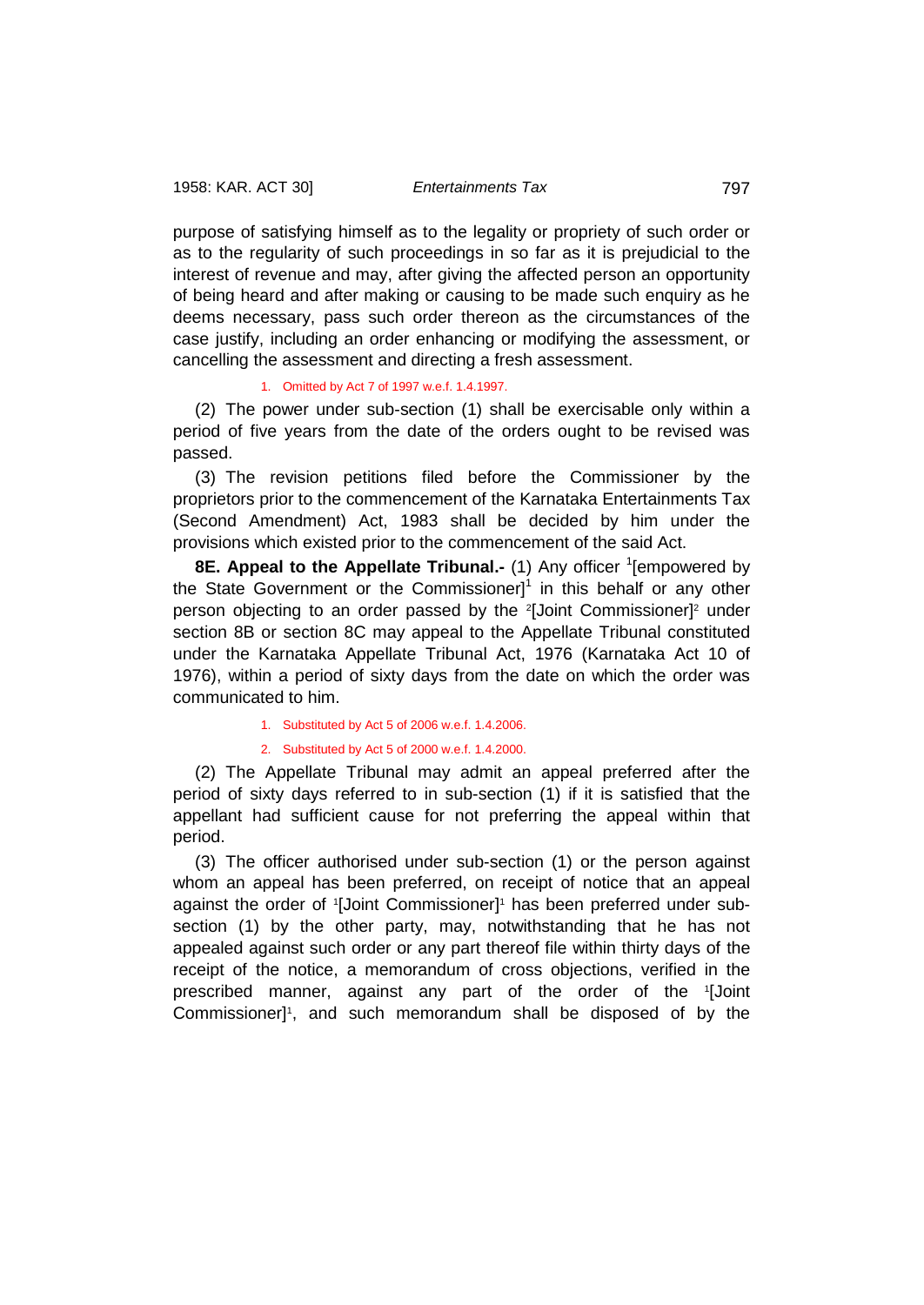Appellate Tribunal as if it were an appeal presented within the time specified in sub-section (1).

## 1. Substituted by Act 5 of 2000 w.e.f. 1.4.2000.

(4) The appeal or the memorandum of cross objections shall be in the prescribed form, shall be verified in the prescribed manner, and in the case of an appeal preferred by any person other than an officer <sup>1</sup>[empowered by the State Government or the Commissioner] $1$  under sub-section (1), shall be accompanied by  $2$ [proof of payment of one half of tax or other amount disputed and also]<sup>2</sup> a fee equal to two percent of the amount of the assessment objected to, provided that the sum payable shall in no case be less than twenty rupees or more than two hundred rupees.

1. Substituted by Act 5 of 2006 w.e.f. 1.4.2006.

2. Inserted by Act 6 of 2008 w.e.f. 1.8.2008

(5) The Appellate Tribunal shall, after giving both parties to the appeal a reasonable opportunity of being heard, pass such orders thereon as it thinks fit;

Provided that if the appeal involves a question of law on which the Appellate Tribunal has previously given its decision in another appeal and either a petition in the High Court against such decision or an appeal in the Supreme Court against the order of the High Court thereon is pending, the Appellate Tribunal may defer the hearing of the appeal before it, till such petition in the High Court or the appeal in the Supreme Court is disposed of.

 $1$ [(6) Notwithstanding that an appeal has been preferred under subsection (1), and notwithstanding anything contained in any other law, tax or any other amount shall be paid in accordance with the assessment or other order made in the case:

 Provided that the Appellate Tribunal may, in its discretion, stay payment of balance half of the tax or other amount disputed, if the appellant furnishes sufficient security to its satisfaction in such form and in such manner as may be prescribed:

 Provided further, that the Appellate Tribunal shall dispose of such appeal within a period of one hundred eighty days from the date of the order staying proceedings of recovery of such balance half of tax or other amount: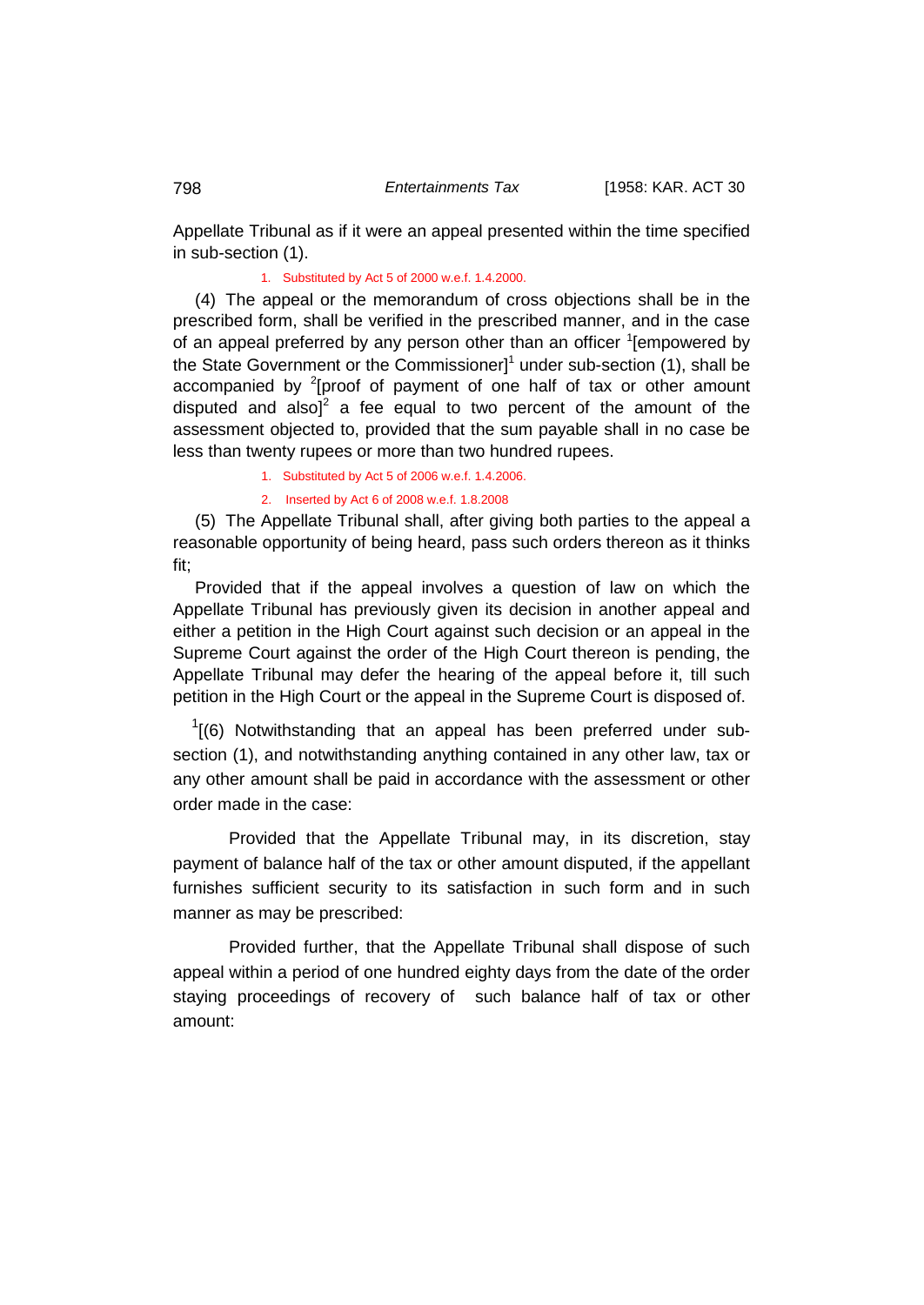Provided also that if such appeal is not so disposed of within the period specified in second proviso, the order of stay shall stand vacated and the Appellate Tribunal shall not make any further order staying proceedings of recovery of the said tax or other amount. $l^1$ 

### 1. Substituted by Act 6 of 2008 w.e.f. 1.8.2008.

Provided  $\textsuperscript{1}$  that if as a result of the appeal any change becomes necessary in such assessment, the Appellate Tribunal may authorise the prescribed authority to amend the assessment, and the prescribed authority shall amend the assessment accordingly and thereupon the amount overpaid by the proprietor shall be refunded to him without interest or the additional amount of tax due from him shall be collected in accordance with the provisions of this Act, as the case may be.

1. Substituted by Act 6 of 2008 w.e.f. 1.8.2008.

1 [**Explanation**.- Every appeal filed after the commencement of the Karnataka Taxation Laws (Amendment) Act, 2008 shall be subject to subsections (4) and (6). $]$ <sup>1</sup>

### 1. Inserted by Act 6 of 2008 w.e.f. 1.8.2008.

(7) (a) The Appellate Tribunal may, on the application either of the appellant or of the respondent, review any order passed by it under subsection (5) on the basis of facts which were not before it when it passed the order:

Provided that no such application shall be preferred more than once in respect of the same order.

(b) The application for review shall be preferred in the prescribed manner within six months from the date on which the order to which the application relates was communicated to the applicant, and where the application is preferred by any person other than an officer <sup>1</sup>[empowered by the State Government or the Commissioner]<sup>1</sup> under sub-section (1), it shall be accompanied by a fee equal to that which had been paid in respect of the appeal:

## 1. Substituted by Act 5 of 2006 w.e.f. 1.4.2006.

Provided that if the application for review is preferred within ninety days from the date on which the order to which the application relates is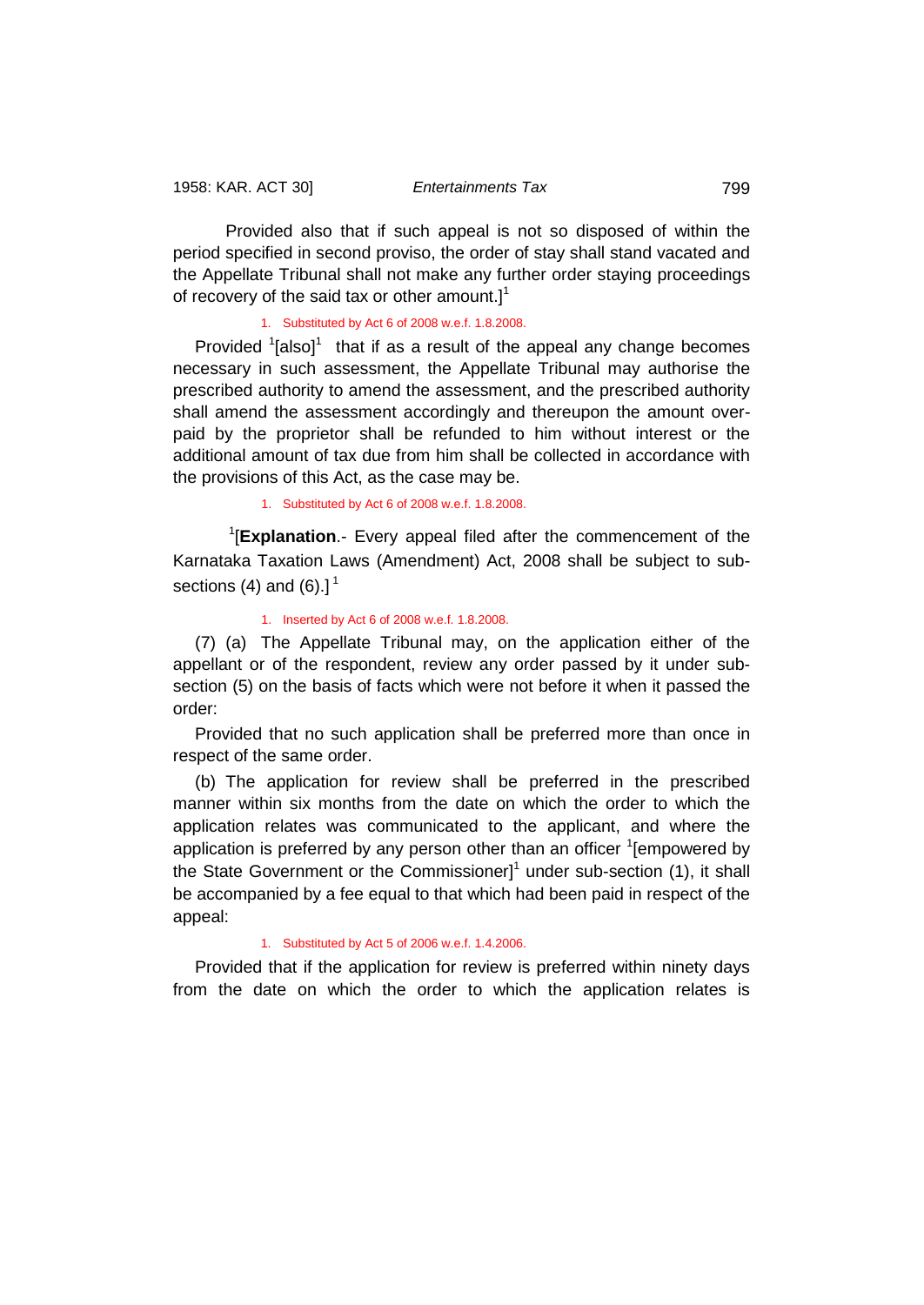communicated to the applicant, the application shall be accompanied by half the fees which has been paid in respect of the appeal.

(8) With a view to rectifying any mistake apparent from the record, the Appellate Tribunal may, at any time within five years from the date of any order passed by it under sub-section (5) or sub-section (7) amend such order:

Provided that no order under this sub-section shall be made without giving both parties affected by the order a reasonable opportunity of being heard.

(9) Except as provided in the rules made under this Act, the Appellate Tribunal shall not have power to award costs to either of the parties to the appeal or review.

(10) Every order passed by the Appellate Tribunal under sub-section (5) or sub-section (7) or sub-section (8) shall be communicated to the appellant, the respondent, the authority on whose order the appeal was preferred and the Commissioner.]1

**<sup>1</sup>[8-F**. **Revision by High Court in certain cases**.- (1) Within one hundred and eighty days from the date on which an order under sub-section (5) or (7) or (8) of Section 8-E was communicated to him, the appellant or the respondent may prefer a petition to the High Court against the order on the ground that the Appellate Tribunal has either failed to decide or decided erroneously any question of law.

(2) The High Court may admit a petition preferred after the period of one hundred and eighty days aforesaid if it is satisfied that the petitioner has sufficient cause for not preferring the petition within that period.

(3) The petition shall be in the prescribed form, shall be verified in the prescribed manner, and shall, when it is preferred by any person other than an officer empowered by the Government under sub-section (1) of Section 8-E, be accompanied by a fee of one hundred rupees.

(4) If the High Court, on perusing the petition, considers that there is no sufficient ground for interfering, it may dismiss the petition summarily: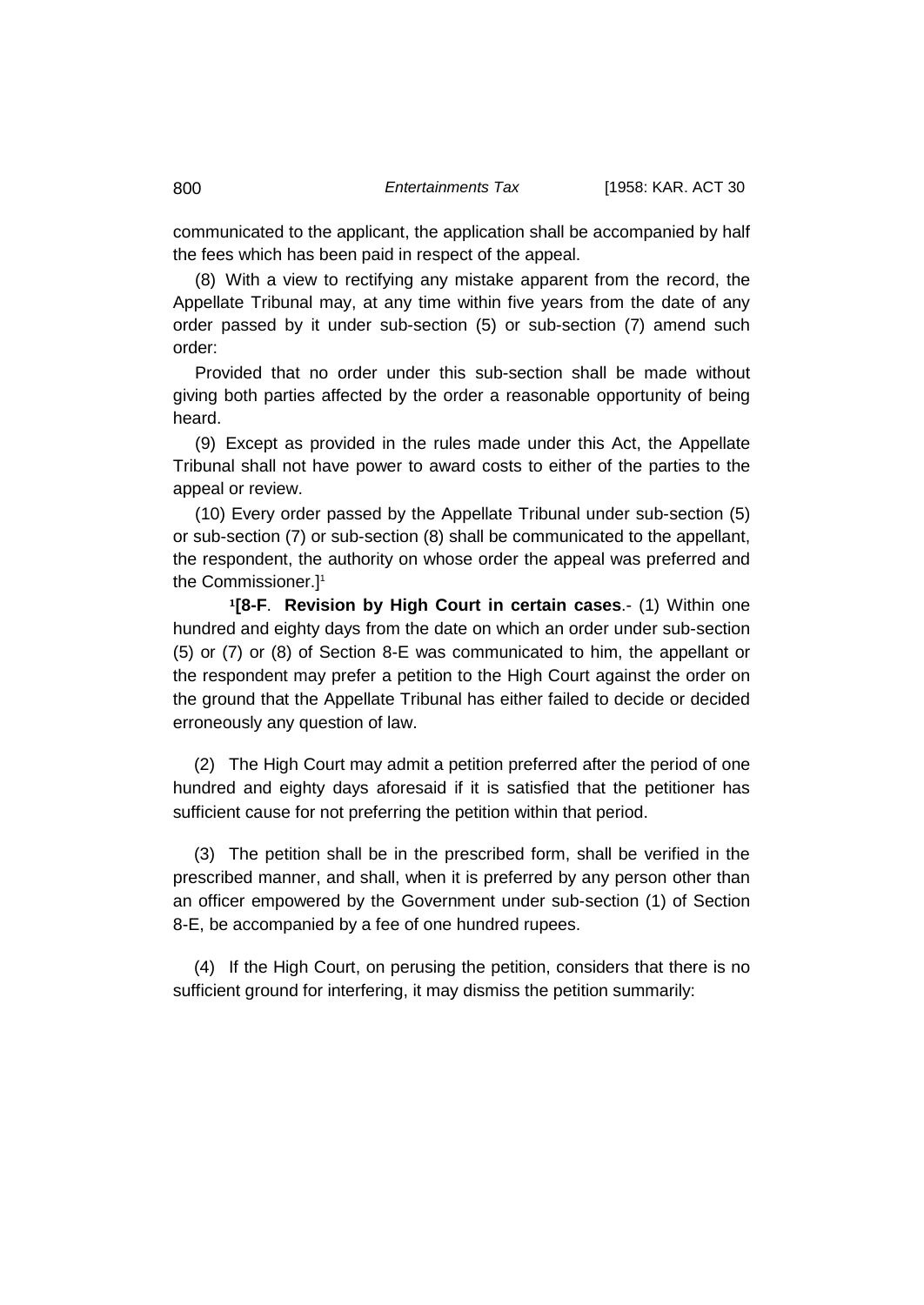(5) The High Court shall not dismiss any petition unless the petitioner has had a reasonable opportunity of being heard in support thereof.

(6) (a) If the High Court does not dismiss the petition summarily, it shall, after giving both the parties to the petition a reasonable opportunity of being heard, determine the question or questions of law raised and either reverse, affirm or amend the order against which the petition was preferred or remit the matter to the Appellate Tribunal with the opinion of the High Court on the question or questions of law raised or pass such other order in relation to the matter as the High Court thinks fit.

(b) Where the High Court remits the matter to the Appellate Tribunal under clause (a) with its opinion on questions of law raised, the latter shall amend the order passed by it in conformity with such opinion.

(7) Before passing an order under sub-section (6) the High Court may, if it considers necessary so to do remit the petition to the Appellate Tribunal and direct it to return the petition with its finding on any specific question or issue.

(8) Notwithstanding that a petition has been preferred under sub-section (1), the tax shall be paid in accordance with the assessment made in the case.

(9) If as a result of the petition, any change becomes necessary in such assessment, the High Court may authorize the prescribed authority to amend the assessment and the prescribed authority shall amend the assessment accordingly and thereupon the amount overpaid by the person concerned shall be refunded to him without interest or the additional amount of tax due from him shall be collected in accordance with provisions of this Act, as the case may be.

(10) (a) The High Court may, on the application of either party to the petition, review any order passed by it under sub-section (6) on the basis of facts which were not before it when it passed the order.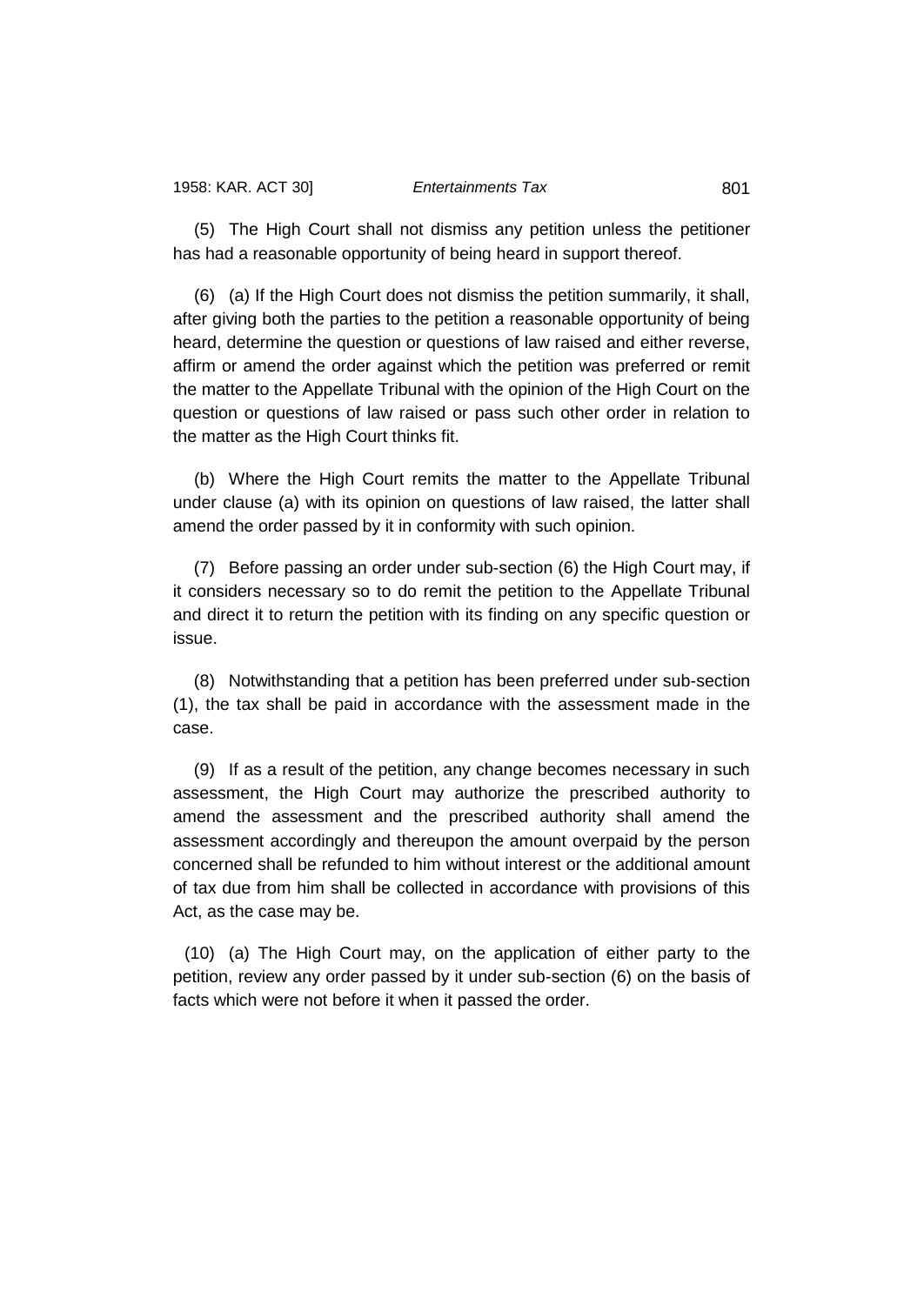(b) The application for review shall be preferred within such time and in such manner as may be prescribed, and shall where it is preferred by any person other than an officer empowered by the Government under subsection (1) of Section 8-E be accompanied by a fee of one hundred rupees.

(11) (a) With a view to rectifying any mistake apparent from the record, the High Court may, at any time within five years from the date of the order passed by it under sub-section (6), amend such order.

(b) The High Court shall not pass an order under this sub-section without giving both parties affected by the order a reasonable opportunity of being heard.

(12)In respect of every petition preferred under sub-section (1) or (10), the costs shall be in the discretion of the High Court.]<sup>1</sup>

1. Inserted by Act 7 of 2009 w.e.f. 1.4.2009..

<sup>1</sup>[9. Payment and recovery of tax.- (1) The <sup>2</sup>[tax <sup>3</sup>[x x x]<sup>3</sup> <sup>4</sup>[x x x]<sup>4</sup>]<sup>2</sup> payable under this Act shall be paid in such manner and in such instalments, if any, and within such time, as may be prescribed.

<sup>5</sup>[Provided that the specified class of proprietors of entertainments as may be notified by the Commissioner shall pay the tax or any other amount due under this act, by electronic remittance through internet in the manner specified in the said notification.]<sup>5</sup>

- 1. Substituted for sections 9 and 9A by Act 36 of 1976 w.e.f. 1.4.1976.
- 2. Substituted by Act 16 of 1977 w.e.f. 1.4.1979.
- 3. Omitted by Act 18 of 1997 w.e.f. 20.9.1997.
- 4. Omitted by Act 13 of 1982 w.e.f. 1.7.1982.
- 5. Inserted by Act 5 of 2010 w.e.f. 1.4.2010.

(2) If default is made in making payment in accordance with sub-section  $(1)$ ,—

(i) the whole of the amount outstanding on the date of default shall become immediately due and shall be a charge on the properties of the proprietor liable to pay such 1[tax 2[x x x]<sup>2 3</sup>[x x x]<sup>3</sup>]1; and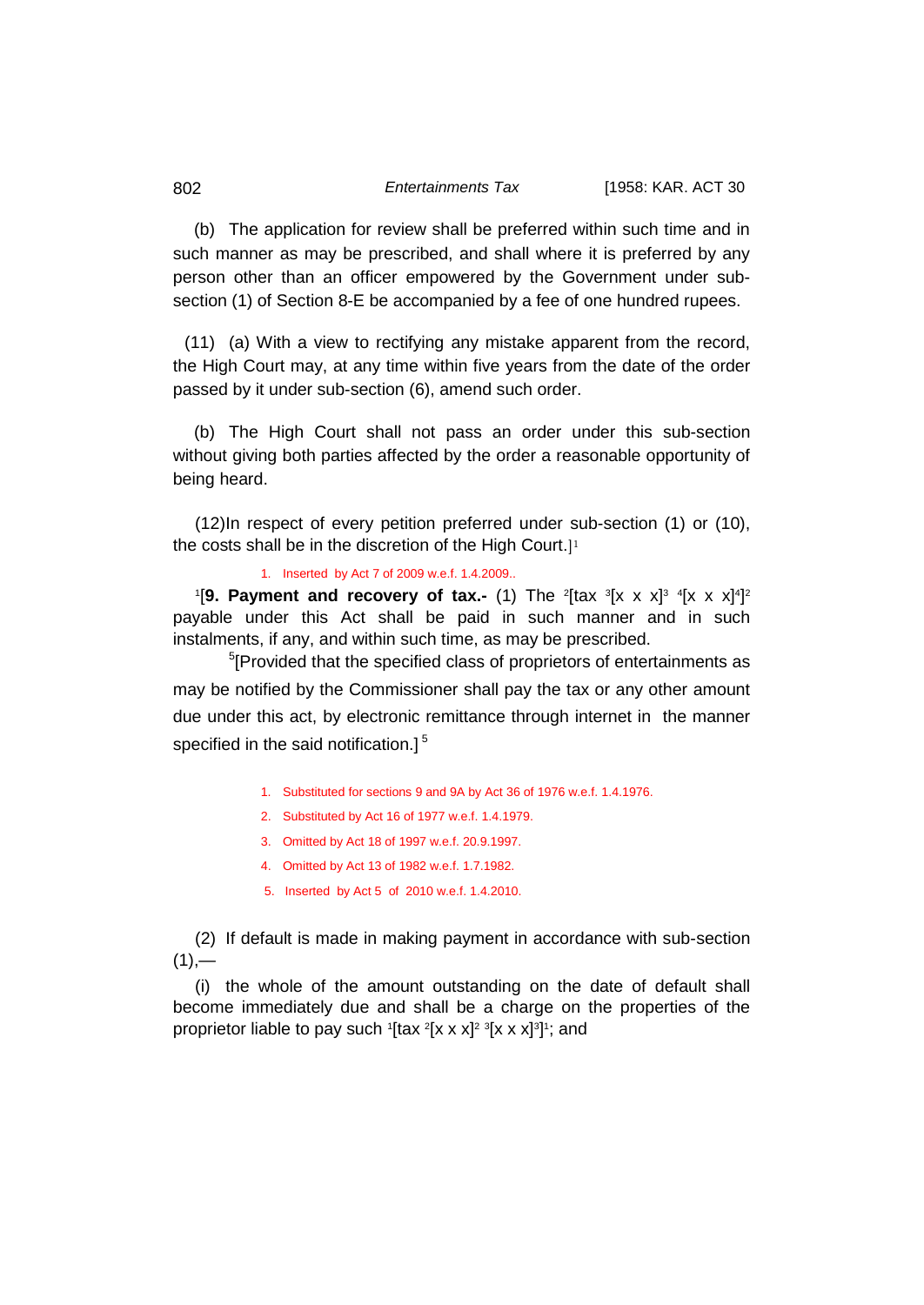- 1. Substituted by Act 16 of 1977 w.e.f. 1.4.1979.
- 2. Omitted by Act 18 of 1997 w.e.f. 20.9.1997.
- 3. Omitted by Act 13 of 1982 w.e.f. 1.7.1982.
- (ii) the proprietor liable to pay such tax under this Act shall be liable to pay an  $1$ [interest]<sup>1</sup> equal to one and a quarter per cent of the amount of tax remaining unpaid for each month after the expiry of the time prescribed under sub-section (1).
	- 1. Substituted by Act 11 of 2005 w.e.f. 1.4.2005.

**Explanation.-** For the purposes of clause (ii), the <sup>1</sup>[Interest]<sup>1</sup> payable for a part of a month shall be proportionately determined.

1. Substituted by Act 5 of 2001 w.e.f. 1.4.2001.

(3) Any amount of  $[$ tax  $^2$ [x x x]<sup>2</sup>  $^3$ [x x x]<sup>3</sup>]<sup>1</sup> or any other amount including (1)  $\frac{1}{2}$  or any other amount including  $\frac{1}{2}$ [Interest]<sup>4</sup>, due under this Act may, without prejudice to any other mode of collection be recovered,—

- 1. Substituted by Act 16 of 1977 w.e.f. 1.4.1979.
- 2. Omitted by Act 18 of 1997 w.e.f. 20.9.1997.
- 3. Omitted by Act 13 of 1982 w.e.f. 1.7.1982.
- 4. Substituted by Act 5 of 2001 w.e.f. 1.4.2001.
- (a) as if it were an arrear of land revenue; or

1 [(aa) by attachment and sale or by sale without attachment of any property of such proprietor or any other person by the prescribed authority in accordance with such rules as may be prescribed; orl<sup>1</sup>

1. Inserted by Act 7 of 1997 w.e.f. 1.4.1997.

(b) <sup>1</sup> [notwithstanding anything contained in the Code of Criminal Procedure, 1973 (Central Act 2 of 1974), on application to any Magistrate]<sup>1</sup>, by such Magistrate as if it were a fine imposed by him.

## 1. Substituted by Act 3 of 1979 w.e.f. 19.1.1979.

(4) The High Court may, either *suo-motu* or on any application by the prescribed authority or any person aggrieved by the order, revise any order made by a Magistrate under clause (b) of sub-section (3).]<sup>1</sup>

1 [**9A. Forfeiture of illegal or excess collection of tax.-** Where the authority prescribed under sub-section (1) of section 6A is satisfied that any amount by way of, or purporting to be by way of entertainments tax has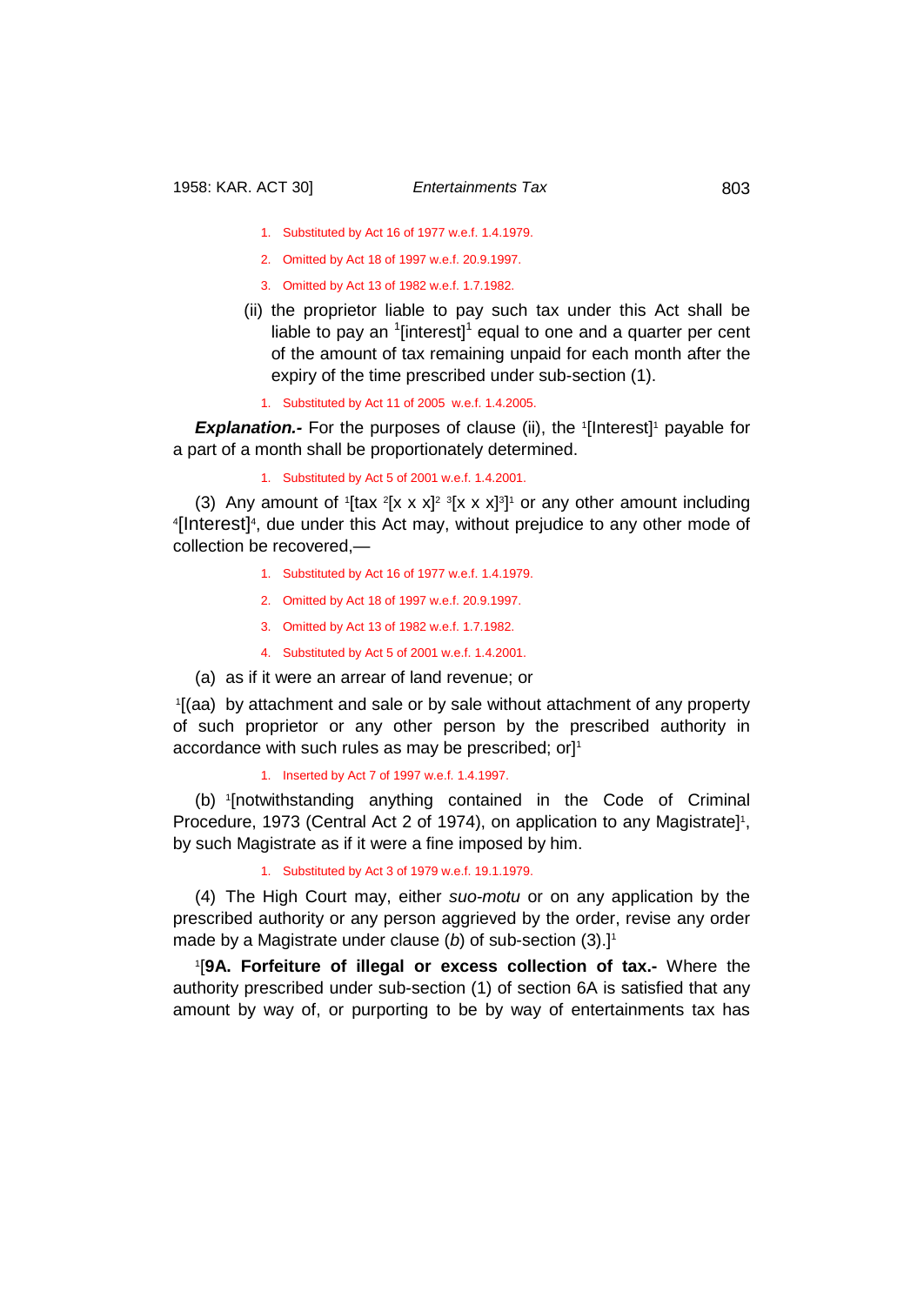been collected from the audience by a proprietor in excess of the rates prescribed under this Act, he shall, by order in writing, forfeit by way of penalty such excess amount illegally collected:

Provided that before taking action, under this section, the proprietor shall be given reasonable opportunity of being heard.

1 [**9AA. Recovery of tax or penalty or any other amount from certain other persons.-** (1) The prescribed authority may at any time or from time to time, by notice in writing (a copy of which shall be forwarded to the proprietor at his last address known to the prescribed authority), require any person from whom money is due or may become due to the proprietor or any person who holds or may subsequently hold money for or on account of the proprietor to pay to the prescribed authority, either forthwith upon the money becoming due or being held at or within the time specified in the notice (not being before the money becomes due or is held) so much of the money as is sufficient to pay the amount due by the proprietor in respect of arrears of tax or penalty or the whole of the money when it is equal to or less than that amount.

(2) The prescribed authority may at any time amend or revoke any such notice or extend the time for making any payment in pursuance of the notice.

(3) Any person making any payment in compliance with a notice under this section shall be deemed to have made the payment under the authority of the proprietor and the receipt of the prescribed authority shall constitute a good and sufficient discharge of the liability of such person to the extent of the amount referred to in the receipt.

(4) Any person making payment of any amount to the proprietor for discharging any liability after the receipt of the notice referred to in this section shall be personally liable to the prescribed authority to the extent of the liability discharged or to the extent of the liability of the proprietor for the amount due under this Act, whichever is less.

(5) Where any person to whom a notice under this section is sent, objects to it on the ground that the sum demanded or any part thereof is not due by him to the proprietor or that he does not hold any money for or on account of the proprietor, then nothing contained in this section shall be deemed to require such person to pay the sum demanded or any part thereof, to the prescribed authority.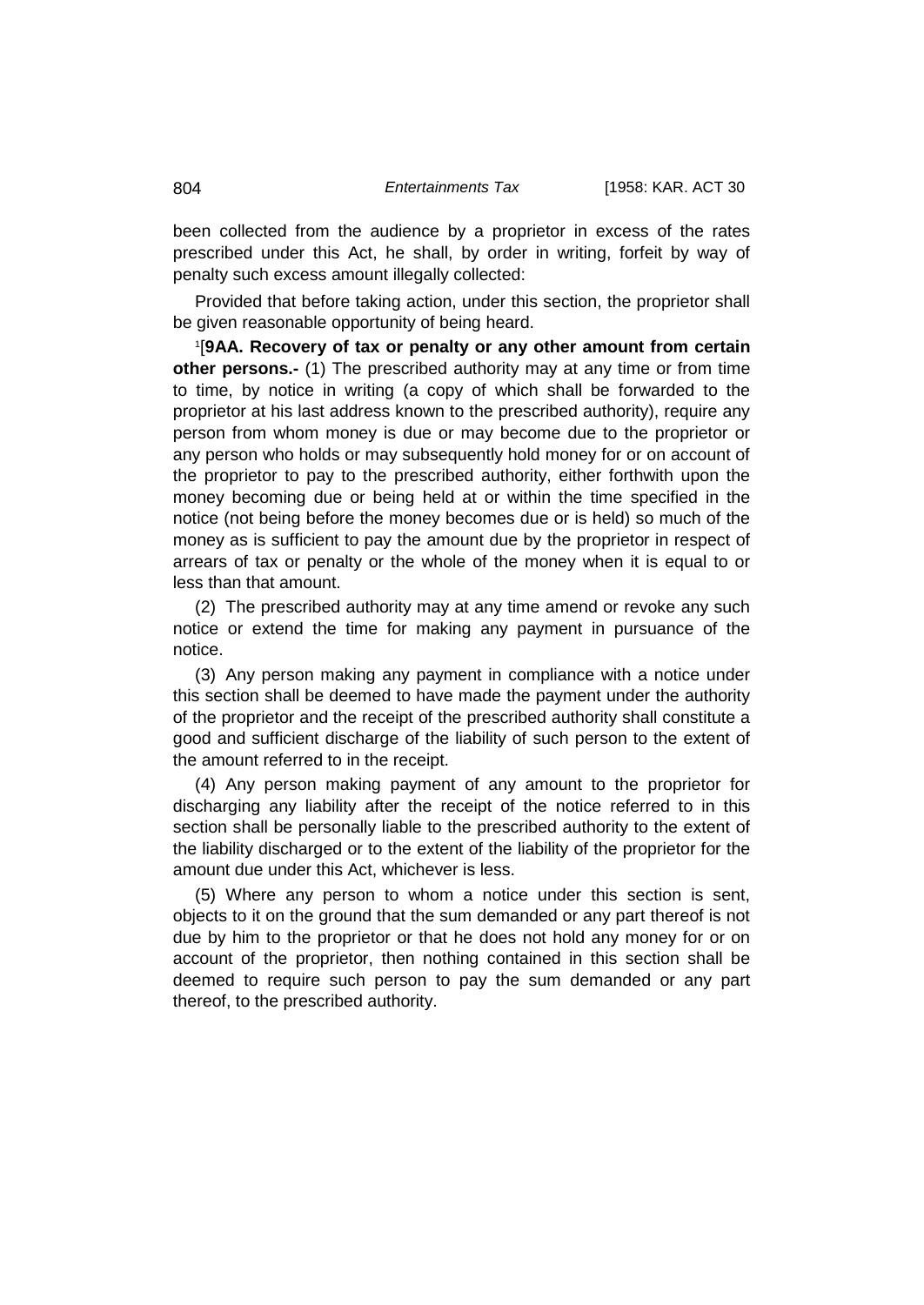(6) Any amount which a person is required to pay to the prescribed authority or for which he is personally liable to the prescribed authority under this section shall, if it remains unpaid, be a charge on the properties of the said person and may be recovered as if it were an arrear of land revenue.

**Explanation I.-** For the purpose of this section, the amount due to a proprietor or money held for or on account of a proprietor by any person shall be computed after taking into account such claims, if any, as may have fallen due for payment by such proprietor to such person and as may be lawfully subsisting.

**Explanation II.**- Notwithstanding anything contained in this Act, for the purpose of this section, the expression "Prescribed Authority" shall include any officer empowered to levy tax or penalty under any of the provisions of this Act or any other officer exercising powers under clause (*aa*) of subsection (3) of section 9.

## 1 [**9-AAA. Furnishing of return, etc..-**

(1) Every owner or other person in charge of any place of entertainment who is not the proprietor of any entertainment conducted or organized in such place shall submit to the Entertainment Tax Officer having jurisdiction over the area in which the entertainment is conducted a return containing such particulars within such period as may be prescribed.

(2) If any owner or other person in charge of any place of entertainment fails to submit the return in accordance with sub-section (1), such person and the proprietor of the entertainment shall jointly and severally be liable to pay any tax or penalty or any other amount due by the proprietor of the entertainment.<sup>11</sup>

### 1. Section 9-AAA inserted by Act 5 of 2001 w.e.f. 1.4.2001.

**9AB. Purchase by the State Government in auction of property.-** (1) When any immovable property is brought for sale by auction for recovery of any dues under this Act, then notwithstanding anything contained in this Act, the Deputy Commissioner of the Revenue District or any officer authorised by the State Government, shall, subject to any general or special order of the State Government in this behalf, be entitled to bid at such auction and purchase the property on account of the State Government.

(2) Where any property is purchased by the State Government under sub-section (1), then, notwithstanding anything in the Karnataka Land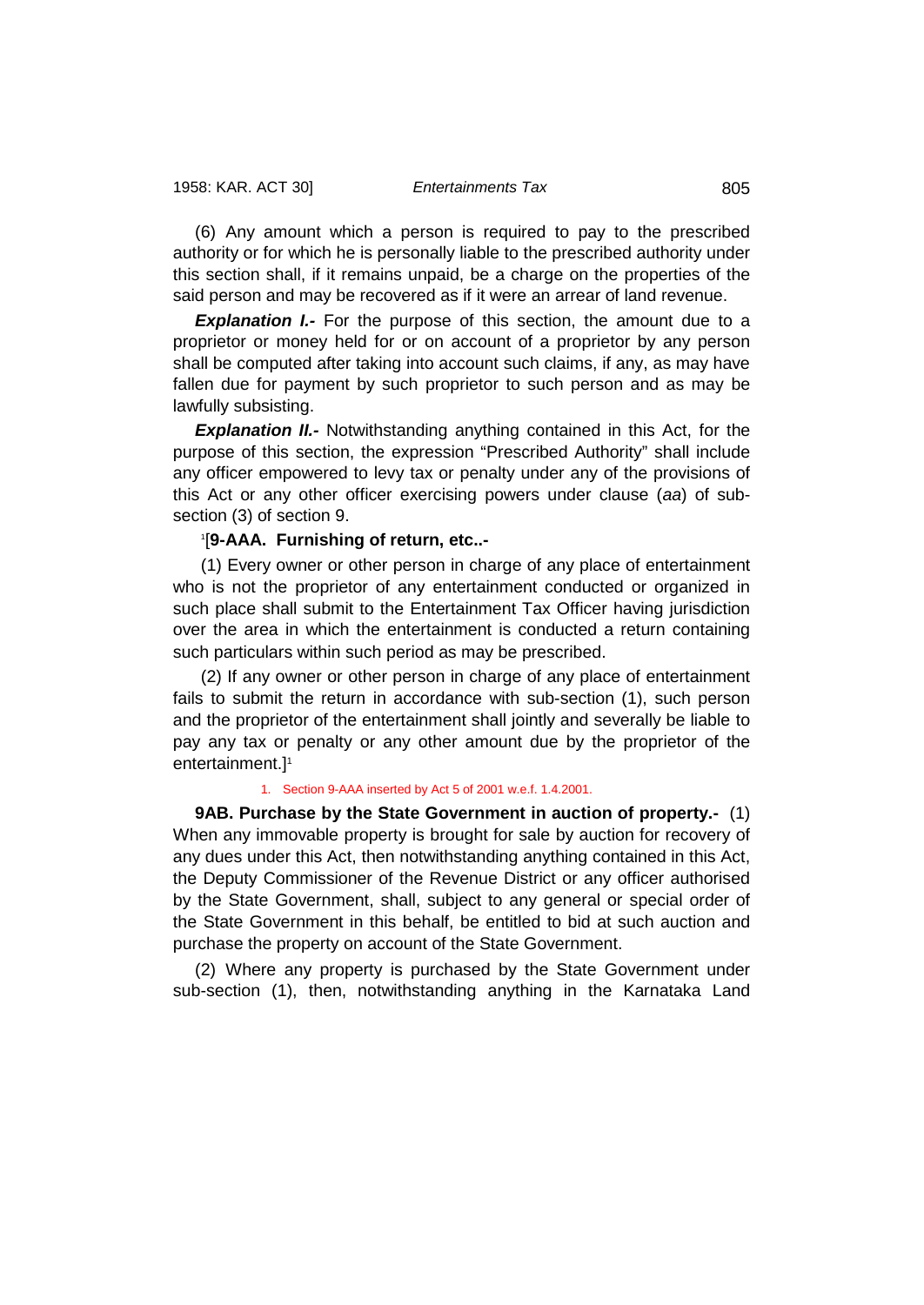Revenue Act, 1964 or any other law, it shall be lawful for the State Government to dispose of such property in such manner as it deems fit.

(3) The purchase and disposal of the property under this section shall not be questioned in any court of law.]1

1. Sections 9AA and 9AB inserted by Act 7 of 1997 w.e.f. 1.4.1997.

**9B. Liability of firms.-** (1) Where any firm is liable to pay entertainments tax under this Act, the firm and each of the partners of the firm shall be jointly and severally liable for such payment.

(2) When a firm liable to pay the entertainments tax is dissolved, the assessment of the entertainments tax shall be made as if no dissolution of the firm had taken place and every person who was, at the time of the dissolution, a partner of the firm and the legal representative of any such person who is deceased, shall be jointly and severally liable to pay the entertainments tax.

**9C. Liability on transfer of business.-** (1) When the ownership of the cinema theatre or other place of entertainment of a proprietor liable to pay entertainments tax under this Act is transferred, the transferor and the transferee shall jointly and severally be liable to pay entertainments tax, in respect of such cinema theatre or place of entertainment, which remain unpaid at the time of transfer and for the purpose of recovery from the transferee, such transferee shall be deemed to be the proprietor liable to pay the entertainments tax due under this Act.

(2) When an undivided Hindu family or Aliyasanthana family liable to pay entertainments tax is partitioned, the assessment of the entertainments tax shall be made as if no partition of the family has taken place and every person who was a member of the family before the partition shall be jointly and severally liable to pay the entertainments tax assessed or imposed.

*Explanation.-* For the purpose of this section and sections 9A and 9B 'entertainments tax' includes  $2[x \times x]^2$  tax on cinematograph shows, penalty or other amount due under this Act.<sup>11</sup>

- 1. Sections 9A, 9B and 9C inserted by Act 3 of 1985 w.e.f. 1.1.1959.
- 2. Omitted by Act 18 of 1997 w.e.f. 29.9.1997.

1 [**9D. Assessment of legal representatives.-** Where a proprietor dies, his executor, administrator or other legal representative shall be deemed to be the proprietor for the purposes of this Act and the provisions of the Act shall apply to him in respect of the entertainment conducted by the deceased proprietor: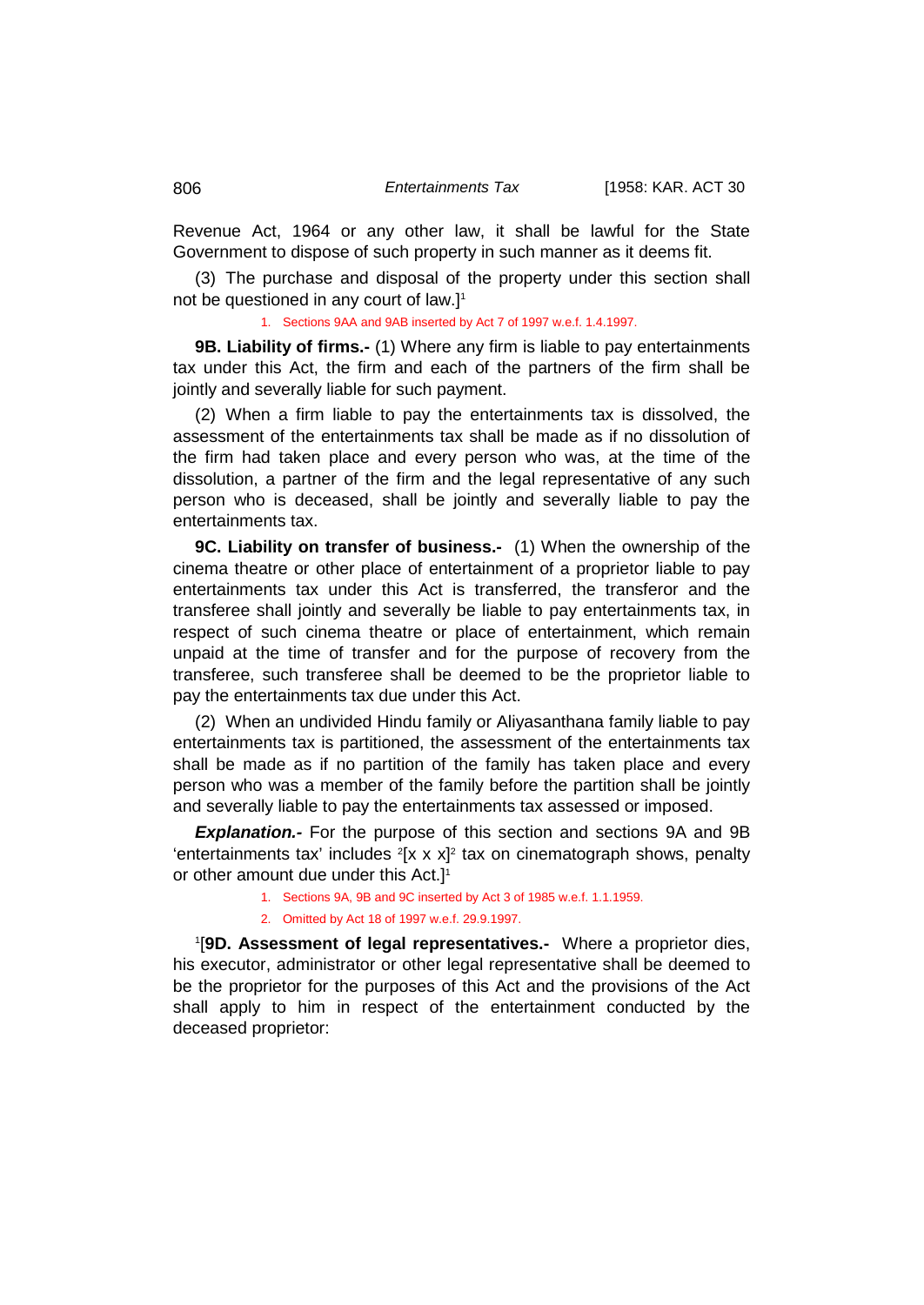Provided that, in respect of any tax, penalty or fee assessed as payable by any such proprietor or any tax, penalty or fee which would be have been payable by him under this Act if he had not died, the executor, administrator or other legal representative shall be liable only to the extent of the assets of the deceased in his hands.<sup>11</sup>

1. Section 9D inserted by Act 7 of 1990 w.e.f. 1.4.1990.

**10. Inspection.-** (1) 1 [(a) Officer empowered by the State Government or by the Commissioner in this behalf, may for the purpose of this Act, require any proprietor to produce before him the accounts and other documents and also to fumish any information relating to his business.]<sup>1</sup>

1. Clause (A) inserted by Act 5 of 2002 w.e.f. 1.4.2002.

<sup>1</sup>[(aa)]<sup>1</sup> Any officer authorised by the State Government in this behalf may enter 2 [and if necessary, search]2 any place of entertainment while the entertainment is proceeding, and any place ordinarily used as a place of entertainment at any reasonable time, for the purpose of satisfying himself whether the provisions of this Act or any rules made thereunder are being complied with.

1. Re-numbered by Act 5 of 2002 w.e.f. 1.4.2002.

2. Inserted by Act 3 of 1985 w.e.f. 10.1.1985.

<sup>1</sup>[<sup>6</sup>[(aaa)]<sup>6</sup> If any such officer has reason to suspect that the proprietor is evading or is attempting to evade payment of any tax, surcharge  $2[x \times x]^2$ payable under this Act, he may, for reasons to be recorded in writing, seize such accounts, registers, ticket books or other documents 3[or articles]3 of the proprietor as he may consider necessary and shall give the proprietor 4 <sup>4</sup>[of every entertainment or the owner or person-in-charge of the place of entertainment]<sup>4</sup> a receipt for the same. Thereafter he shall <sup>5</sup>[within sixty days<sup> $5$ </sup> forward the accounts, registers, ticket books and other documents <sup>3</sup>[or articles]<sup>3</sup> so seized to the prescribed officer concerned who shall retain the same only for so long as may be necessary for their examination and for any enquiry or proceedings under this Act:

Provided that such accounts, registers, ticket books or other documents shall not be retained for more than <sup>s</sup>[ninety days]<sup>5</sup> at a time except with the permission of the 5 [Joint Commissioner.]5 ] 1

- 1. Inserted by Act 36 of 1976 w.e.f. 1.4.1976.
- 2. Omitted by Act 13 of 1982 w.e.f. 1.7.1982.
- 3. Inserted by Act 16 of 1977 w.e.f. 1.4.1979.
- 4. Inserted by Act 7 of 1997 w.e.f. 1.4.1997.
- 5. Substituted by Act 7 of 1997 w.e.f. 1.4.1997.
- 6. Re-numbered by Act 5 of 2002 w.e.f. 1.4.2002.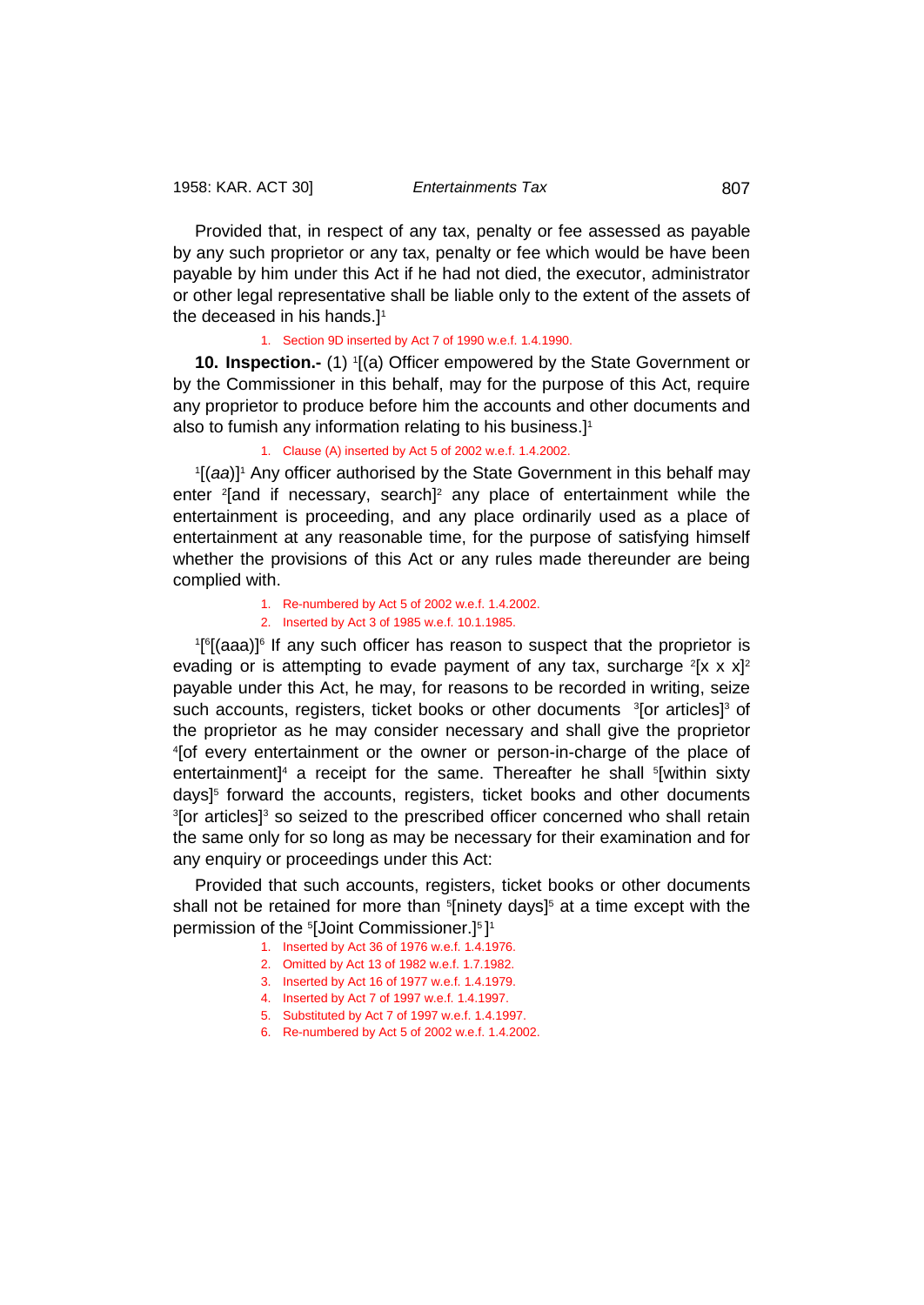$1$ [(aaaa) Such officer shall also have the power,-

- (i) to seal any box or receptacle, building or any part of the building in which accounts are suspected to be kept, where the proprietor of any entertainment or the owner or person in charge of the place of entertainment either leaves the premises or is not available or fails or refuses to open any box or receptacle or building or any part of the building when called upon to do so;
- (ii) to break open the box or receptacle, building or part of the building where the proprietor or person in charge or the person in occupation leaves the premises or, after any opportunity having been given to him to do so, fails to open the box or receptacle, building or part of the building, and to prepare a list of the goods and documents found therein.]<sup>1</sup>

1. Inserted by Act 5 of 2005 w.e.f. 1.4.2006.

(b) Every officer so authorised shall be deemed to be a public servant within the meaning of section 21 of the Indian Penal Code (Central Act XLV of 1860).

 $<sup>1</sup>$ [(c) All searches and seizures under this section shall be made in</sup> accordance with the provisions of Code of Criminal Procedure, 1973 (Central Act 2 of 1974). $]$ <sup>1</sup>

#### 1. Inserted by Act 5 of 2005 w.e.f. 1.4.2006.

(2) The proprietor of every entertainment or the owner or person in charge of any place ordinarily used as a place of entertainment shall give every reasonable assistance to the inspecting officer in the performance of his duties under sub-section (1).

(3) If any person prevents or obstructs the entry of the inspecting officer, he shall, in addition to any other punishment to which he is liable under any law for the time being in force, on conviction, be punishable with fine '[which shall not be less than five hundred rupees but which may extend to two thousand rupees]<sup>1</sup>.

1. Substituted by Act 3 of 1985 w.e.f. 10.1.1985.

## 1 [**10-A. XXX**] 1

1. Omitted by Act 15 of 2011 w.e.f. 1.4.2011.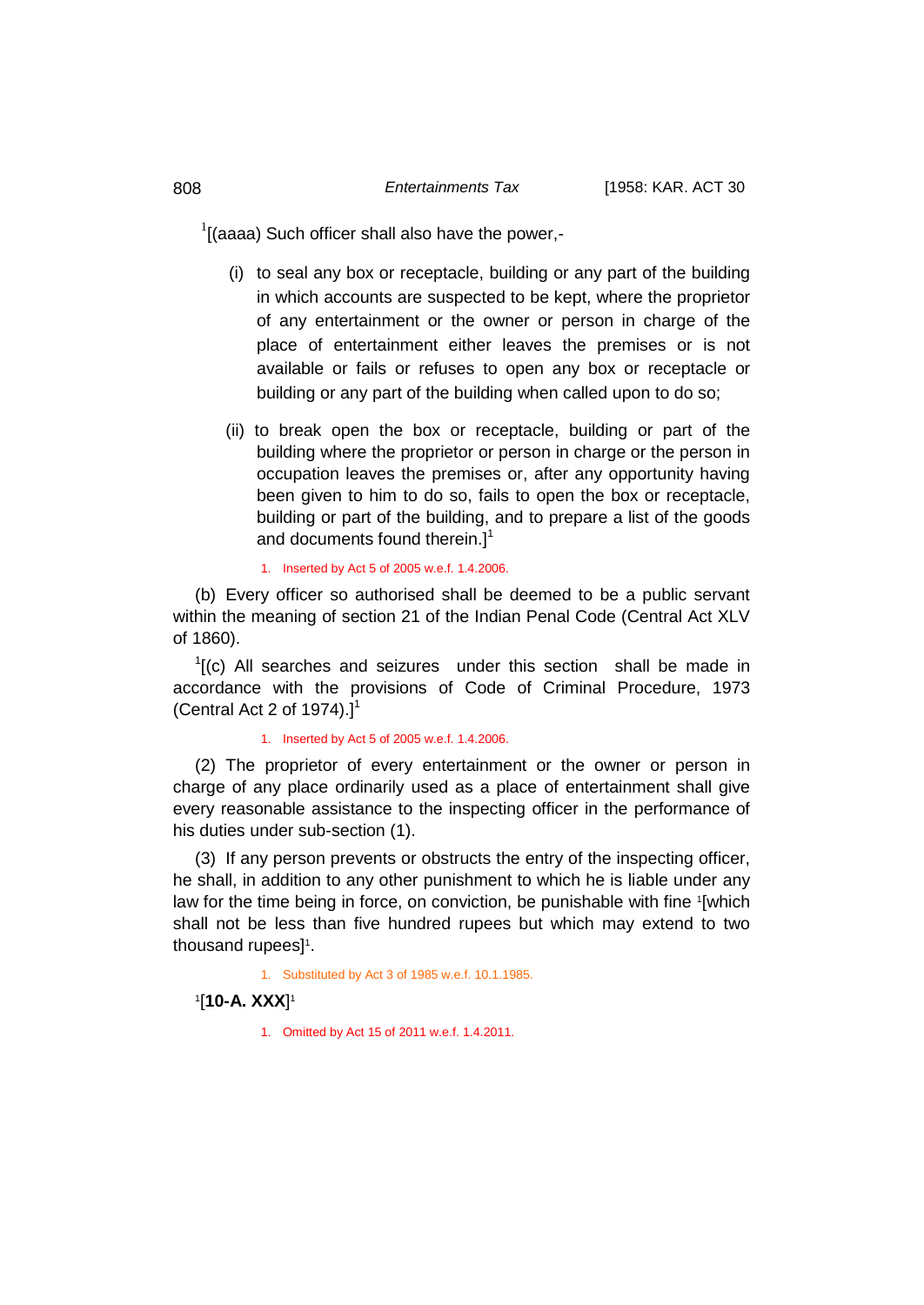**11. Admission of certain officers without payment.-** The officer referred to in section 10 or any other officer who has to enter any place of entertainment in pursuance of a duty imposed upon him by or under this Act or any other law shall not be required to pay for his admission to the entertainment.

<sup>1</sup>[12. Penalties.- <sup>2</sup>[(1) The proprietor of any entertainment or any person employed by him in any place of entertainment who admits any person to any place of entertainment in contravention of the provisions of section 5, shall on conviction be punishable with simple imprisonment for a term which may extend to six months or with fine <sup>3</sup>[which shall not be less than rupees ten thousand for the first offence and not less than rupees fifteen thousand for the second or subsequent offence during the financial year $l<sup>3</sup>$  or both.

- 1. Substituted by Act 14 of 1966 w.e.f. 16.5.1966.
- 2. Substituted by Act 7 of 1997 w.e.f. 1.4.1997.
- 3. Substituted by Act 5 of 2001 and again substituted by Act 5 of 2002 w.e.f. 1.4.2002.

(1A) Any distributor who contravenes the provisions of section 10-A shall, on conviction be punishable with simple imprisonment for a term which may extend to six months or with fine 1[which shall not be less than rupees ten thousand for the first offence and not less than rupees fifteen thousand for the second or subsequent offence during the financial year]1 or with both.

1. Substituted by Act 5 of 2001 and again substituted by Act 5 of 2002 w.e.f. 1.4.2002.

(1B) The proprietor of any entertainment who fraudulently evades the payment of any tax due under this Act, shall, on conviction, be punishable with simple imprisonment for a term which may extend to six months or with fine 1 [which shall not be less than rupees ten thousand for the first offence and not less than rupees fifteen thousand for the second or subsequent offence during the financial year]<sup>1</sup> or both.

1. Substituted by Act 5 of 2001 and again substituted by Act 5 of 2002 w.e.f. 1.4.2002.

(1C) The proprietor of any entertainment who contravenes any other provision of this Act, shall on conviction be punishable with simple imprisonment for a term which may extend to six months or with fine '[which shall not be less than rupees ten thousand for the first offence and not less than rupees fifteen thousand for the second or subsequent offence during the financial year]<sup>1</sup> or with both.]<sup>2</sup>

1. Substituted by Act 5 of 2001 and again substituted by Act 5 of 2002 w.e.f. 1.4.2002.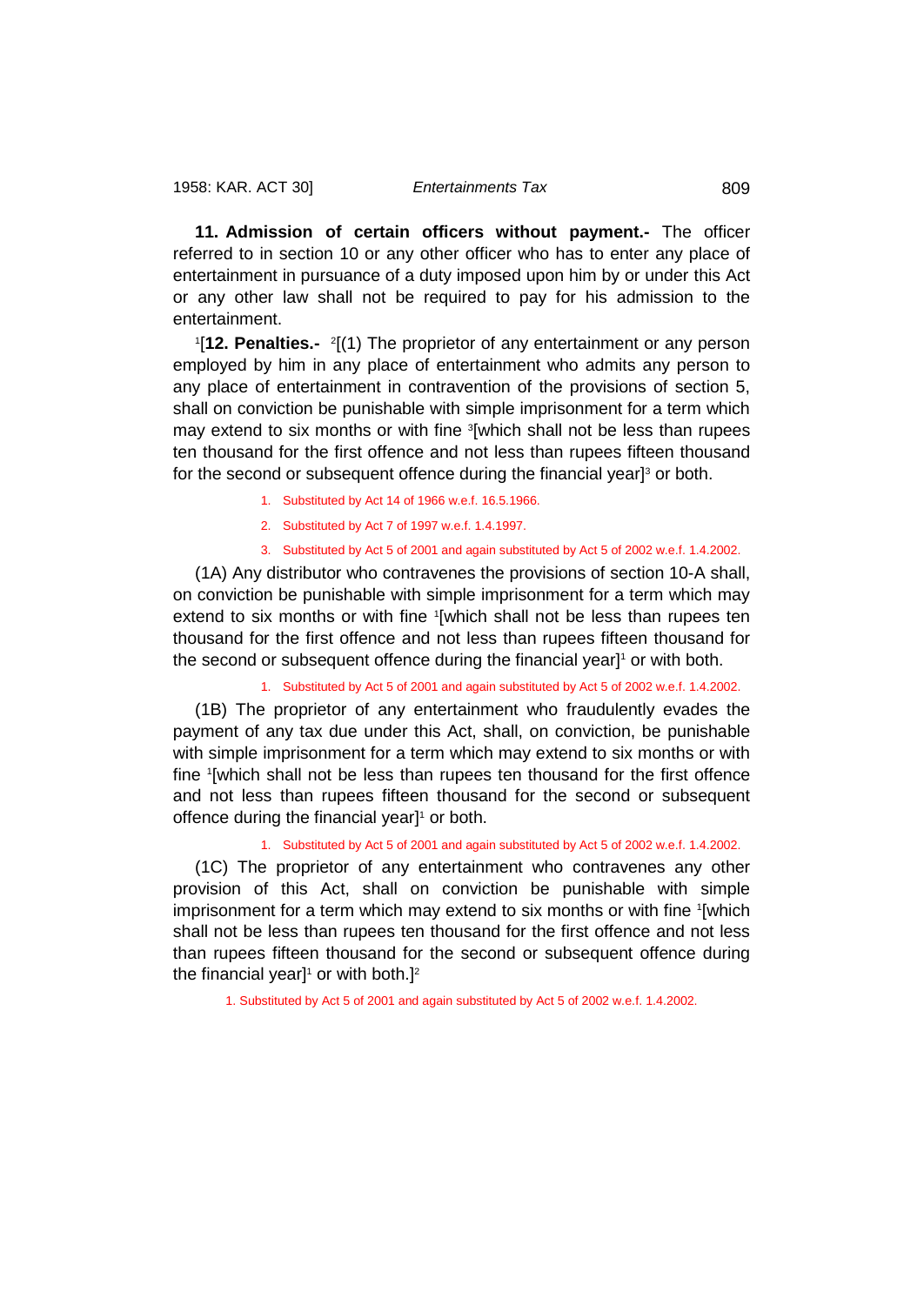(2) It shall be presumed until the contrary is proved that any person who is found without a ticket in any place of entertainment has been admitted by the proprietor of the entertainment or by the person employed by such proprietor in such place in contravention of the provisions of section 5.]<sup>1</sup>

1 [**12A. Summary disposal of certain cases.-** (1) A court taking cognizance of an offence under sub-clause (ii) of clause (*b*) of sub-section (1) of section 12 shall state upon the summons to be served on the accused person that he may by a specified date prior to the hearing of the charge, plead guilty to the charge by registered letter and remit to the court such sum not exceeding two hundred rupees as the court may specify.

(2) Where an accused person pleads guilty and remits the sum specified under sub-section (1), the court may proceed to hear and dispose of the case in the absence of the accused, whether or not the prosecutor is also absent in like manner as if both parties had appeared and the accused had pleaded guilty.]<sup>1</sup>

#### 1. Inserted by Act 31 of 1969 w.e.f. 20.11.1969.

**13. Composition of offences.-** The prescribed authority may accept from any person who has committed or is reasonably suspected of having committed an offence against this Act, by way of composition of such offence,—

(a) where the offence consists of the failure to pay, or the evasion of, any tax payable under this Act, in addition to the tax so payable, a sum of money 1 [not less than ten thousand rupees for the first offence and not less than fifteen thousand rupees for any second or subsequent offence during the financial year but not exceeding the double the amount of tax whichever is  $greatest]$ <sup>1</sup> and

## 1. Substituted by Act 5 of 2001 and again substituted by Act 5 of 2002 w.e.f. 1.4.2002.

(b) in other cases, a sum of money  $1$ [not less than  $2$ [two thousand] $2$ rupees for the first offence and not less than  $2$ [five thousand] $2$  rupees for any second or subsequent offence during the financial year;]<sup>1</sup>.

1. Substituted by Act 5 of 2001 and again substituted by Act 5 of 2002 w.e.f. 1.4.2002.

#### 2. Substituted by Act 5 of 2006 w.e.f. 1.4.2006.

**14. Bar of certain proceeding.-** (1) No suit, prosecution or other proceeding shall lie against any officer or servant of the State Government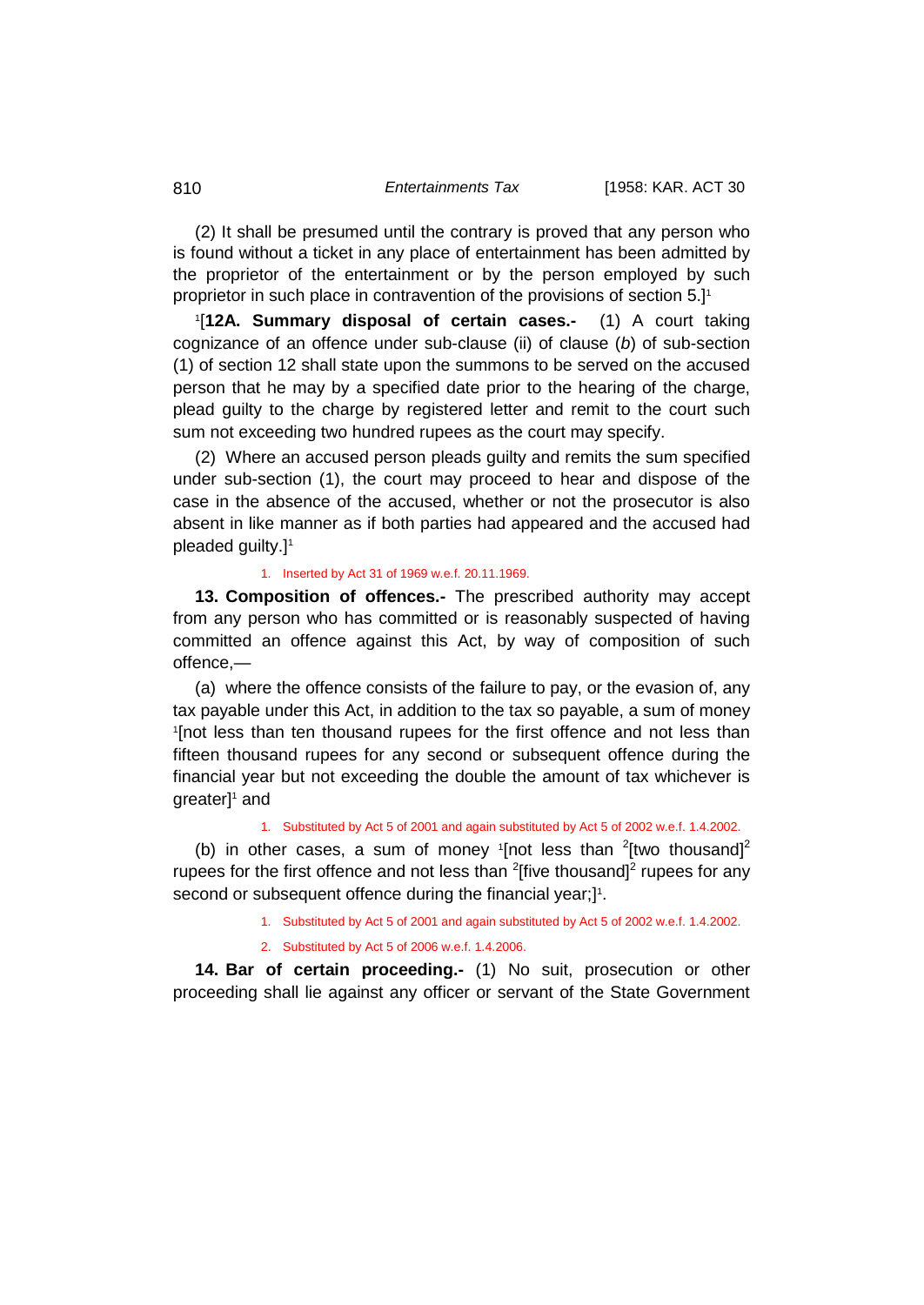for any act done or purporting to be done under this Act, without the previous sanction of the State Government.

(2) No officer or servant of the State Government shall be liable in respect of any such act in any civil or criminal proceeding, if the act was done in good faith in the course of the execution of duties or the discharge of functions imposed by or under this Act.

**15. Limitation for certain suits and prosecutions.-** No suit shall be instituted against the State Government and no suit, prosecution or other proceeding shall be instituted against any officer or servant of the State Government in respect of any act done or purporting to be done under this Act, unless the suit, prosecution or other proceeding is instituted within six months from the date of the act complained of.

**16. Delegation of certain powers of the State Government.-** (1) The State Government may, by notification delegate all or any of its powers under this Act except those conferred upon it by sub-section (3) of section 1, section 18 and this section, to any person or authority subordinate to the State Government, and may in like manner withdraw any powers so delegated.

(2) The exercise of any powers delegated under sub-section (1) shall be subject to such restrictions, limitations and conditions, if any, as may be laid down by the State Government and shall also be subject to control and revision by it.

1 [**17.** x x x]1

#### 1. Omitted by Act 7 of 1997 w.e.f. 1.4.1997.

**18. Power to make rules.-** (1) The State Government may, subject to the condition of previous publication, make rules by notification, to carry out the purposes of this Act.

(2) In particular and without prejudice to the generality of the foregoing power, such rules may provide for,—

 $\mathbb{I}[(a) \times x \times x]$ <sup>1</sup>

1. Omitted by Act 14 of 1966 w.e.f. 16.5.1966.

(b) the use of tickets covering the admission of more than one person and the calculation of the tax thereon; and for the payment of the tax on the transfer from one part of a place of entertainment to another, and on payments for seats or other accommodation;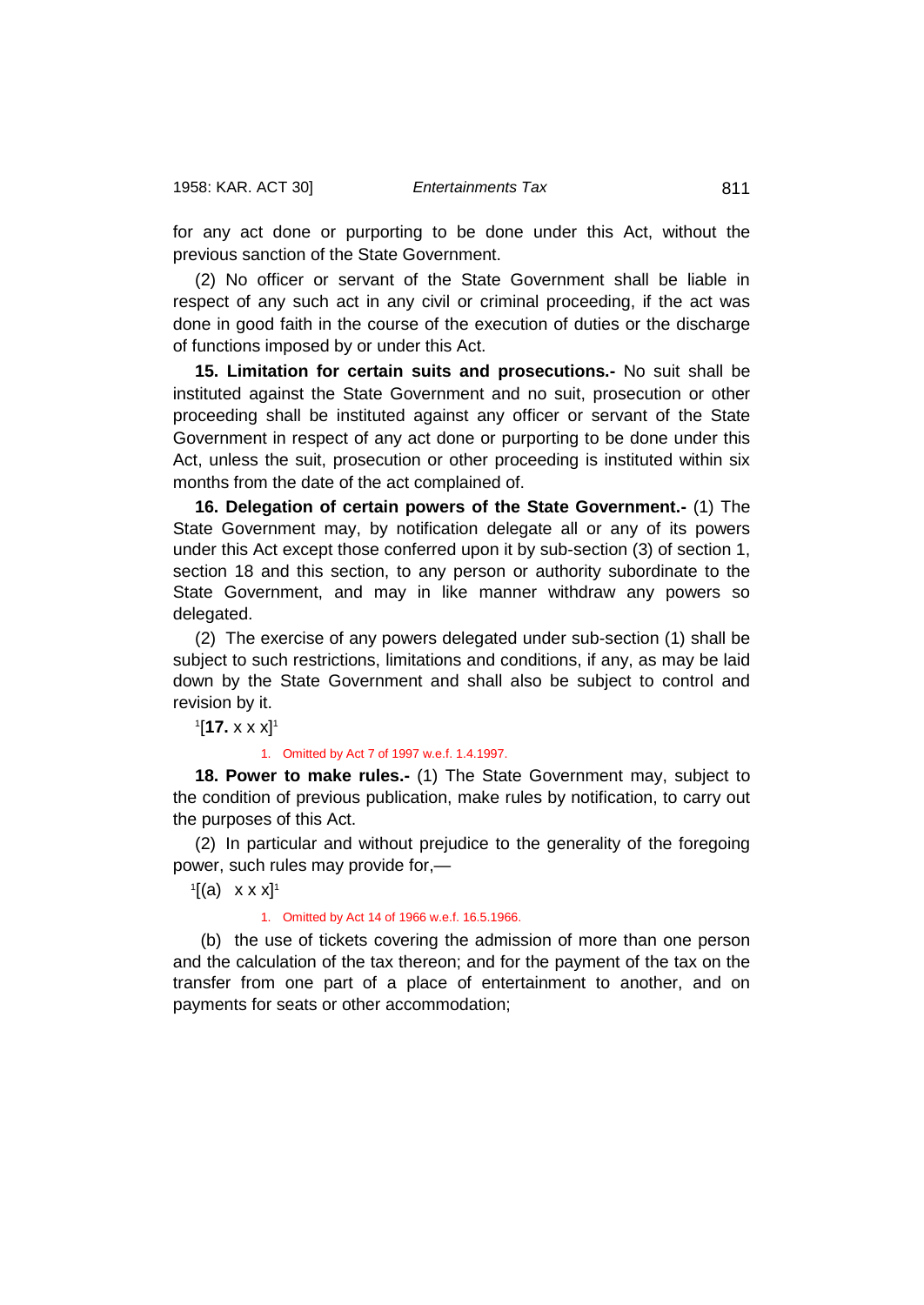1[(bb) determination of gross collection capacity and payment of tax under<br>थsection 4A1थ1 [section 4A]2 ;]1

1. Inserted by Act 16 of 1977 w.e.f. 1.4.1979.

2. Substituted by Act 7 of 1997 w.e.f. 1.4.1997.

(c) controlling the use of barriers or mechanical contrivances (including the prevention of the use of the same barrier or mechanical contrivance for payments of a different amount) and for securing proper records of admission by means of barriers or mechanical contrivances;

(d) the checking of admission, the keeping of accounts and the furnishing of returns by the proprietors of entertainments 1[x x x]1;

1. Omitted by Act 14 of 1966 w.e.f. 16.5.1966.

 $\left[ \begin{matrix} 1 \end{matrix} \right]$  x x x  $\left[ \begin{matrix} 1 \end{matrix} \right]$ 

1. Omitted by Act 3 of 1985 w.e.f. 10.1.1985.

(f) the proper maintenance of accounts and submission of returns;

(g) the time and manner of payment and collection of the tax under this Act;

(h) the duties and powers of officers appointed for enforcing the provisions of this Act;

(i) the issue of passes by the proprietors of entertainments for the admission of officers who have to perform any duty imposed upon them by law; and

(j) any other matter for which there is no provision or no sufficient provision in this Act and for which provision is, in the opinion of the State Government, necessary for giving effect to the purposes of this Act.

(3) In making a rule under sub-section (1) or sub-section (2), the State Government may provide that a breach thereof shall be punishable with fine which may extend to 1[ten thousand rupees]1.

#### 1. Substituted by Act 7 of 1997 w.e.f. 1.4.1997.

 1 [(3A) A rule under this Act may be made with retrospective effect and when such rule is made, the reasons for making the rule shall be specified in a statement laid before both Houses of the State Legislature. Subject to any modification made under sub-section (4), every rule made under this Act shall have effect as if enacted in this Act.]<sup>1</sup>

1. Inserted by Act 14 of 1966 w.e.f. 16.5.1966.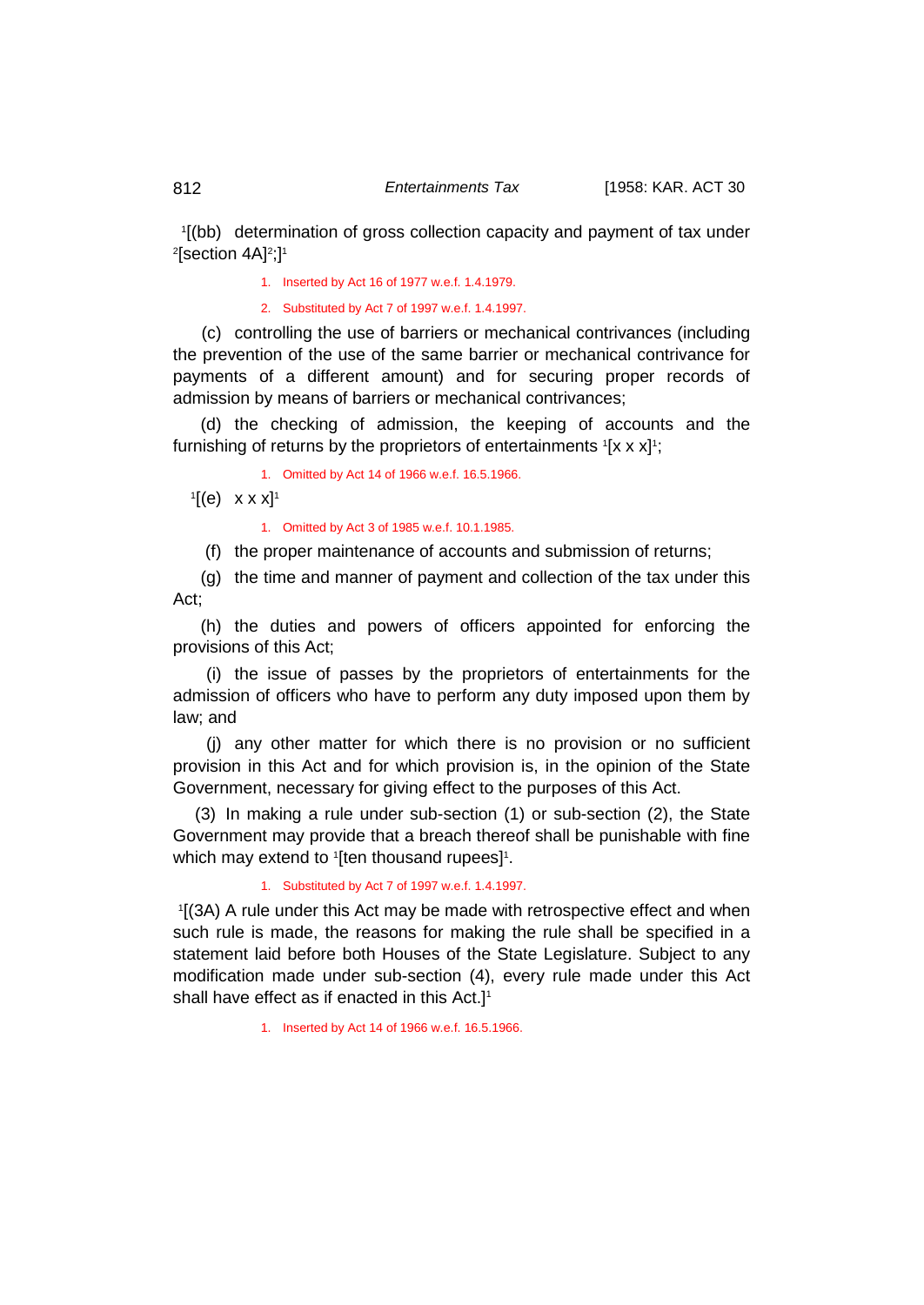(4) All rules made under this section shall be laid as soon as may be after they are made before each House of the State Legislature while it is in session for a total period of thirty days which may be comprised in one session or in two or more sessions and if before the expiry of the said period, either House of the State Legislature makes any modification in the rules or directs that any rule shall not have effect and if the modification or direction is agreed to by the other House, the rules shall thereafter have effect only in such modified form or be of no effect, as the case may be.

**19. Repeal and savings.-** (1) The Bombay Entertainments Duty Act, 1923 (Bombay Act I of 1923), as in force in the '[Belgaum Area]<sup>1</sup>, the Mysore Amusements Tax Act, 1932 (Mysore Act VIII of 1932), as in force in the Mysore Area except Bellary District, the Madras Entertainments Tax Act, 1939 (Madras Act X of 1939), as in force in the Bellary District, the Madras Entertainments Tax Act, 1939 (Madras Act X of 1939), as in force in the <sup>1</sup>[Mangalore and Kollegal Area]<sup>1</sup>, the Hyderabad Entertainments Tax Act, 1355 Fasli (Hyderabad Act V of 1355 F), the Hyderabad Cinema Shows Tax Act, 1952 (Hyderabad Act XXVI of 1952) and section 114 of the Hyderabad District Municipalities Act, 1956 (Hyderabad Act XVIII of 1956), as in force in the '[Gulbarga Area]', the Mysore Cinematograph Shows Tax Act, 1951 (Mysore Act XVI of 1951), as in force in the Mysore Area and the Coorg Entertainments Tax Act, 1953 (Coorg Act VII of 1953) as in force in the Coorg District and any other provision of law, rule or bye-law in force in any area of the <sup>1</sup>[State of Karnataka]<sup>1</sup> imposing a tax on entertainments or amusements whether called a tax on theatres or cinematograph shows or otherwise are hereby repealed:

## 1. Adapted by the Karnataka Adaptations of Laws Order, 1973 w.e.f. 01.11.1973.

Provided that such repeal shall not affect,—

- (a) the previous operation of the said enactments, laws, rules or byelaws or anything duly done or suffered thereunder; or
- (b) any right, privilege, obligation or liability (including liability to pay any tax), acquired, accrued or incurred under the said enactments, laws, rules or bye-laws; or
- (c) any penalty, or punishment incurred in respect of any offence committed against the said enactments, laws, rules or bye-laws; or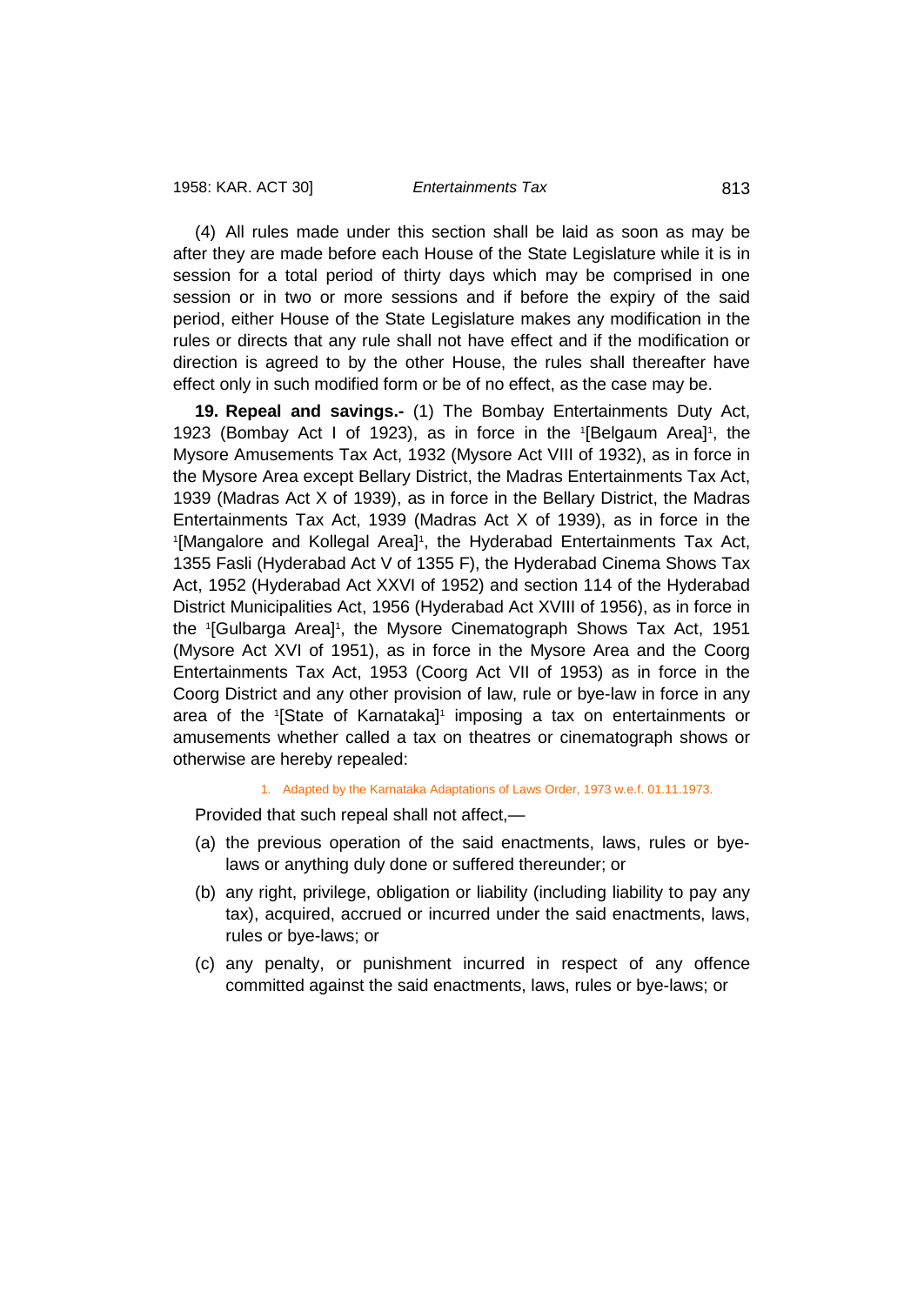(d) any investigation, legal proceeding (including proceeding for recovery of any tax) or remedy in respect of any such right, privilege, obligation, liability or punishment as aforesaid,

and any such investigation, legal proceeding or remedy may be instituted. continued or enforced and any such penalty or punishment may be imposed as if this Act had not been passed.

(2) Notwithstanding anything contained in sub-section (1), for the purpose of giving effect to the proviso to sub-section (1), the State Government may, by notification make such provision as appears to it to be necessary or expedient,—

(a) for making omissions from, additions to and adaptations and modifications of the rules, notifications and orders issued under the repealed enactments or laws;

(b) for specifying the authority officer or person who shall be competent to exercise such functions exercisable under any of the repealed enactments or laws or any rules, notifications, or orders issued thereunder as may be mentioned in the said notification.

**20. Power to remove difficulties.-** If any difficulty arises in giving effect to the provisions of this Act, the State Government may, by notification, make such provisions as appear to it to be necessary or expedient for removing the difficulty.

**\* \* \* \***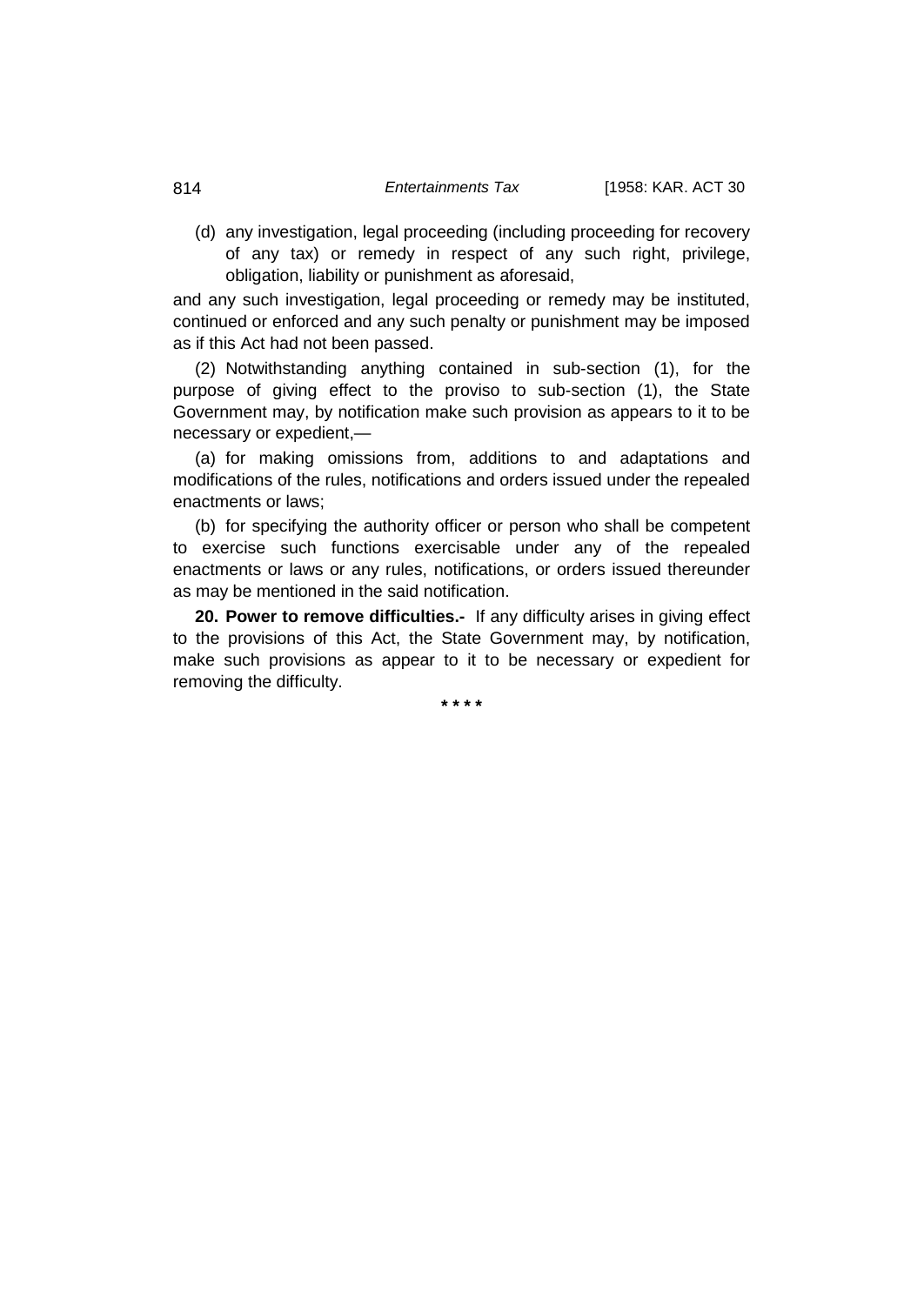# **NOTIFICATIONS**

## **I**

Bangalore, dated 1st January, 1959. [No. RD 95 ENX 58–4]

In exercise of the powers conferred by sub-section (3) of Section 1 of the Mysore Entertainments Tax Act, 1958 (Mysore Act No. 30 of 1958), the Government of Mysore hereby specifies the all the provisions of the said Act (except Section 19) shall come into force from the First day of January, 1959, in all the area of the State other than the areas in which they have come into force under the said sub-section.

By Order and in the name of the Governor of Mysore,

(K. BALASUBRAMANYAM) *Secretary to Government Revenue Department*

**II**

### **Bangalore dated 27th April, 1966 [No. FD 17 CEX 66.]**

**S.O. 4356.**—In exercise of the powers conferred by sub-section (2) of Section 1 of the Mysore Entertainments Tax (Amendment) Act, 1966 (Mysore Act No. 14 of 1966) the Government of Mysore hereby appoints the 16th day of May, 1966, as the date on which the provisions of the said Act shall come into force.

By Order and in the name of the Governor of Mysore,

(N. J. GOREPEERZADE) *Under Secretary to Government Finance Department*

**III**

### **Bangalore, dated 30th November 1971 [No. FD 72 CEX 71]**

**S.O. 2001.**—In exercise of the powers conferred by sub-section (2) of Section 1 of the Mysore Entertainments Tax (Amendment) Act, 1971 (President's Act No. 14 of 1971), the Government of Mysore hereby appoints the first day of December, 1971, as the date on which the said Act shall come into force.

By Order and in the name of the President of India,

(N. S. BHARATH) *Joint Secretary to Government, Finance Department.*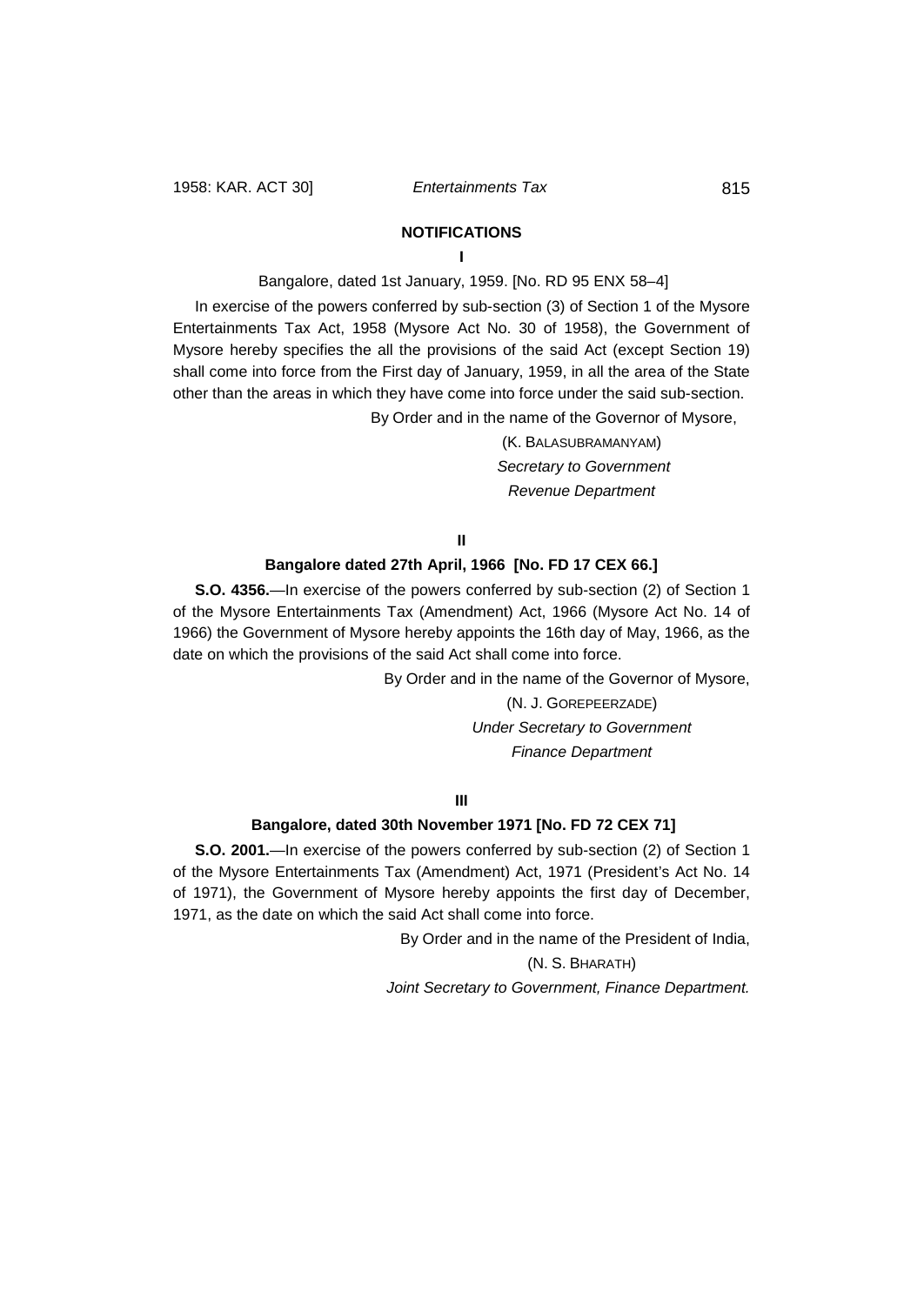#### **IV**

### **Bangalore, dated 26th February, 1979 [No. FD 170 CEX 77]**

In exercise of the powers conferred by sub-section (2) of Section 1 of the Karnataka Entertainments Tax (Amendment) Act 1977 (Karnataka Act No. 16 of 1977) and in super session of the Notification No. FD 170 CEX 77 dated 22nd February 1979, the Government of Karnataka hereby appoints the First day of April 1979 for the purpose of the said sub-section

By Order and in the name of the Governor of Karnataka,

## (L. S. JAGIRDAR)

*Under Secretary to Government, Finance Department. (C.T.)*

## **V**

## **Bangalore, dated 1st April, 1985 [No. FD 7 CEX 85]**

In exercise of the powers conferred by sub-section (2) of section 1 of the Karnataka Entertainments Tax (Second Amendment) Act, 1983 (Karnataka Act 3 of 1985), the Government of Karnataka hereby appoints the first day of April, 1985 as the date on which section 4 of the said Act shall come into force.

By Order and in the name of the Governor of Karnataka,

#### (M. R. REWANKAR)

*Under Secretary to Government, Finance Department (CT).*

(Published in Gazette Extraordinary, PART IV—2-C (ii) dated 1.4.1985, No. 185.)

#### **Bangalore, dated 7th February, 1986 [No. FD 7 CEX 85]**

**S. O. 296.**—In exercise of the powers conferred by sub-section (2) of Section 1 of the Karnataka Entertainments Tax (Second Amendment) Act, 1983 (Karnataka Act 3 of 1985), the Government of Karnataka hereby specifies that the section 5 of the Karnataka Entertainments Tax (Second Amendment) Act, 1983 (Karnataka Act 3 of 1985) shall come into force on the Fifteenth day of February, 1986.

(Published in Gazette Extraordinary, dated 10.2.1986 in PART IV—2-C (ii), No. 89.)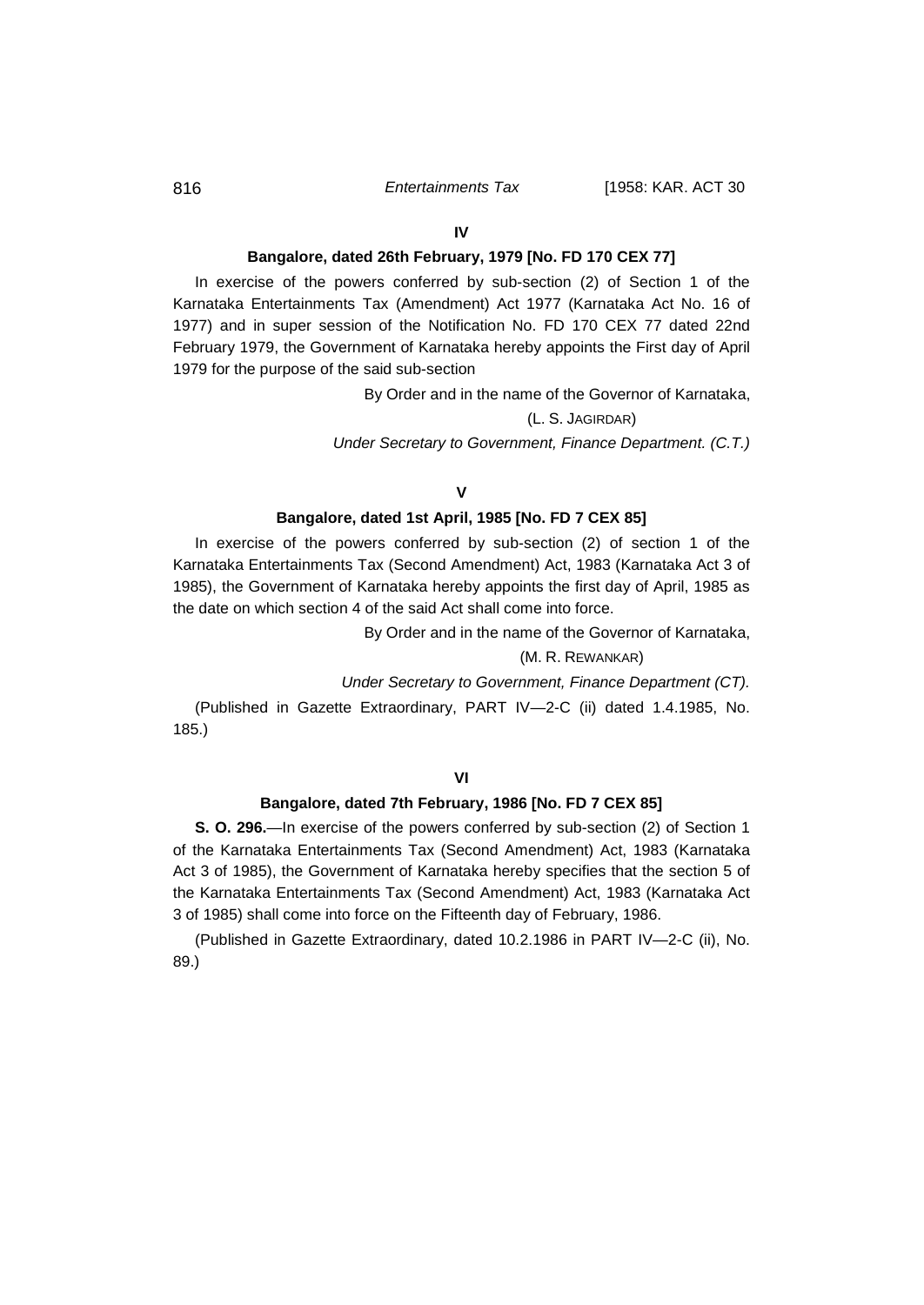## **VII**

## **Bangalore, dated 7th February, 1986 [No. FD 146 CEX 85]**

In exercise of the powers conferred by sub-section (2) of Section 1 of the Karnataka Entertainments Tax (Amendment) Act, 1985 (Karnataka Act 22 of 1985) the Government of Karnataka hereby specifies that the Karnataka Entertainments Tax (Amendment) Act, 1985 (Karnataka Act 22 of 1985) shall come into force on the Fifteen day of February 1986.

By Order and in the name of the Governor of Karnataka,

# (M. R. REWANKAR)

*Under Secretary to Government, Finance Department (CT)*

(Published in Gazette Extraordinary, PART IV—2-C (ii), dated 10.2.1986, No. 90.)